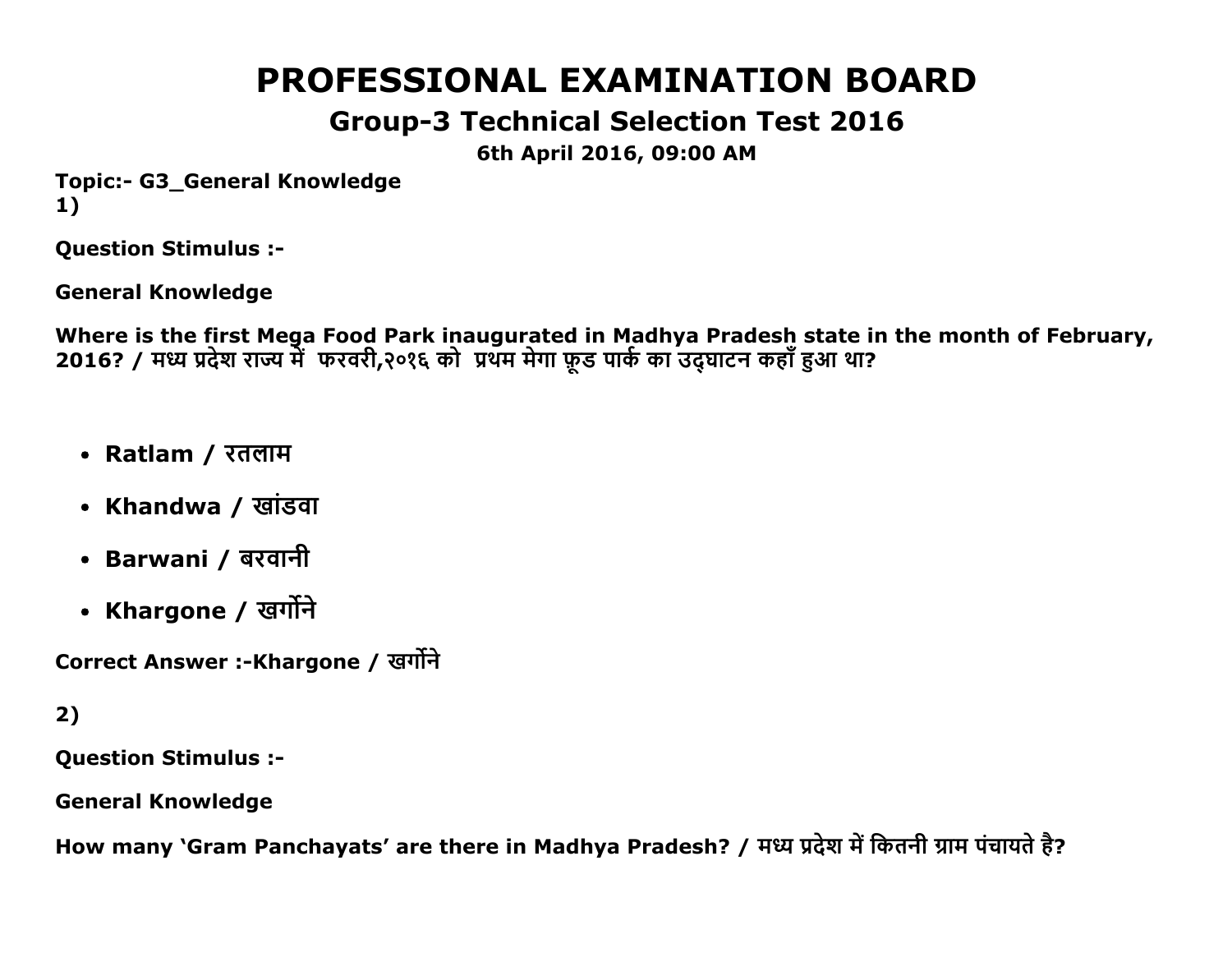- $\cdot$  23006 / २३००६
- $\cdot$  23012 / २३०१२
- $\bullet$  24010 / २४०१०
- $\cdot$  24720 / २४७२०

Correct Answer :-23006 / २३००६

 $3)$ 

**Ouestion Stimulus :-**

**General Knowledge** 

Which one among these sites of Madhya Pradesh is NOT declared as a World Heritage Site by<br>UNESCO? / मध्य प्रदेश के इन स्थलों में से किस स्थल को यूनिस्को द्वारा विश्व विरासत स्थल के रूप में घोषित नहीं किया गया है?

- Chanderi, Ashoknagar / चन्देरी,अशोकनगर
- Khajuraho Group of Monuments / खुजराहों स्मारकों का समूह
- Buddhist Monuments, Sanchi / बुद्धा स्मारक,साँची
- Rock Shelters, Bhimbetka / रॉक शेल्टर,भीमबेटका

Correct Answer :-Chanderi, Ashoknagar / चन्देरी,अशोकनगर

4)

**Question Stimulus :-**

**General Knowledge**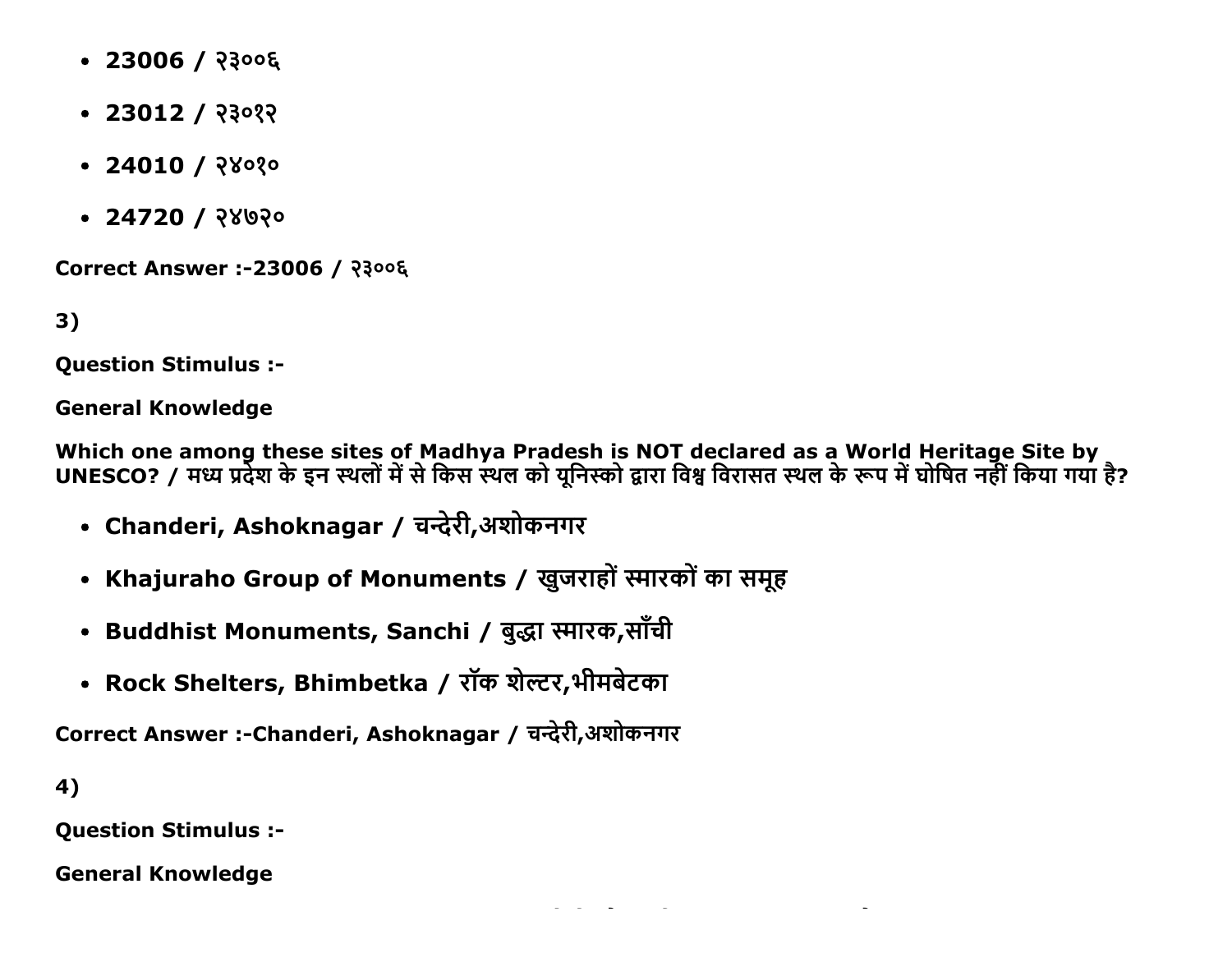Which one is the state dance of Kerala? / इनमें से कौनसा केरल का राजकीय नृत्य है?

- Kathakali / कत्थकली
- Bharatanatyam / भरतनाट्यम
- Kunitha / कुनिठा
- Butta Bommalu / बुट्टा बोम्मालु

Correct Answer :-Kathakali / कत्थकली

# $5)$

**Question Stimulus :-**

**General Knowledge** 

How many districts are there in Madhya Pradesh? / मध्य प्रदेश में कितनें जिले हैं?

- $-49/8$
- $-50/40$
- $-51/93$
- $-52/42$

Correct Answer :-51 / ५१

## 6)

**Question Stimulus :-**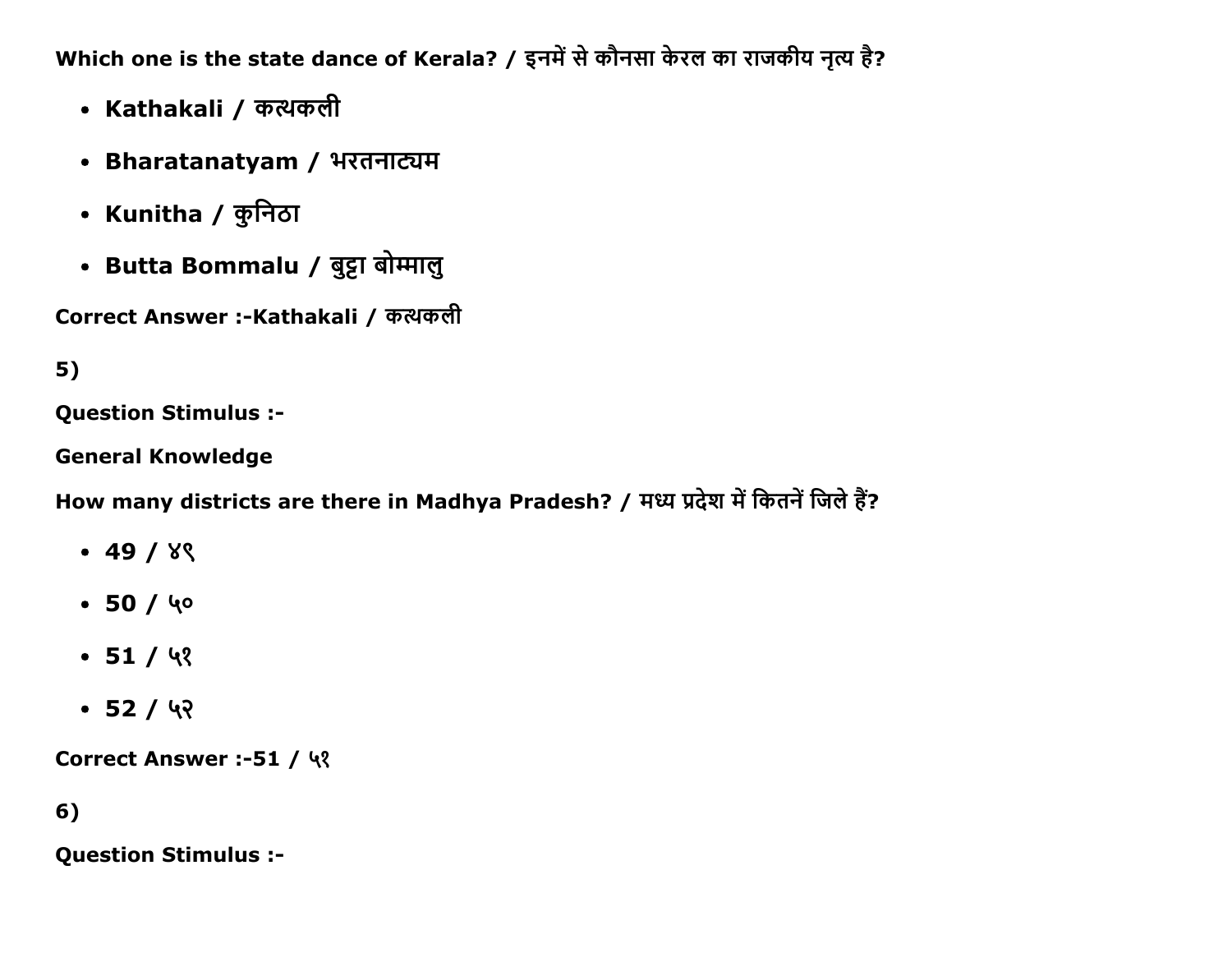#### **General Knowledge**

What is the name of the indigenous who built India's first Nuclear-submarine? / उस स्वदेशी का नाम बताइए जिसने भारत में पहली परमाणु पनडुब्बी का निर्माण किया था?

- INS Vagsheer / आईएनस वागशीर
- INS Arihant / आईएनस अरिहंत
- INS Chakra / आईएनस चक्र
- INS Kalvari / आईएनस कलवारी

Correct Answer :-INS Arihant / आईएनस अरिहंत

 $7)$ 

**Ouestion Stimulus :-**

**General Knowledge** 

Which one of the "Jyotirling' of Lord Shiva is situated in Ujjain, Madhya Pradesh? / इनमें से भगवान<br>महादेव का कौन सा "ज्योतिर्लिंग" उज्जैन,मध्य प्रदेश में स्थित है?

- Trimbakeshwar / त्रयंबकेश्वर
- Mahakaleshwar / महाकालेश्वर
- Bhimashankar / भीमाशंकर
- Omkareshwar / ओमकारेश्वर

Correct Answer :- Mahakaleshwar / महाकालेश्वर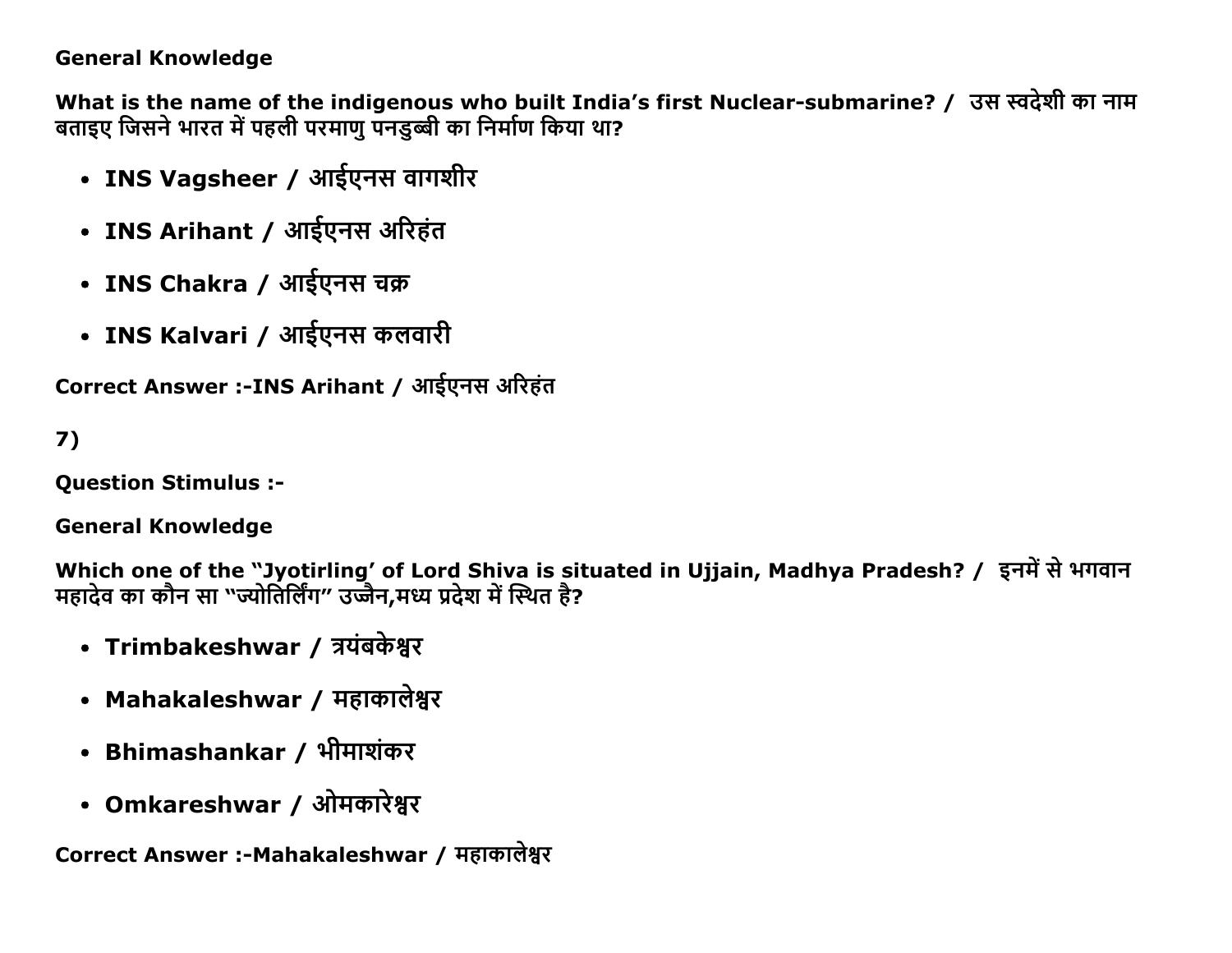8)

**Question Stimulus :-**

**General Knowledge** 

When is the International Women's Day observed? / अंतराष्ट्रीय महिला दिवस कब मनाया जाता है?

- 7<sup>th</sup> March / ७ मार्च
- 8<sup>th</sup> March / ८ मार्च
- 9<sup>th</sup> March / ९ मार्च
- 19<sup>th</sup> March / १९ मार्च

Correct Answer :- 8<sup>th</sup> March / ८ मार्च

```
9)
```
**Question Stimulus :-**

**General Knowledge** 

How many members represent Madhya Pradesh in Rajya Sabha, the Parliament of India? / भारत के संसद,राज्यसभा में मध्य प्रदेश के कितने सदस्य प्रतिनिधित्व करते हैं?

- $\cdot$  10 / ? $\circ$
- $\cdot$  11 / ??
- $\cdot$  12 / १२
- $\cdot$  14 / ? $8$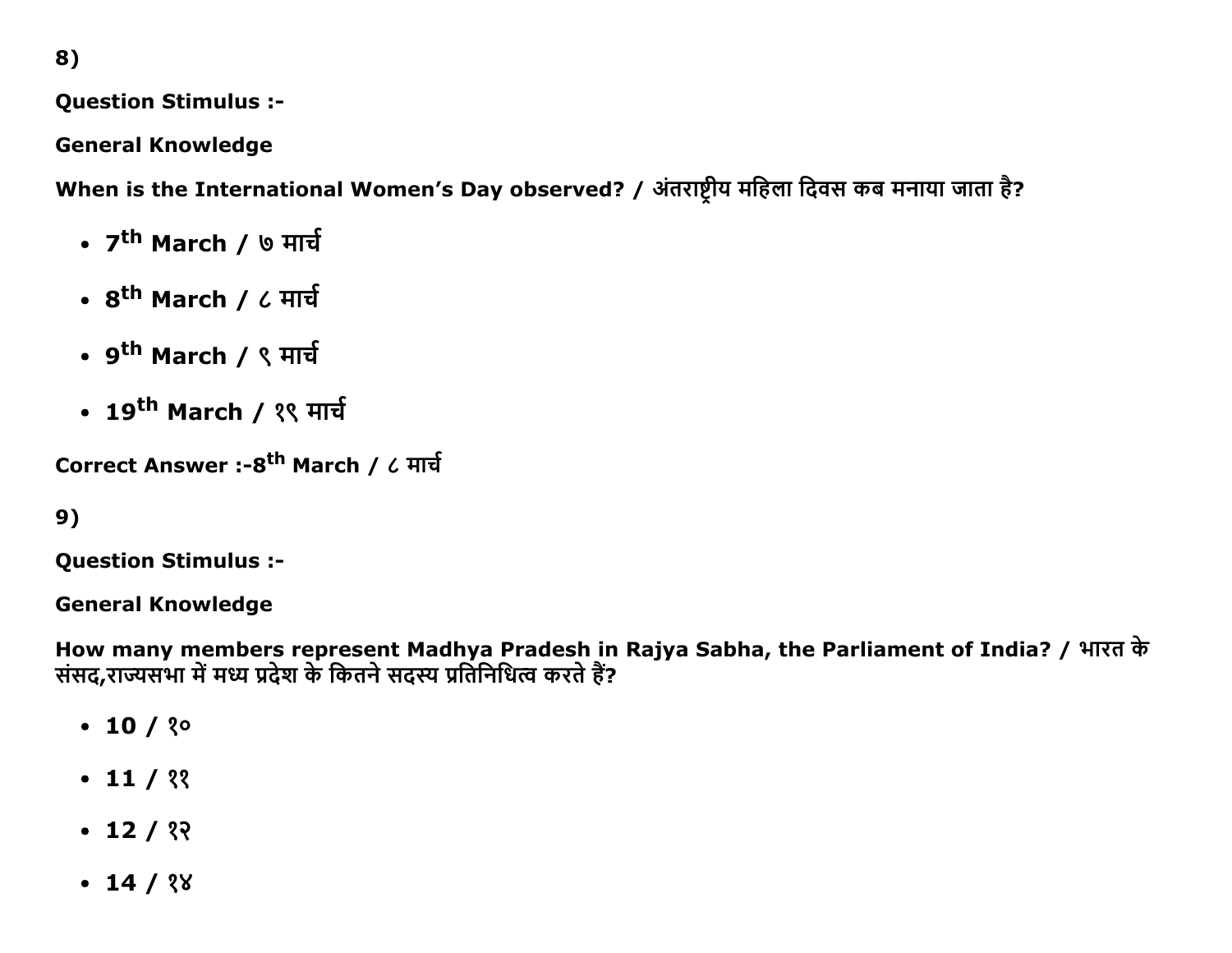```
Correct Answer :-11 / ??
```

```
10)
```
**Question Stimulus :-**

**General Knowledge** How much is the total amount proposed to be given, for a girl's education under "Ladli Laxmi<br>Yojana" of Madhya Pradesh? / मध्य प्रदेश की "लाडली लक्ष्मी योजना" के तहत एक लड़की की शिक्षा के लिए कुल कितनी राशि देने का प्रस्ताव रखा गया है?

- $\cdot$  58,000 / 46,000
- $\cdot$  1,08,000 / ?, 06,000
- $\cdot$  1,18,000 / ?,? $\mathcal{L}$ ,000
- $\cdot$  1,28,000 / ?,? $\mathcal{L}$ ,000

Correct Answer :-1,18,000 / 3,36,000

 $11)$ 

**Question Stimulus :-**

**General Knowledge** 

Name the Health Scheme of Madhya Pradesh, that aims to cover the Child Health. / मध्य प्रदेश के स्वास्थ्य योजना का नाम बतावें जिसका उद्धेश्य शिश स्वास्थ्य का आच्छादन करना है.

- Defaulter Tracking System / डिफाल्टर ट्रैकिंग प्रणाली
- Swavalamban Yojana / स्वावलंबन योजना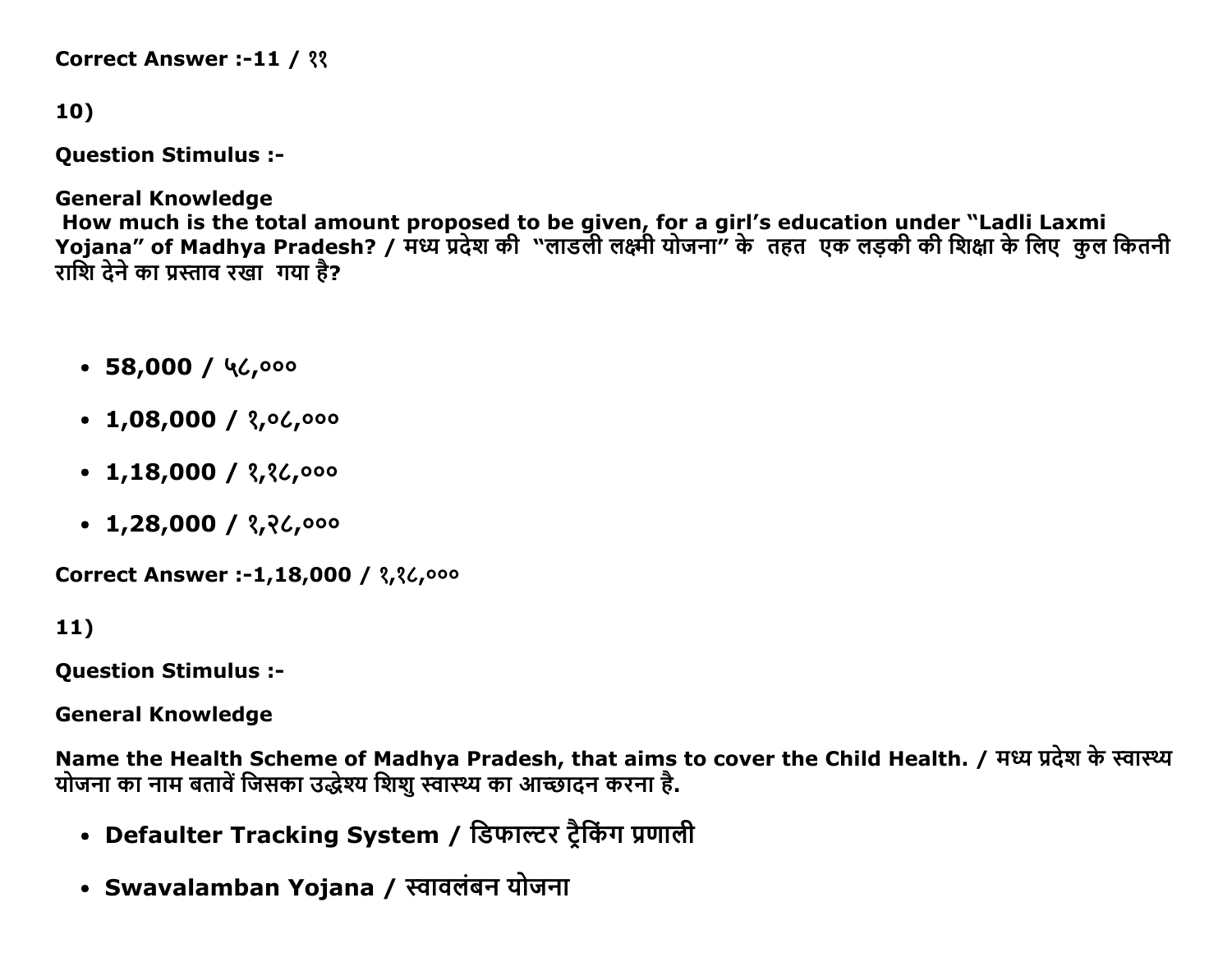- Prabha Kiran Training Scheme / प्रभा किरण प्रशिक्षण योजना
- State Illnesses Fund / राज्य अस्वस्थता कोष

Correct Answer :-Defaulter Tracking System / डिफाल्टर ट्रैकिंग प्रणाली

 $12)$ 

**Ouestion Stimulus :-**

**General Knowledge** 

Kailash Satyarthi, the Nobel Peace Prize winner, 2014 was born in: / २०१४ के नोबल शांति पुरस्कार विजेता,कैलाश सत्यार्थी का जन्म कहाँ हुआ था

- Jhansi / झांसी
- Vidisha / विदिशा
- Bhind / भिंड
- Sagar / सागर

Correct Answer :-Vidisha / विदिशा

13)

**Question Stimulus :-**

**General Knowledge** 

Which one of the following is NOT a mosquito borne disease? / इनमें से कौन मच्छर जनित बीमारी नहीं है?

• Malaria / मलेरिया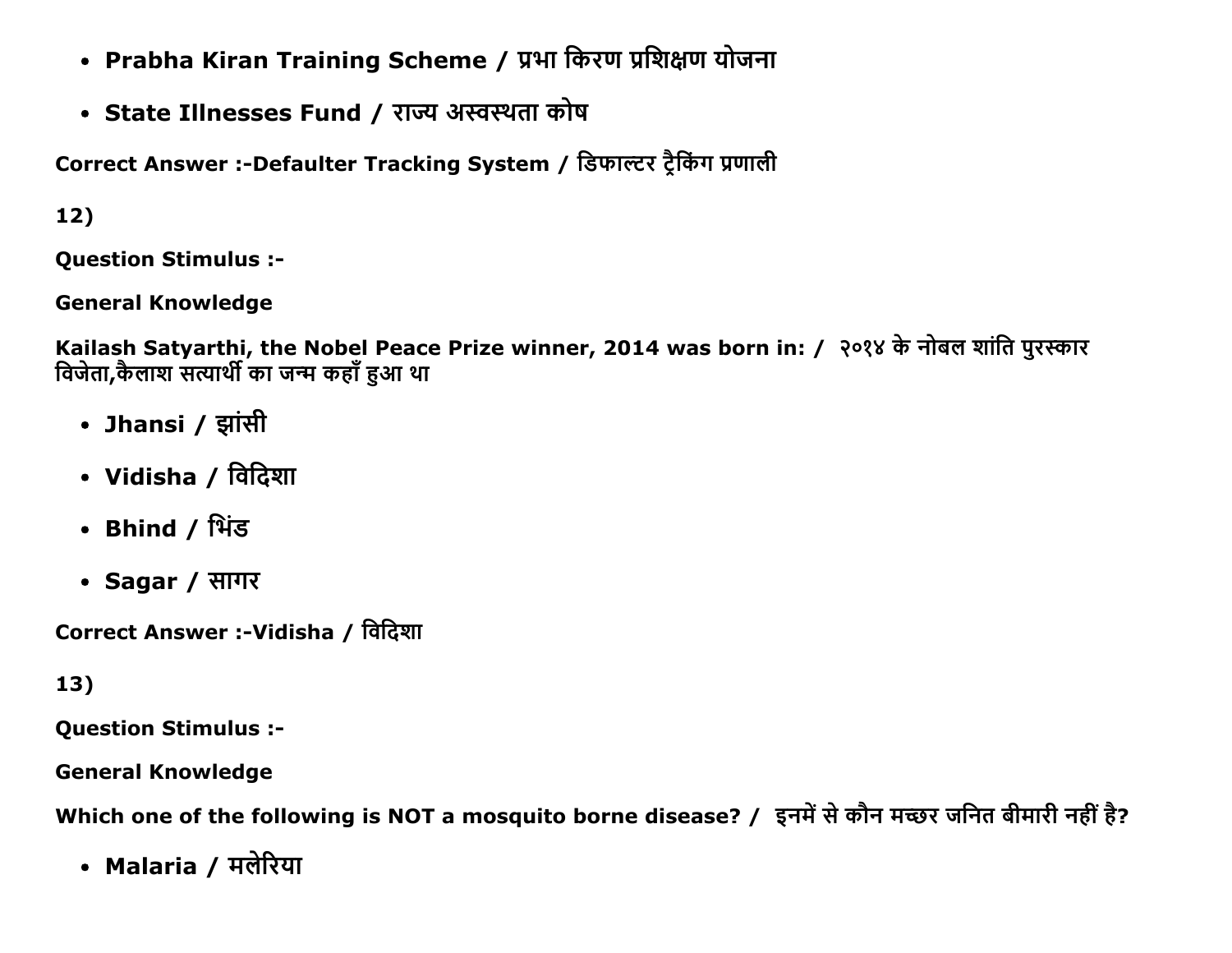- Dengue / डेंगू
- Chikungunya / चिकनगुनिया
- Typhoid / टाइफाइड

Correct Answer :-Typhoid / टाइफाइड

14)

**Question Stimulus :-**

**General Knowledge** 

When did the "Citizenship Act" came in existence? / "नागरिकता अधिनियम" अस्तित्व में कब आया था?

- $\cdot$  1945 / १९४५
- $\cdot$  1948 / ? 96
- $\cdot$  1952 / १९५२
- $\cdot$  1955 / १९५५

**Correct Answer :-1955 / १९५५** 

### 15)

**Question Stimulus :-**

**General Knowledge** 

Where is the "Roop Singh Stadium" situated in Madhya Pradesh? / मध्य प्रदेश में "रूप सिंह क्रीडा स्थल" कहाँ स्थित है?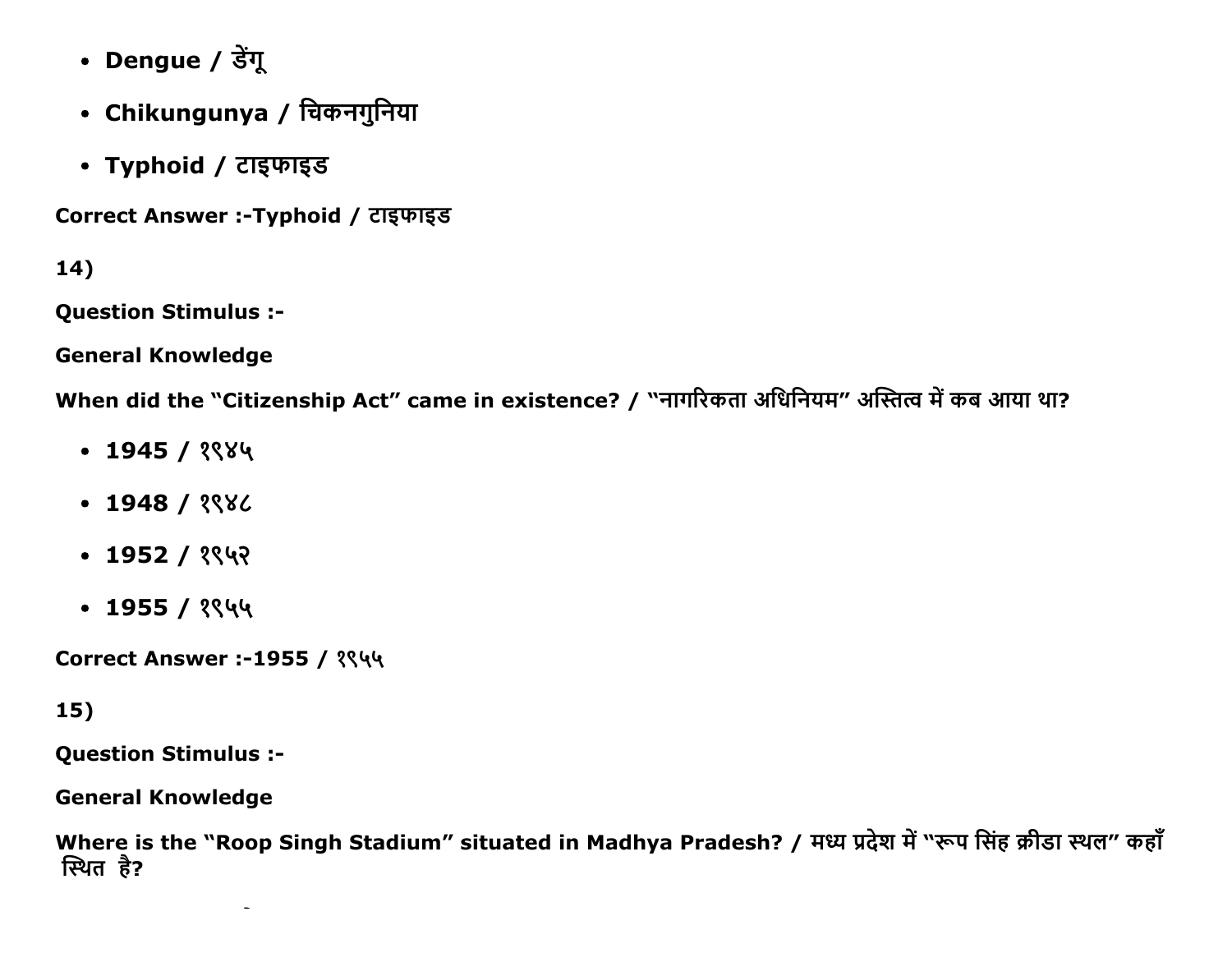- Indore / इंदौर
- Gwalior / ग्वालियर
- Bhopal / भोपाल
- Jabalpur / जबलपुर

Correct Answer :- Gwalior / ग्वालियर

```
Topic:- G3_General Hindi
1)
```
**Question Stimulus :-**

### **Hindi**

नीचे लिखे शब्दों में स्वर एवं मात्रा की दृष्टि से शुद्ध शब्द होगा-

- निलिप्त
- निर्लप्त
- निर्लिप्त
- निर्लीप्त

**Correct Answer :-निर्लिप्त** 

# $2)$

**Question Stimulus :-**

**Hindi**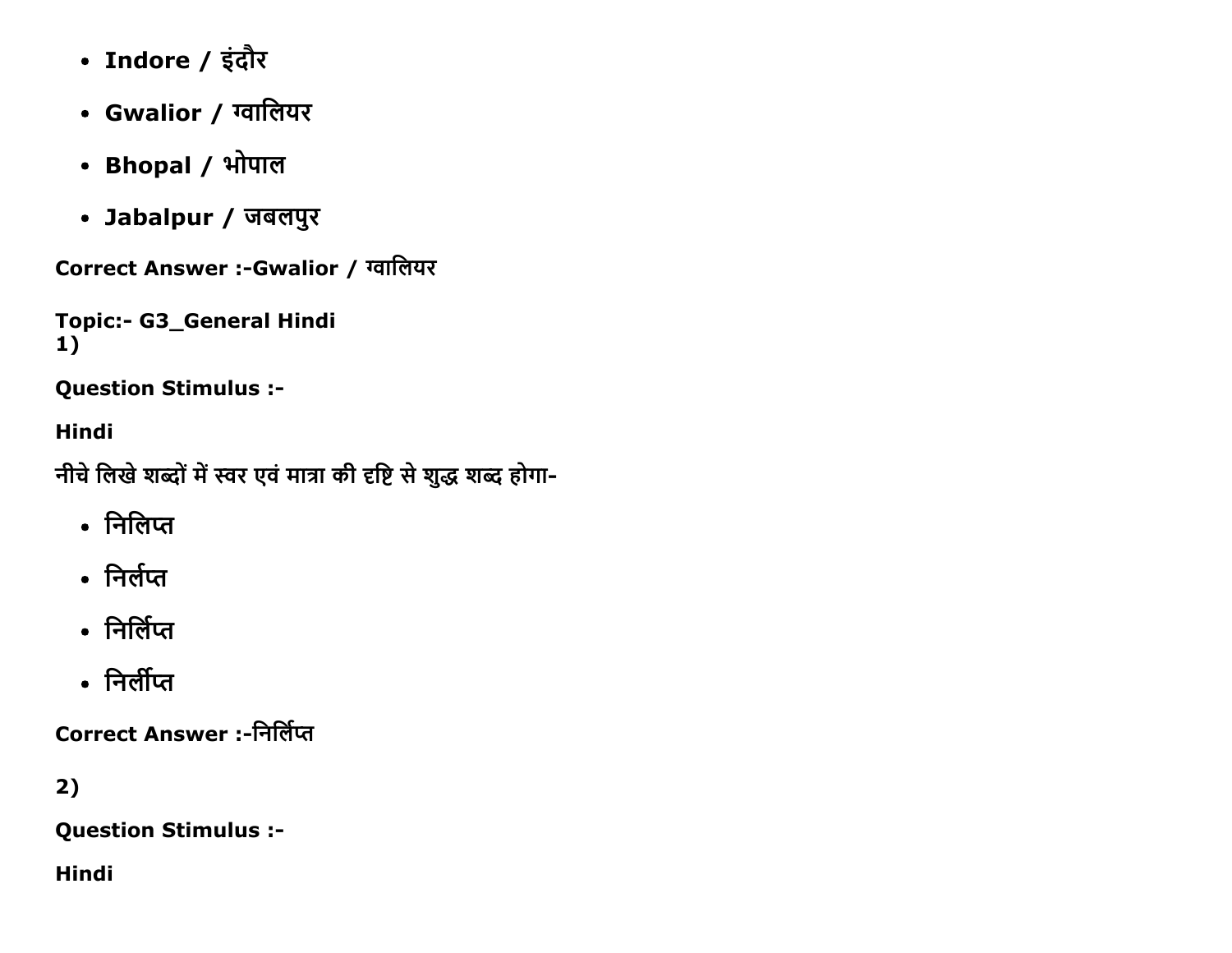'अन्वय' का संधि विच्छेद होगा:-

- अनु + एव
- अन् + वय
- अनू + अय
- अनु + अय

Correct Answer :-अनु + अय

# 3)

**Question Stimulus :-**

**Hindi** 

नीचे एक शब्द दिया गया है। दिए गए विकल्पों में से पर्यायवाची शब्द को चिन्हित करें-

तोय

- वाणी
- वायु
- अग्नि
- जल

**Correct Answer:-जल**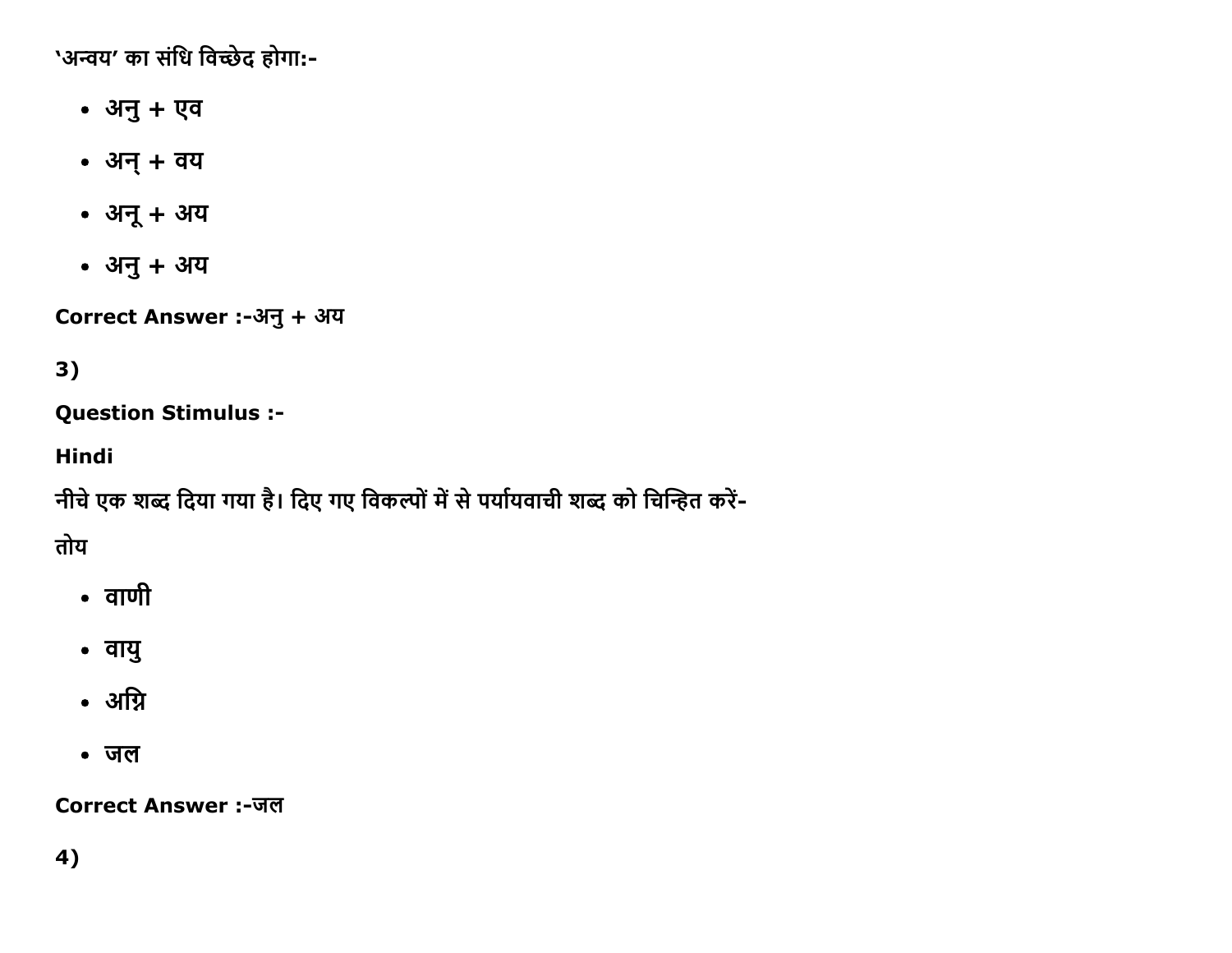#### Question Stimulus :

Hindi

निम्नलिखित में शुद्ध वाक्य का चयन कीजिए-

- उसे जाने दो, रोको मत
- रोको मत, उसे जाने दो
- मत रोको, उसे जाने दो
- उसे जाने ही दो, रोको नहीं

Correct Answer :-रोको मत, उसे जाने दो

5)

Question Stimulus :

Hindi

निम्नलिखित शब्दों में से भिन्न शब्द चयन कीजिए।

- अम्बर
- वस्त
- कपड़ा
- किरण

Correct Answer :-किरण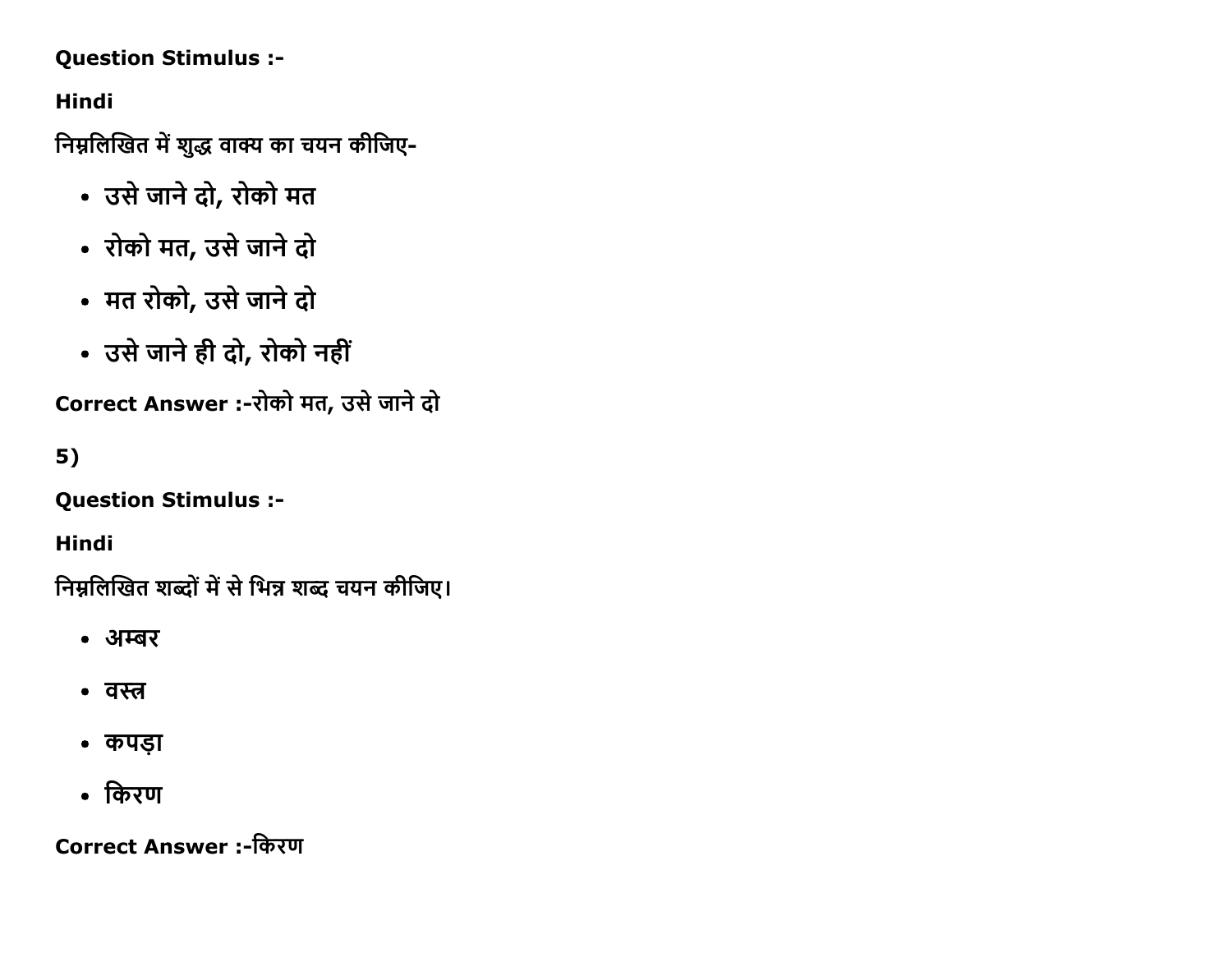### 6)

### Question Stimulus :

Hindi

'कवि' का स्त्रीलिंग शब्द है-

- कवित्री
- कवियित्री
- कवियत्री
- कवयित्री

Correct Answer :-कवयित्री

# 7)

Question Stimulus :

Hindi

नीचे एक शब्द दिया गया है। दिए गए विकल्पों में प्रस्तुत उपसर्ग ज्ञात कीजिए-

विज्ञान

- विज्ञ
- चिर
- वि
- अन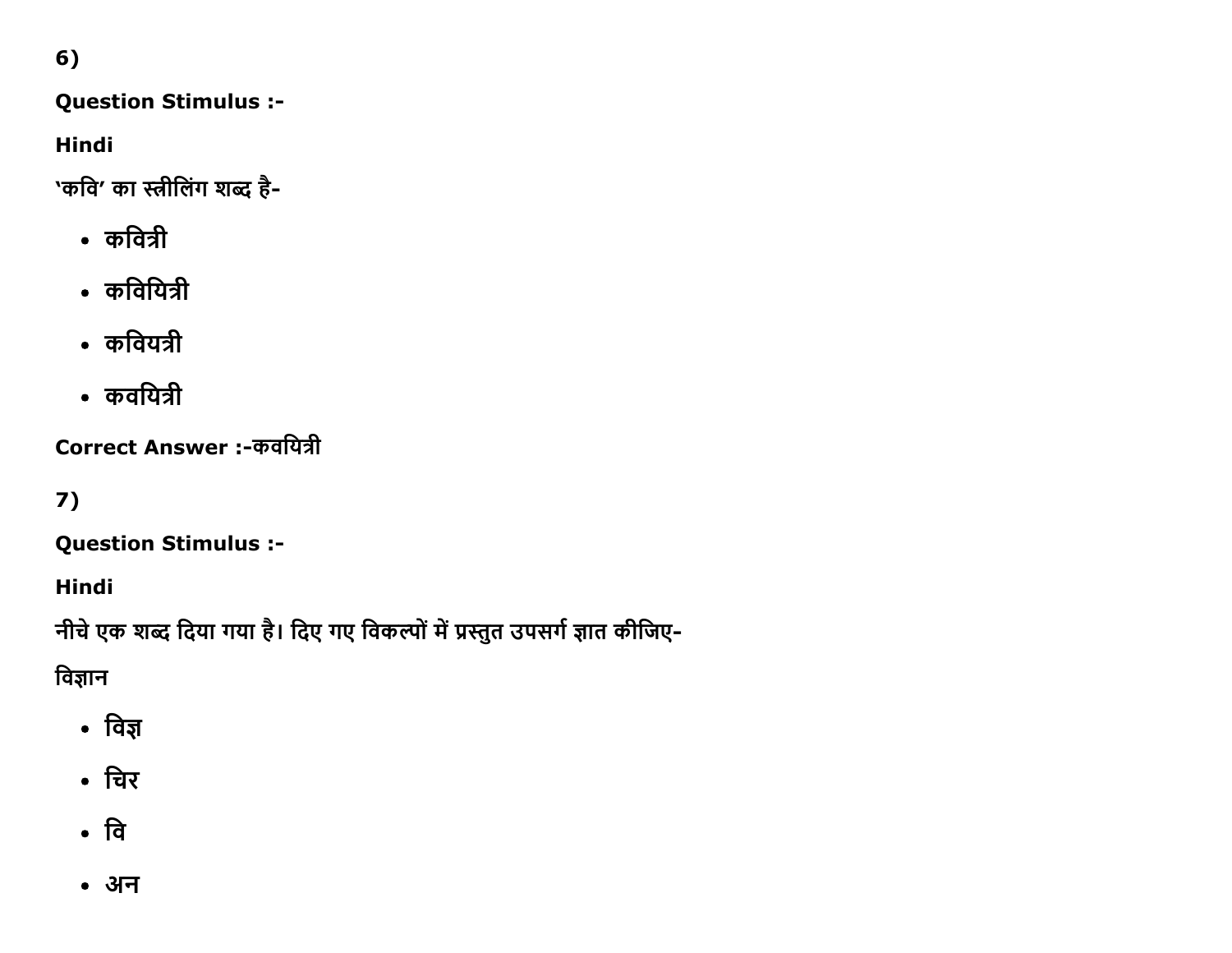# Correct Answer :-वि

# 8)

Question Stimulus :

Hindi

त्रिम्नलिखित शब्द में से समास बताने वाले उचित विकल्प का चयन कीजिए - यथाशक्ति

- द्विगु
- बहुब्रीहि
- कर्मधारय
- अव्ययी भाव

Correct Answer :-अव्ययी भाव

9)

Question Stimulus :

Hindi

'आविर्भाव' शब्द का विलोम शब्द होगा -

- अनाभाव
- अभाव
- अनेकाभाव
- तिरोभाव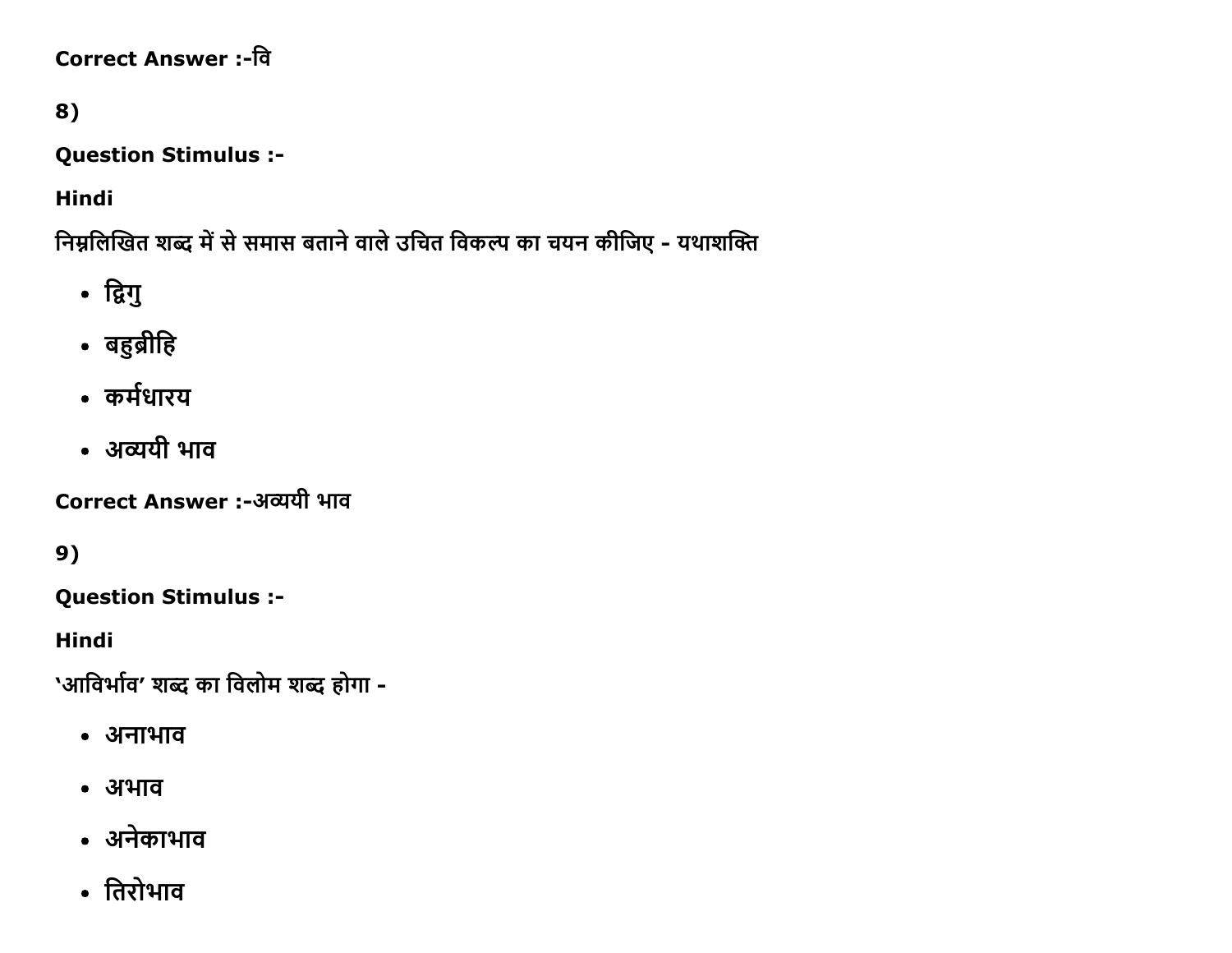# Correct Answer :-तिरोभाव

# 10)

Question Stimulus :

Hindi

11)

Hindi

''भारत दुर्दशा'' नाटक के लेखक हैं-

- लक्ष्मीनारायण मिश्र
- उपेन्द्र नाथ अश्क
- जयशंकर प्रसाद
- 

Question Stimulus :

• बूढ़ा होना

Correct Answer :-भारतेन्द्र हरिश्चन्द्र

• असमय बाल सफेद होना

• बहुत अनुभवी होना

• बहुत मूर्ख होना

त्रिम्न मुहावरें का सही विकल्प चुनें- बाल धूप में सफेद न होना

• भारतेन्द्र हरिश्चन्द्र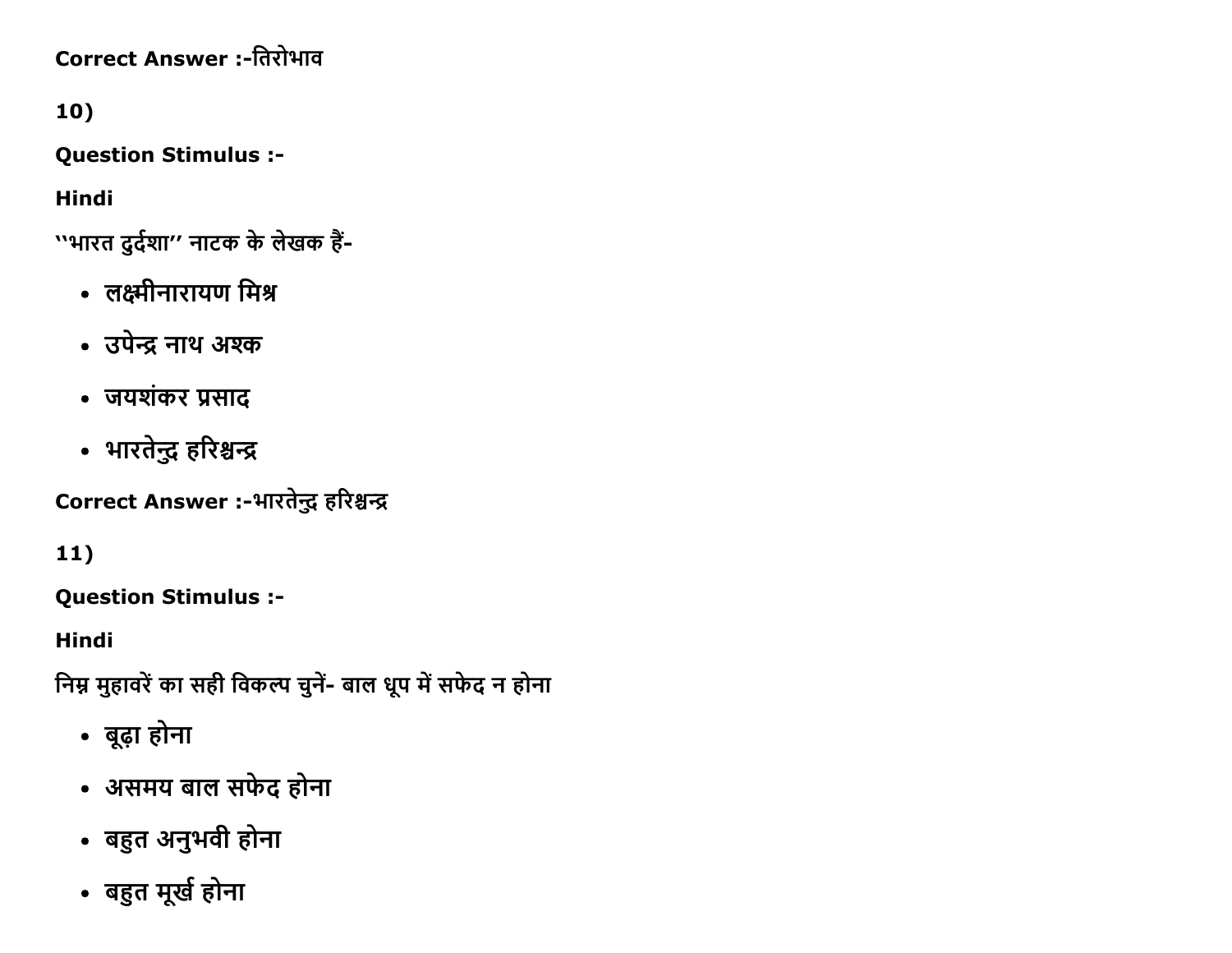Correct Answer :-बहुत अनुभवी होना

## $12)$

**Question Stimulus :-**

**Hindi** 

निम्नलिखित शब्दों में से उपसर्ग के लगाने से बनने वाले सही विकल्प चुनें -

सत् + जन

- सत्जन
- सद्जन
- सतजन
- सज्जन

**Correct Answer:-सज्जन** 

 $13)$ 

**Question Stimulus :-**

**Hindi** 

अनेक शब्दों के लिए एक शब्द का चयन करें- जिस बिमारी का ठीक होना सम्भव न हों

- असाध्य
- संकल्प
- भयानक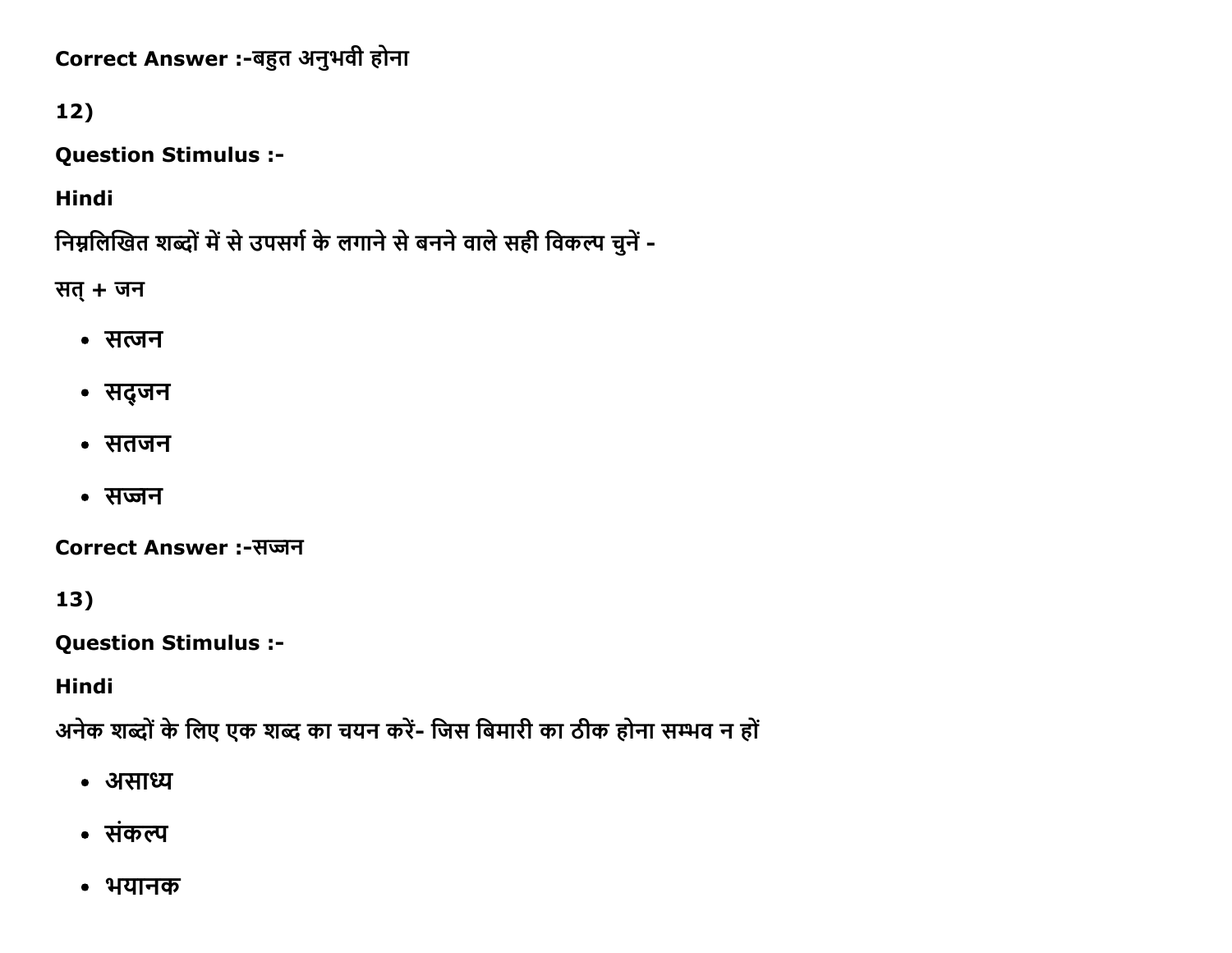• घातक

**Correct Answer :-असाध्य** 

 $14)$ 

**Question Stimulus :-**

**Hindi** 

आशी: + वाद में संधि होगी -

- आशीरवाद
- आशीर्वाद
- आशिर्वाद
- आर्शीवाद

Correct Answer :-आशीर्वाद

 $15)$ 

**Question Stimulus :-**

**Hindi** 

निम्नलिखित शब्द के आगे चार शब्द दिए गए हैं। इनमें से उचित समानार्थक पर्याय चिन्हित करें- मोक्ष

- निर्वाण
- मूँछ
- प्रस्थान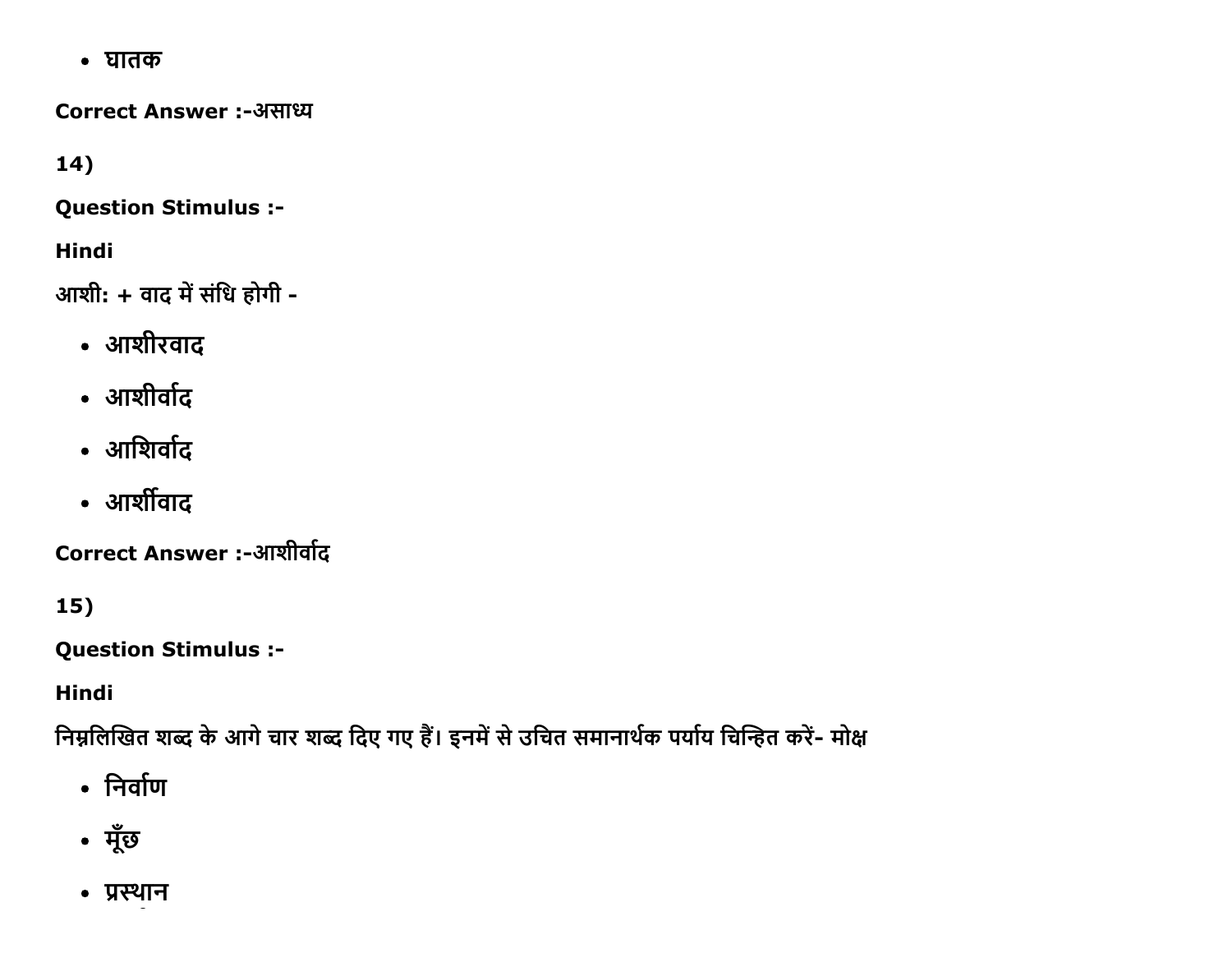• स्वर्ग

Correct Answer :-निर्वाण

Topic:- G3\_General English 1)

Question Stimulus :

English

Find the odd word out:

Rude, Ungrateful, Insolent, Courteous

- Rude
- Ungrateful
- Insolent
- Courteous

**Correct Answer :- Courteous** 

2)

Question Stimulus :

English

Find the odd word out:

Arid, Bare, Barren, Moist

Arid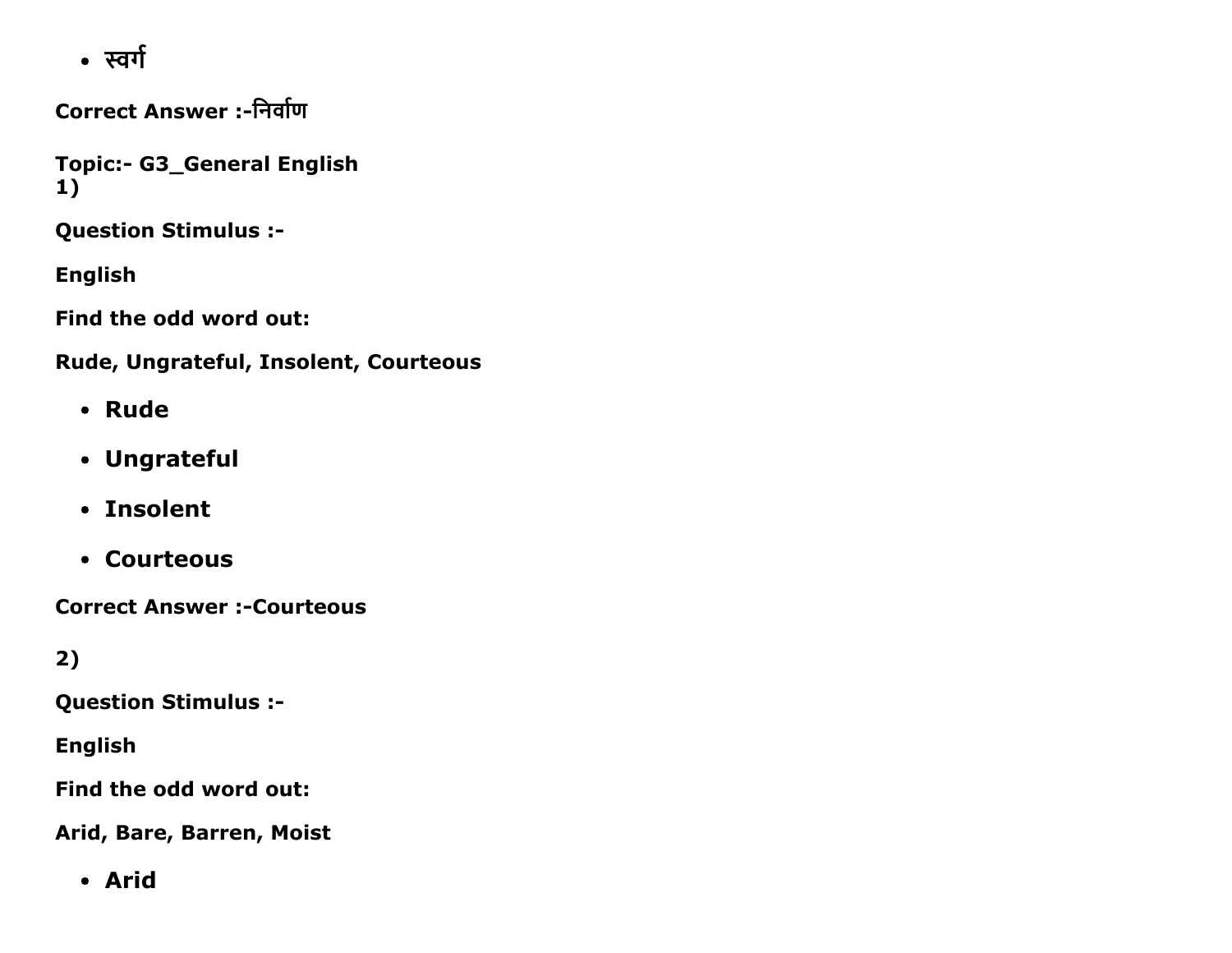- Bare
- Barren
- Moist

**Correct Answer :- Moist** 

3)

Question Stimulus :

English

Fill in the blank.

Yes, he \_\_\_\_\_\_\_ a laptop.

- have
- do have
- has
- is having

**Correct Answer :-has** 

4)

Question Stimulus :

English

Fill in the blank: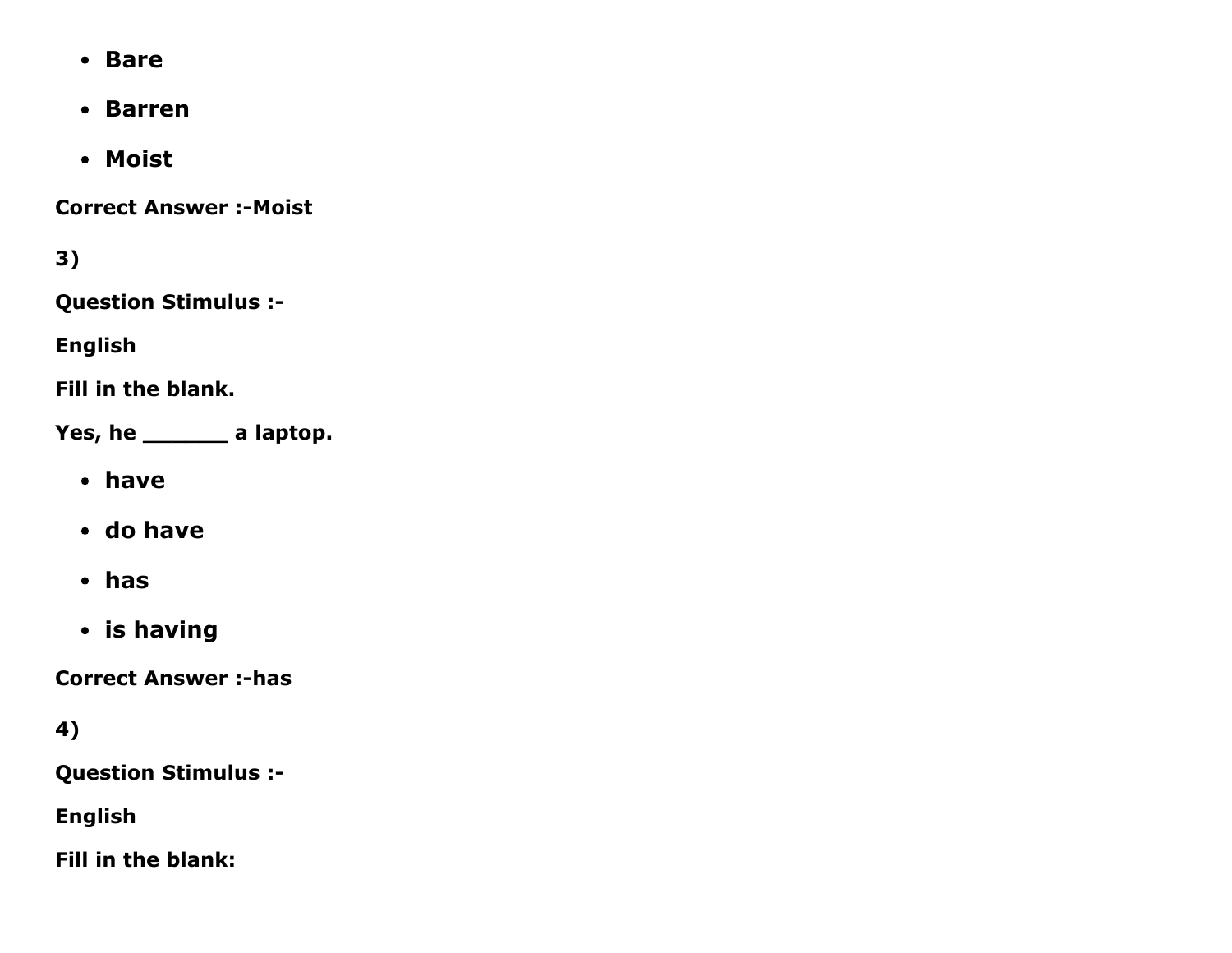He said, "Shhh! Be quiet! The baby \_\_\_\_\_\_\_\_\_\_"

- sleeps
- slept
- is sleeping
- was sleeping

**Correct Answer :- is sleeping** 

5)

Question Stimulus :

English

Complete the idiom.

He started teasing me and I realized that he was pulling my \_\_\_\_\_\_\_\_\_\_\_.

- hand
- leg
- mind
- nose

**Correct Answer :- leg** 

6)

Question Stimulus :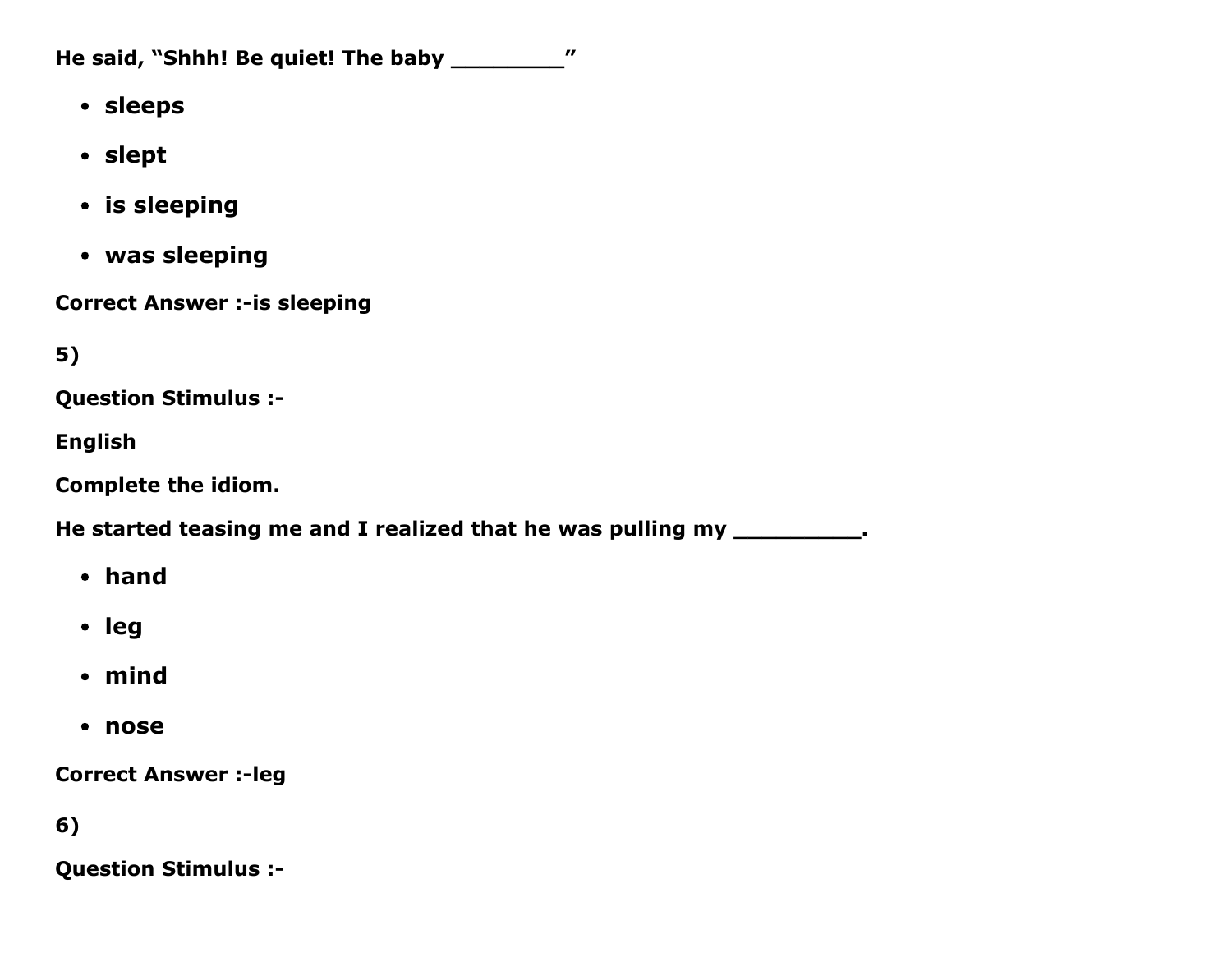### English

What is the synonym of: benefit

- Damage
- Loss
- Drawback
- Aid

**Correct Answer :- Aid** 

7)

Question Stimulus :

English

What is the antonym of: capable

- Adept
- Apt
- Unskilled
- Deft

**Correct Answer :- Unskilled** 

8)

Question Stimulus :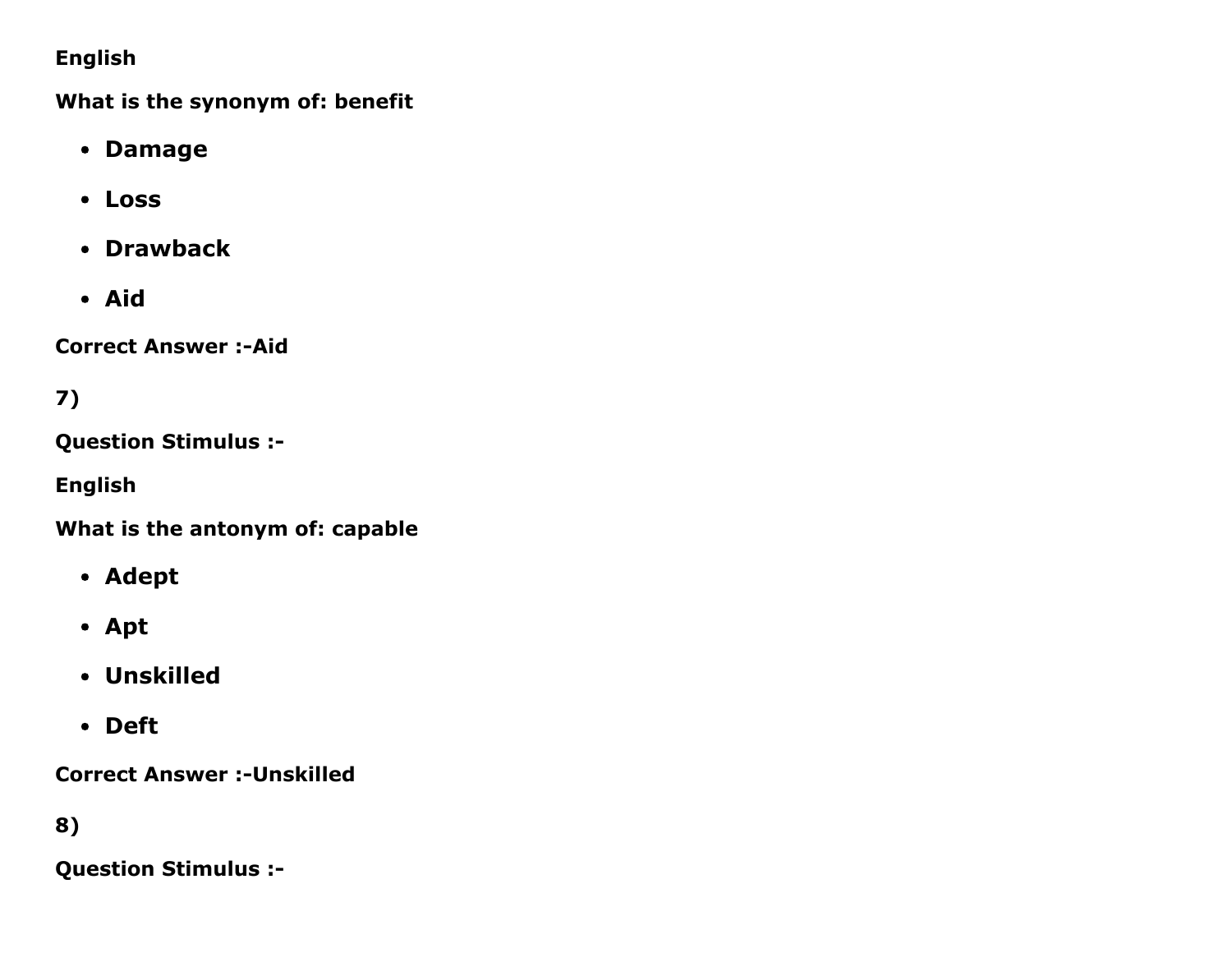### English

Which of the below given words is spelt correctly?

- Apparent
- Apperent
- Aparent
- Aparrent

**Correct Answer :- Apparent** 

9)

Question Stimulus :

English

Identify the type of the given sentence.

The students wanted to go to a theme park.

- Imperative
- Interrogative
- Declarative
- Exclamatory

**Correct Answer :-Declarative**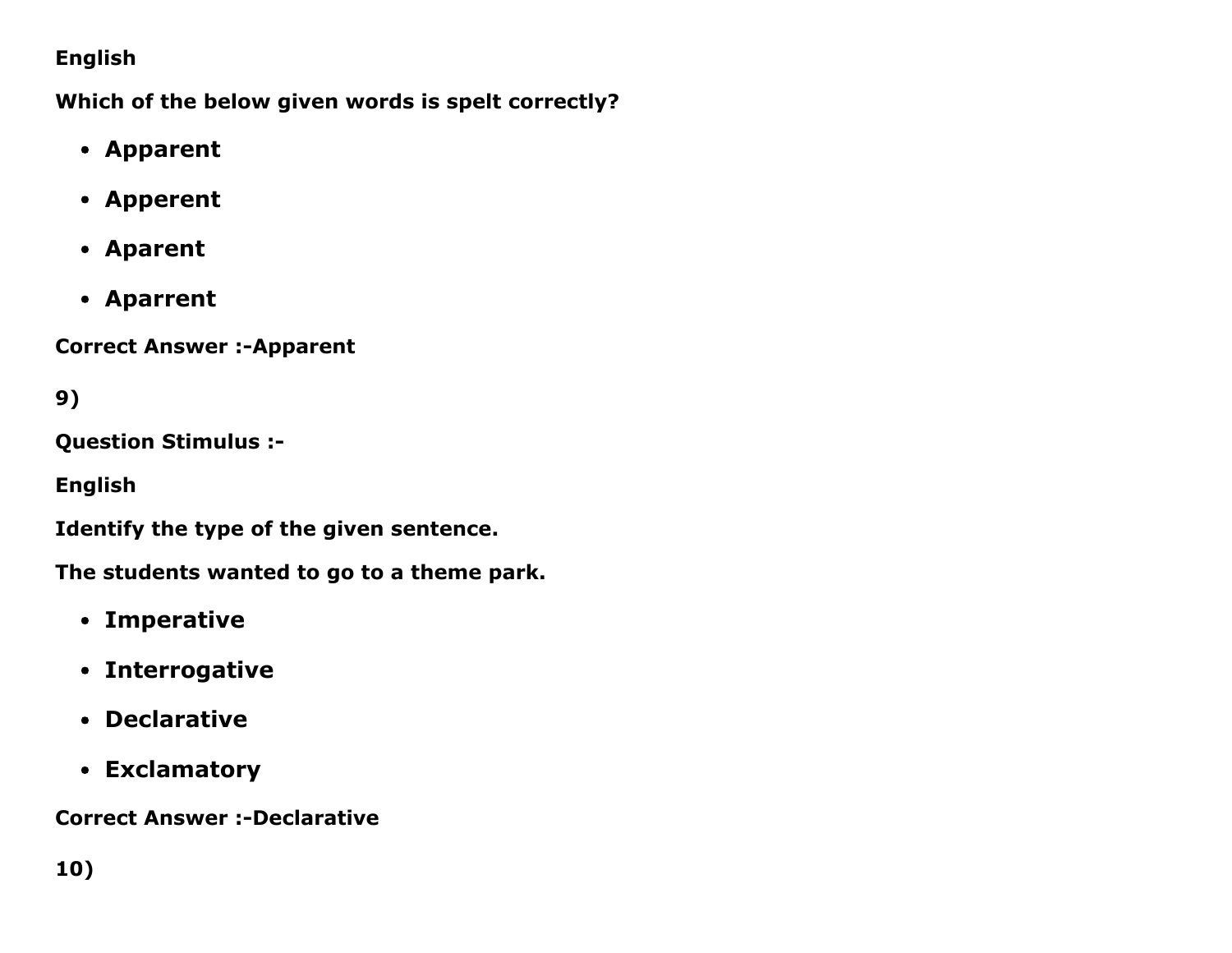#### Question Stimulus :

English

What is the synonym of: assist

- Sustain
- Obstruct
- Oppose
- Hinder

**Correct Answer :- Sustain** 

11)

Question Stimulus :

English

The ANTONYM of the word 'FIERCE' is:

- Strong
- Violent
- Tame
- Scrawny

**Correct Answer :-Tame**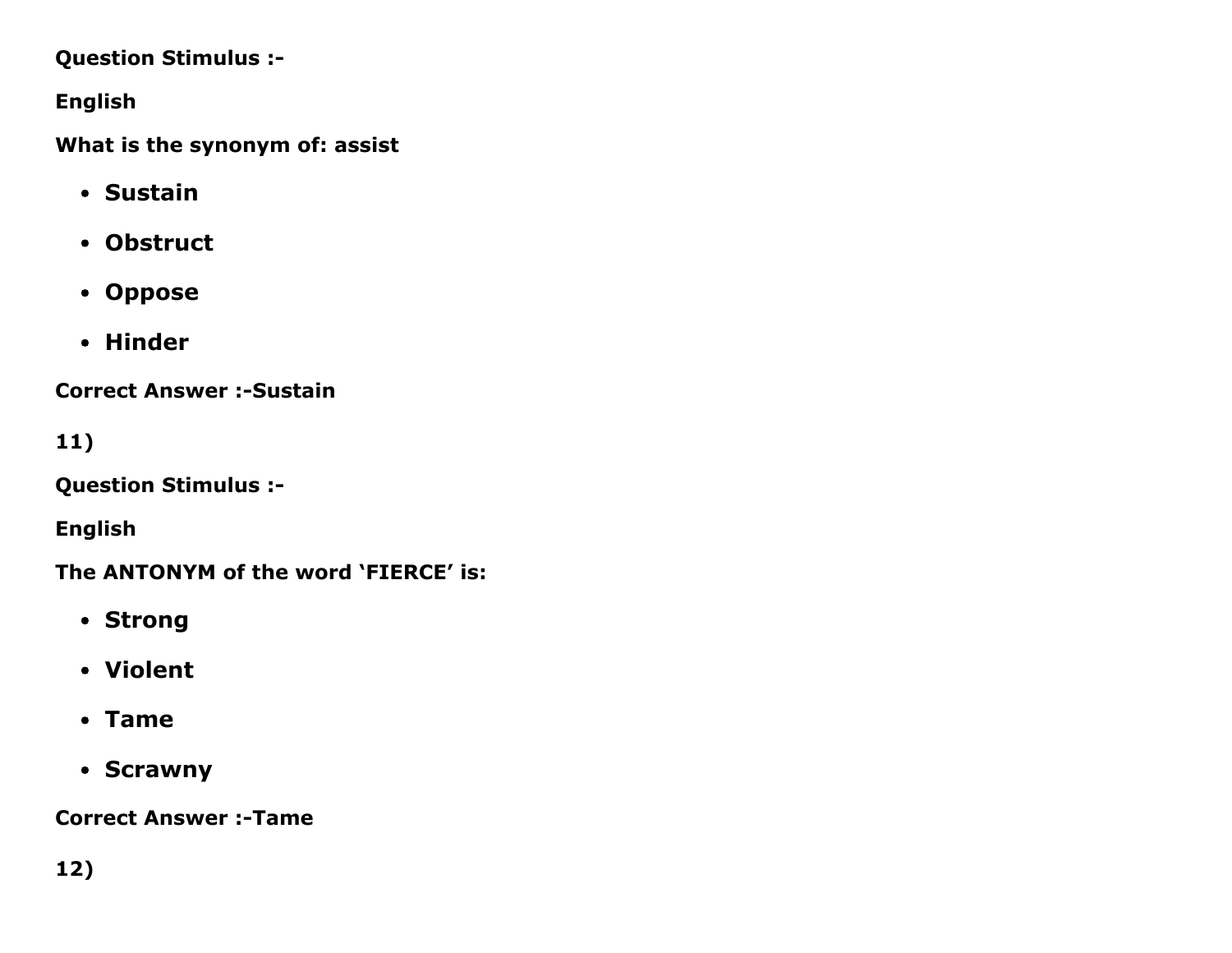Question Stimulus :

English

Identify the type of the given sentence.

I waited for the bus, but it did not come.

- Simple
- Compound
- Complex
- Interrogative

**Correct Answer :- Compound** 

13)

Question Stimulus :

English

Fill in the blank:

Usually Sam \_\_\_\_\_\_\_\_\_\_\_ his wife to work.

- drive
- drives
- is driving
- was driving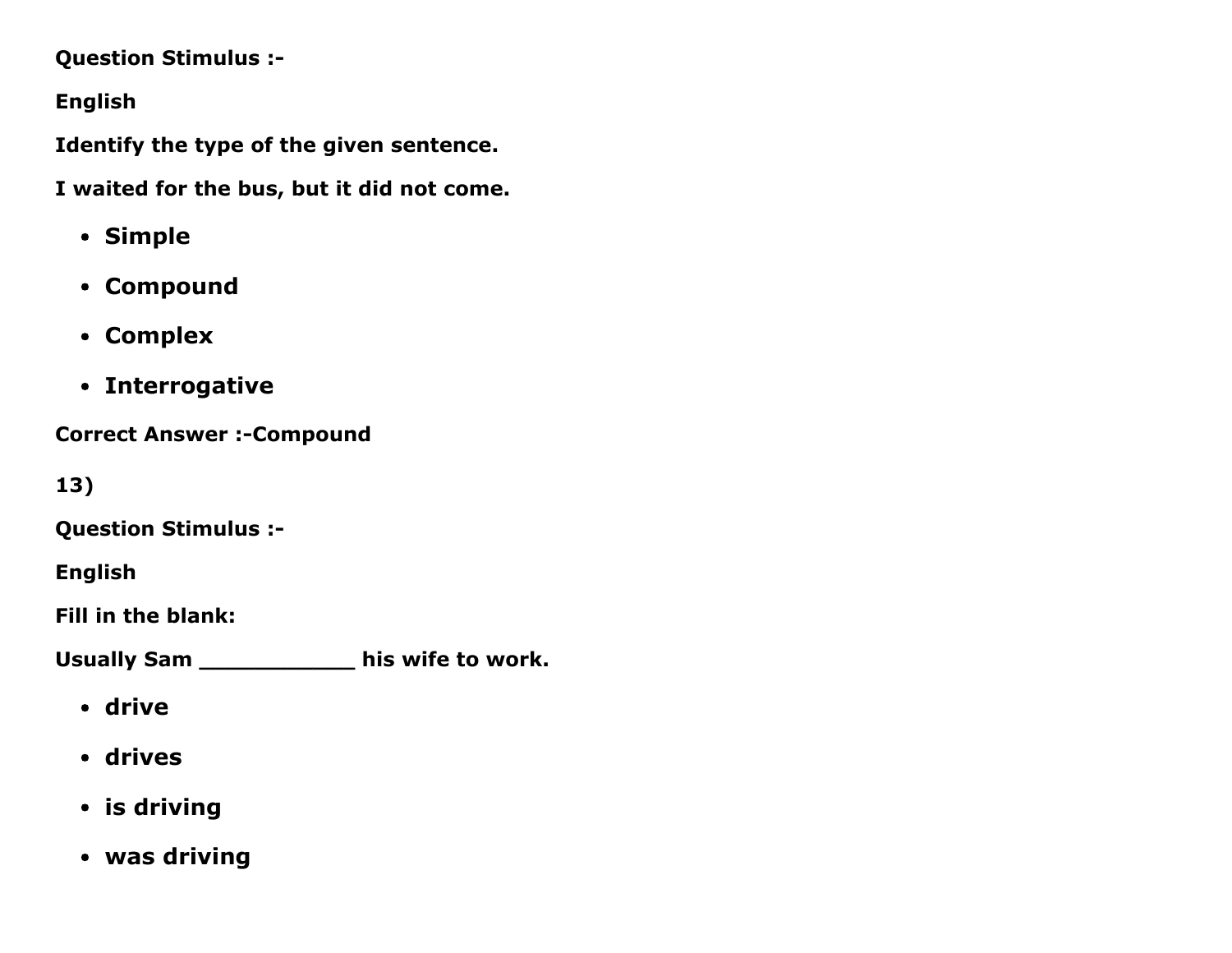**Correct Answer :- drives** 

14)

**Question Stimulus :-**

**English** 

Identify the type of the given sentence.

Stop complaining and concentrate on your task.

- Imperative
- Exclamatory
- Interrogative
- Declarative

**Correct Answer :- Imperative** 

```
Topic:- G3 General Maths
1)
```
**Question Stimulus :-**

**Maths** 

A and B has marbles in the ratio of 1 : 3 and B and C has marbles in the ratio of 9 : 1. If they have altogether 130 marbles with them, than find the number of marbles with A? / A और B के पास १:३ का संगमरॅमर है और B और C के पास ९:१ का संगमरमर है।अगर उनके पास कुल १३० संगमरमर होते है तो A के पास कितने संगमरमर है निकालें?

 $\cdot$  10 / ? $\circ$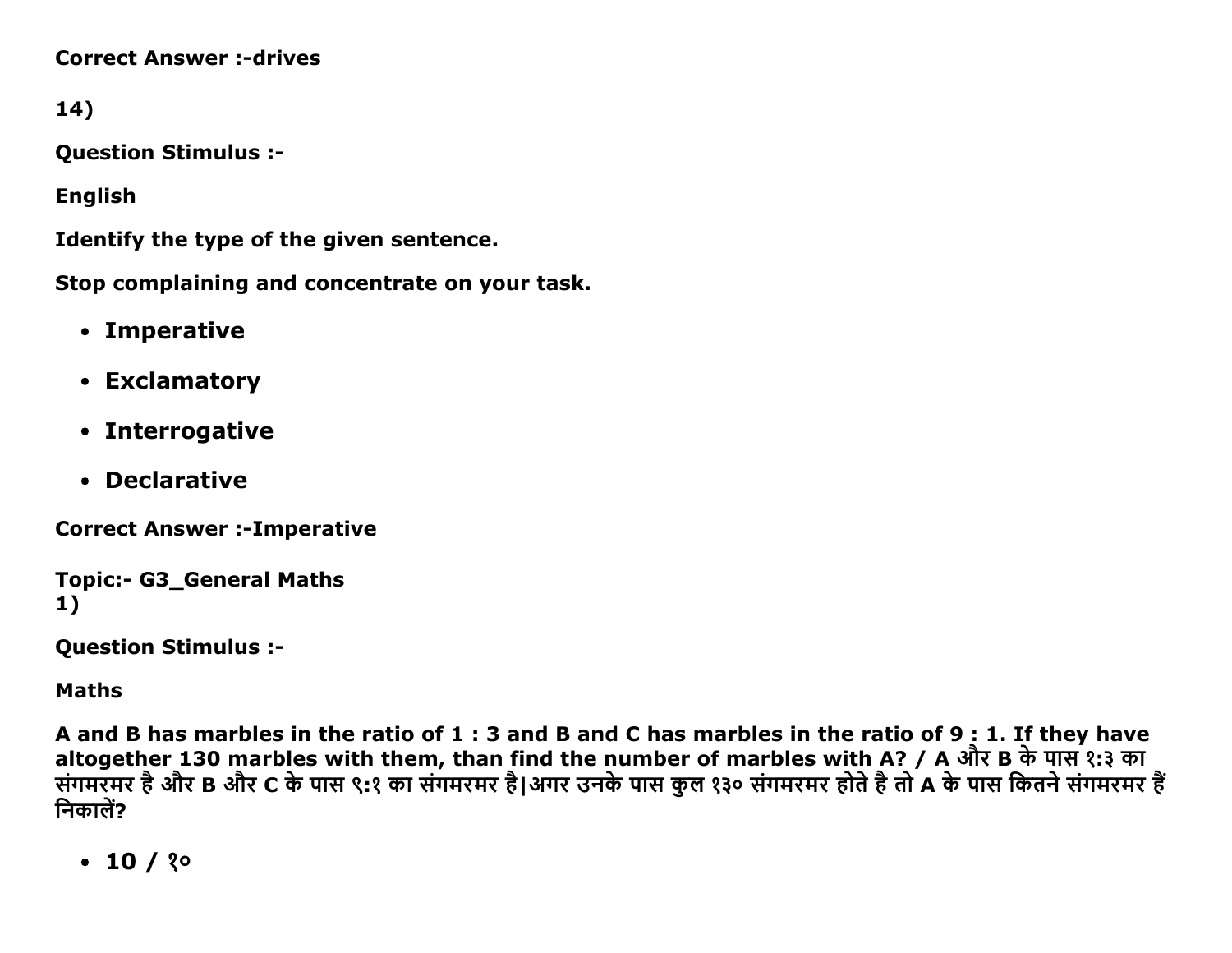- $\cdot$  30 / 30
- $.90/$   $\degree$
- $\cdot$  13 / १३

Correct Answer :-30 / ३०

 $2)$ 

**Question Stimulus :-**

**Maths** 

5 bells tolls at an interval of 2, 4, 6, 8 and 12 minutes respectively. If all 5 bells tolls together at 10am, then how many times they will toll together from 10am to 12 noon? / घंटियों को क्रमश २,४,६,८ और<br>१२ के अंतराल पर बजाया जाता है। अगर सभी ५ घंटियों को साथ में १० पूर्वाहन को बजाया जाता है,तो १० पूर्वाहन से १२ अपराहन्न कितनी बार साथ में बजेगी?

- $-5/4$
- $-6/6$
- $-4/8$
- $\bullet$  8/6

Correct Answer :-6 / ξ

 $3)$ 

**Question Stimulus :-**

**Maths**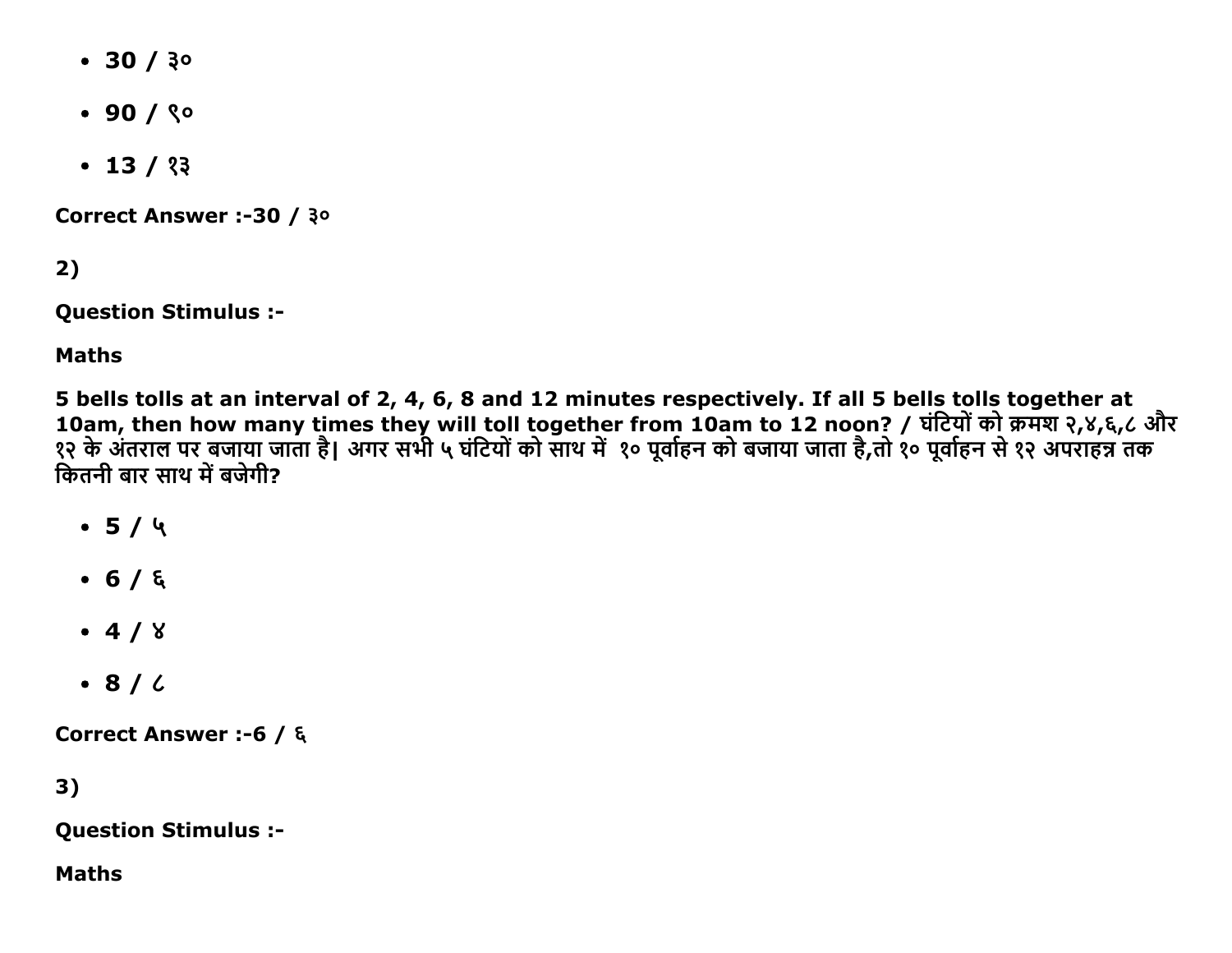The breadth of a rectangle ABCD is 5/6<sup>th</sup> of its length. Perimeter of the rectangle ABCD is 1320 cm.<br>What is the area of rectangle ABCD? / आयत ABCD की लम्बाई उसकी लम्बाई से ५/६ हैं।आयत ABCD की परिधि १३२०से.मी है।आयत ABCD का क्षेत्रफल निकालें?

- 100000 cm<sup>2</sup> / १००००० से.मी<sup>२</sup>
- 108000 cm<sup>2</sup> / १०८००० से.मी<sup>२</sup>
- 180000 cm<sup>2</sup> / १८०००० से.मी<sup>२</sup>
- 118000 cm<sup>2</sup> / ११८००० से.मी<sup>२</sup>

```
Correct Answer :-108000 cm<sup>2</sup> / १०८००० से.मी<sup>२</sup>
```

```
4)
```
**Question Stimulus :-**

#### **Maths**

ABC is a triangle. The sum of all interior angles of triangle ABC is 180<sup>o</sup>. The difference between A and B, and B and C are 30° each. What is the value of A/C? / ABC एक त्रिकोण है। त्रिकोण ABC के आंतरिक सभी कोणों का योग १८0० है। प्रत्येक ए और बी, और बी और सी के बीच का अंतर ३0० है। ए/सी का मान्य क्या होगा?

- $\cdot$  1/ ?
- $\cdot$  2/  $\sqrt{2}$
- $3/3$
- $\cdot$  2.5 / २.५

**Correct Answer :-3 / 3**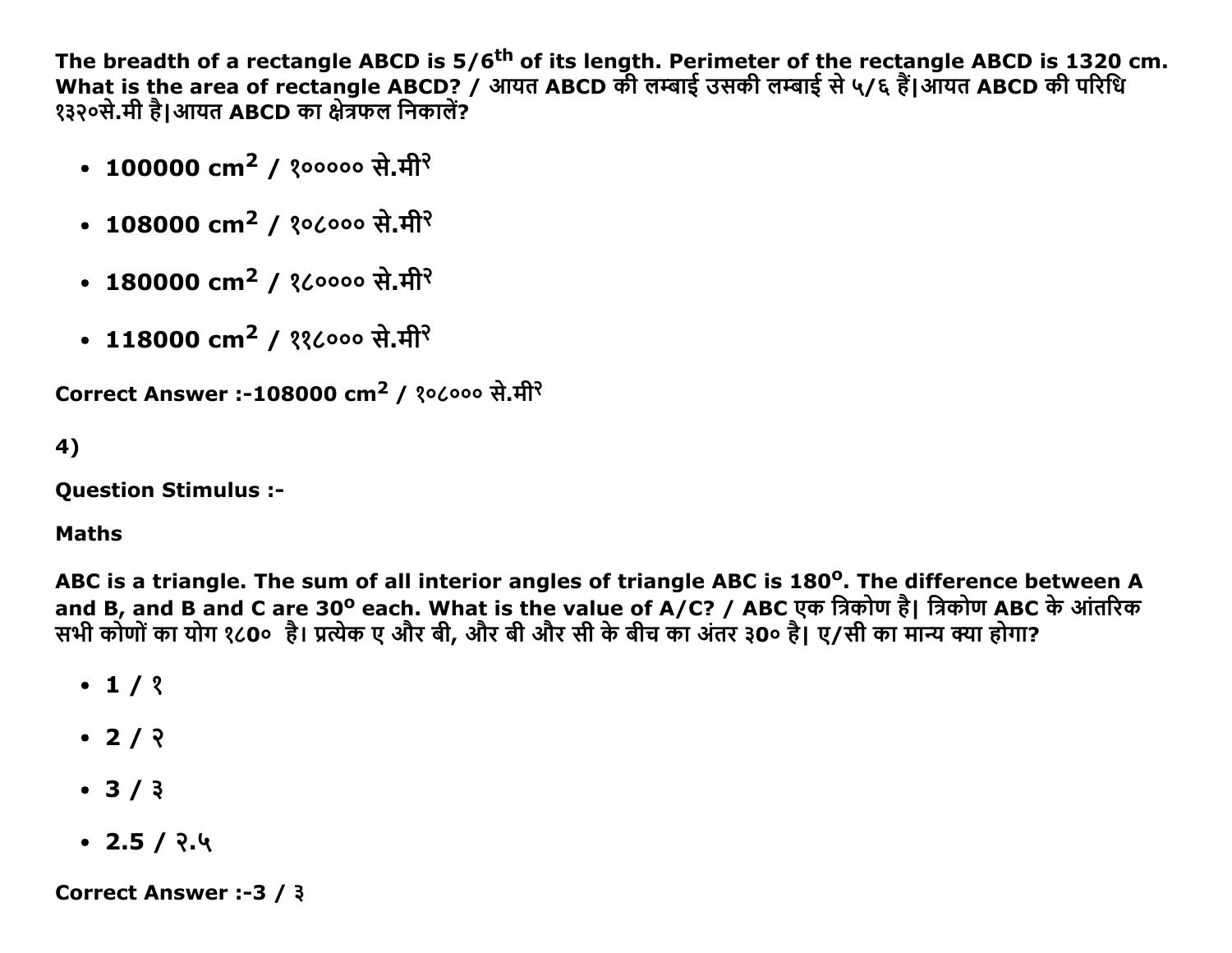### 5)

Question Stimulus :

#### Maths

Evaluate: ∫e<sup>5log</sup>e<sup>x</sup> dx / मूल्यांकन कीजिये: ∫e<sup>५log</sup>e<sup>x</sup> dx

- $\bullet$  6logx + C /  $\epsilon$ logx + C
- e<sup>6</sup> + C / e<sup>६</sup> + C
- x <sup>6</sup>/6 + C / x͝/͝ + C
- x<sup>5</sup>/5 + e<sup>x</sup> + C / x<sup>५</sup>/५ + e<sup>x</sup> + C

Correct Answer :- $x^6/6$  + C /  $x^6/6$  + C

### 6)

Question Stimulus :

#### Maths

What is 75% of 40% of 25% of 50% of 12000? / ७५%का ४०%का २५%का ५०%का १२००० क्या है?

- $-900/$   $000$
- $-450/840$
- $\cdot$  225 / २२५
- $\cdot$  3600 /  $3500$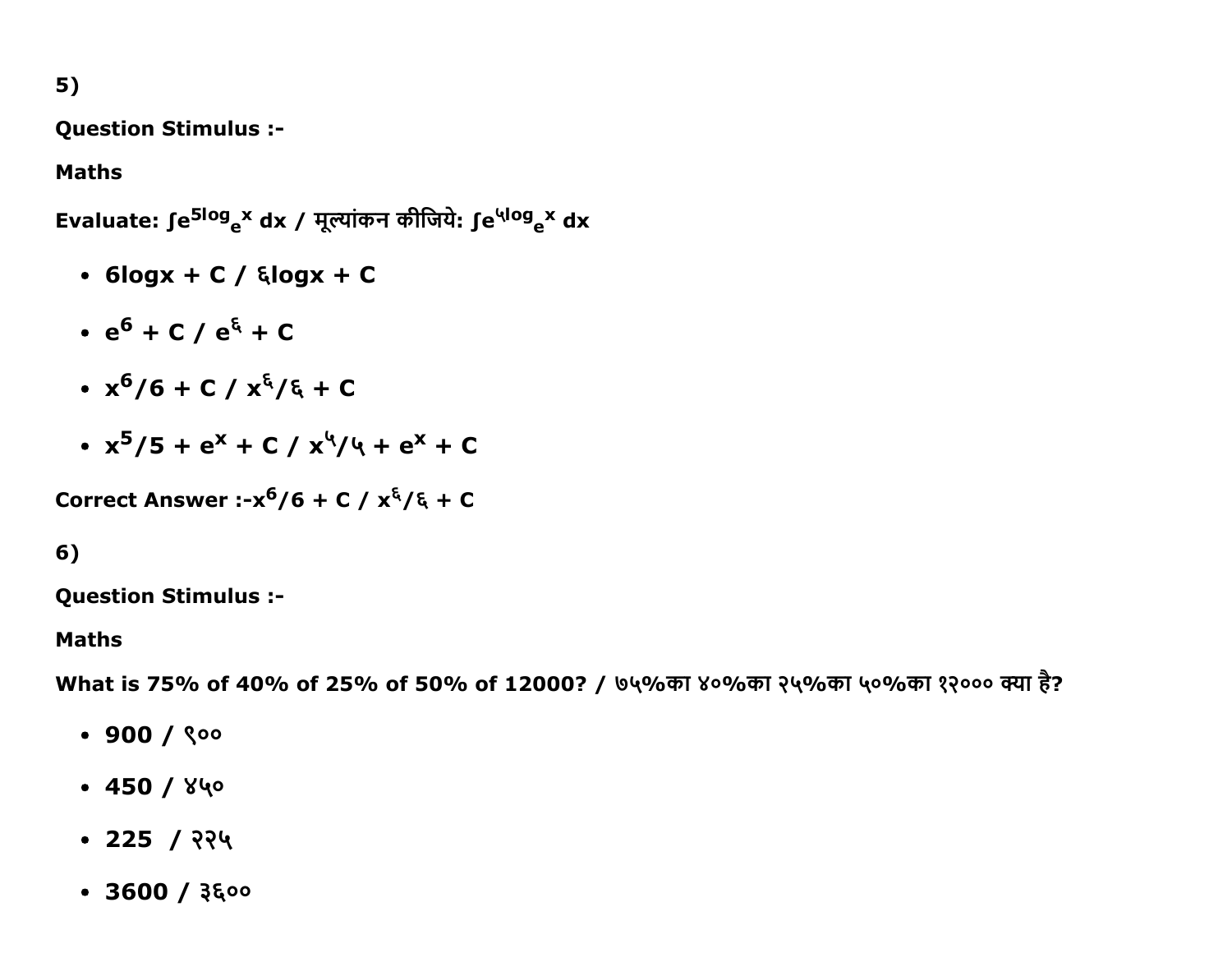Correct Answer :-450 / ४५०

```
7)
```
Question Stimulus :

CANCELLED

Maths

One root of the equation  $5x^2 + 2x + Q = 2$  is reciprocal of another. What is the value of  $Q^2$ ? / एक मूल का समीकरण ५x<sup>२</sup> + २x + **Q** = २ किसी अन्य से पारस्परिक हैं। **Q**<sup>२</sup> का मान निकले?

- $\cdot$  25 / २५
- $-1/2$
- $-49/8$
- $-4/8$

Correct Answer :-49 /  $8$ 

8)

Question Stimulus :

Maths

Shyam, a trader marks up his goods by 30% but allows a discount of 10% on the marked up price. What percent does he gain? / श्याम,एक व्यापारी के ३०% से सामान पर चिन्हित करता है लेकिन उस पर चिन्हित मूल्य पर १०% का छूट देने की अनुमति देता है। लाभ का कितना प्रतिशत प्राप्त करता है?

 $\cdot$  20% / २०%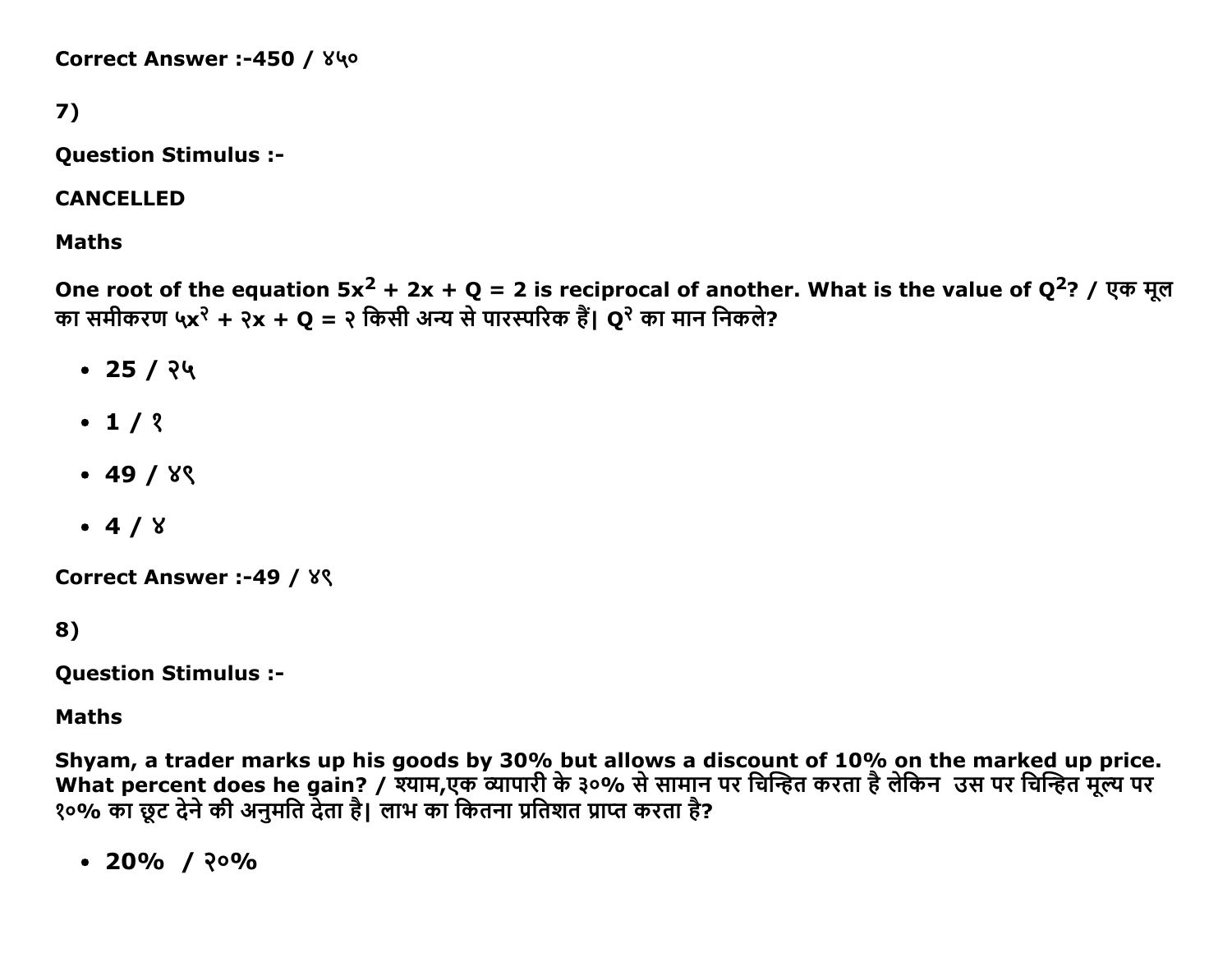- $\cdot$  23% / २३%
- $\cdot$  17% / ?0%
- $\cdot$  10% / ? $\circ$ %

**Correct Answer :-17% / ?0%** 

9)

**Question Stimulus :-**

**Maths** 

The position vectors of points P, Q R and S are a, b,  $(2a + 3b)$  and  $(a - 2b)$  respectively. Which of the following is the position vector of SQ? / बिंदु P, Q R और S की वेक्टर स्थिति क्रमश a, b, (२a + ३b) और (a – 2b)है। इनमें से SQ की वेक्टर स्थिति क्या होगी?

- $\cdot$  3b 2a / 3b ?a
- $2a 3b / 3a 3b$
- $3b a / 3b a$
- $a 3b / a 3b$

Correct Answer :-3b - a  $/$  3b - a

10)

**Question Stimulus :-**

**Maths** 

The ratio of walking speed of Anand and Bimal is 3 : 4. The time taken by Anand to cover 4 Kms is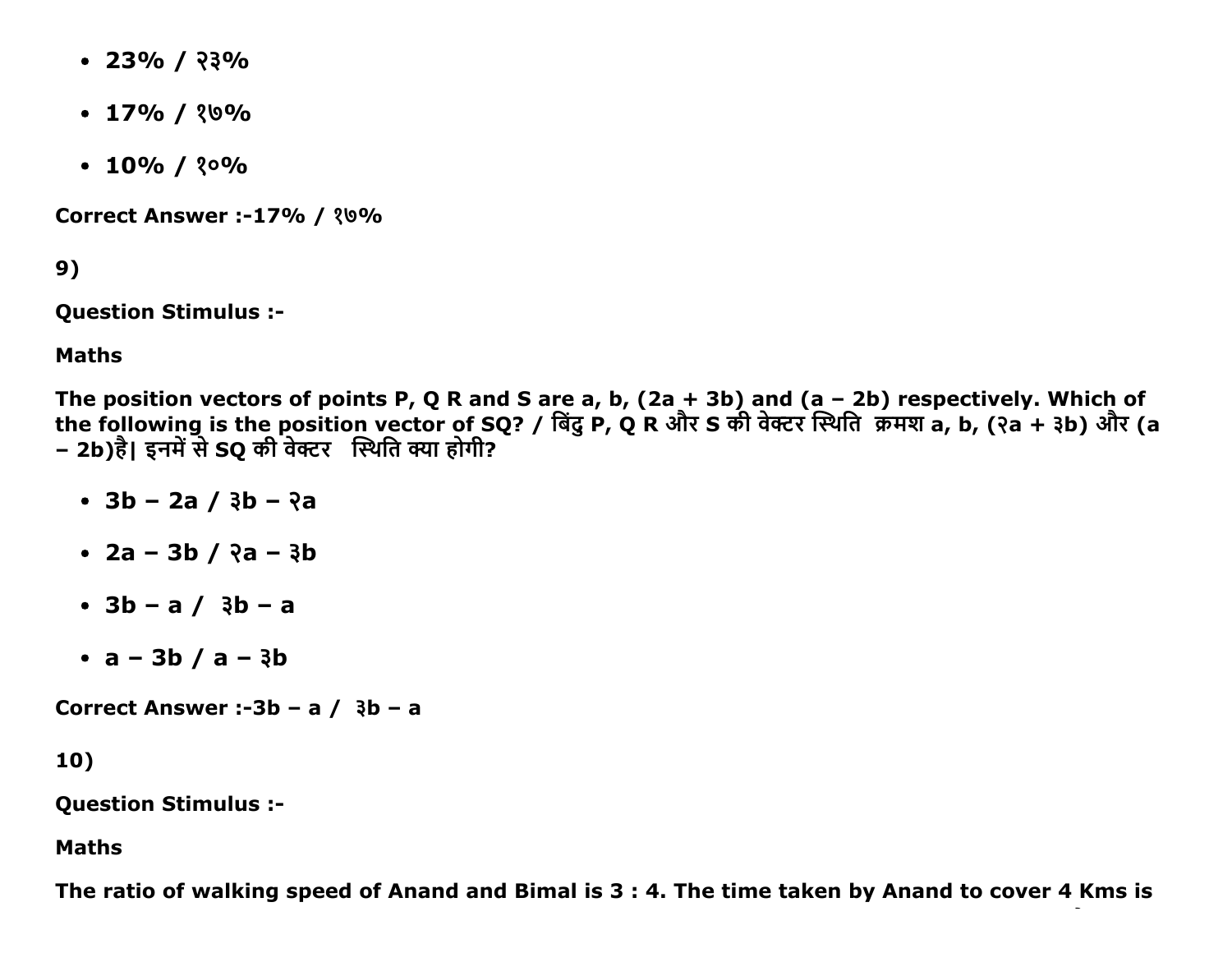72 minutes. What is the time taken by Bimal to cover the same distance of 4 Kms? / आनंद और बिमल की टहलने की गति का अनुपात ३:४ है। आनंद ४कि.मी की दूरी ७२मिनट में तय करता है।तो बिमल को समान ४कि.मी की दूरी तय करने  $\overrightarrow{H}$  कितना समय लगेगा?

- 54 minutes / ५४ मिनट
- 96 minutes / ९६ मिनट
- 48 minutes / ४८ मिनट
- 69 minutes / ६९ मिनट

```
Correct Answer :-54 minutes / ५४ मिनट
```

```
11)
```
Question Stimulus :

#### Maths

₹10,000 invested with a nationalized bank, becomes ₹20,000 in just 11 years at r% rate of simple interest per annum. Which of the following represents r? / ₹१०,००० एक राष्ट्रीयकृत बैंक के साथ निवेश करता है,जो ११ साल में ₹२०,००० प्रति वर्ष साधारण ब्याज के r% की दर पर होगा| इसमें r किसको दर्शाता है?

- $\cdot$  8.33% /  $\cdot$  33%
- $\cdot$  9.09% / ९.०९%
- $\cdot$  9.9% /  $\frac{8}{3}$
- $\cdot$  11.11% /  $\frac{22.23}{6}$

Correct Answer :-9.09% / ९.०९%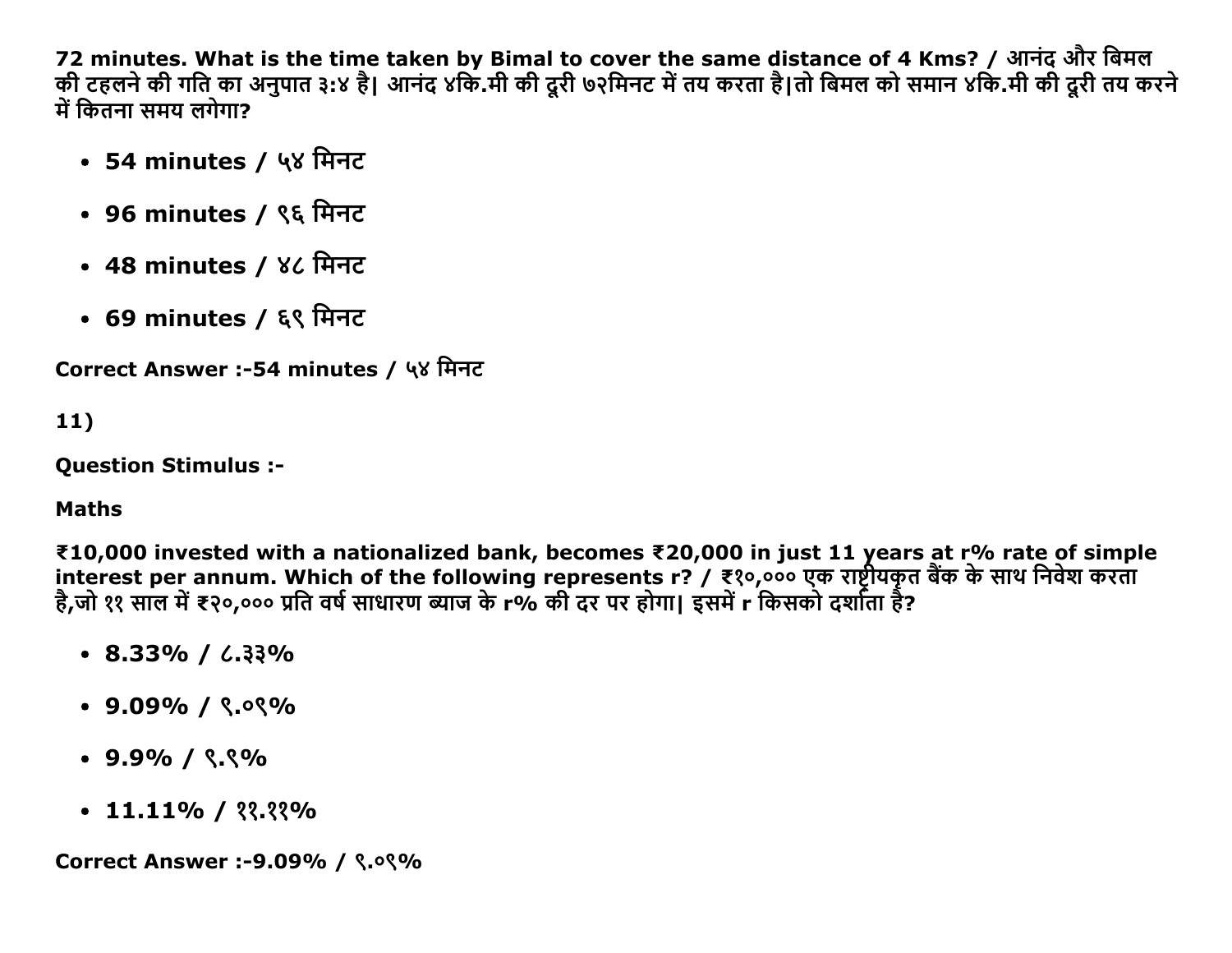12)

#### **Question Stimulus :-**

**Maths** 

What is the mode of the following numbers: 10, 21, 10, 12, 21, 10, 21, 21, 21, 12, 13, 21, 12? / इन अंकों की क्या प्रणाली है: १०,२१,१०,१२,२१,१०,२१,२१,२१,१२,१३,२१,१२?

- $\cdot$  21 / २१
- $\cdot$  12 / १२
- $\cdot$  11 / ??
- $\cdot$  10 / ? $\circ$

Correct Answer :-21 / २१

# $13)$

**Question Stimulus :-**

**Maths** 

2 unbiased dices D1 and D2 are rolled and the number appearing on the uppermost face is noted as S1 and S2 respectively. What is the probability that (S1 + S2) > 10? / दो निराधार पासों D? और D? को लुढ़कते हैं और ऊपर से दिखने वाला अंक क्रमश S१ और S२ को दर्शाता है। तो (S१+S२)>१० का अनुमान क्या होगा?

- $\cdot$  5/36 / 4/38
- $\bullet$  7/36 / ७/३६
- $\cdot$  3/34 / 3/38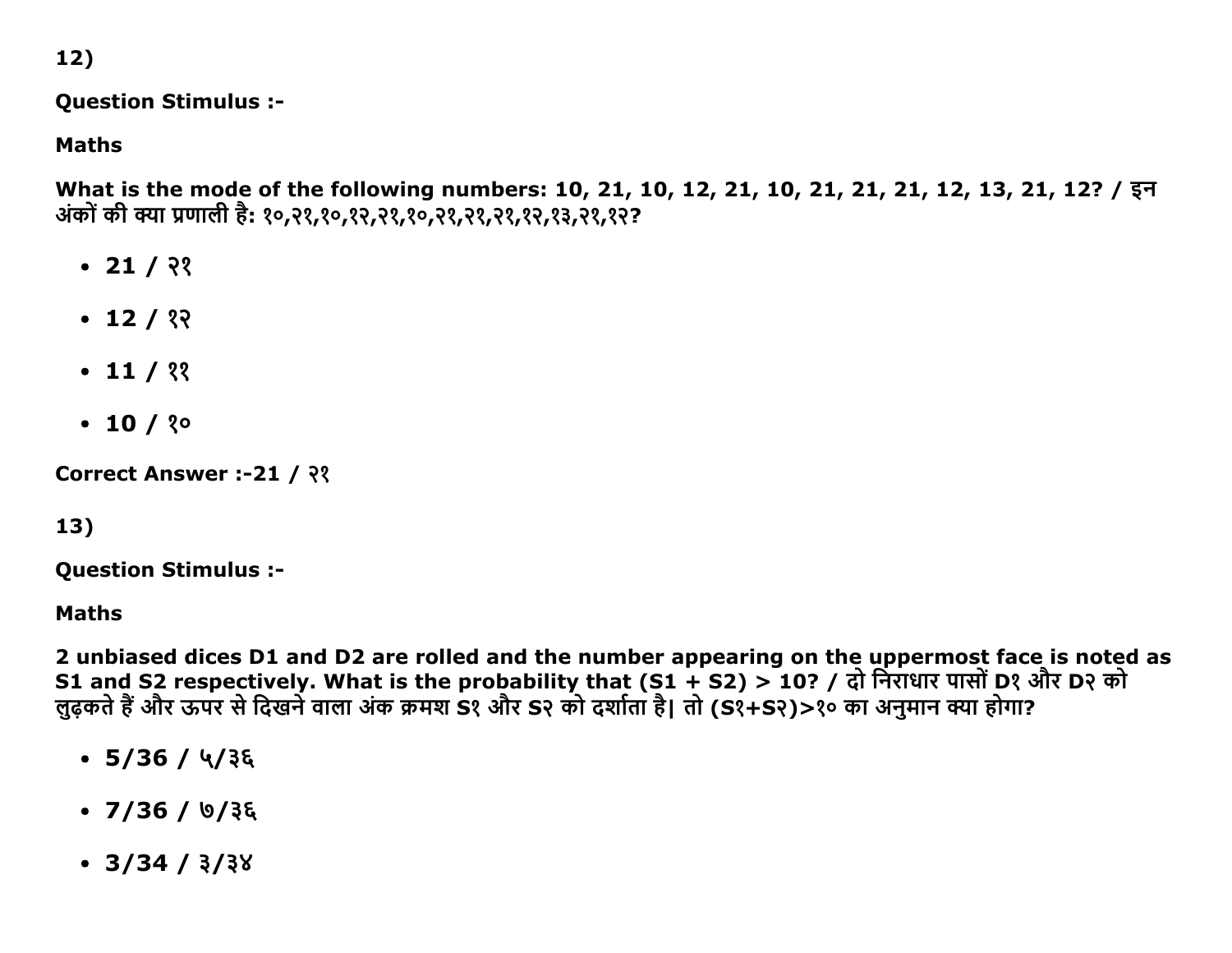$\cdot$  1/12 / ?/??

**Correct Answer :-1/12 / 3/32** 

 $14)$ 

**Question Stimulus :-**

**Maths** 

S denotes the sum of two roots and P denotes the product of two roots of the equation  $3x^2$  – 6x + 4 = 0. What is the value of S – P? / S दो मूलों के योगों को दर्शाता है और P उत्पाद की दो मूलों के समीकरण ३x<sup>२</sup> - ६x + ४ =0 को दर्शाता है। S-P का मान ज्ञात करें?

- $\cdot$  4/3 / 8/3
- $2/2$
- $\cdot$  2/3/  $\frac{2}{3}$
- $\cdot$  3/2 / 3/2

**Correct Answer :- 2/3 / २/३** 

**Topic:- G3\_General Reasoning** 1)

**Question Stimulus :-**

#### **Reasoning**

Which one word cannot be formed from the letters of the word 'PRECARIOUS'? / 'प्रिकॅरियस(PRECARIOUS)' शब्द के वर्णों से कौन सा शब्द नहीं बन सकता है?

• Copper / कॉपर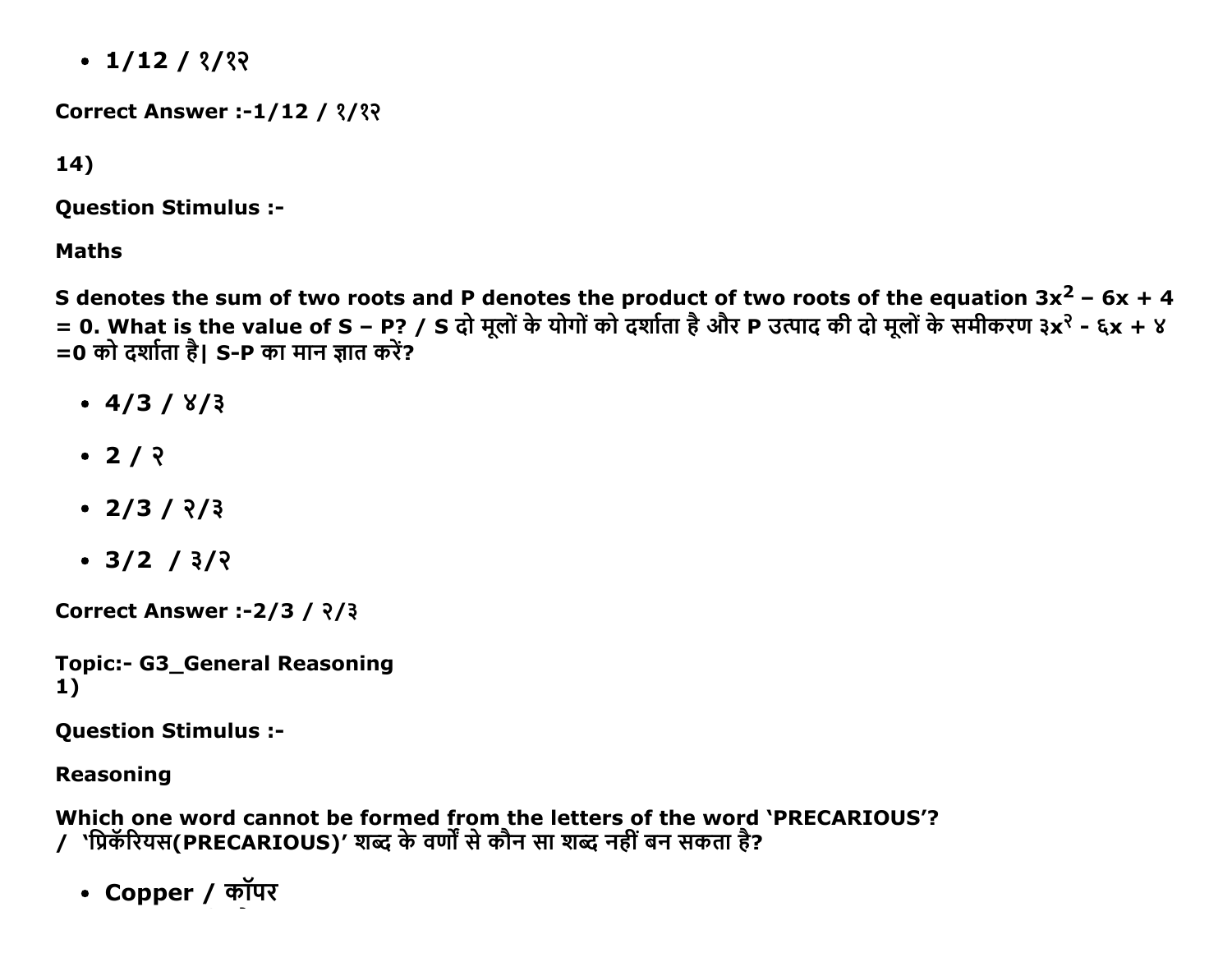- Pious / पिऔस
- Precious / प्रेशियस
- Care / केयर

Correct Answer :-Copper / कॉपर

 $2)$ 

**Question Stimulus :-**

**Reasoning** 

A clock which is accurate shows 08:00 in the morning how many degrees will the hour hand move when it will show 04:00 in the evening? / एक घडी जिसमे सुबह के ठीक ०८:०० बजे हैं, तो इसके घंटे की सुई कितने डिग्री पर रहेंगी जब घडी में शाम के ०४:०० बजेंगे?

- 180 degrees / १८० डिग्री
- 240 degrees / २४० डिग्री
- 320 degrees / ३२०डिग्री
- 270 degrees / २७०डिग्री

Correct Answer :-240 degrees / २४० डिग्री

 $3)$ 

**Question Stimulus :-**

**Reasoning** 

If the second half of the following alphabets is written in the reverse order, which will be the tenth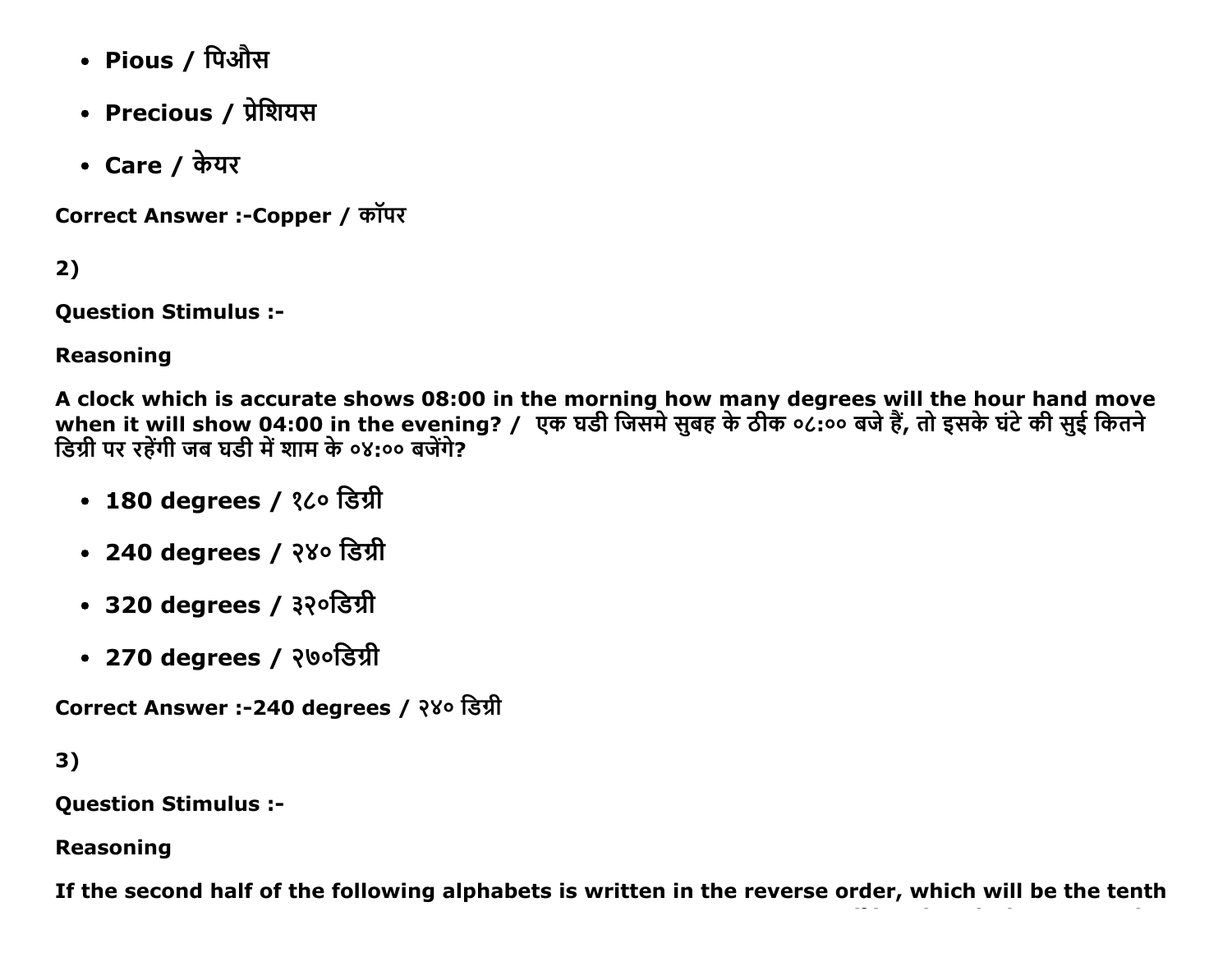letter to the left of ninth counting from your right end? / अगर निम्नांकित वर्णों के दूसरे हिस्से को विपरीत क्रम में लिखा जाये तो दाहिने छोर से गिनते हुए नौवे वर्ण के बांई ओर १०वाँ वर्ण क्या होगा?

ABCDEFGHIJKLMNOPQRSTUVWXYZ/एबीसीडीइएफजीएचआईजेकेएलएमएनओपीक्यूआरएसटीयुवीडब्लूएक्सवाईजेड

- I / आई
- C / सी
- 
- **H** / एच

**Correct Answer :-H / एच** 

4)

**Question Stimulus :-**

**Reasoning** 

Which of the following conclusions are most obvious in relation to the statement given below:<br>/ निम्नलिखित में से कौन सा निष्कर्ष नीचे दिए गए कथन को सबसे ज्यादा स्पष्ट करता है?

Statement: / कथन: Vehicular source contributes 60% to the total pollution level of Delhi, as informed in the Rajya Sabha today. राज्य सभा में दी गयी जानकारी के अनुसार दिल्ली के कुल प्रदूषण स्तर में वाहनों का योगदान ६० % है।

Conclusion: / निष्कर्ष:

I. The court has ordered that the main source of pollution should be identified. / क. न्यायलय ने प्रदूषण के मुख्य स्रोतों की पहचान करने के आदेश दिए हैं।

II. The problem of pollution is high in the work list / ख. प्रदूषण की समस्या कार्य सूची में उच्च स्थान रखता है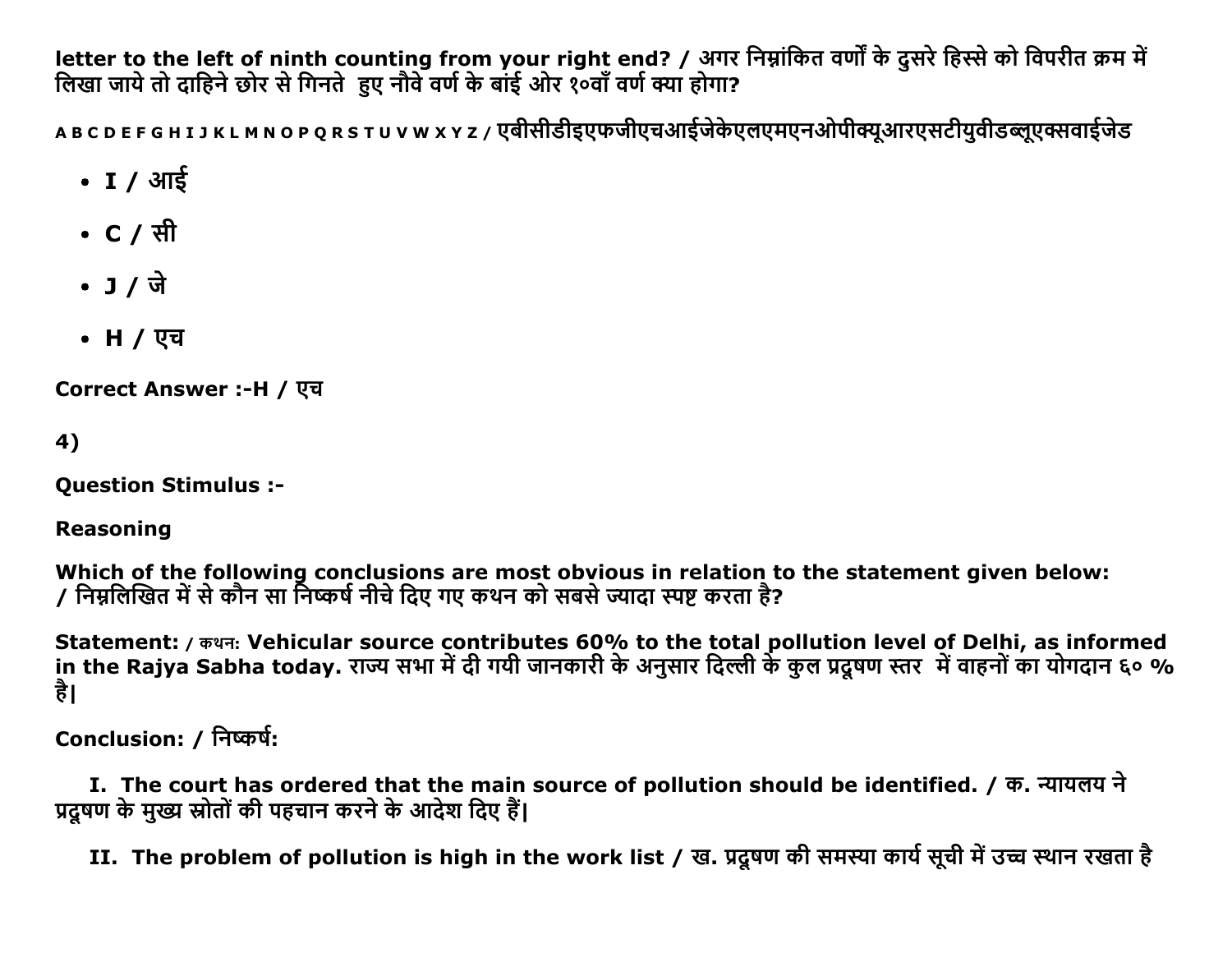III. In the other cities also, vehicular source contributes around the same percentage level of pollution. / ग. अन्य शहरों में भी वाहनों का प्रदूषण की प्रतिशतता में योगदान लगभग बराबर ही है।

IV. This matter was first raised in the Lok Sabha. / घ. इस मुद्दे को सर्वप्रथम लोक सभा में उठाया गया था।

V. Not many towns in India face the problem of pollution. / ङ. भारत के अनेक शहर प्रदूषण की समस्या से दूर हैं।

- Only IV and V / मात्र (घ) और (ङ)
- Only II / मात्र ख
- Only I and III / मात्र क और ग
- Only V / घ. मात्र ङ

Correct Answer :- Only II / मात्र ख

 $5)$ 

**Question Stimulus :-**

**Reasoning** 

Pointing to a man in the park, Arun said, "His son is my son's uncle." How is the man related to Arun? / पार्क में एक आदमी की तरफ इशारा करके अरुण कहता है, "उसका बेटा मेरे बेटे का चाचा है." उस व्यक्ति का अरुण से क्या संबंध है.

- Brother / भाई
- Father / पिता
- Uncle / चाचा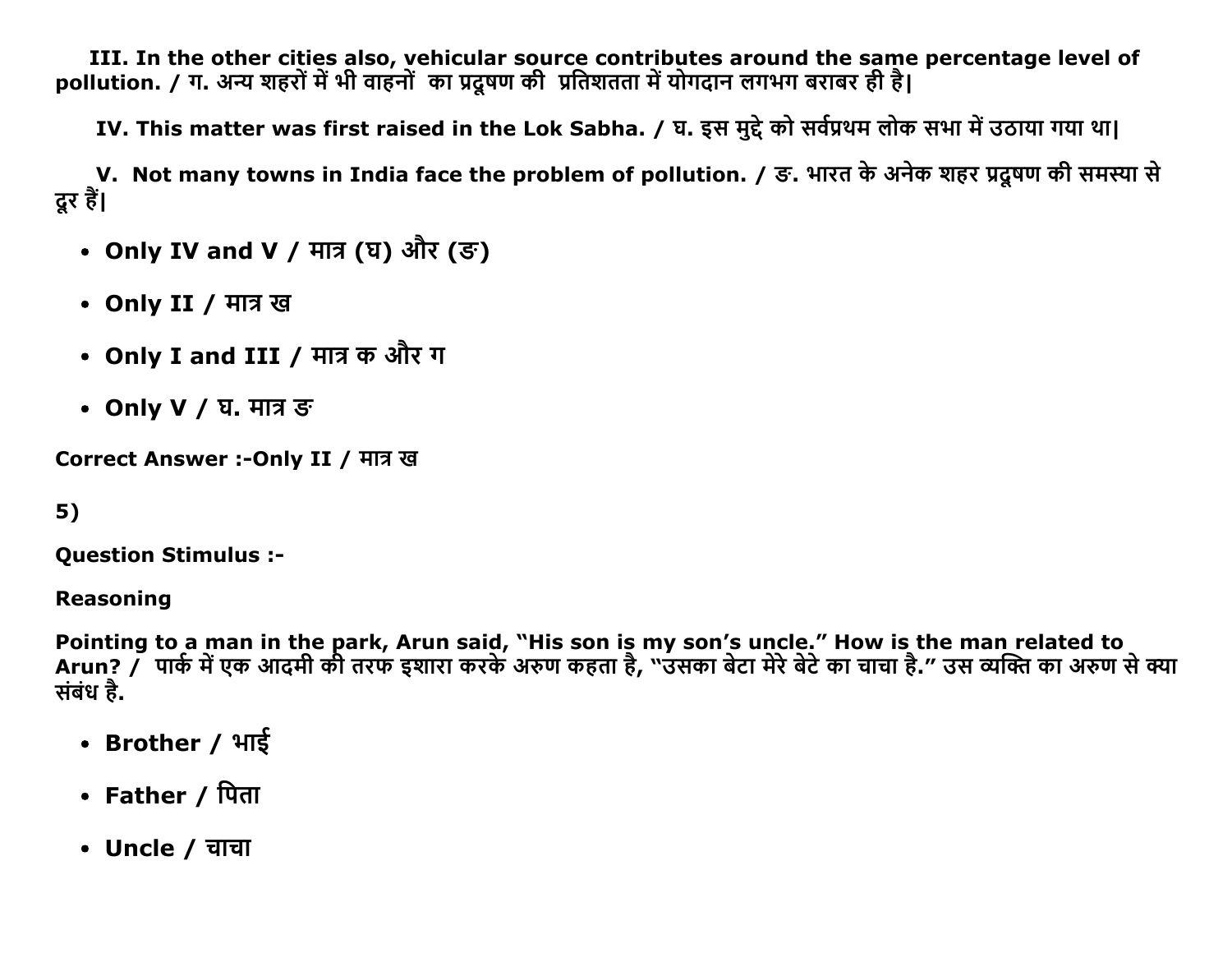• Grandfather / दादा

Correct Answer :-Father / पिता

 $6)$ 

**Ouestion Stimulus :-**

**Reasoning** 

Amit starts walking in the North direction and travels 5 km then he turns to his left and walks 10 km and he again he turns to his left and walks for 5 km. How far is he from his starting point? / अमित उत्तर दिशा की ओर चलना शुरू करता है और ५ किमी चलने के बाद बायीं ओर मुड़ता है और १० किमी चलता है. वह फिर अपने बाये मुड़ कर ५ किमी चलता है. वह अपने प्रारंभिक स्थान से कितनी दूरी पर है?

- $5 \text{ km}$  / ५ कि.मी
- 15 km / १५ कि.मी
- 10 km / १० कि.मी
- 20 km / २० कि.मी

Correct Answer :-10 km / १० कि.मी

### $7)$

**Ouestion Stimulus :-**

#### **Reasoning**

In a certain code language "FIGHT" is written as "#%!@\$" and "DEAL" is written as "&<U\*". How will "FAIL" be written in that code language? / किसी "फाइट" को सांकेतिक भाषा में "#%!@\$" लिखा जाता है और "डील" को "&<U\*". लिखा जाता है. उसी प्रकार "फेल" सांकेतिक भाषा में को कैसे लिखेंगे?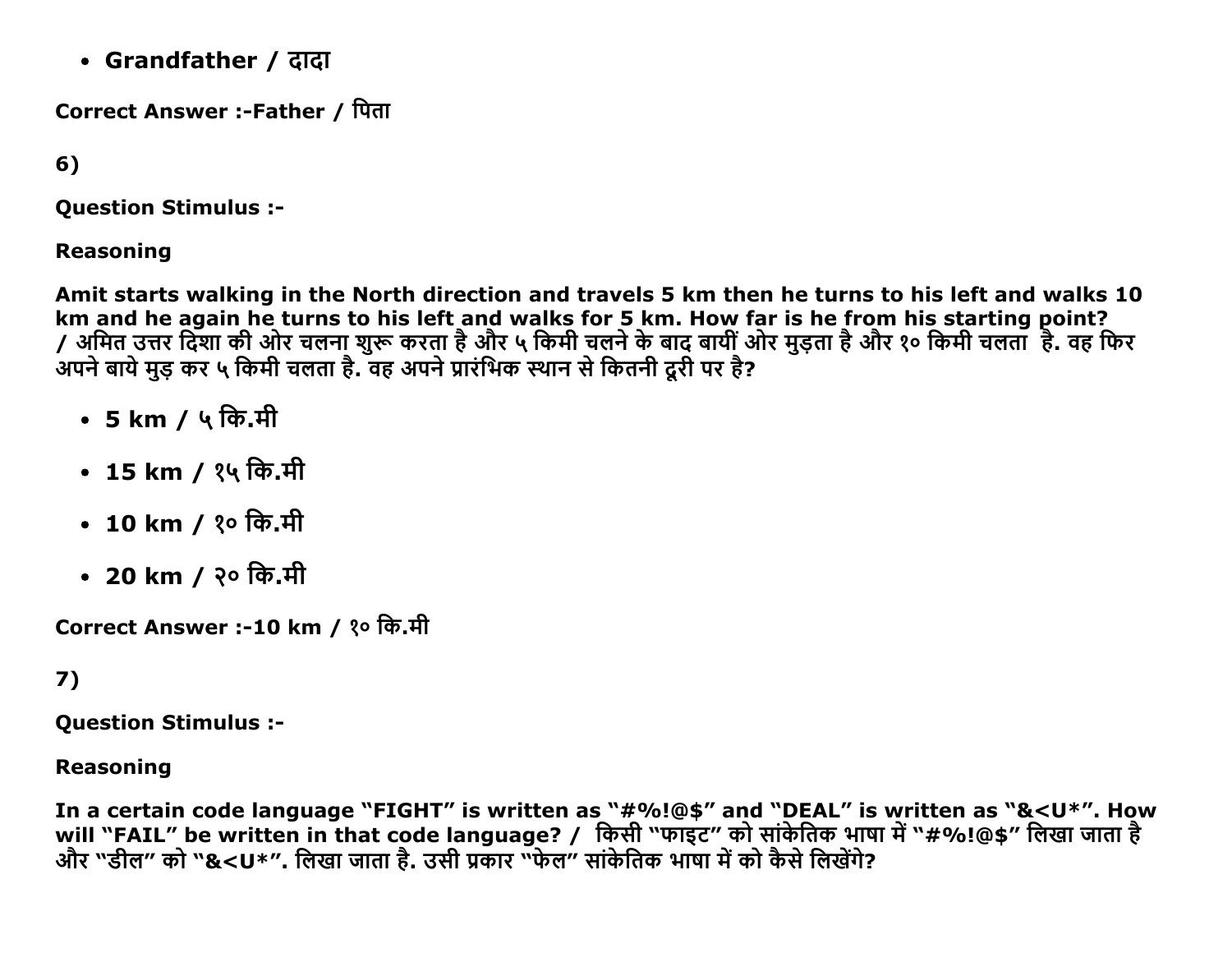- $\frac{9}{6}$  \* U #
- $\#U\%*$
- $\#U\%$ #
- $U#*9/6$

**Correct Answer :-#U%\*** 

8)

**Question Stimulus :-**

#### **Reasoning**

If WATER is coded as XBUFS, how is AIR coded in that code? / अगर वॉटर (WATER) को एक्सबीयूएफएस(XBUFS) लिखा जाये तो एर (AIR) को कैसे लिखेंगे?

- BJS / बीजेएस
- UFS / युएफएस
- BUF / बीयुएफ
- XBJ / एक्सबीजे

Correct Answer :-BJS / बीजेएस

9)

**Question Stimulus :-**

**Reasoning**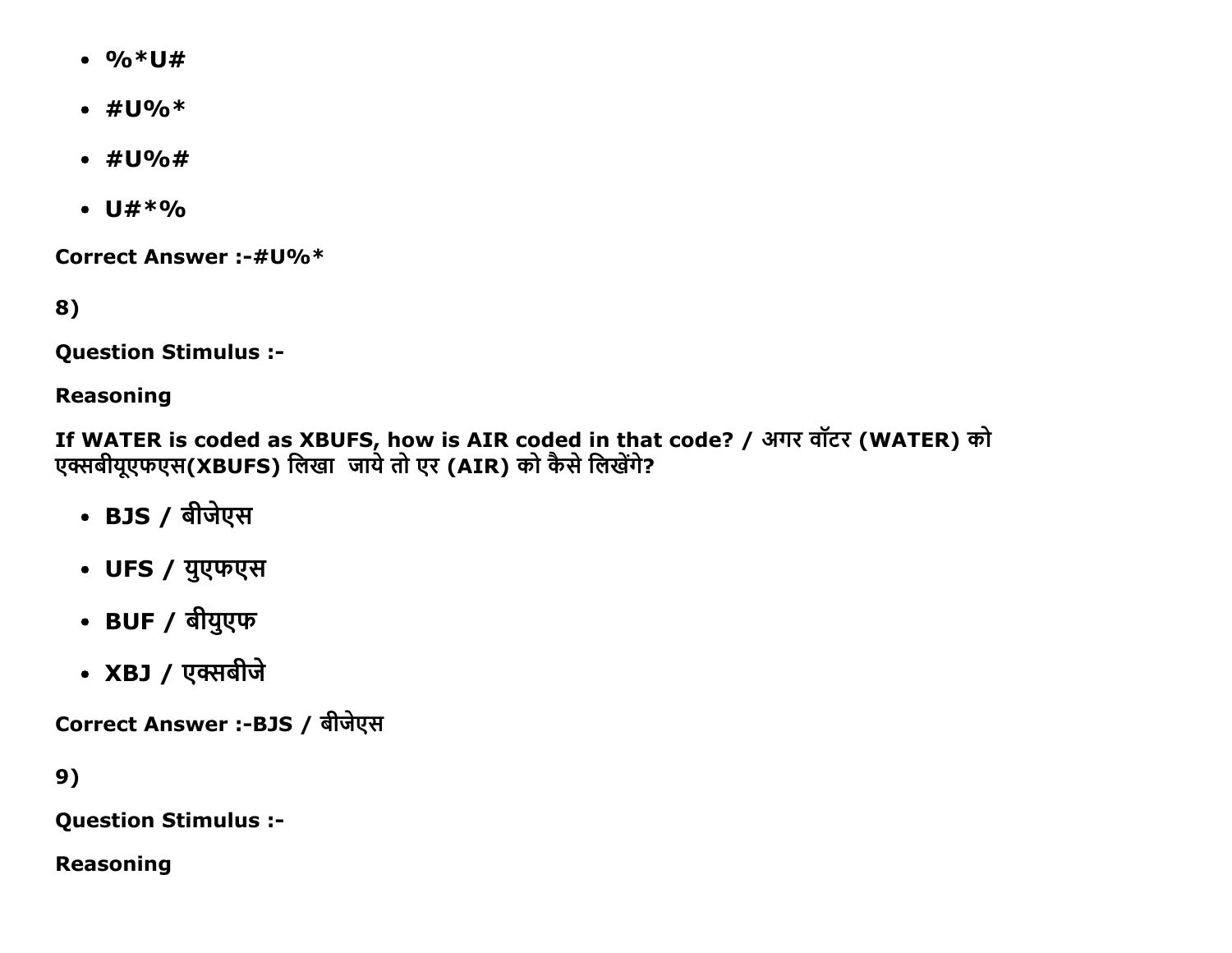Sunil was facing east. He turns 100 degrees in the clockwise direction and then 145 degrees in anti-clockwise direction. Which direction is he facing now? / सुनील पूरब की ओर देख रहा है. वह १०० डिग्री दक्षिणावर्त घूमता है और फिर १४५ डिग्री वामावर्त घूमता है। अब वह किस दिशा का सामना कर रहा है.

- East / पूरब
- North / उत्तर
- South-west / ਟਲਿੰण-ਧश्चिम
- North-east / उत्तर-पूर्व

```
Correct Answer :-North-east / उत्तर-पूर्व
```
10)

Question Stimulus :

# Reasoning

Which one will replace the question mark in the third figure below? / नीचे दिए गए तीसरे चित्र में प्रश्नवाचक चिन्ह के स्थान पर क्या आयेगा?



- $-18/$  ?
- $\cdot$  12 / १२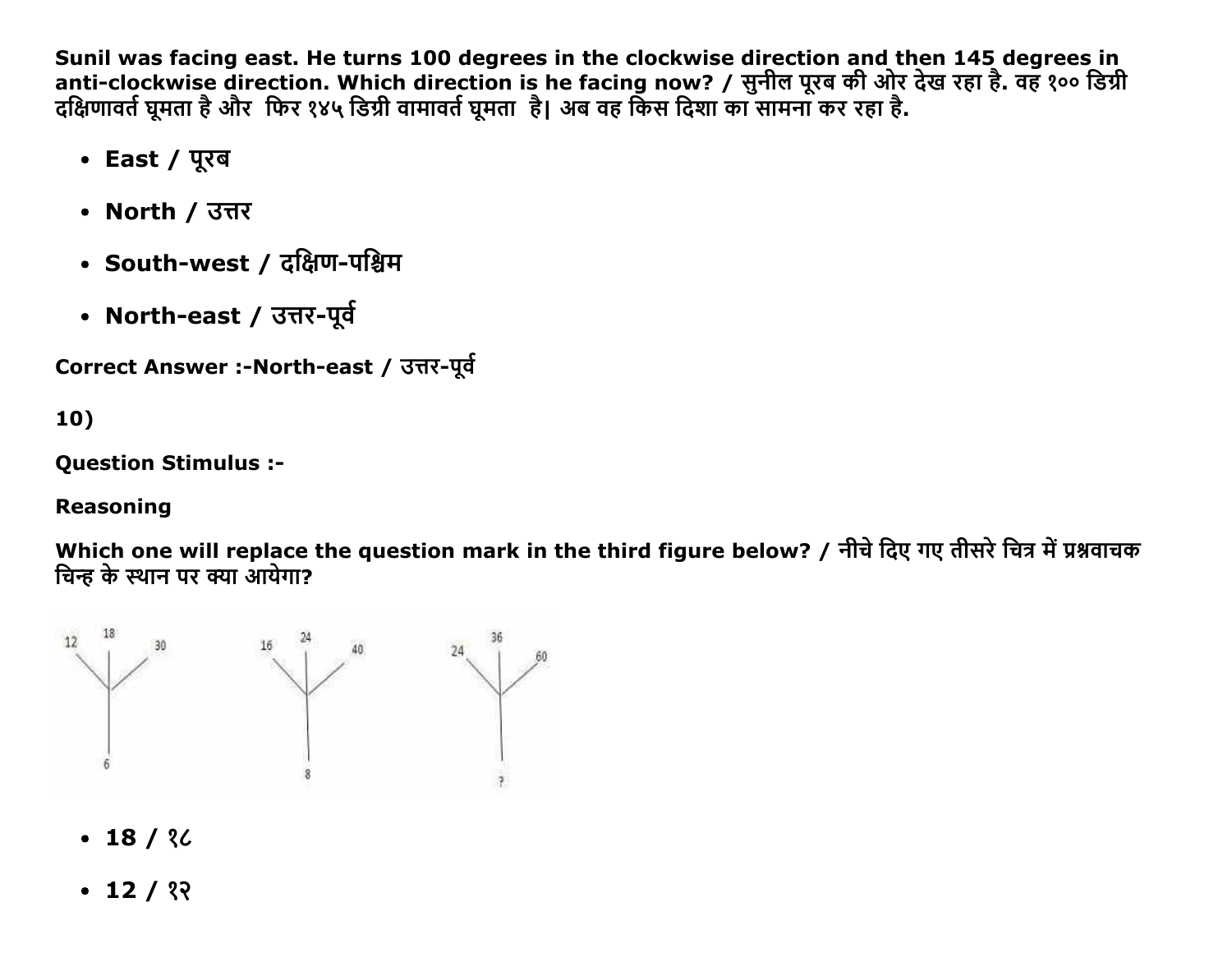- $.9/8$
- $\cdot$  10 / ? $\circ$

Correct Answer :-12 / ??

 $11)$ 

**Ouestion Stimulus :-**

**Reasoning** 

Charu is the mother of Atul. She and Quincy are sisters. Quincy's mother is Zia. If Pravesh is son of Zia, which one of the following statements is correct? / चारू अतुल की माँ है. वह और क्विसी बहनें हैं. क्विसी की माँ जिया है. अगर प्रवेश जिया का पुत्र है, तो इनमे से कौन सा कथन सत्य है?

- Quincy is the grandmother of Atul / क्विसी अतुल की दादी है.
- Pravesh is the maternal uncle of Atul / प्रवेश अतुल का मामा है.
- Pravesh is the brother of Atul / प्रवेश अतुल का भाई है.
- Charu is sister of Zia / चारू जिया की बहन है.

Correct Answer :-Pravesh is the maternal uncle of Atul / प्रवेश अतुल का मामा है.

 $12)$ 

**Ouestion Stimulus :-**

**Reasoning** 

How many X's are there in the following series, which are immediately preceded by E and followed by N? / निम्नलिखित श्रृंखला में कितने 'X' हैं, जिनके पहले E आता है और जिसके बाद N आता है?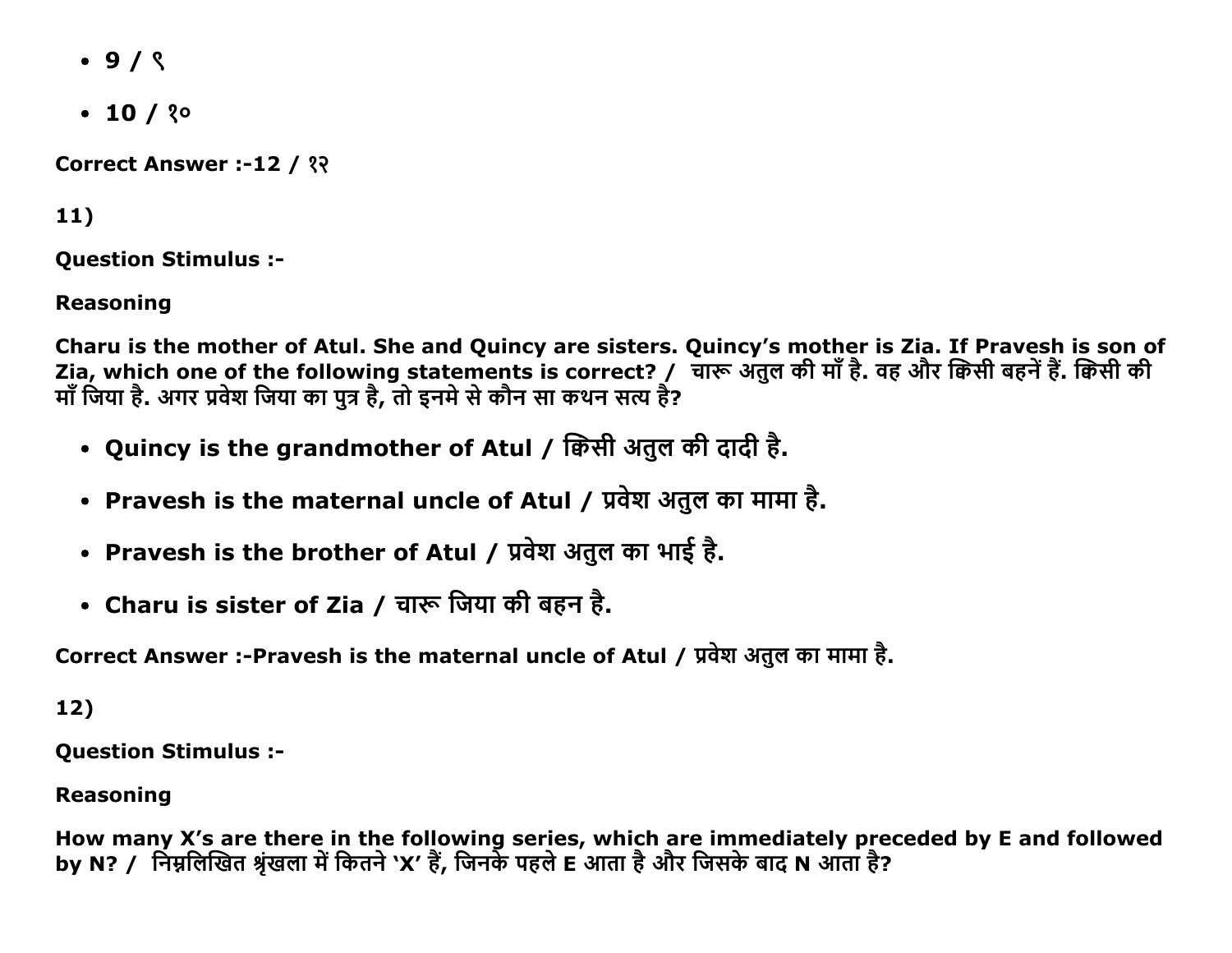PEXRTNEXLRENXUPEXTAXFEXLNEX / पी इ एक्स आर टी अन इ एक्स ल आर इ अन एक्स यु पी इएक्स टी ए एक्स अफ इ एक्स एल एन इ एक्स

- $\cdot$  2/  $\sqrt{2}$
- $3/3$
- $\cdot$  1/ ?
- None of these / इनमे से कोई नहीं

Correct Answer :-None of these / इनमे से कोई नहीं

13)

**Ouestion Stimulus :-**

### **Reasoning**

Which of the alternative figures would correctly fill in the blank space in the following series of number? / कौन सा वैकल्पिक आंकड़ा निम्नलिखित संख्याओं की श्रृंखला में रिक्त स्थान को सही ढंग से भर संकता है.

 $1, 8, 16, 25, 35, 46, \ldots$  /  $3, 6, 35, 35, 46, \ldots$ 

- $-33/33$
- $-58/46$
- $\cdot$  35 / ३५
- $-55/44$

Correct Answer :-58 / ५८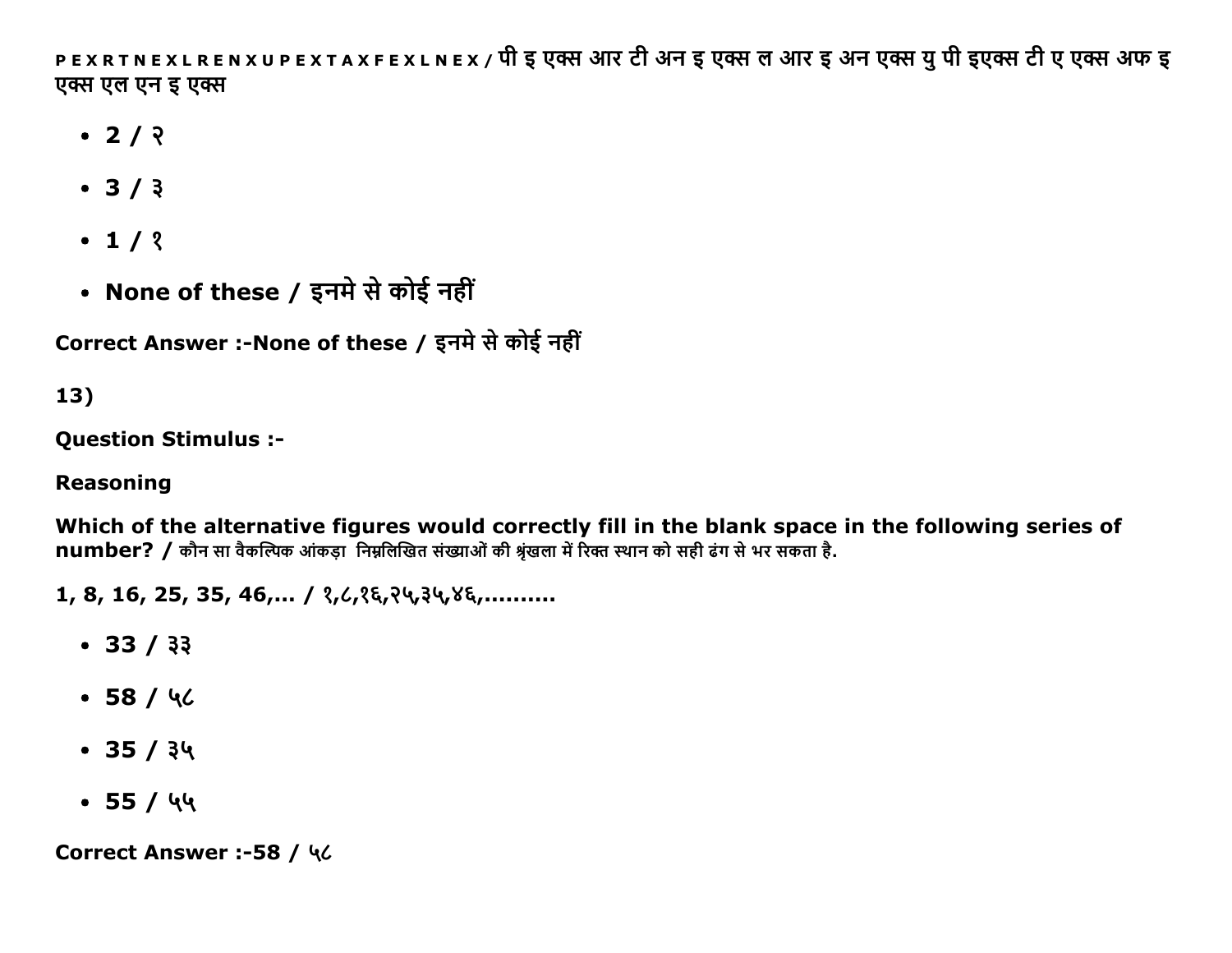14)

Question Stimulus :

Reasoning

अगर एक घन के छहो समतल पर विभिन्न चिन्ह और प्रतीक बनाय(बिंदु, तीर, त्रिभुज, क्रास, वृत और वर्ग) जाय, तो कौन सा चिन्ह बिंदु के विपरीत आर्यगा? चित्र पी,क्यू और आर में दशोए गए घन के निम्नांकित स्थितियों की सहायता से उत्तर दे. / If we draw different signs and symbols (dot, arrow, triangle, cross, circle and square) over six faces of a cube, which symbol will fall opposite to the dot? Answer with the help of following positions of the cube shown in images P, Q and R.



- $\cdot$  Dot / बिंदु
- Arrow / तीर
- Triangle / त्रिभुज
- Cross / क्रॉस

Correct Answer :-Cross / क्रॉस

Topic:- G3 General Science 1)

Question Stimulus :

General Science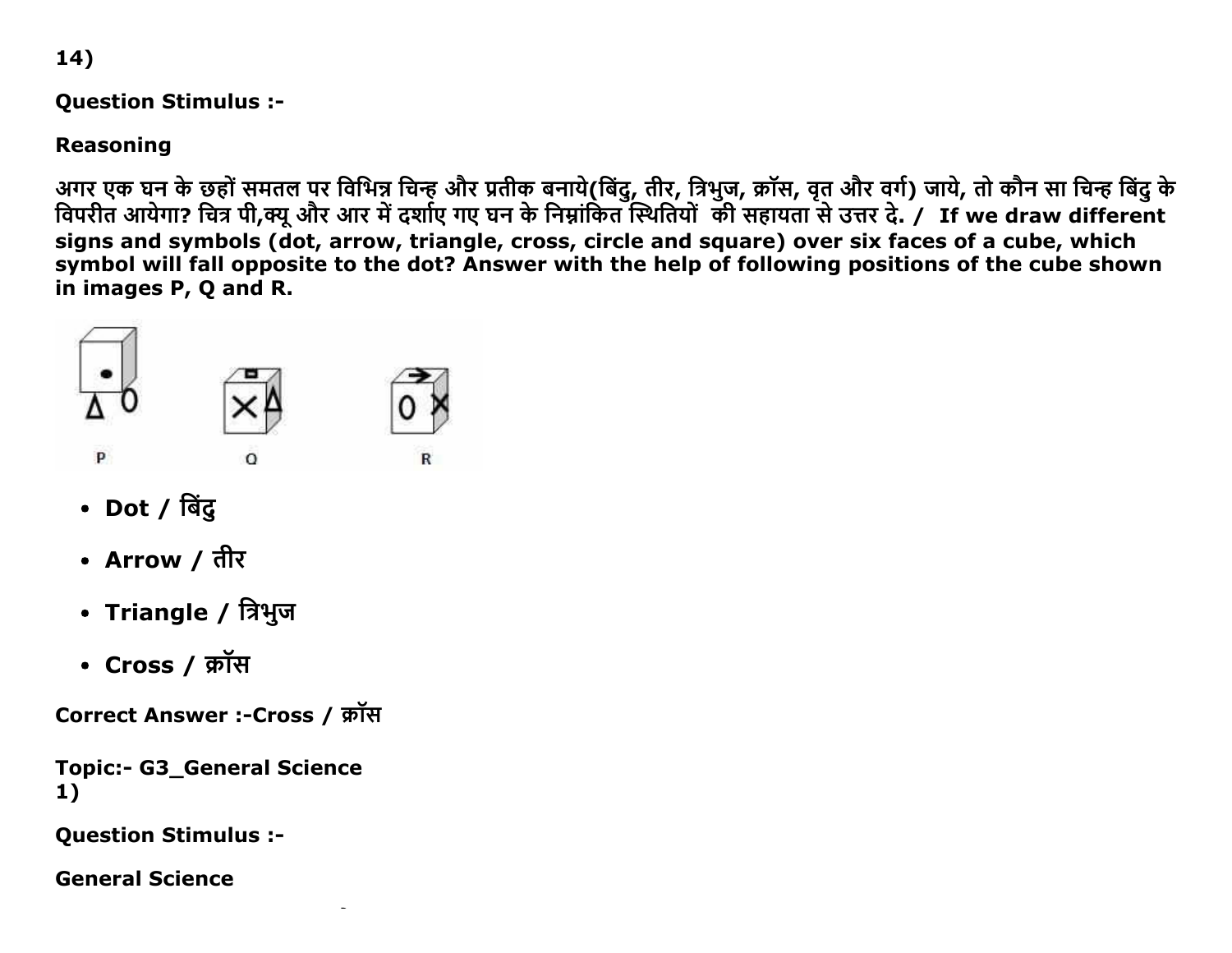Japanning is a : / जापानिंग है एक:

- Name given to Japanese Information Technology Methods / जापानी सूचना प्रौद्योगिकी विधियों को दिया हुआ नाम
- Type of finishing given, usually based on lacquer / दिए हुए समापन (परिष्करण) का प्रकार, साधारणतः लाख (रोगन) पर आधारित
- Kind fishing technology off the coast of Japan / जापान के तट-समीपस्थ सागर में व्यवहृत मत्स्यग्रहण प्रौद्योगिकी
- Kind of Font used to type word documents / वर्ड आलेखों (दस्तावेजों) के टंकण में व्यवहृत मुद्र-वर्ग (फॉन्ट)

Correct Answer :-Type of finishing given, usually based on lacquer / दिए हुए समापन (परिष्करण) का प्रकार, साधारणतः लाख (रोगन) पर आधारित

2)

**Question Stimulus :-**

**General Science** 

As per the Wild Life Protection Act, The Indian Wild Ass is placed in which of the following Species Category - : / वन्य जीव संरक्षण अधिनियम के अनुसार, भारतीय वन्य गर्दभ को निम्नलिखित में से कौन से प्रजाति वर्ग में रखा गया है  $-1$ 

- Rare / दुर्लभ
- Endangered / संकटग्रस्त (विलुप्तप्रायः)
- Endemic / स्थानीय (देशज)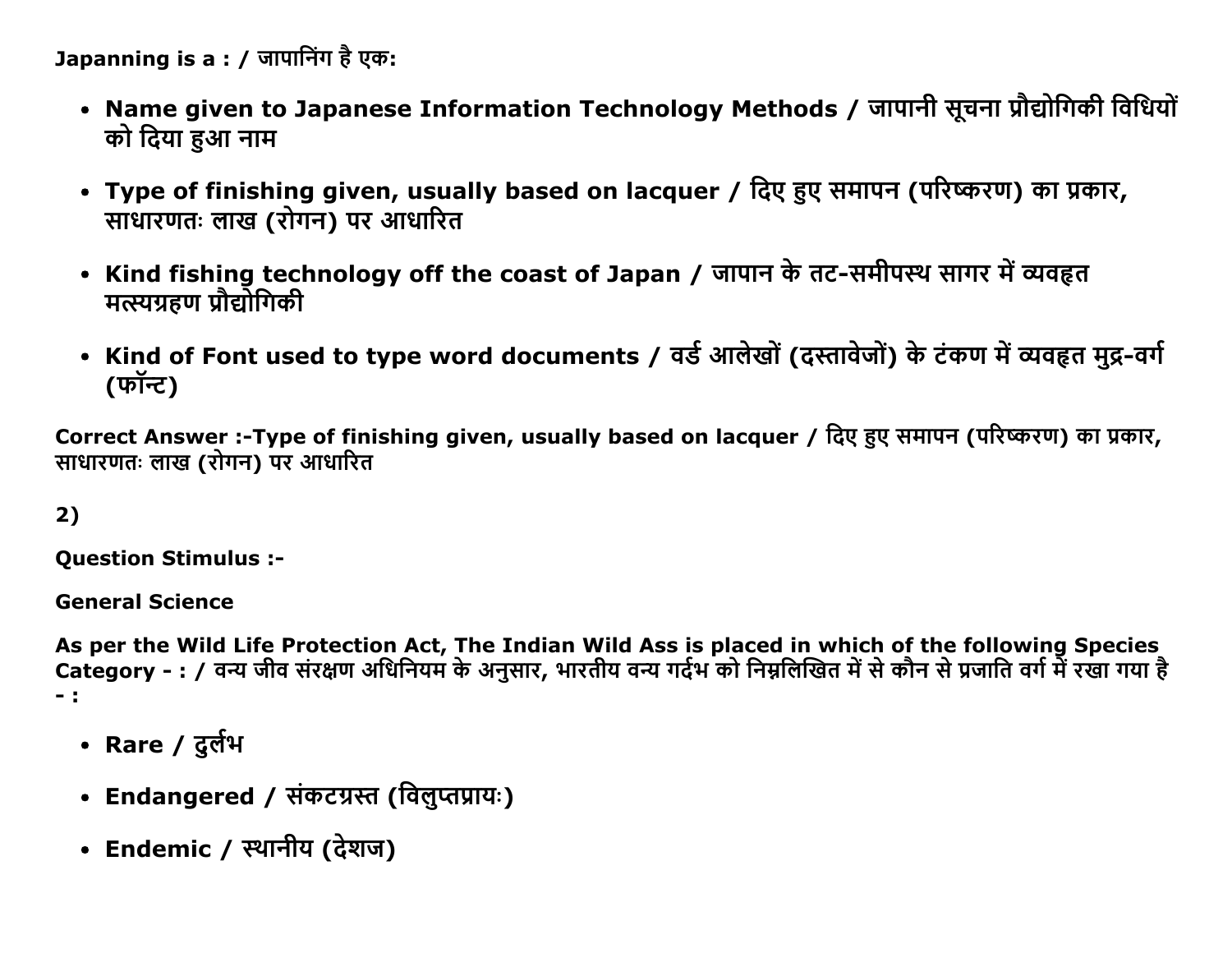• Vulnerable / भेद्य (अतिसंवेदनशील)

Correct Answer :-Endangered / संकटग्रस्त (विलुप्तप्रायः)

3)

Question Stimulus :

General Science

Which of the following part of the earth doesn't allow the S wave to pass through itself? / निम्नलिखित में से पृथ्वी का कौन सा भाग एस-तरंगों को स्वयं से होकर गुज़रनें नहीं देता?

- Outer core / बाह्य क्रोड़
- Mantle / आवरण
- $Crust / 4-$ पर्पटी
- Inner core / आतंरिक क्रोड

Correct Answer :- Outer core / बाह्य क्रोड

4)

Question Stimulus :

General Science

Which of the following is commonly known as the Laughing Gas? / निम्नलिखित में से किसे साधारणतः हास्य गैस (लाफिंग गैस) के रूप में जाना जाता है?

- Nitrogen Oxide / नाइट्रोजन ऑक्साइड
- Dinitrogen Tetroxide / डाईनाइट्रोजन टेट्रोक्साइड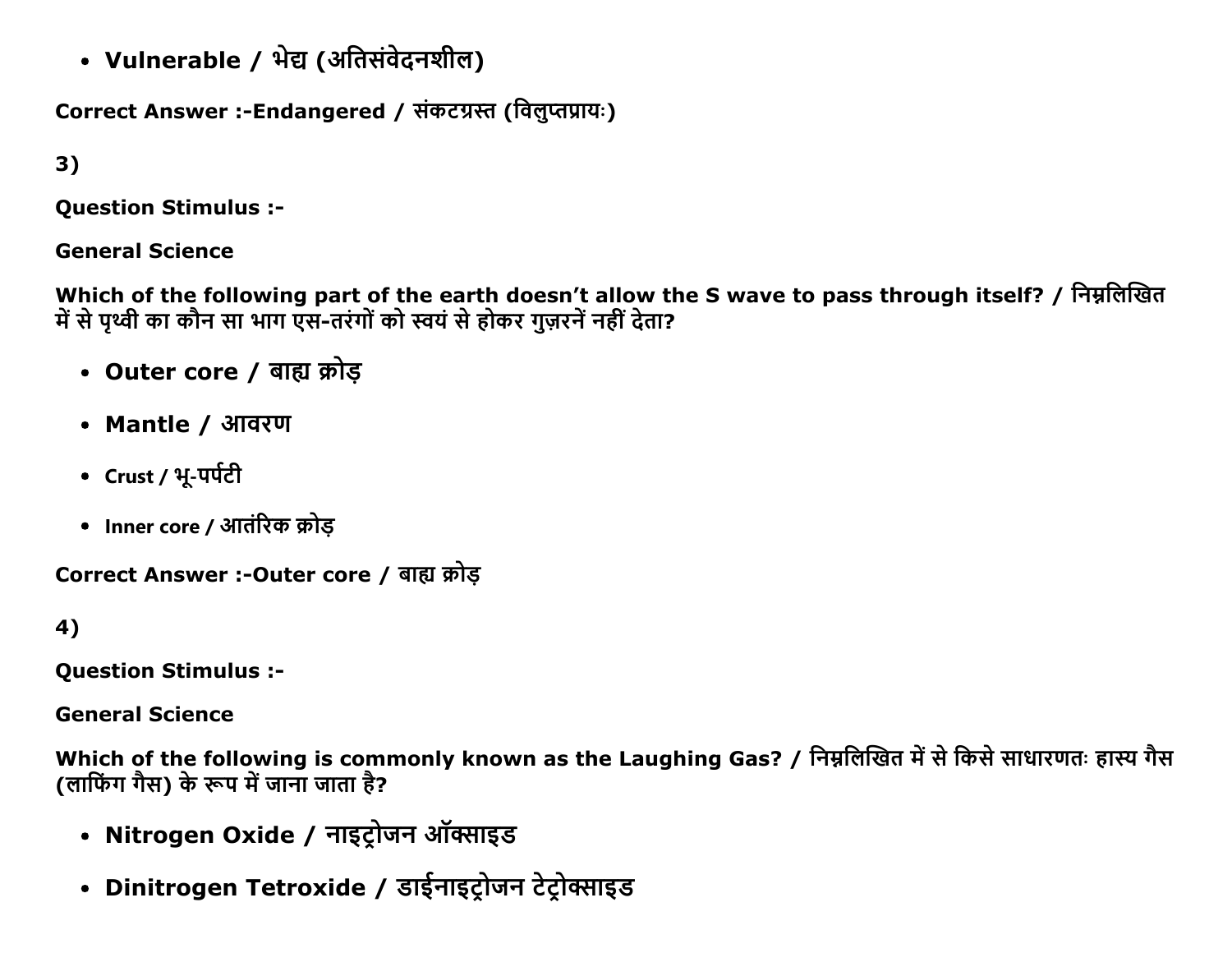- Nitrous Oxide / नाइट्रस ऑक्साइड
- Methane / मीथेन

Correct Answer :-Nitrous Oxide / नाइट्स ऑक्साइड

# $5)$

**Question Stimulus :-**

**General Science** 

The Scientific phenomena that produces Oxygen is called: / वह वैज्ञानिक घटना (प्रतिभास) जो ऑक्सीजन का उत्पादन करता, है उसे कहा जाता है:

- Respiration / श्वसन
- Photosynthesis / प्रकाश-संश्लेषण
- Fermentation / किण्वन
- Photorespiration / प्रकाशीय स्वसन

Correct Answer :-Photosynthesis / प्रकाश-संश्लेषण

### 6)

**Question Stimulus :-**

#### **General Science**

The harmonics present in a pipe open at one end is called: / एक छोर पर खुले हुए एक नलिका में उपस्थित समस्वर (अनुकंप) कहलाता है: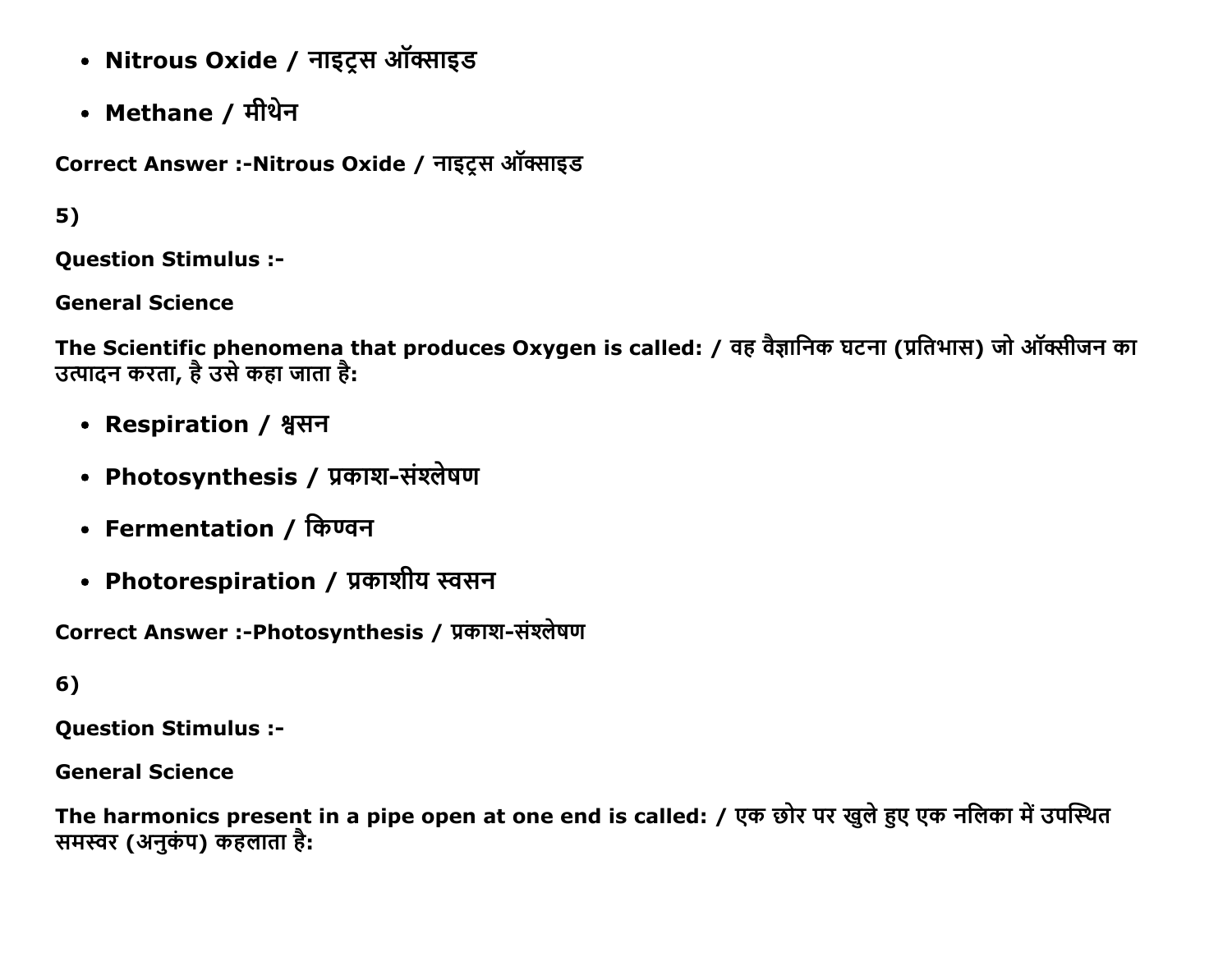- Odd Harmonics / विषम अनुकंप
- Even Harmonics / सम अनुकंप
- Even and Odd Harmonics / सम एवं विषम अनुकंप
- Binary Harmonics / युग्म (द्विचरीय) अनुकंप

Correct Answer :- Odd Harmonics / विषम अनुकंप

```
7)
```
**Ouestion Stimulus :-**

**General Science** 

Boiling point of Alcohol is comparatively higher than that of the corresponding alkane due to: / सुरासार (अल्कोहल) का कथनांक समतुल्य एल्केन के कथनांक से तुलनात्मक रूप से उच्चतर (अधिक) होने का कारण है:

 $\label{eq:2.1} \mathcal{L}_{\mathcal{A}}(\mathcal{A}) = \mathcal{L}_{\mathcal{A}}(\mathcal{A}) = \mathcal{L}_{\mathcal{A}}(\mathcal{A}) = \mathcal{L}_{\mathcal{A}}(\mathcal{A}) = \mathcal{L}_{\mathcal{A}}(\mathcal{A}) = \mathcal{L}_{\mathcal{A}}(\mathcal{A}) = \mathcal{L}_{\mathcal{A}}(\mathcal{A})$ 

- Intermolecular Hydrogen Bonding / अंतर-आणविक हाइड्रोजन आबंध
- Intramolecular Hydrogen Bonding / आंतर-आणविक हाइड्रोजन आबंध
- Volatile Nature / वाष्पशील (उदवायी) प्रकृति
- Hyper Molecular Bonding / अति आणविक आबंध

Correct Answer :-Intermolecular Hydrogen Bonding / अंतर-आणविक हाइडोजन आबंध

8)

**Question Stimulus :-**

**General Science**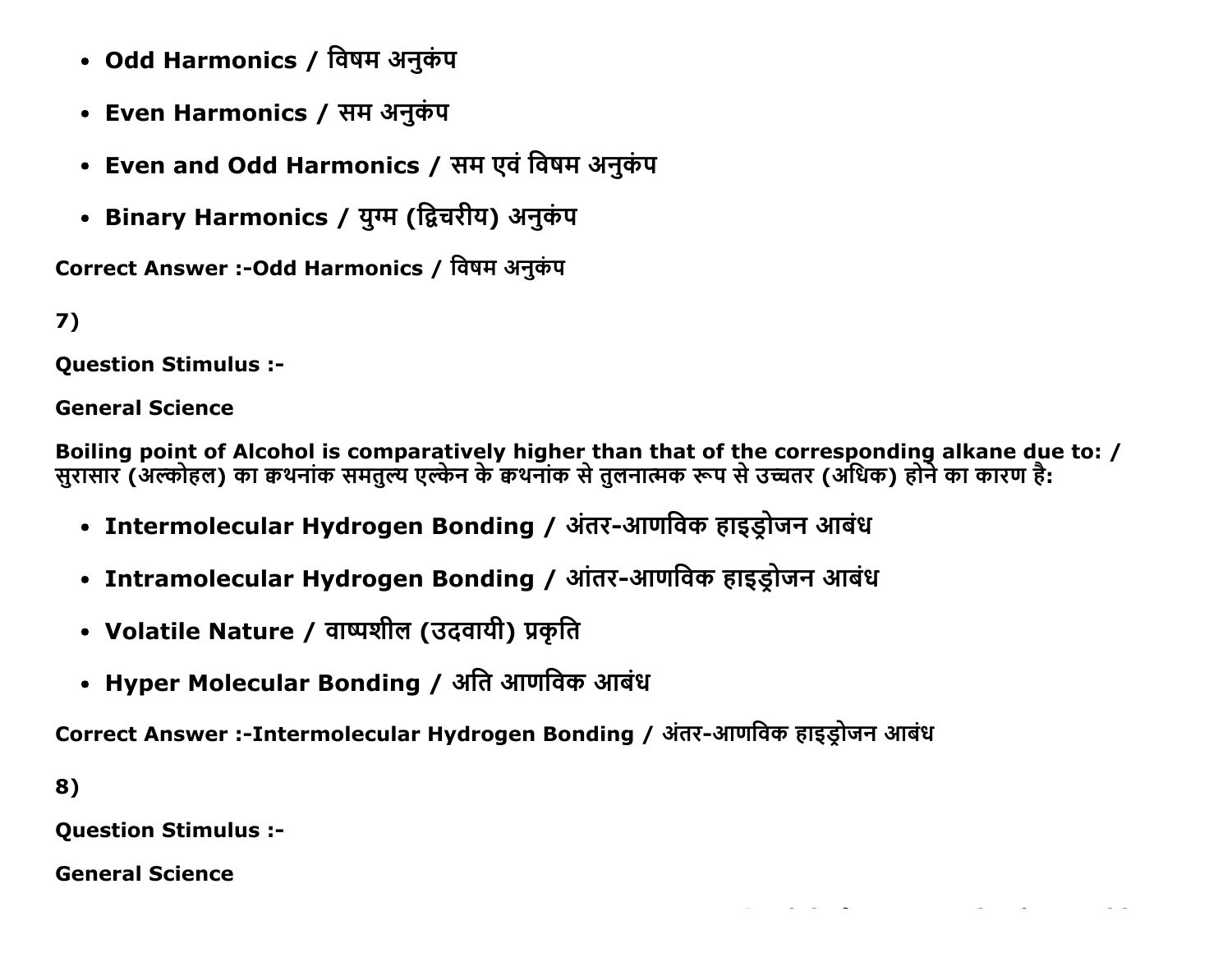Which among the following is an Egg laying Mammal? / निम्नलिखित में से कौन सा एक डिम्बोत्सर्जक (अंडा देने वाला) स्तनपायी जीव है?

- Duck-Billed Platypus / हंस-चंचु प्लैटिपस
- Bat / चमगादङ (गादुङ)
- Rose Pelican / गुलाब (गुलाबी) हवासील
- Salamander / सालामैंडर

Correct Answer :-Duck-Billed Platypus / हंस-चंचु प्लैटिपस

9)

Question Stimulus :

General Science

Sting of a Bee is very painful. Which Chemical is present in the sting? / मधुमक्खी का डंक (दंश) अत्यंत पीड़ादायक होता है। दंश में कौन सा रसायन होता है?

- Hydrochloric Acid / हाइड्रोक्लोरिक अम्ल
- Sulfuric Acid / सल्फ्यूरिक अम्ल
- Acetic Acid / शुक्ताम्ल (एसिटिक अम्ल)
- Methanoic Acid / मिथानॉइक अम्ल

Correct Answer :-Methanoic Acid / मिथानॉइक अम्ल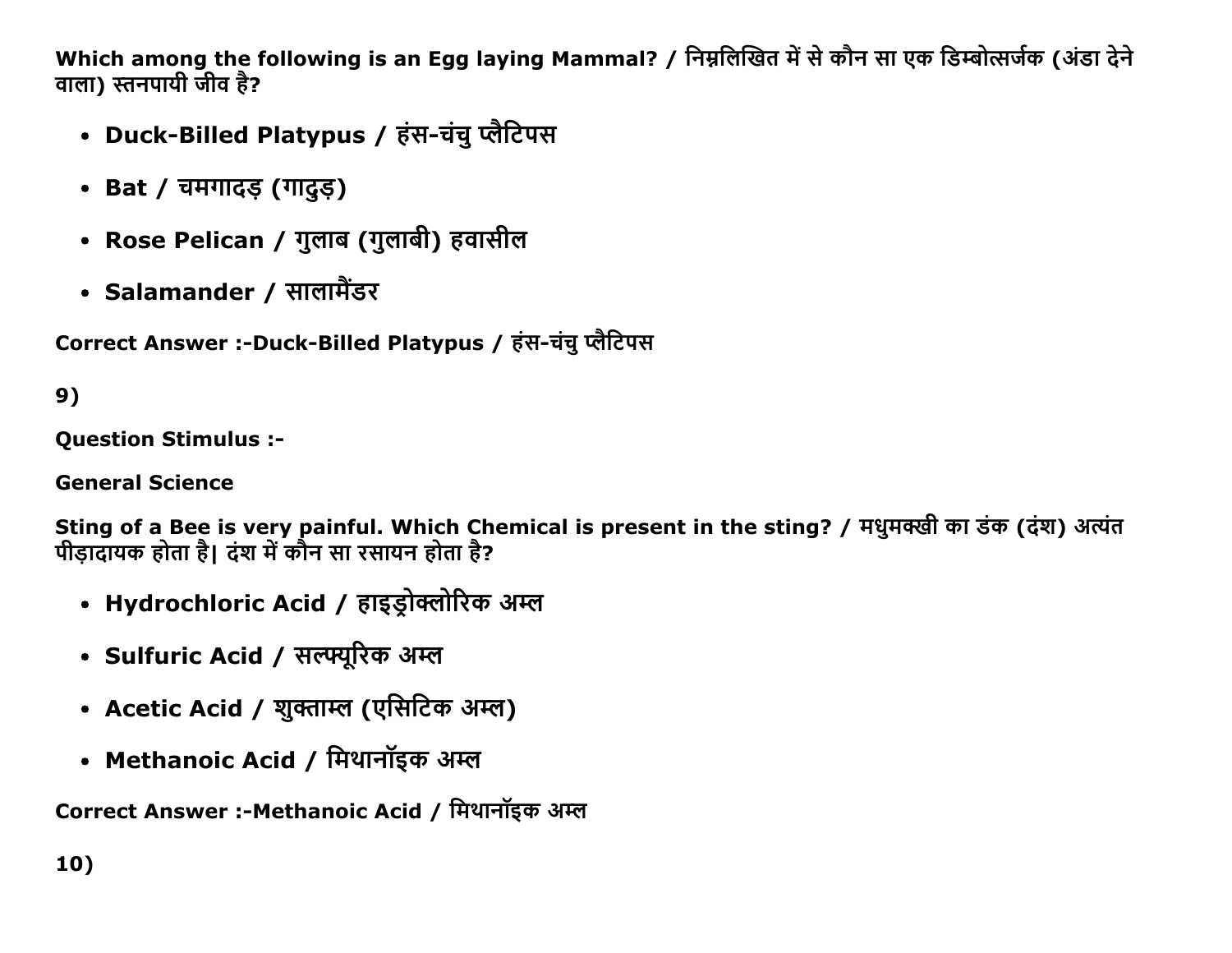#### **Question Stimulus :-**

**General Science** 

Hydrogen Chloride when reacts with Sodium Hydroxide forms Salt and Water. This Reaction is known as? / जब सोडियम हाइडोक्साइड से हाइडोजन क्लोराइड प्रतिक्रिया करता है तो लवण एवं जल बनाता है। इस प्रतिक्रिया का नाम है?

- Neutralization / निष्प्रभावीकरण (न्यूट्रालाइज़ेशन)
- Combination / संयोजन (कॉम्बिनेशन)
- Redox / अपचयोपचय (रेडॉक्स)
- Precipitation / अवक्षेपण (प्रेसिपिटेशन)

Correct Answer :-Neutralization / निष्प्रभावीकरण (न्यूटालाइज़ेशन)

 $11)$ 

**Ouestion Stimulus :-**

**General Science** 

Vitamin essential for proper functioning of Liver and clotting of blood is: / यकृत के उचित क्रियाशीलता एवं रक्त के आलंचन (सपंदन) हेतु अत्यावश्यक विटामिन है:

- Vitamin E / विटामिन ई
- Vitamin A / विटामिन ए
- Vitamin B-12 / विटामिन बी-१२
- Vitamin K / विटामिन के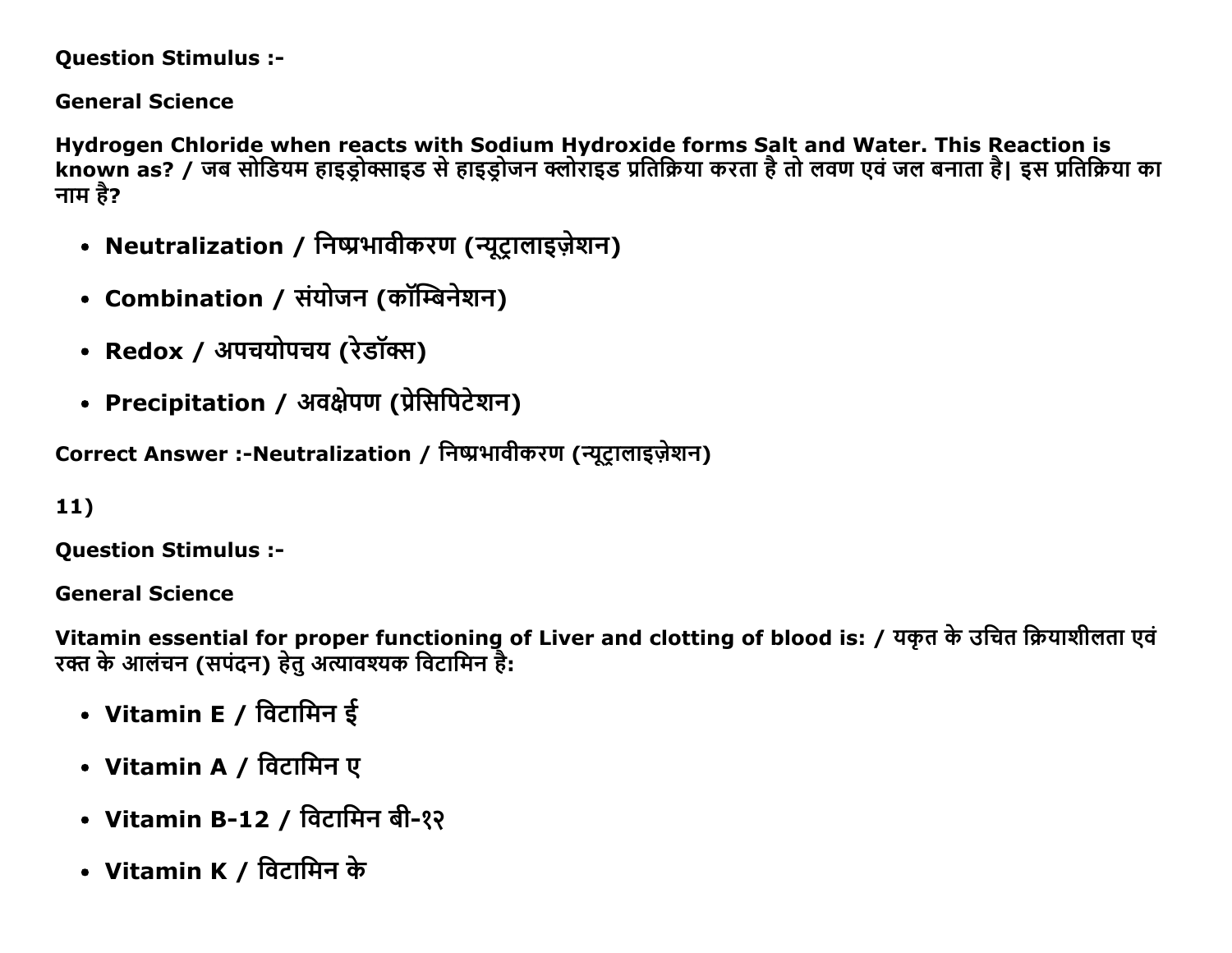Correct Answer :-Vitamin K / विटामिन के

12)

Question Stimulus :

General Science

Diamond that we use in jewellery is / हीरा जिसका हम गहनों में उपयोग करते हैं, वह है

- a compound / एक यौगिक
- a metal / एक धातू
- a mixture of compounds / यौगिकों का एक मिश्रण
- an element / एक तत्त्व

Correct Answer :-an element / एक तत्त्व

### 13)

Question Stimulus :

General Science

Pasteurization is a process which involves heating of liquids at:- / पास्तुरीकरण एक प्रक्रिया है जिसमे तरलों का उत्तापन सम्मिलित है:-

- 120° C 130° C for 60 Minutes / १२०° से. १३०° से. पर ६० मिनट के लिए
- 80° C 90° C for 30 Minutes / ८०° से. ९०° से. पर ३० मिनट के लिए
- 60° C 70° C for 30 Minutes / स. ६०° से. ७०° से. पर ३० मिनट के लिए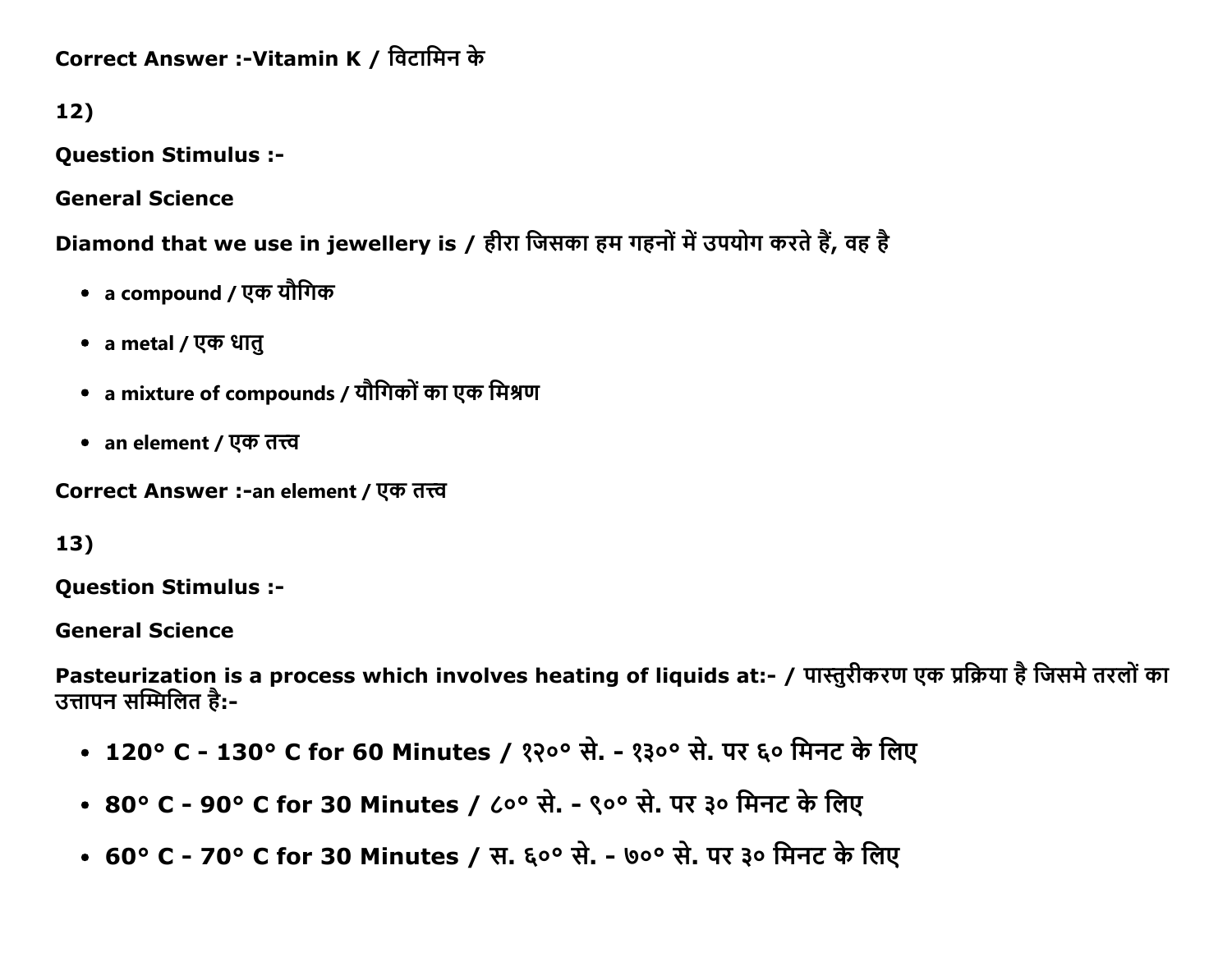• 70° C – 80 ° C for 60 Minutes / द. ७०° से. - ८०° से. पर ६० मिनट के लिए

Correct Answer :-60° C - 70° C for 30 Minutes / स. ६०° से. - ७०° से. पर ३० मिनट के लिए

14)

Question Stimulus :

General Science

Which of the following oceanic waves are caused by an earthquake? / निम्नलिखित में से कौन सा महासागरीय तरंग एक भूकम्प के कारण होता है?

- Tsunami / सुनामी
- P waves / पी तरंगें
- L waves / एल तरंगें
- S waves / एस तरंगें

Correct Answer :-Tsunami / सुनामी

Topic:- G3 General Computer Knowledge 1)

Question Stimulus :

Computer

What is the main function of the electronic spread sheet? / इलेक्ट्रॉनिक विस्तार फलक (स्प्रेड शीट) का मुख्य कार्य क्या है?

• Filtering / शोधन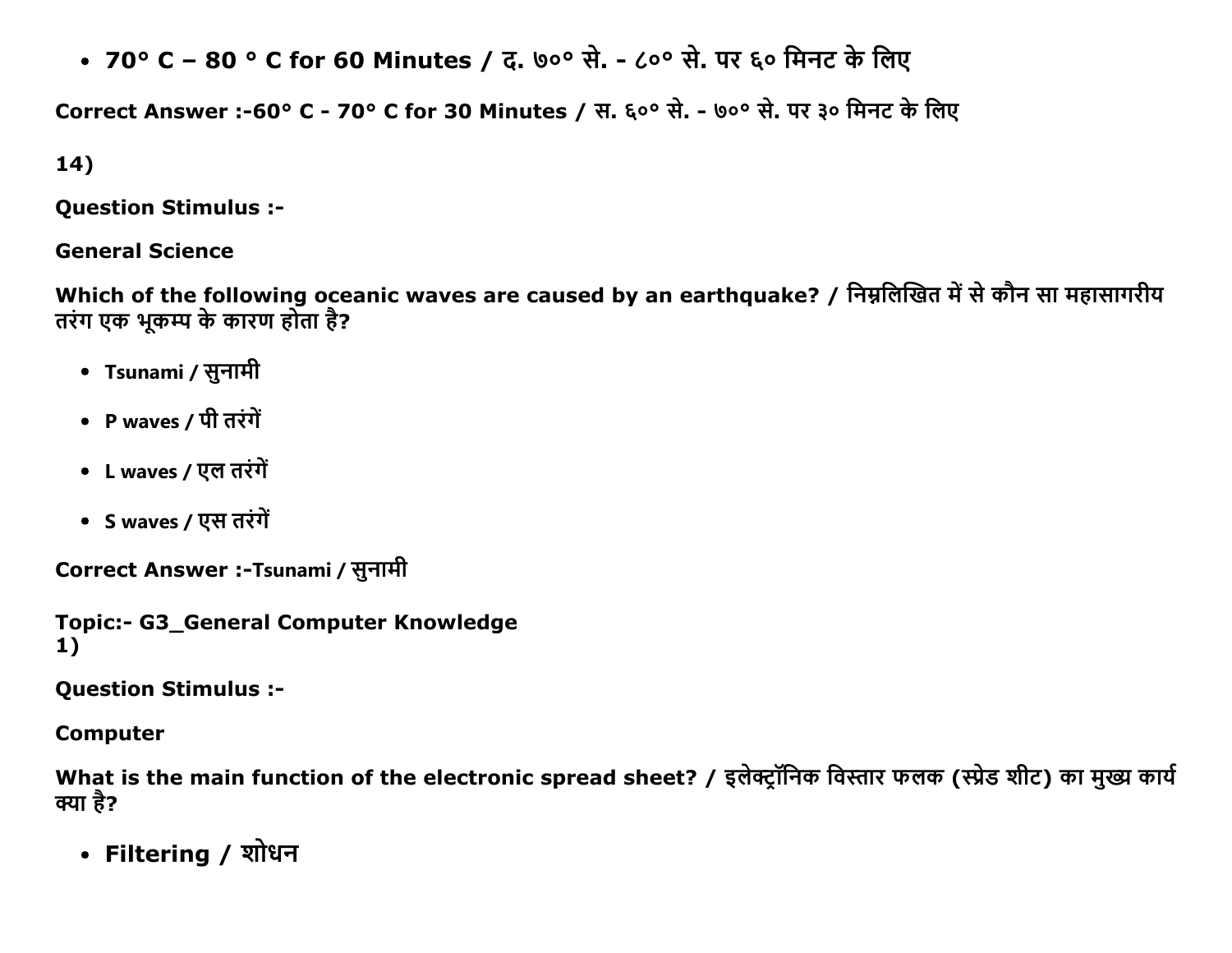- Merging / विलयन
- sorting / पृथक्करण
- All of Above / उपरोक्त सभी

Correct Answer :-All of Above / उपरोक्त सभी

 $2)$ 

**Question Stimulus :-**

**Computer** 

Attributes of a file are: / १५. किसी मिसिल (फाइल) की विशेषतायें है:

- Name / नाम
- Location / अवस्थान
- Type / प्रकार
- All of the above / उपरोक्त सभी

Correct Answer :-All of the above / उपरोक्त सभी

# $3)$

**Question Stimulus :-**

**Computer** 

How many number of transistors are in the 4<sup>th</sup> generation chip? / ४थे प्रजन्म के चिप में प्रतिरोधान्तरित्रों (ट्रांजिस्टर) की संख्या कितनी होती है?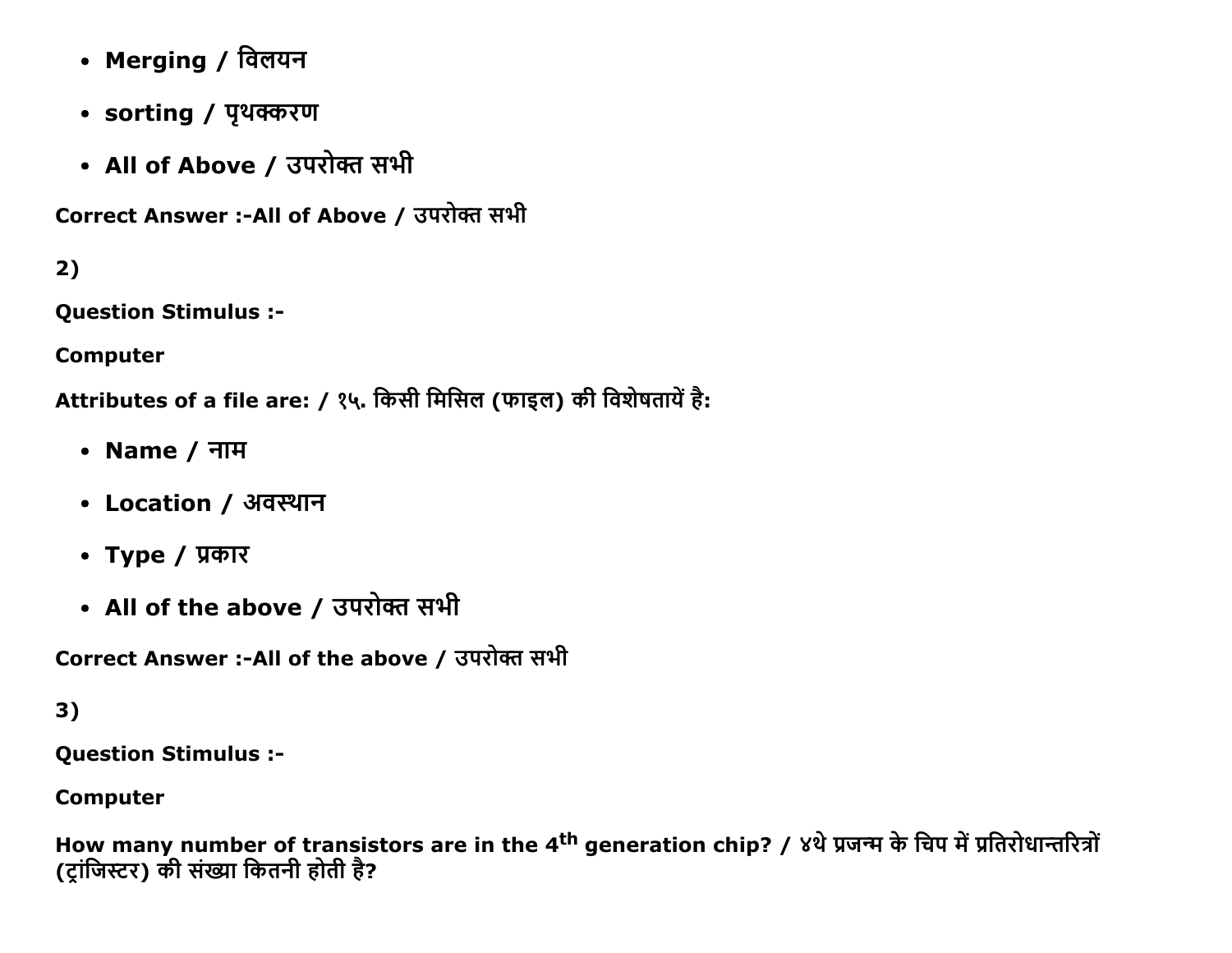- 1000 transistors / १००० प्रतिरोधान्तरित्र
- more than 1000 transistors / १००० प्रतिरोधान्तरित्रों से अधिक
- billion transistors / एक अरब प्रतिरोधान्तरित्र
- 10 transistors / १० प्रतिरोधान्तरित्र

Correct Answer :-more than 1000 transistors / १००० प्रतिरोधान्तरित्रों से अधिक

4)

**Ouestion Stimulus :-**

**Computer** 

List of instructions is called as: / निर्देशों की सूची (तालिका) कहलाता है:

- Firmware / प्रक्रिया यन्त्र सामग्री
- Embedded / अंतःस्थापित
- Program / क्रमादेश
- Software / तन्त्रांश (सॉफ्टवेयर)

Correct Answer :-Program / क्रमादेश

 $5)$ 

**Question Stimulus :-**

**CANCELLED** 

**Computer**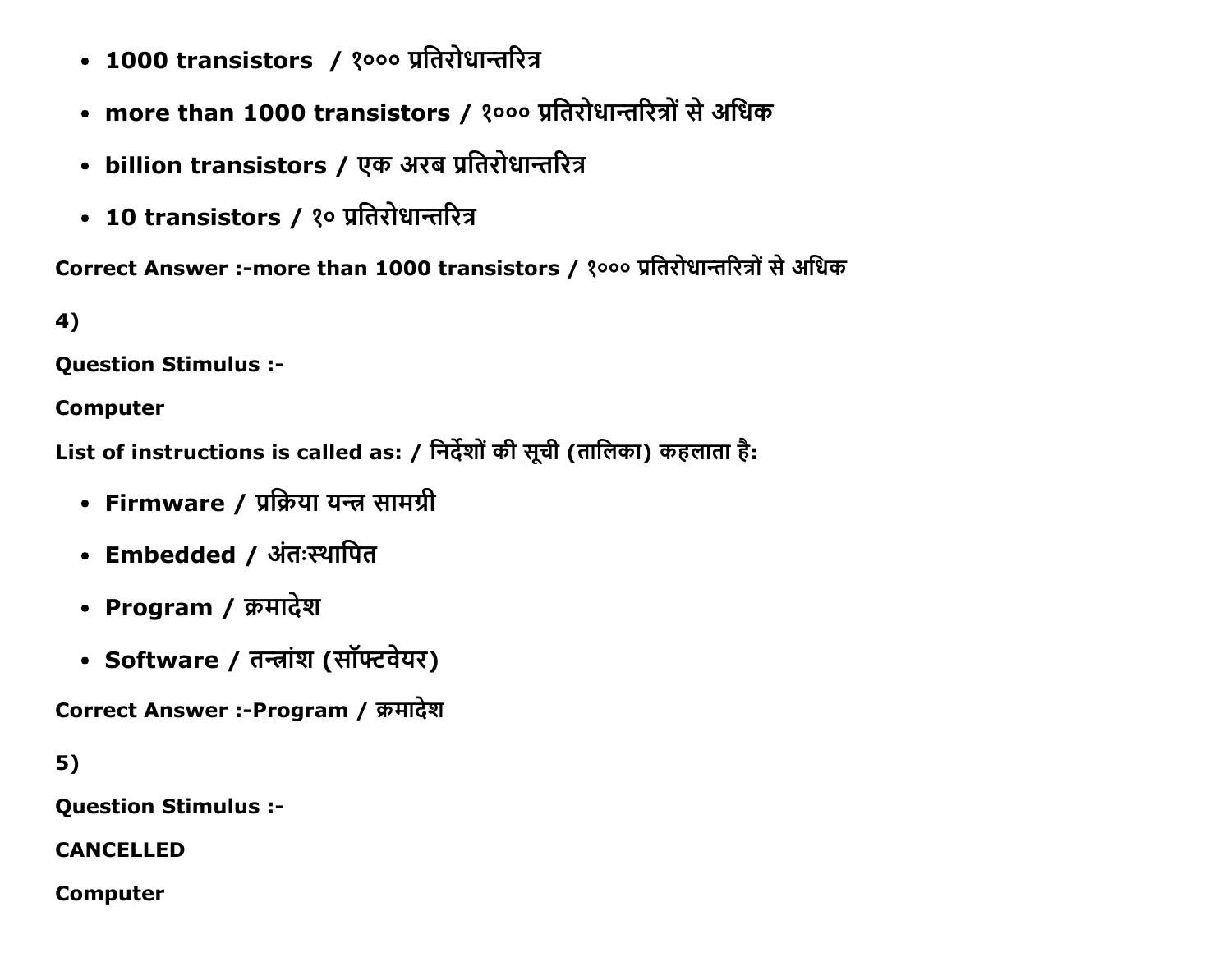Floppy disk in a computer system is defined as a: / एक संगणक परितंत्र (कंप्यूटर सिस्टम) में नमनीय चक्रिका (फ्लॉपी डिस्क) को ऐसे परिभाषित किया जाता है:

- firmware / प्रक्रिया यन्त्र सामग्री
- interpreter / अनुवादक
- secondary memory / द्वितीयक स्मृति
- hardware / यंत्रांश

Correct Answer :-hardware / यंत्रांश

 $6)$ 

**Ouestion Stimulus :-**

### **Computer**

Which of the following first microprocessor is built by Intel corporation? / निम्नलिखित में से कौन सा प्रथम सुक्ष्मप्रक्रमक (माइक्रोप्रोसेसर) का निर्माण इंटेल कारपोरेशन द्वारा किया गया?

- $-4004 / 8008$
- $-8085/$  6064
- $-4089 / 800$
- $\cdot$  4005 / ४००५

**Correct Answer :-4004 / ४००४**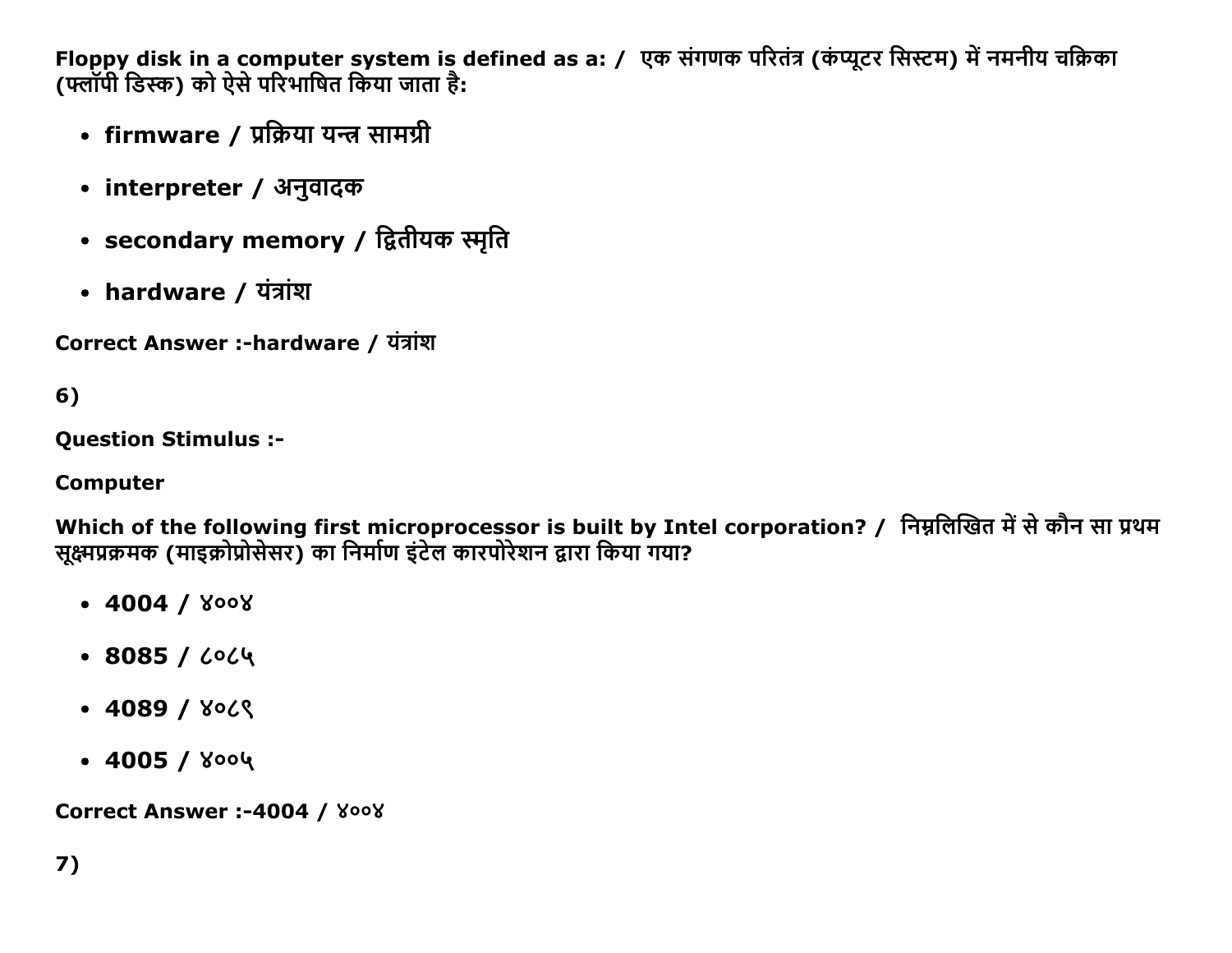#### **Question Stimulus :-**

### **Computer**

A computer cannot perform any function without: / एक संगणक (कंप्यूटर) इसके अभाव में कोई कार्य नहीं कर सकता:

- input device / निवेश यन्त्र (इनपुट डिवाइस)
- hardware / यंत्रांश (हार्डवेयर)
- chip set / चिप सेट
- program / क्रमादेश (प्रोग्राम)

```
Correct Answer :-program / क्रमादेश (प्रोग्राम)
```

```
8)
```
**Question Stimulus :-**

### **Computer**

Which one of the following produced output by the computer system? / निम्नलिखित में से क्या एक संगणक परितंत्र द्वारा उत्पादित परिणाम है?

- Text / पाठ्य
- Voice / स्वर
- Graphics / चित्र
- All of the above / उपरोक्त सभी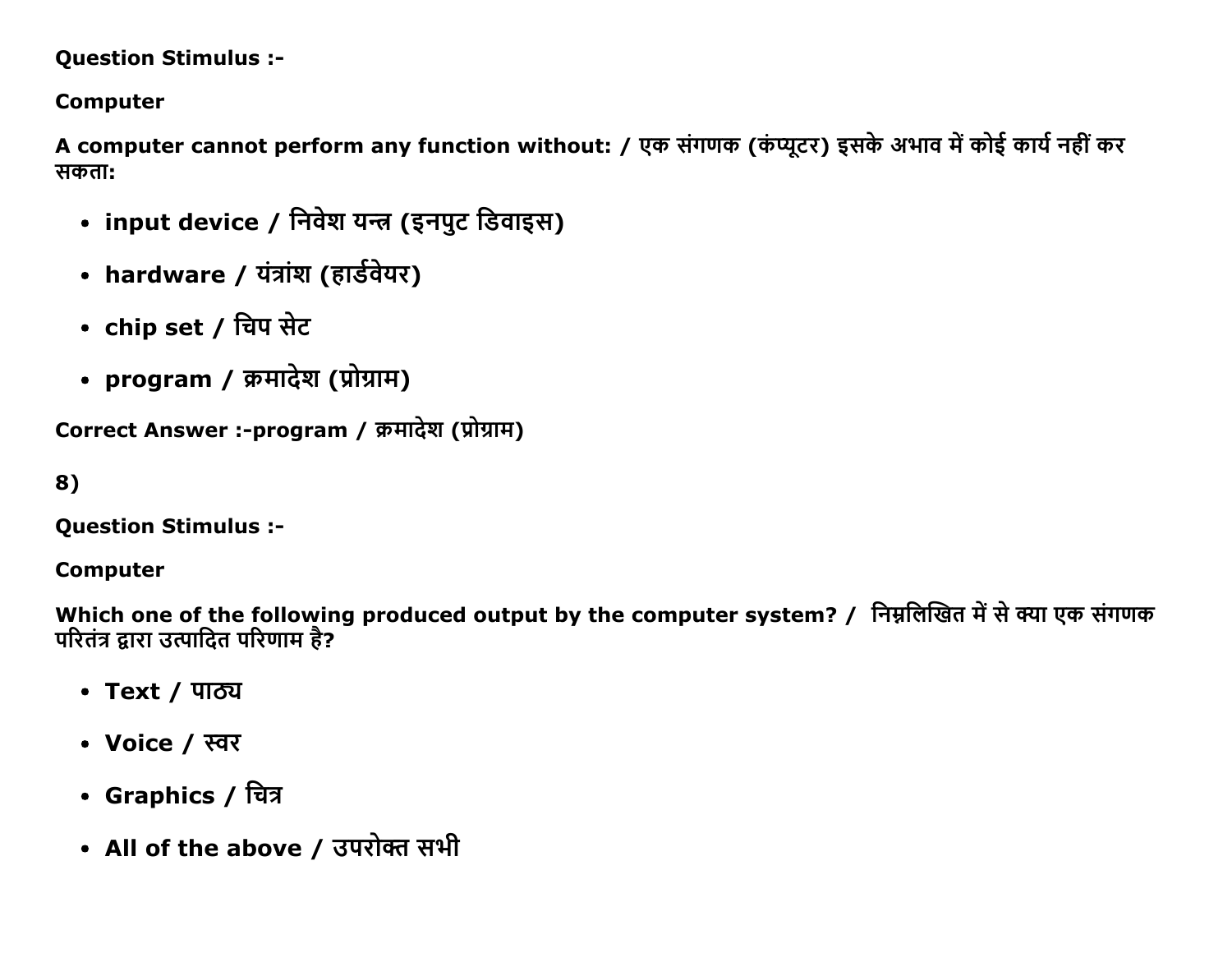Correct Answer :-All of the above / उपरोक्त सभी

9)

**Question Stimulus :-**

**Computer** 

Which of the following hardware was used by the first generation computers? / निम्नलिखित में से कौन से यंत्रांश का उपयोग प्रथम प्रजन्म संगणकों द्वारा किया गया?

- LSI / एलएसआई
- valves / कपाट (वाल्व)
- SSi / एसएसआई
- none of the above / उपरोक्त में से कोई नहीं

Correct Answer :-valves / कपाट (वाल्व)

 $10)$ 

**Question Stimulus :-**

**Computer** 

Number of bytes in 1110 0101 0011 1111 1010 0001: / १११० ०१०१ ००११ ११११ १०१० ०००१ में बाइट की संख्या है:

- $-1/3$
- $\cdot$  2/  $\sqrt{2}$
- $3/3$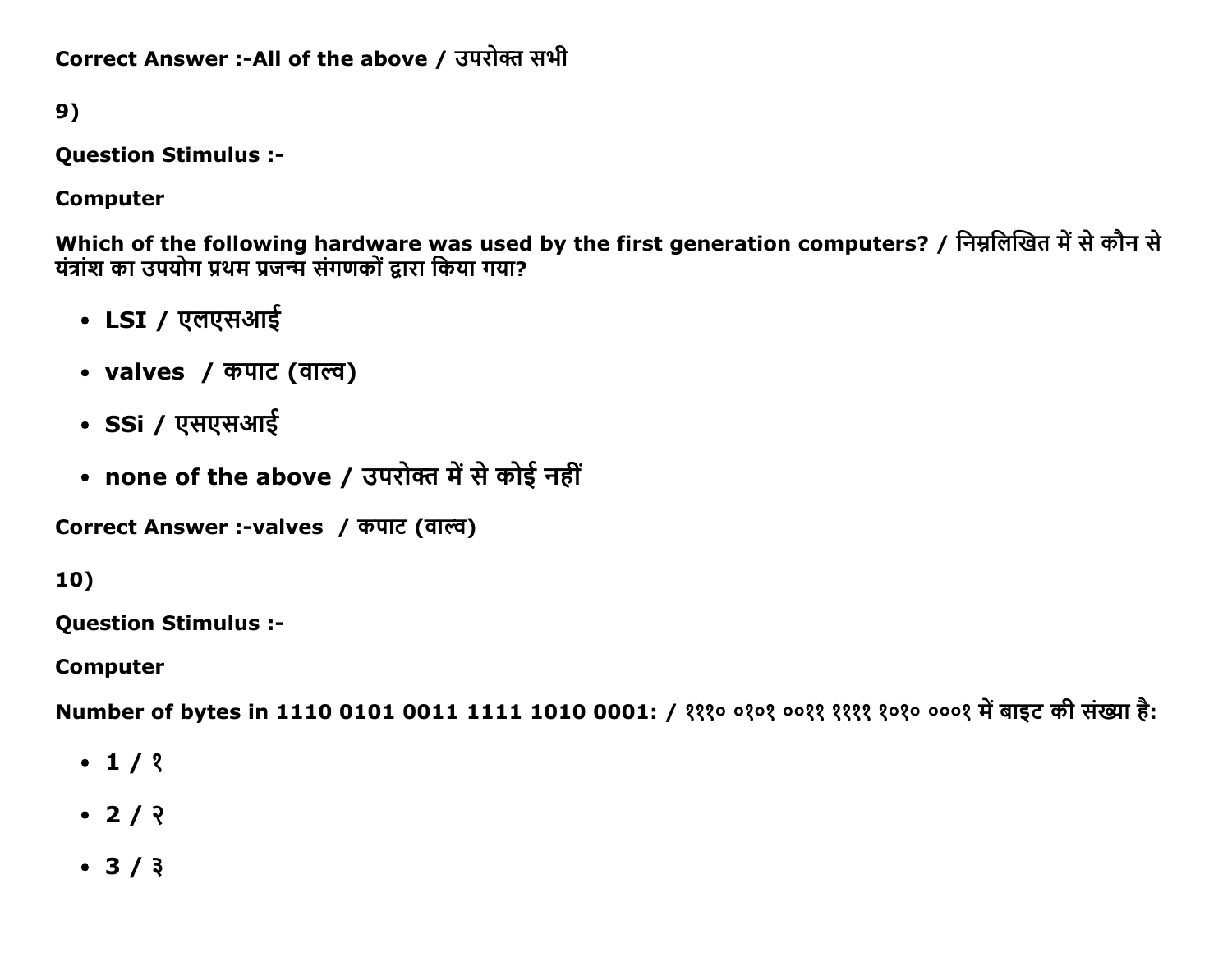$-4/8$ 

Correct Answer :-3 / 3

 $11)$ 

**Question Stimulus :-**

**Computer** 

Octal equivalent of 111010 is: / १११०१० का अष्टाधारी समकक्ष है:

- $-84/68$
- $70 / 00$
- $-72/92$
- None of these / उपरोक्त में से कोई नहीं

**Correct Answer :-72 / ७२** 

 $12)$ 

**Question Stimulus :-**

**Computer** 

Half byte is defined as: / अर्ध बाइट को ऐसे परिभाषित किया जाता है:

- Bit / बिट
- nibble / निबल
- byte / बाइट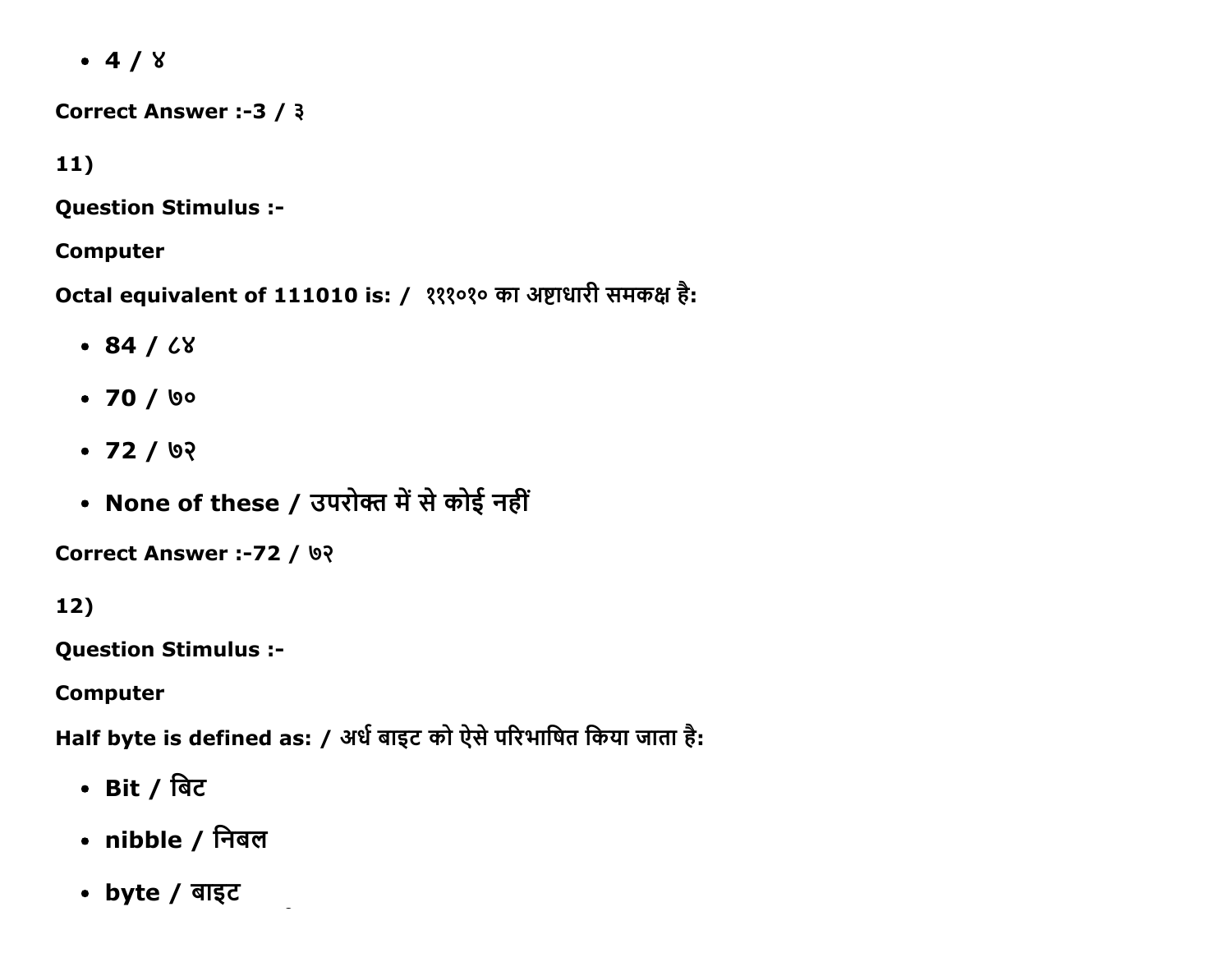• word / शब्द (वर्ड)

Correct Answer :-nibble / निबल

 $13)$ 

**Question Stimulus :-**

**Computer** 

Hexadecimal digits represented 1 to 9 and A to: / ७. षोडश-आधारी अंक दर्शाते थे १ से ९ एवं A से:

- $\cdot$  C / C
- $\bullet$  F/F
- $\bullet$  B / B
- $\bullet$  D/D

**Correct Answer :- F / F** 

14)

**Question Stimulus :-**

**Computer** 

In academic testing, which one of the following is used? / शैक्षणिक परीक्षण में, निम्नलिखित में से किसका उपयोग होता है?

- OMR / ओएमआर
- MiCR / एमआईसीआर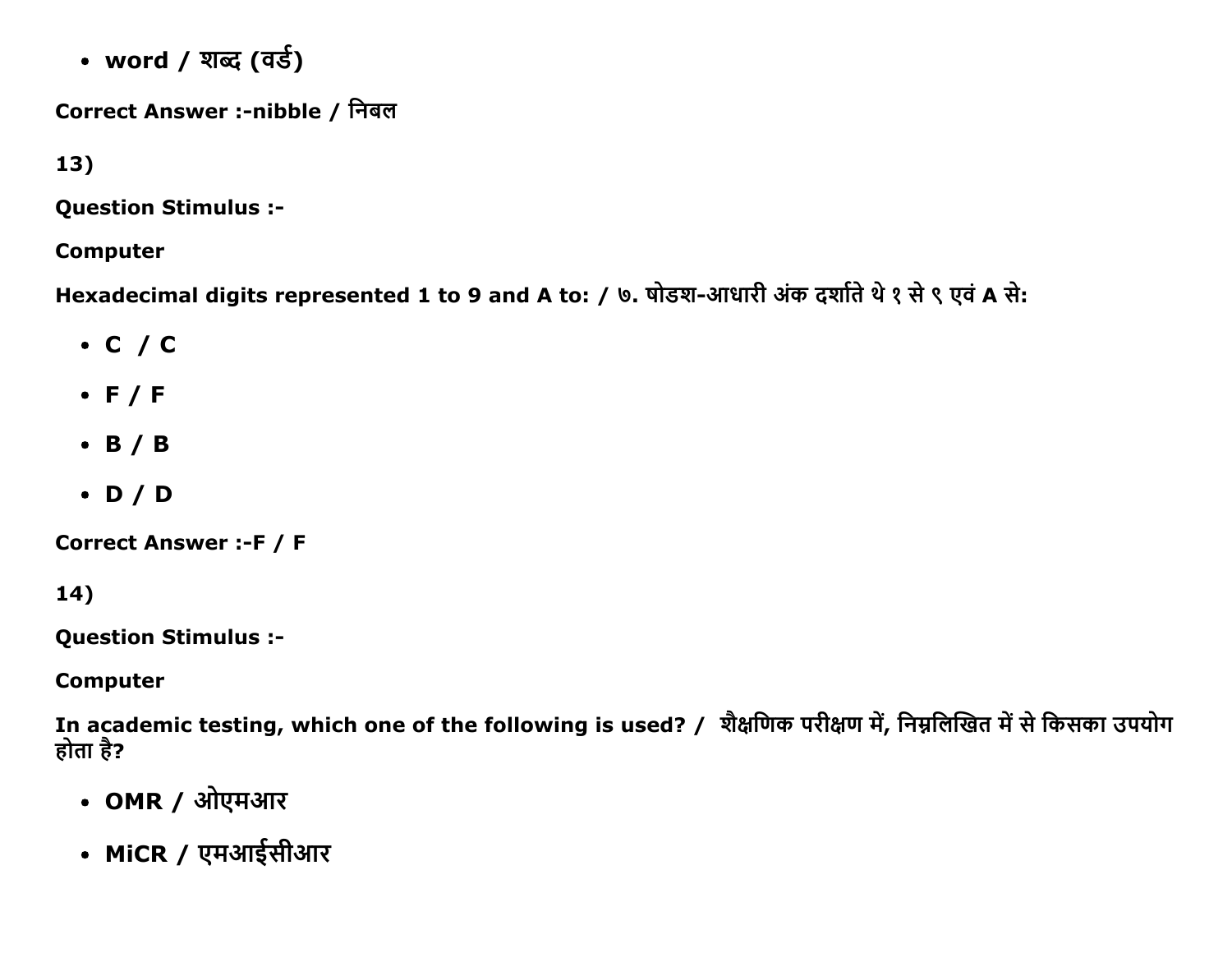- SOP / एसओपी
- $COR /$  सीओआर

Correct Answer :-OMR / ओएमआर

```
Topic:- G3_Electrical
1)
```
**Question Stimulus :-**

**Electrical** 

Non-Conventional methods of power generation is/are:- / विदुयत उत्पादन के गैर-परंपरागत विधियाँ हैं: -

- Solar power generation / सौर विदुयत उत्पादन
- Thermionic converters / तापायनिक परिवर्तक
- Both of the above / उपरोक्त दोनों
- None of the above / उपरोक्त में से कोई नहीं

Correct Answer :-Both of the above / उपरोक्त दोनों

```
2)
```
**Question Stimulus :-**

**Electrical** 

The ratio of lumens in the beam of a projector to the lumens given out by lamps is called the:- / एक प्रोजेक्टर के किरण पुंज के दीप्ति और लैंप द्वारा दिए गए दीप्ति के अनुपात को क्या कहते है:-

• Beam factor / किरणपुंज कारक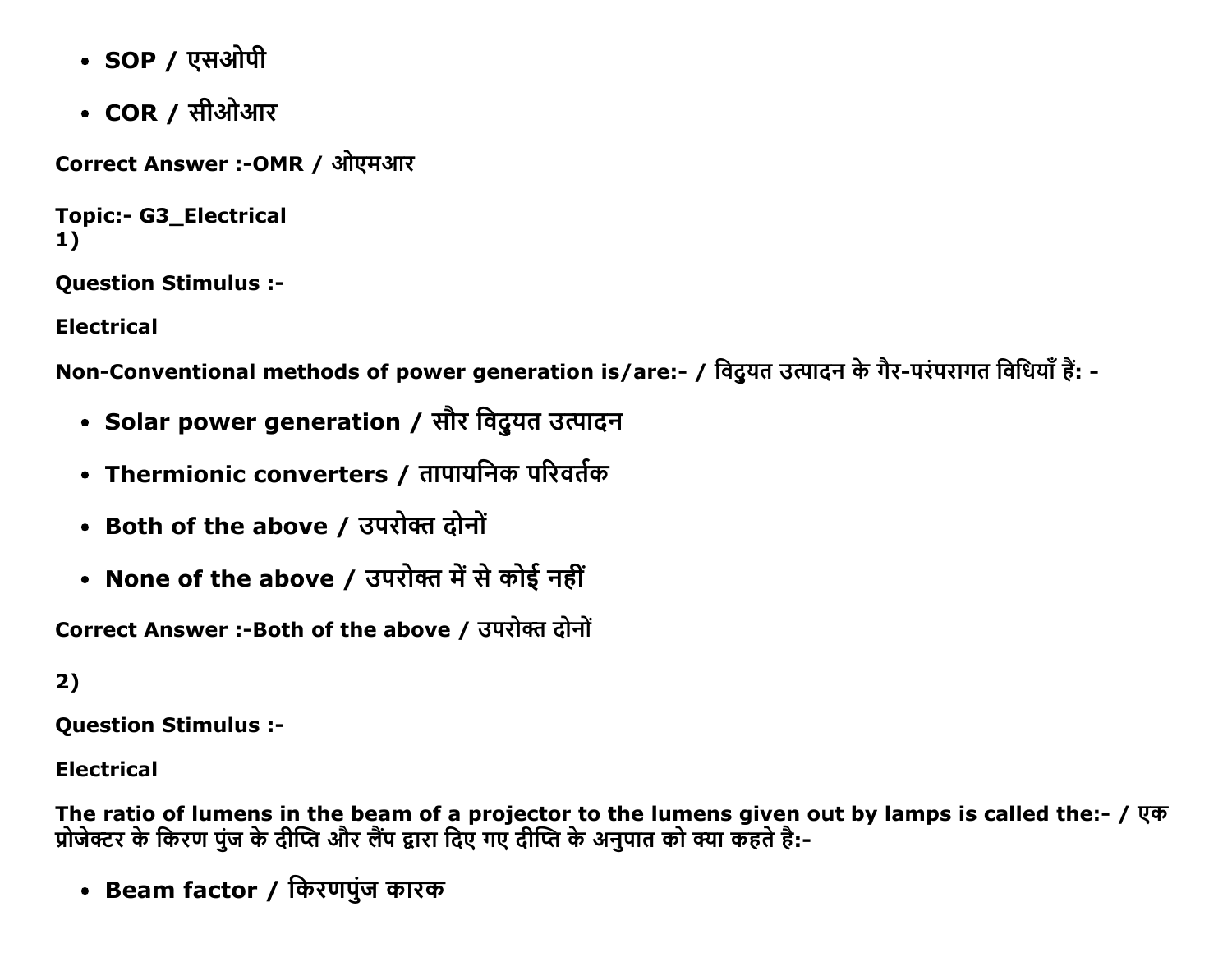- Luminance / प्रदीप्ति
- Power factor / विदुयत कारक
- None of the above / उपरोक्त में से कोई

Correct Answer :- Beam factor / किरणपुंज कारक

 $3)$ 

**Question Stimulus :-**

**Electrical** 

Find the value of the resistor R<sub>1</sub> from the given circuit. / दिए गए परिपथ में प्रतिरोधक R<sub>1</sub> का मान ज्ञात करें



- $\cdot$  1.5  $\Omega$
- $\cdot$  1.6  $\Omega$
- $\cdot$  1.7  $\Omega$
- $\cdot$  1.8  $\Omega$

Correct Answer :-1.5 Ω

### 4)

**Question Stimulus :-**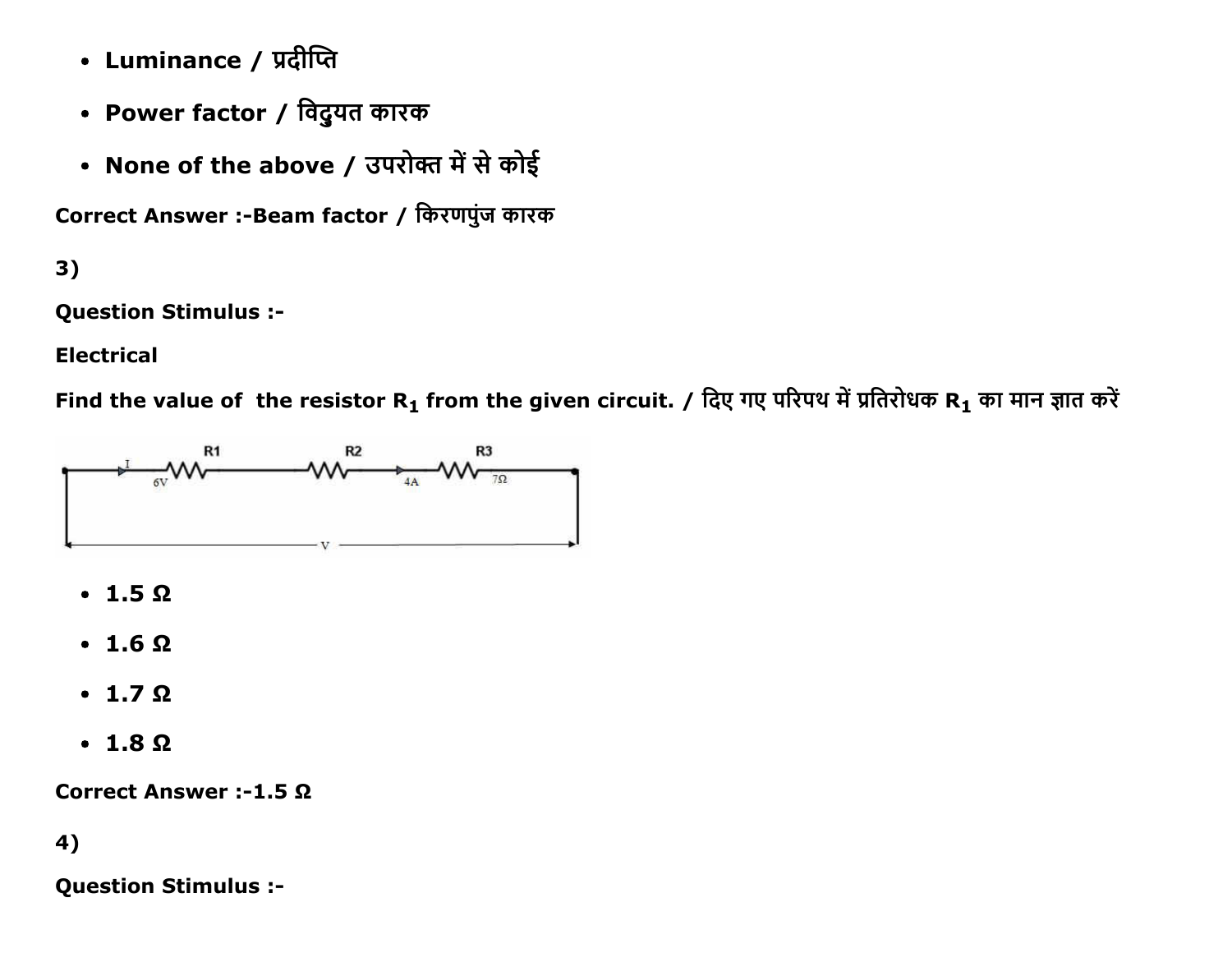### **Electrical**

Which method requires a standard capacitor in terms of which the self-inductance is expressed? 7 कौन सी विधि के लिए एक मानक संधारित्र की आवश्यकता है उस मामले में जब स्वप्रेरकत्व को अभिव्यक्त किया जाता है?

- Andreson Bridge / अनड़ेसों ब्रिज
- Hays Bridge / हेस ब्रिज
- Heaviside-Campbell Bridge / हैवीसाइड-कैम्पबेल ब्रिज
- Owens Bridge / ओवेन्स ब्रिज

Correct Answer :-Andreson Bridge / अनडेसों ब्रिज

# $5)$

**Ouestion Stimulus :-**

#### **CANCELLED**

### **Electrical**

An electric motor with 'constant output power' will have a torque-speed characteristic in the form of a / 'नियत विद्रुयत उत्पादन' वाले एक विद्रुयतीय मोटर में निम्नांकित में किसके रूप में एक टार्क गति की विशेषता होगी

- straight line through the origin / उत्पत्ति के माध्यम से सीधी रेखा
- straight line parallel to the speed axis / गति अक्ष के समानांतर सीधी रेखा
- circle about the origin / उत्पत्ति के बारे में वृत्त
- rectangular hyperbola / आयताकार अतिपरवलय

Correct Answer :-straight line parallel to the speed axis / गति अक्ष के समानांतर सीधी रेखा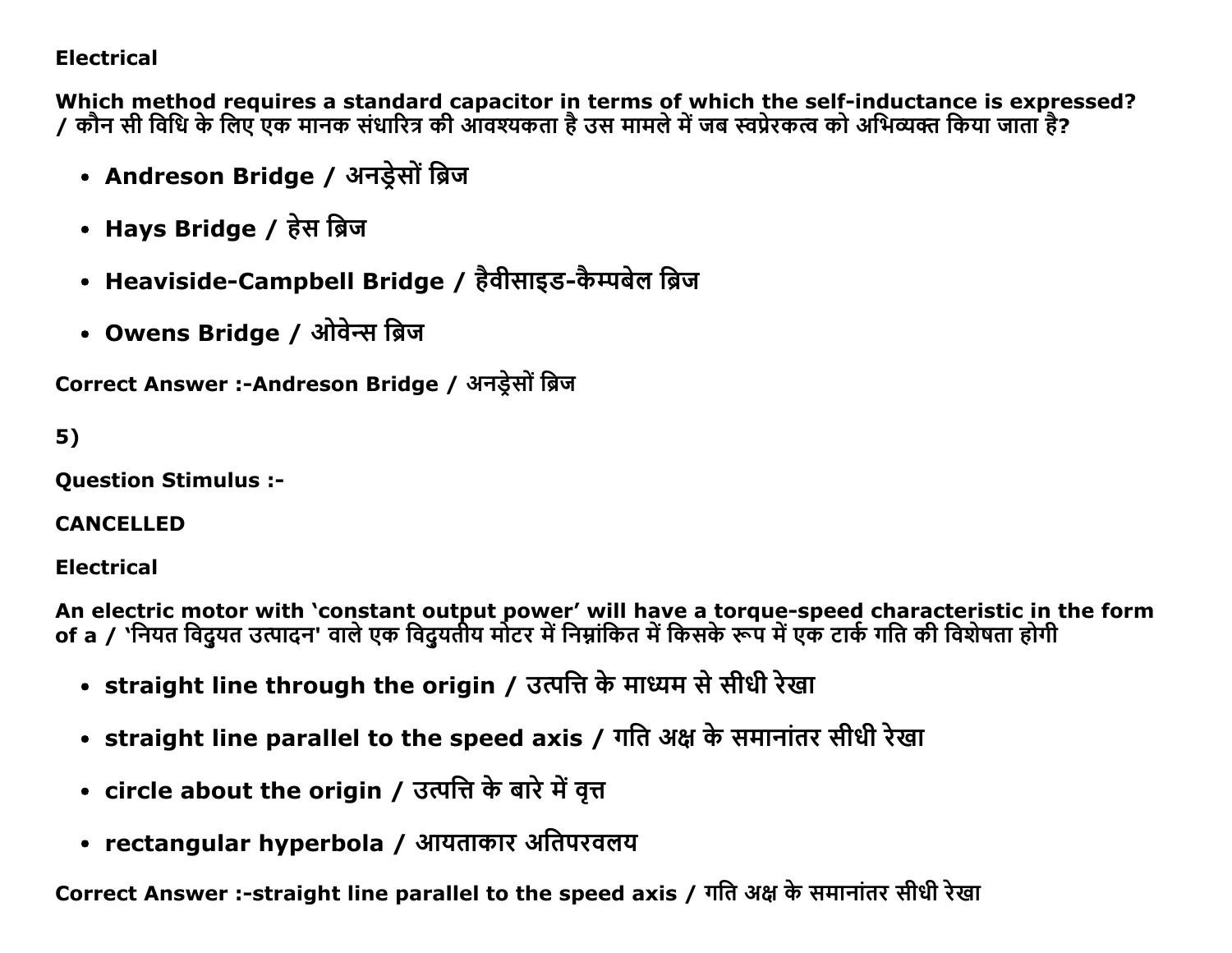$6)$ 

**Question Stimulus :-**

**Electrical** 

The phenomenon of rise in voltage at the receiving end of the open circuited or lightly loaded line is called the:- / खुले परिपथ या हल्के ढंग से भरी हुई रेखा के अभिग्राही सिरे पर वोल्टेज में वृद्धि होने की परिघटना को कहा जाता है:

- Ferranti effect / फेरान्ती प्रभाव
- Skin effect / उपरिस्तर प्रभाव
- Induction / प्रेरण
- None of the above / उपरोक्त में से कोई नहीं

Correct Answer :-Ferranti effect / फेरान्ती प्रभाव

7)

**Question Stimulus :-**

**Electrical** 

Find the impedance if a pure resistance of 150  $\Omega$ 's is in series with pure capacitance of 180 µ<br>farads. / प्रतिबाधा ज्ञात करें यदि 150 Ω का शुद्ध प्रतिरोध 180 µ फैराडे की धारिता के साथ श्रृंखला में स्थित है।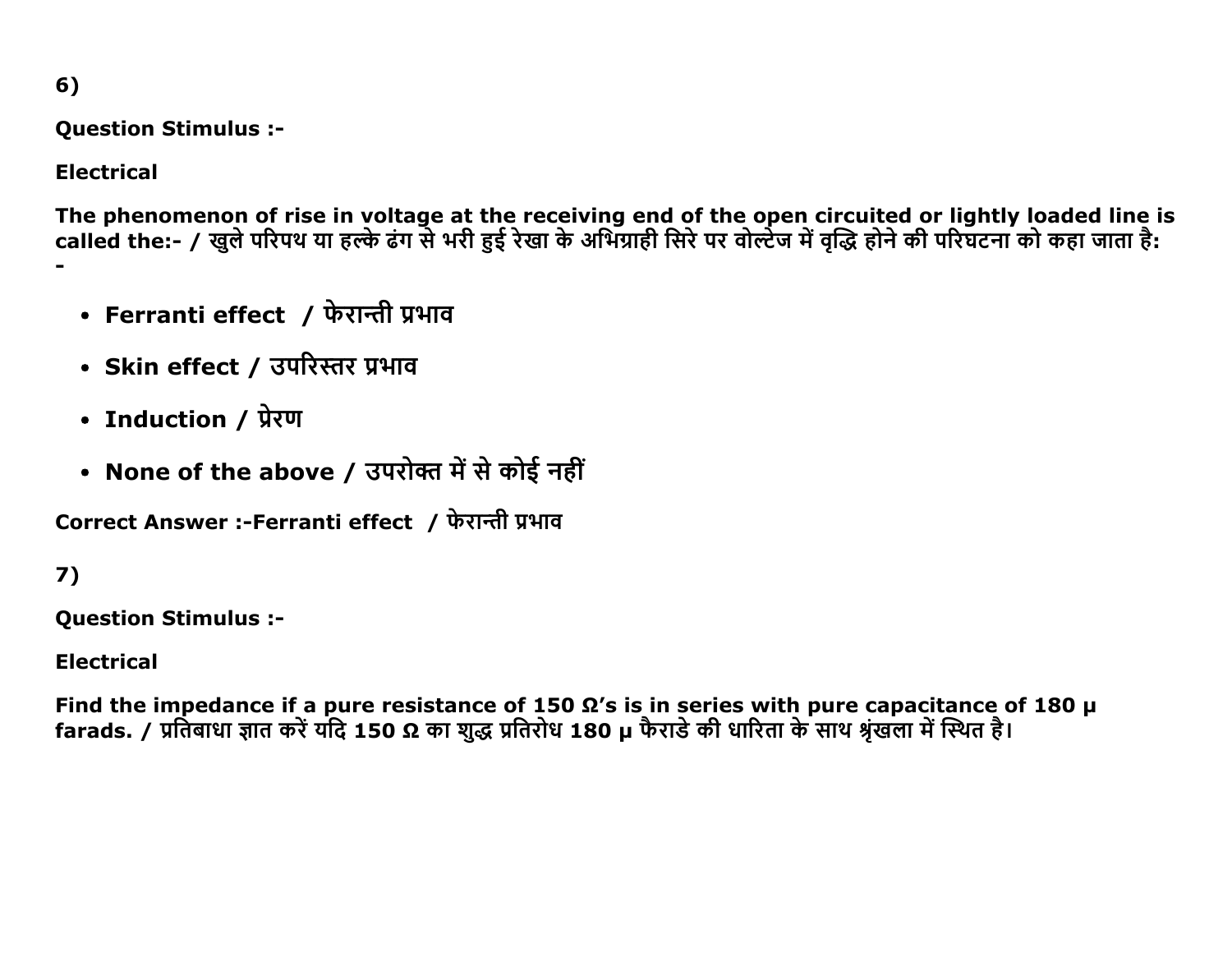

- $\cdot$  149  $\Omega'$ s
- $\cdot$  150  $\Omega'$ s
- $\cdot$  151  $\Omega$ 's
- $\cdot$  152  $\Omega'$ s

Correct Answer :151 Ω's

8)

Question Stimulus :

Electrical

The \_\_\_\_\_\_\_\_\_\_\_faults are due to short circuits in conductors. / \_\_\_\_\_\_\_\_\_\_\_ĉļĜ चĭलक đŐलघIJčįēčĈċ के कारण होता है।

- Shunt / धकेलना
- Series / श्रृंखला
- Parallel / समानांतर
- Fixed / स्थिर

Correct Answer :-Shunt / धकेलना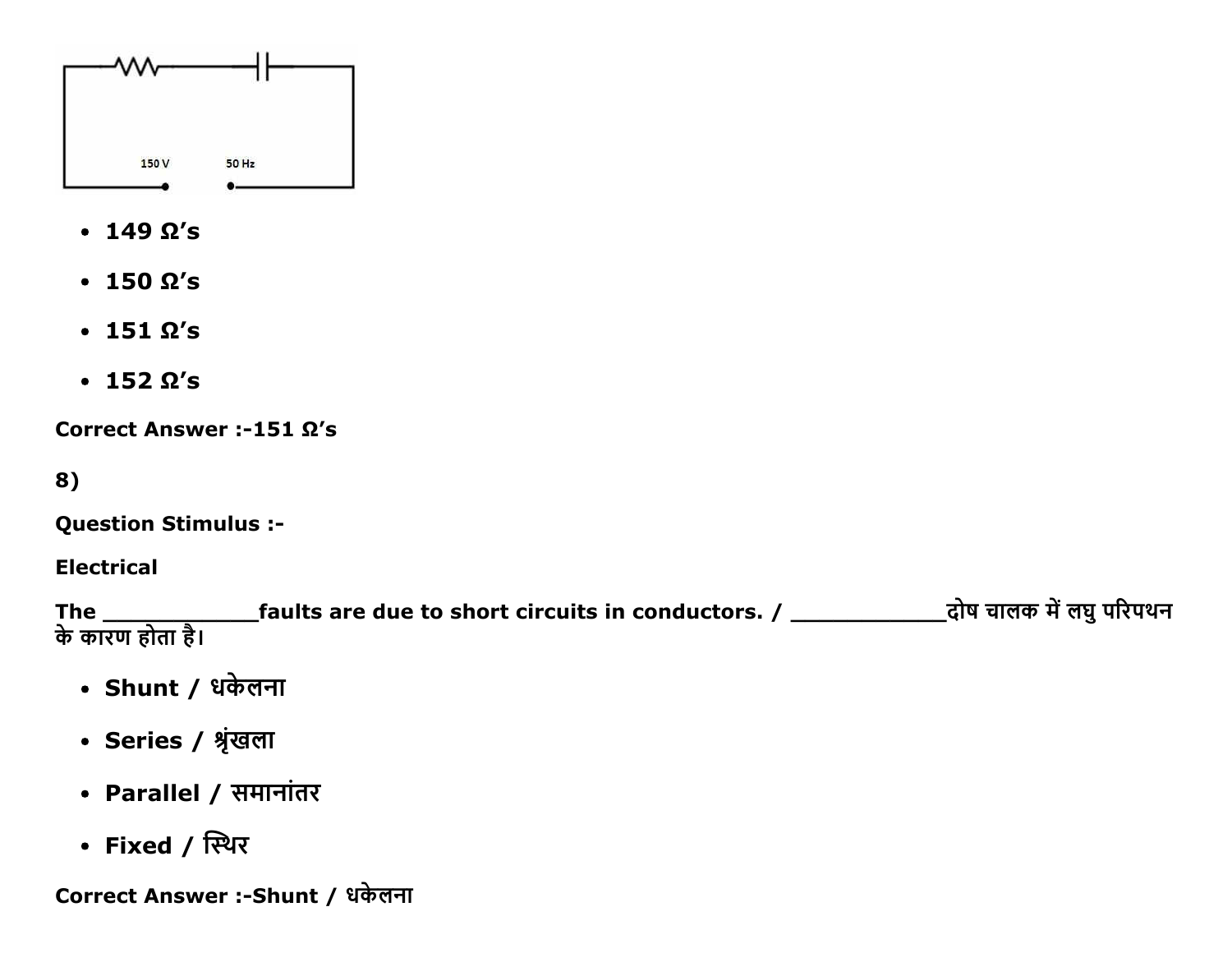$9)$ 

**Question Stimulus :-**

**Electrical** 

What happens if the field winding of a running shunt motor suddenly breaks open? / क्या होगा यदि परिचालित हो रहे पार्श्व कुंडलित मोटर का क्षेत्र कुंडली टूट कर खुल जाता है?

- Its speed slows down / इसकी गति धीमी हो जाती है
- Its speed becomes dangerously high / इसकी गति खतरनाक रूप से तीव्र हो जाती है
- It gives out sparks / इससे चिंगारी निकलने लगता है
- It stops at once / यह तुरंत रूक जाता है

Correct Answer :-Its speed slows down / इसकी गति धीमी हो जाती है

10)

**Question Stimulus :-**

**Electrical** 

What is the coercive magnetic force  $(H<sub>C</sub>)$  value of ceramic type of permanent magnetic material? / चीनी मिट्टी के प्रकार के स्थायी चंबकीय सामग्री के लिए आक्रामक चंबकीय बल (एचसी) का मान क्या होगा?

- 600 kA/m / 600 केए/एम
- 100 kA/m / 100 केए/एम
- 60 kA/m / 60 केए/एम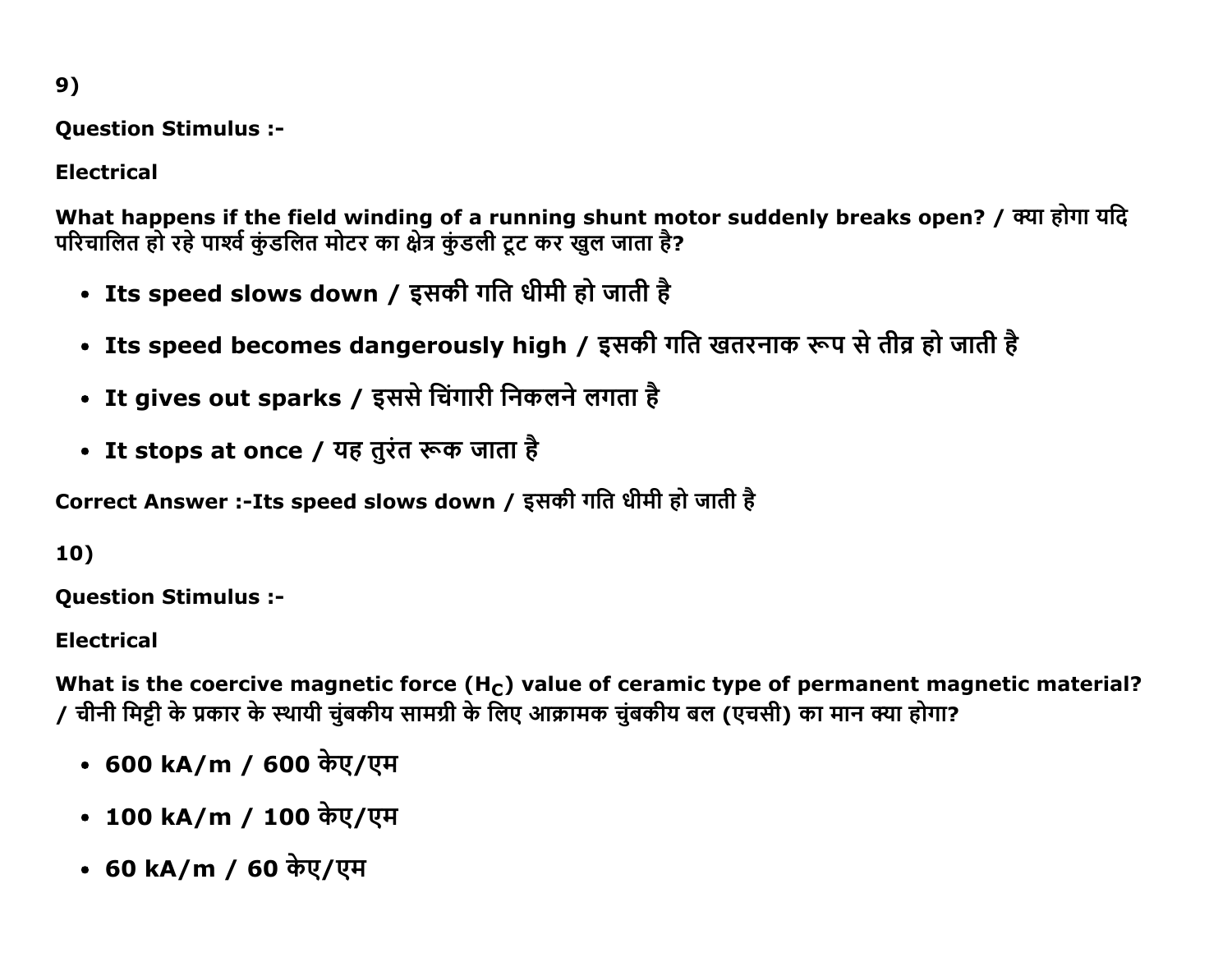• 200 kA/m / 200 केए/एम

Correct Answer :-200 kA/m / 200 केए/एम

 $11)$ 

**Ouestion Stimulus :-**

**Electrical** 

The speed of a three phase cage-rotor induction motor depends on / एक तीन फेज वाले केज-रोटर (घूर्णन) उत्प्रेरण मोटर की गति किस पर निर्भर करती है?

- frequency of the supply only / केवल आपूर्ति की आवृति पर
- number of poles only / केवल ध्रुवों की संख्या पर
- number of poles and frequency of the supply / ध्रुवों की संख्या तथा आपूर्ति की आवृति पर
- input voltage / आगत वोल्टेज पर

Correct Answer :-number of poles and frequency of the supply / ध्रुवों की संख्या तथा आपूर्ति की आवृति पर

 $12)$ 

**Question Stimulus :-**

**Electrical** 

Which of the following information is available on name plate of a motor? / निम्नलिखित में से कौन-सी सूचना एक मोटर की नाम-पट्टिका पर उपलब्ध है?

- HP rating / एचपी रेटिंग
- RPM / आरपीएम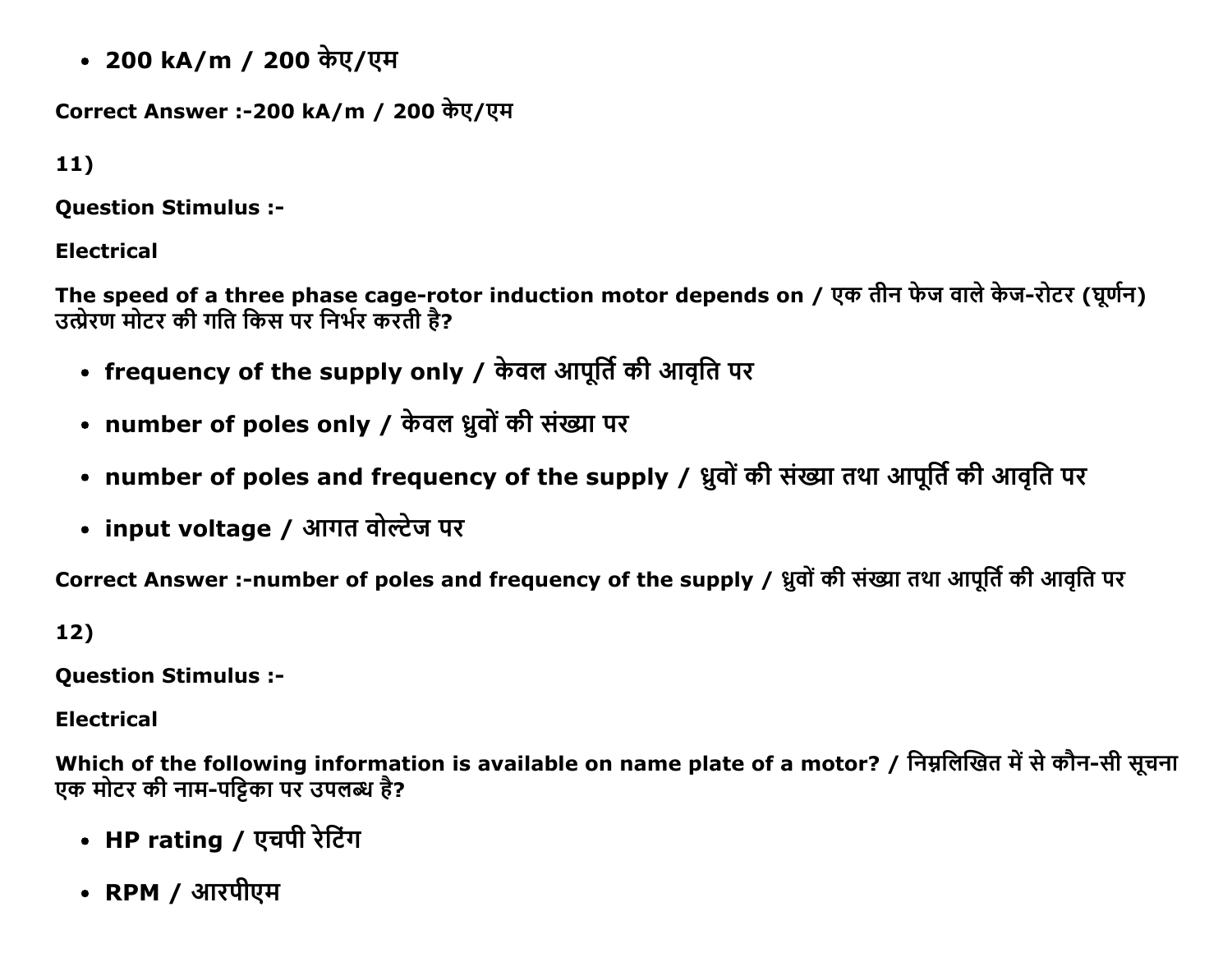- Frame model / फ्रेम मॉडल
- all the above / उपरोक्त सभी

Correct Answer :-all the above / उपरोक्त सभी

13)

**Question Stimulus :-**

**Electrical** 

The disadvantages of machine commutation are:- / मशीन परिवर्तन में क्या असुविधा होती है:-

- Large machine size / बड़े आकार की मशीन
- Restriction on the speed range / गति सीमा पर प्रतिबंध
- Both of the above / उपरोक्त दोनों
- None of the above / उपरोक्त में से कोई नहीं

**Correct Answer:-Both of the above / उपरोक्त दोनों** 

14)

**Question Stimulus :-**

**Electrical** 

A series motor should not be started on no load. It is because / एक श्रृंखला वाले मोटर को बिना भार के चालू नहीं किया जाना चाहिए। इसकी वजह यह है

• the starting current will be high / चालू करने वाली विदुयत धारा उच्च होगी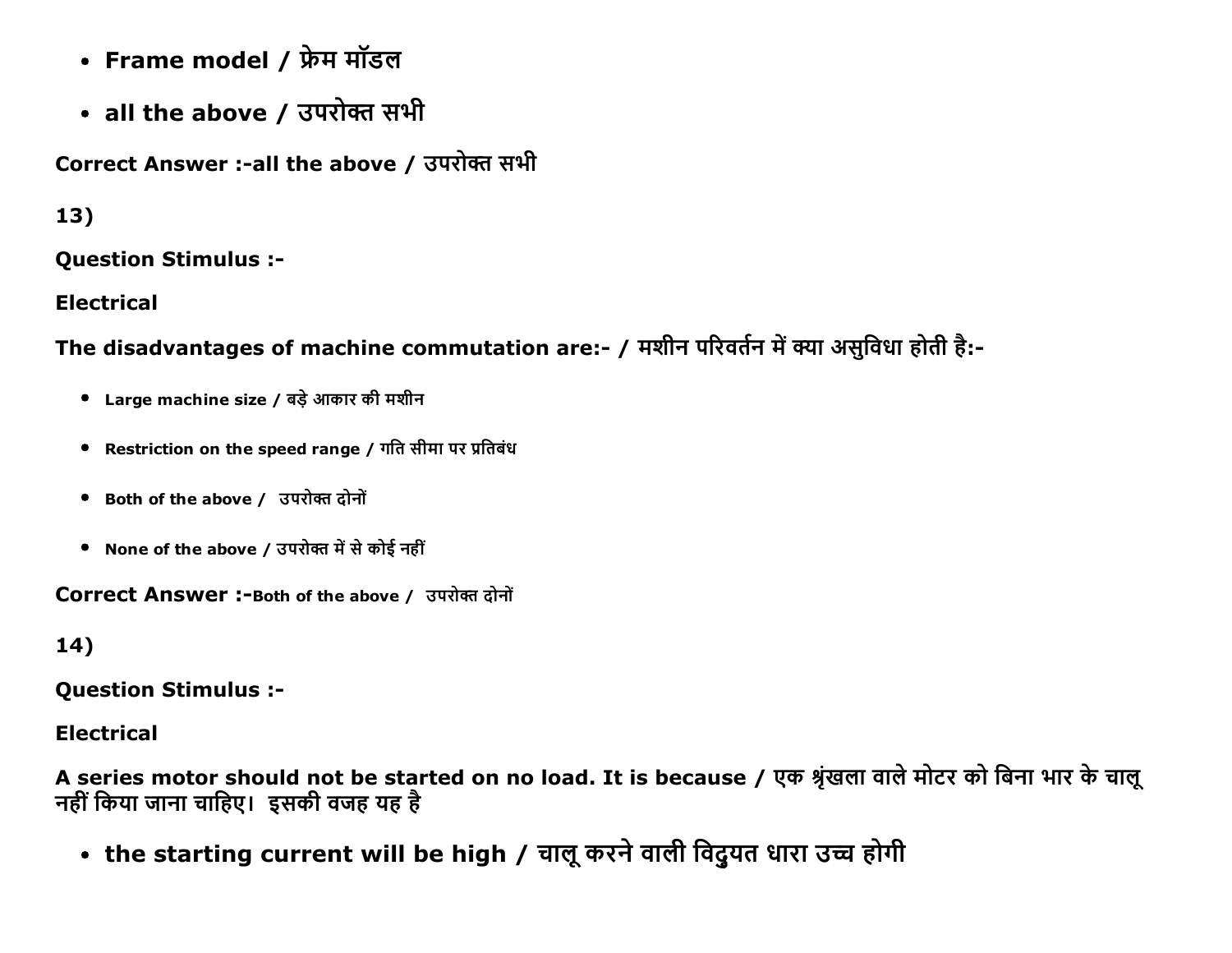- the speed of the motor will be very high / मोटर की गति बहुत अधिक होगी
- excessive sparking will occur at commutator / दिक्परिवर्तक पर अत्यधिक चिंगारी निकलने लगेगा
- none of these / इनमें से कोई नहीं

Correct Answer :-the speed of the motor will be very high / मोटर की गति बहुत अधिक होगी

15)

**Question Stimulus :-**

**Electrical** 

Which of the following motors does not use a centrifugal switch? / निम्न में से कौन सा मोटर एक केन्द्रापसारक स्विच का उपयोग नहीं करता है?

- single phase induction motor / एकल चरण प्रेरणमोटर
- capacitor start capacitor run motor / संधारित्र से चालू होने वाला और संधारित्र से परिचालित होने वाला मोटर
- shaded pole motor / छायांकित ध्रुव मोटर
- none of these / इनमें से कोई नहीं

Correct Answer :- shaded pole motor / छायांकित ध्रुव मोटर

16)

**Question Stimulus :-**

**Electrical** 

A single-phase transformer has a turn ratio of 1:2, and is connected to a purely resistive load as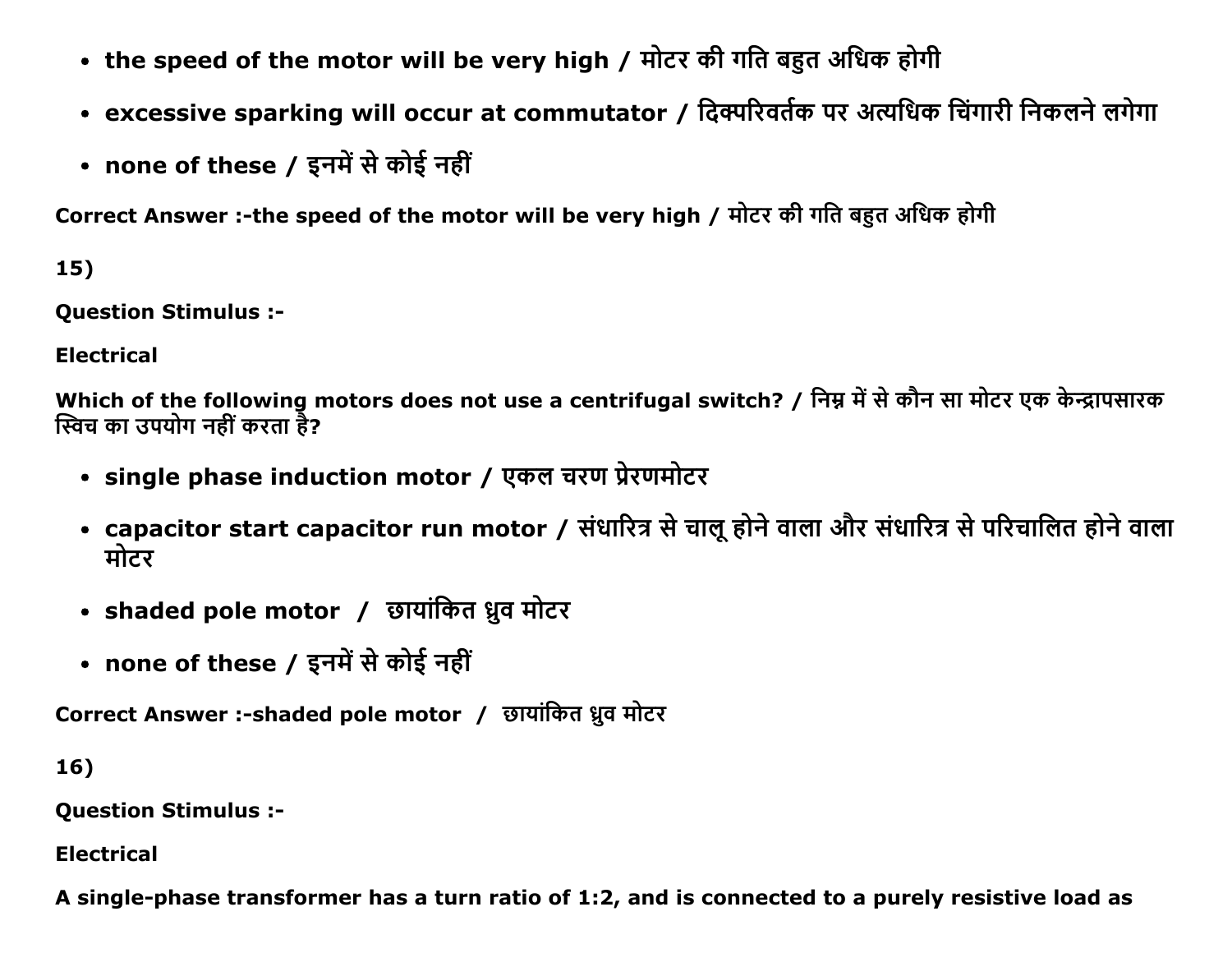shown in the figure. The magnetizing current drawn is 1A, and the secondary current is 1A. If core losses and leakage reactances are neglected, the primary current is / एक एकल चरण ट्रांसफार्मर का घुमाव 1:2 अनुपात है और एक विशुद्ध प्रतिरोधक भार से जुड़ा है जैसा कि चित्र में दिखाया गया है खिंची चुंबकीय धारा 1 एम्पीयर है, और वितियक विद्रुयत धारा 1 एम्पीयर है। यदि कोर की हानि और रिसाव के प्रतिरोध की उपेक्षा की जाती हैं, तब प्राथमिक विद्रुयत धारा होगी।



- 1.41A / 1.41 एम्पीयर
- 2A / 2 एम्पीयर
- 2.24 A / 2.24 एम्पीयर
- 3 A / 3 एम्पीयर

Correct Answer :-2.24 A / 2.24 एम्पीयर

17)

**Question Stimulus :-**

**Electrical** 

Electronic variable frequency drive (VFD) connected to motors / विदुयत परिवर्ती आवृत्ति ड्राइव (वीएफडी) मोटर से जुडा रहता है

• provides variable speed with high efficiency / उच्च दक्षता के साथ परिवर्ती गति प्रदान करता है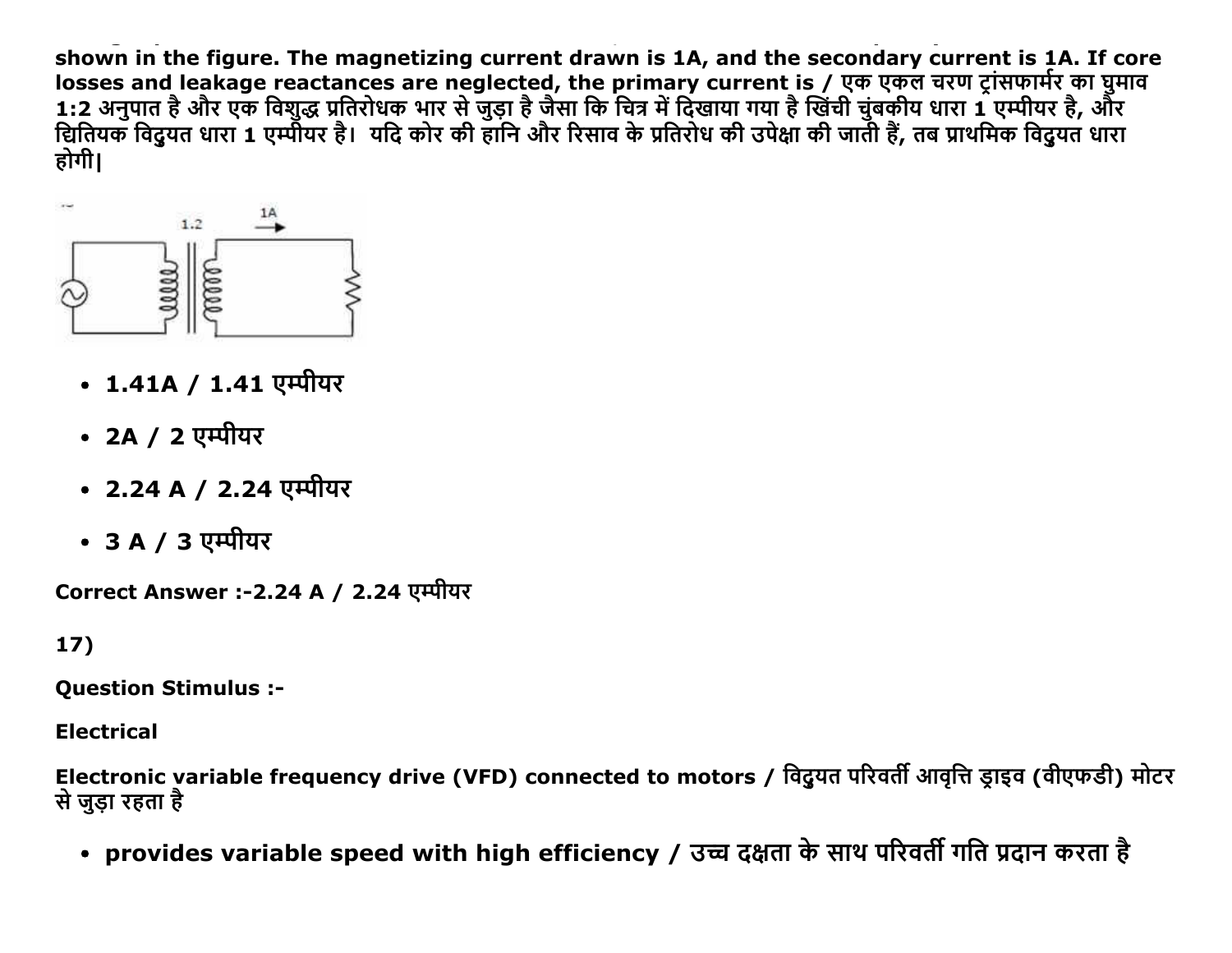- induces eddy-current in the primary member of the clutch mechanism / क्लच प्रणाली के प्राथमिक सदस्य में भँवर धारा को प्रेरित करता है
- is not suitable for passive torque load / निष्क्रीय बल-आघूर्ण भार के लिए उपयुक्त नहीं है
- does not provide variable speed and has low-efficiency / परिवर्ती गति प्रदान नहीं करता है और दक्षता निम्न है

Correct Answer :-provides variable speed with high efficiency / उच्च दक्षता के साथ परिवर्ती गति प्रदान करता है

18)

**Ouestion Stimulus :-**

**Electrical** 

An amplifier has a gain of 20 without feedback. If 10% of the output voltage is fed back by means of a resistance negative feedback circuit, the overall gain would be: / एक एम्पलीफायर के पास बिना प्रतिक्रिया<br>के 20 लाभ है। यदि उत्पादित वोल्टेज के 10% को एक प्रतिरोध नकारात्मक प्रतिक्रिया परिपथ के माध्यम से वापस भेजा जा सम्पूर्ण लाभ कितना होगा:

- $16.55$
- $.19.80$
- $.10.85$
- $6.67$

**Correct Answer:-6.67** 

19)

**Ouestion Stimulus :-**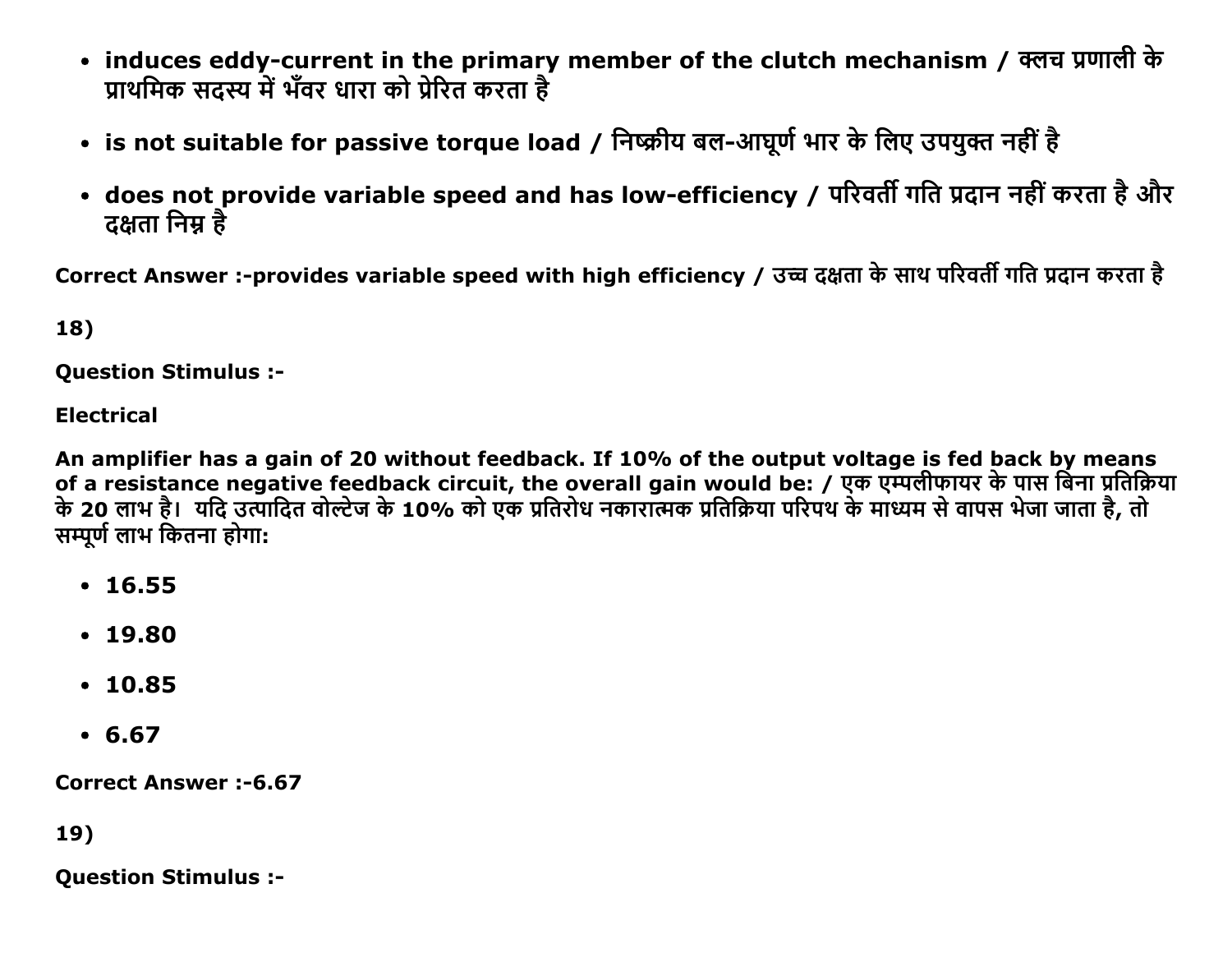### **Electrical**

If a transformer has a hysteresis loss of 10 watts on AC and is changed to DC supply of the same magnitude, then the hysteresis loss will be / यदि एसी पर एक ट्रांसफार्मर की शैथिल्य हानि 10 वाट है और जब इसे डीसी आपूर्ति पर स्थानांतरित कर दिया जाता है, तब शैथिल्य हानि होगी

- double / दोगुना
- $\bullet$  half / आधा
- zero / शुन्य
- None of these / इनमें से कोई नहीं

Correct Answer :-zero / शून्य

20)

**Question Stimulus :-**

**Electrical** 

The phase angle introduced between the induced emf phasor, E and terminal voltage phasor, U during the load condition of an Alternator is called:- / एक अल्टरनेटर के भार वाले स्थिति के दौरान, प्रेरित ईएमएफ फेजर, ईं और टर्मिनल वोल्टेज फेजर, यू के बीच प्रस्तावित कला कोण को कहा जाता है: -

- Electric angle / इलेक्ट्रिक कोण
- Mechanical angle / यांत्रिक कोण
- Load angle / लोड कोण
- None of the above / उपरोक्त में से कोई नहीं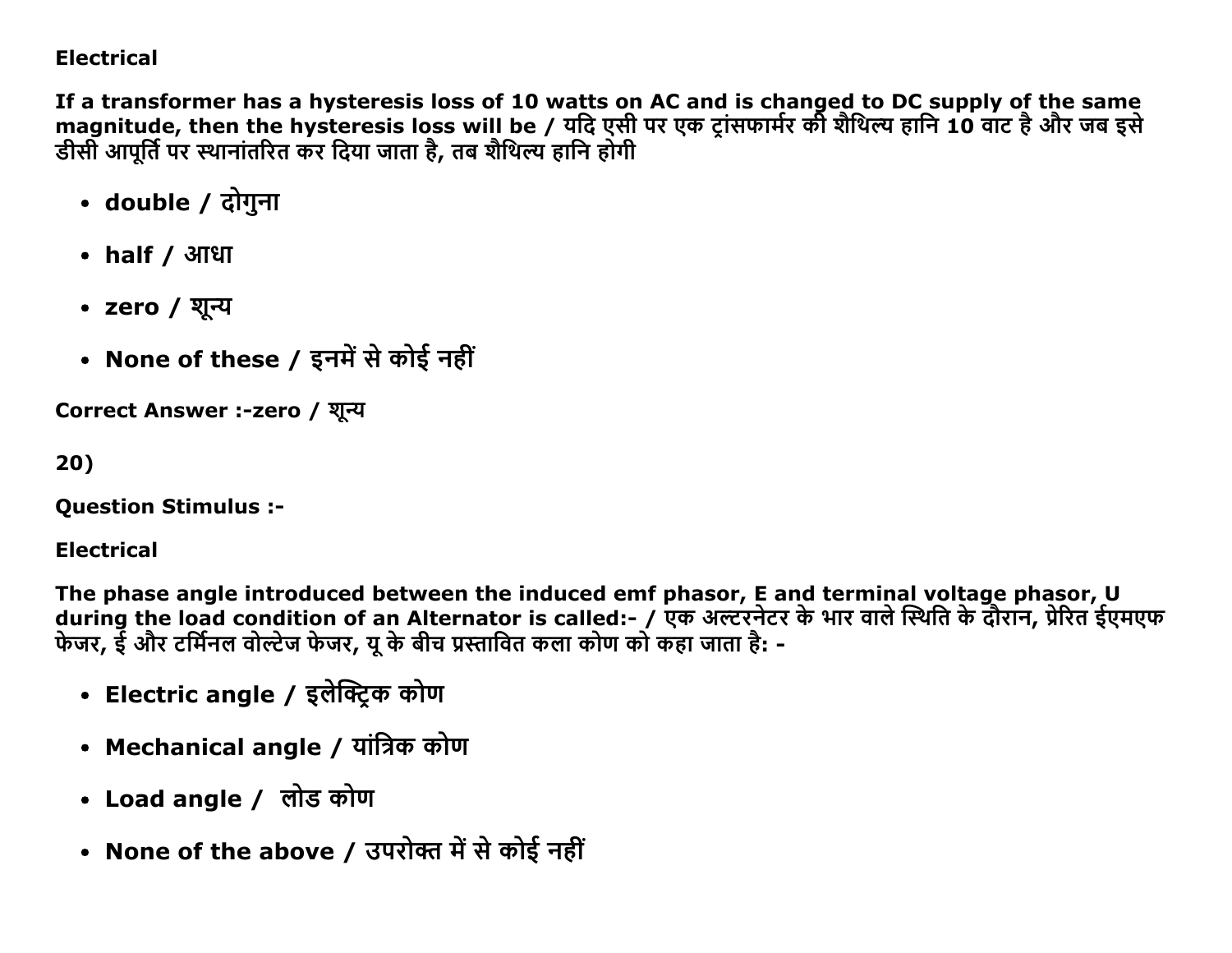```
Correct Answer :-Load angle / लोड कोण
```
 $21)$ 

**Question Stimulus :-**

**Electrical** 

How much will be the current drawn when 15 lamps of 50 watts are used for 5 hours per day in a<br>hostel? / कितनी विदुयत की खपत होगी यदि 50 वाट का 15 लैंप एक छात्रावास भवन में प्रति दिन 5 घंटे तक उपयोग किया जाता है?

- 6.125A / 6.125 एम्पीयर
- 5.125A / 5.125 एम्पीयर
- 4.125A / 4.125 एम्पीयर
- 3.125A / 3.125 एम्पीयर

Correct Answer :-3.125A / 3.125 एम्पीयर

 $22)$ 

**Question Stimulus :-**

**Electrical** 

Find the average current flow in the wire. / तार में प्रवाहित होने वाली विदुयत धारा का औसत का मान ज्ञात करें। Given: type of wire metallic / यह देखते हुए : तार धातु के प्रकार

Total electrons drift across section per second = 10<sup>20</sup> / कुल इलेक्ट्रॉनों प्रति सेकंड = 10<sup>20</sup> अनुभाग भर में बहाव

• 1.5A / 1.5 एम्पीयर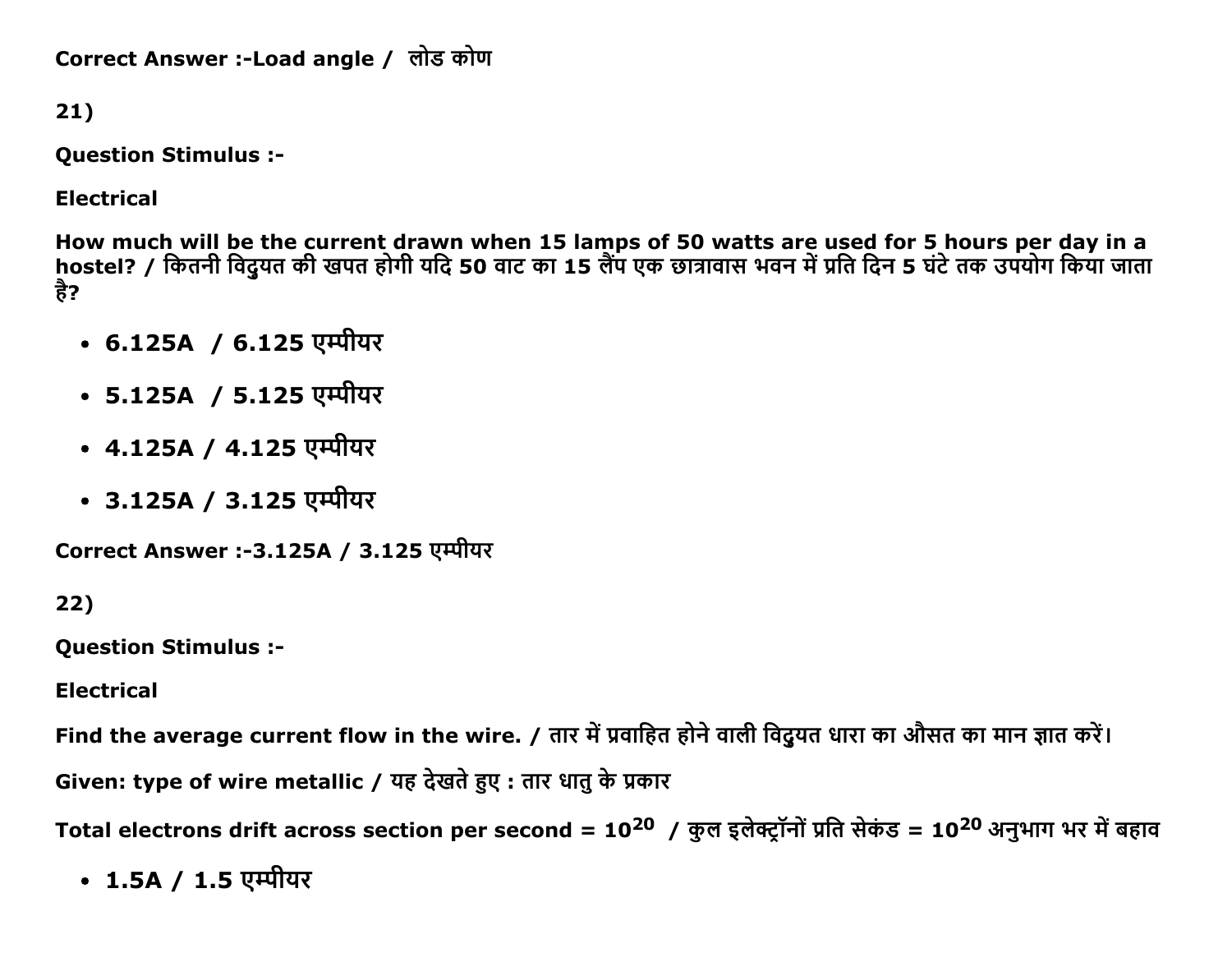- 1.6A / 1.6 एम्पीयर
- 15A / 15 एम्पीयर
- 16 A / 16 एम्पीयर

Correct Answer :-16 A / 16 एम्पीयर

23)

**Question Stimulus :-**

**Electrical** 

The purpose of earthing electric appliances is: / विदुयत उपकरणों में अर्थिंग (भू-संपर्क) स्थापित करने का क्या उद्देश्य है:

- to provide safety against shock / झटके के विरुद्ध सुरक्षा प्रदान करना
- to ensure that the appliance saves current / सुनिश्चित करना कि उपकरण विदुयत बचा रहे
- to ensure that the appliance gets full voltage / सुनिश्चित करना कि उपकरण पूर्ण वोल्टेज प्राप्त करें
- None of these / उपरोक्त में से कोई नहीं

Correct Answer :-to provide safety against shock / झटके के विरुद्ध सुरक्षा प्रदान करना

24)

**Question Stimulus :-**

**Electrical** 

Copper behaves as a / तांबा निम्निखित के रूप में व्यवहार करता है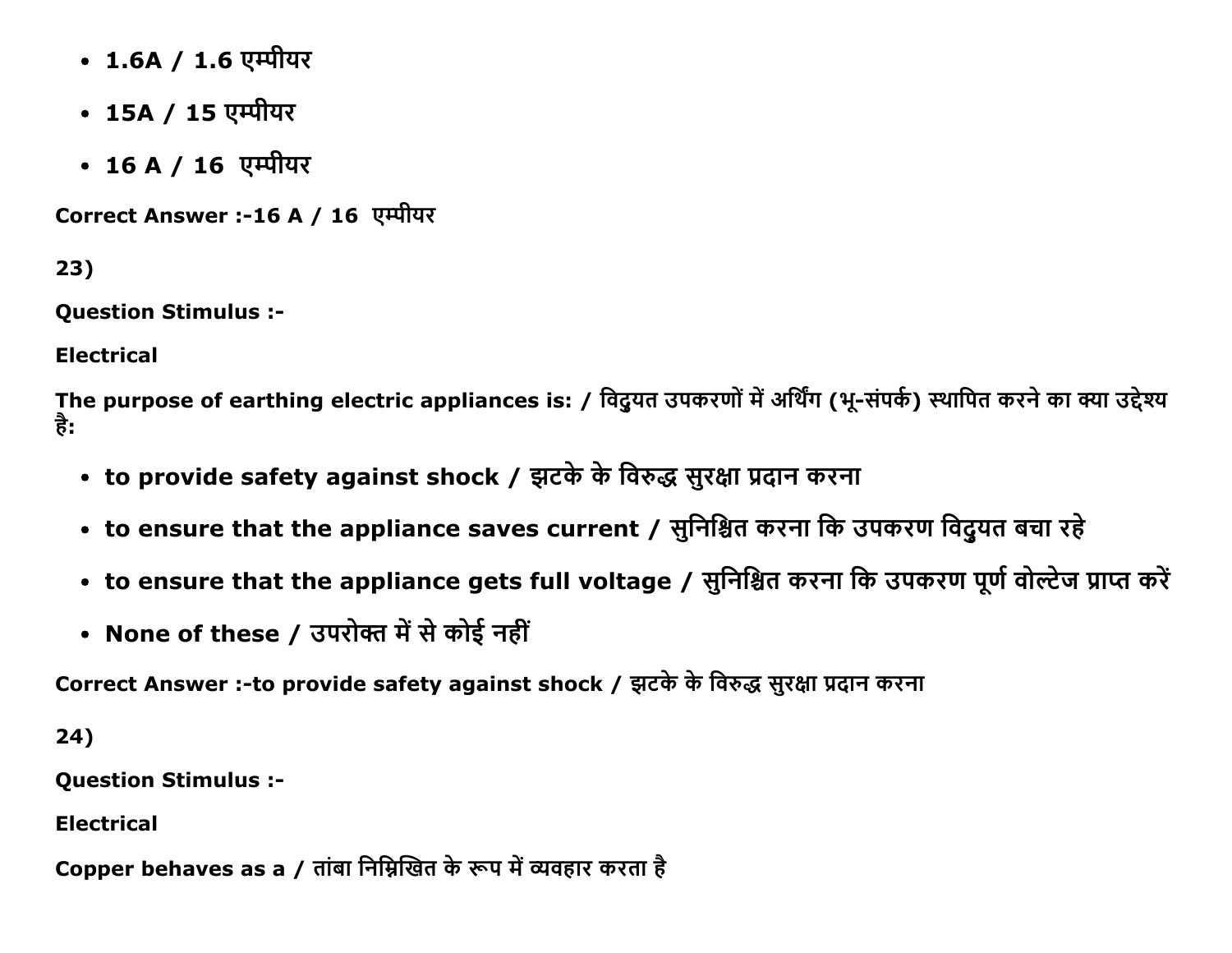- conductor always / हमेशा सुचालक के रूप में
- conductor or dielectric depending on the applied electric field strength / सुचालक या कुचालक के रूप में जो आरोपित विदुयत क्षेत्र की शक्ति पर निर्भर करता है
- conductor or dielectric depending on the frequency / सुचालक या कुचालक जो आवृत्ति पर निर्भर करता है
- conductor or dielectric depending on the electric current density / सूचालक या कुचालक जो विद्यत प्रवाह घनत्व पर निर्भर करता है

Correct Answer :-conductor always / हमेशा सूचालक के रूप में

25)

Question Stimulus :

Electrical

Which of the following is common cause of brush sparking in a universal motor? / सार्वत्रिक मोटर में ब्रश से चिंगारी निकलने का सबसे सामान्य कारण कौन है?

- single phase armature winding / आर्मेचर में कुंडली का एकल चरण होना
- open armature winding / आर्मेचर में कुंडली का खुला होना
- high commutator mica / उच्च दिक्परिवर्तक अभ्रक
- shorted armature winding, open armature winding and high commutator mica / आर्मेचर में कुंडली का छोटा होना, आर्मेचर में कुंडली का खुला होना, और उच्च दिक्परिवर्तक अभ्रक

Correct Answer :-shorted armature winding, open armature winding and high commutator mica / आर्मेचर में कुंडली का छोटा होना, आर्मेचर में कुंडली का खुला होना, और उच्च दिक्परिवर्तक अभ्रक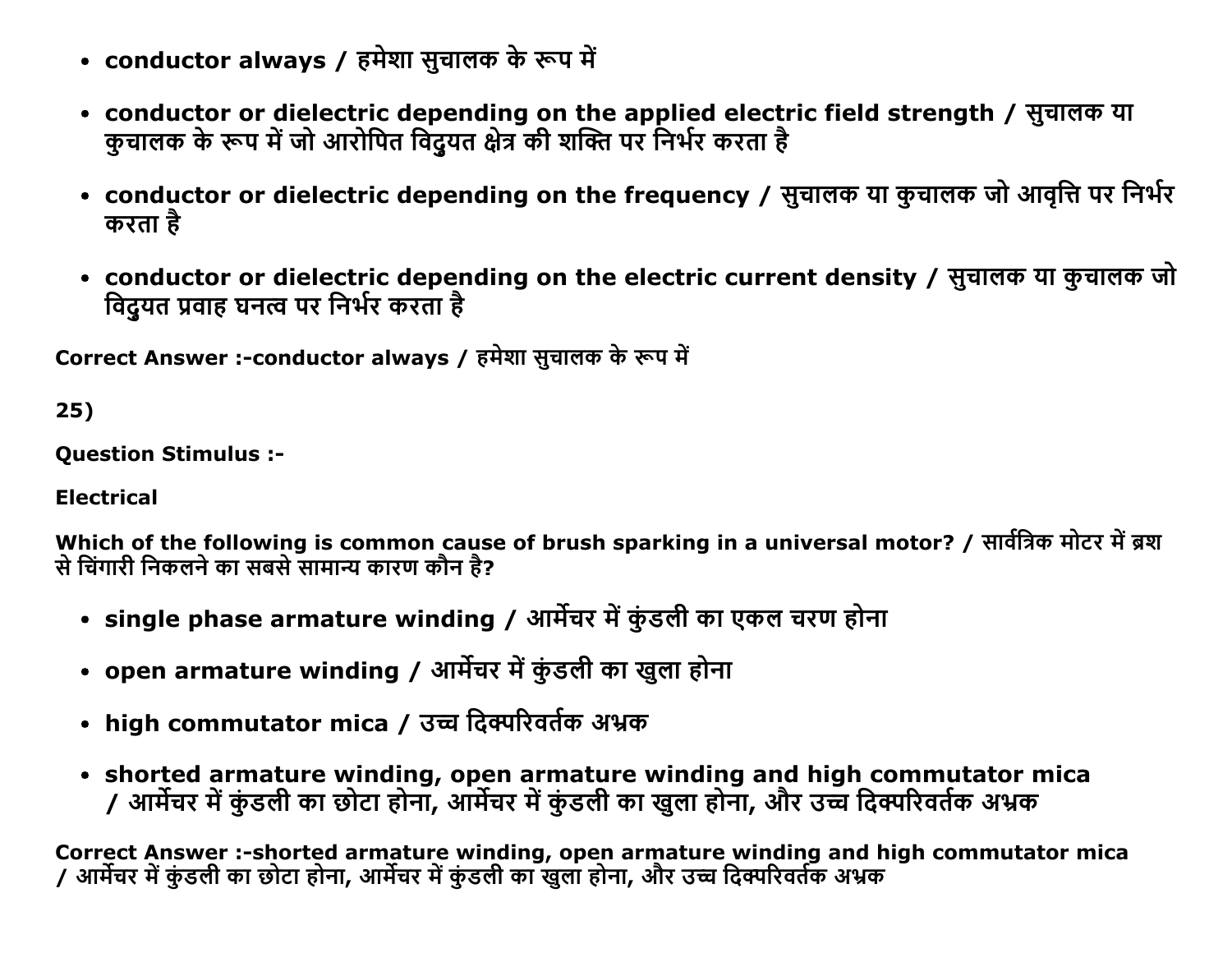26)

Question Stimulus :

Electrical

Circuit turn-off time of an SCR is defined as the time: / एक एससीआर के परिपथ के बंद करने को किस समय के रूप में परिभाषित किया गया है:

- taken by the SCR turn on and them turn off / एससीआर विदुयत धारा को प्रारम्भ और बन्द होने में
- required for the SCR current to become constant / स्थिर होने के लिए एससीआर विद्रुयत को आवश्यक
- for which the SCR is reverse biased by the commutation circuit / जिसके लिए एससीआर को ढिक्परिवर्तन परिपथ द्वारा पश्चढिशिक बायस किया जाता है
- for which the SCR is reverse biased to reduce its voltage below the holding current / जिसके लिए एससीआर को पश्चदिशिक बायस किया जाता है ताकि इसके विद्रुयत दाब को धारण करने की क्षमता से कम किया जा सके

Correct Answer :-for which the SCR is reverse biased by the commutation circuit / जिसके लिए एससीआर को दिक्परिवर्तन परिपथ द्वारा पश्चदिशिक बायस किया जाता है

27)

Question Stimulus :

Electrical

```
In dc machines, the / एक डीसी मशीन में,
```
torque and induced e.m.f. are produced both in motor and generator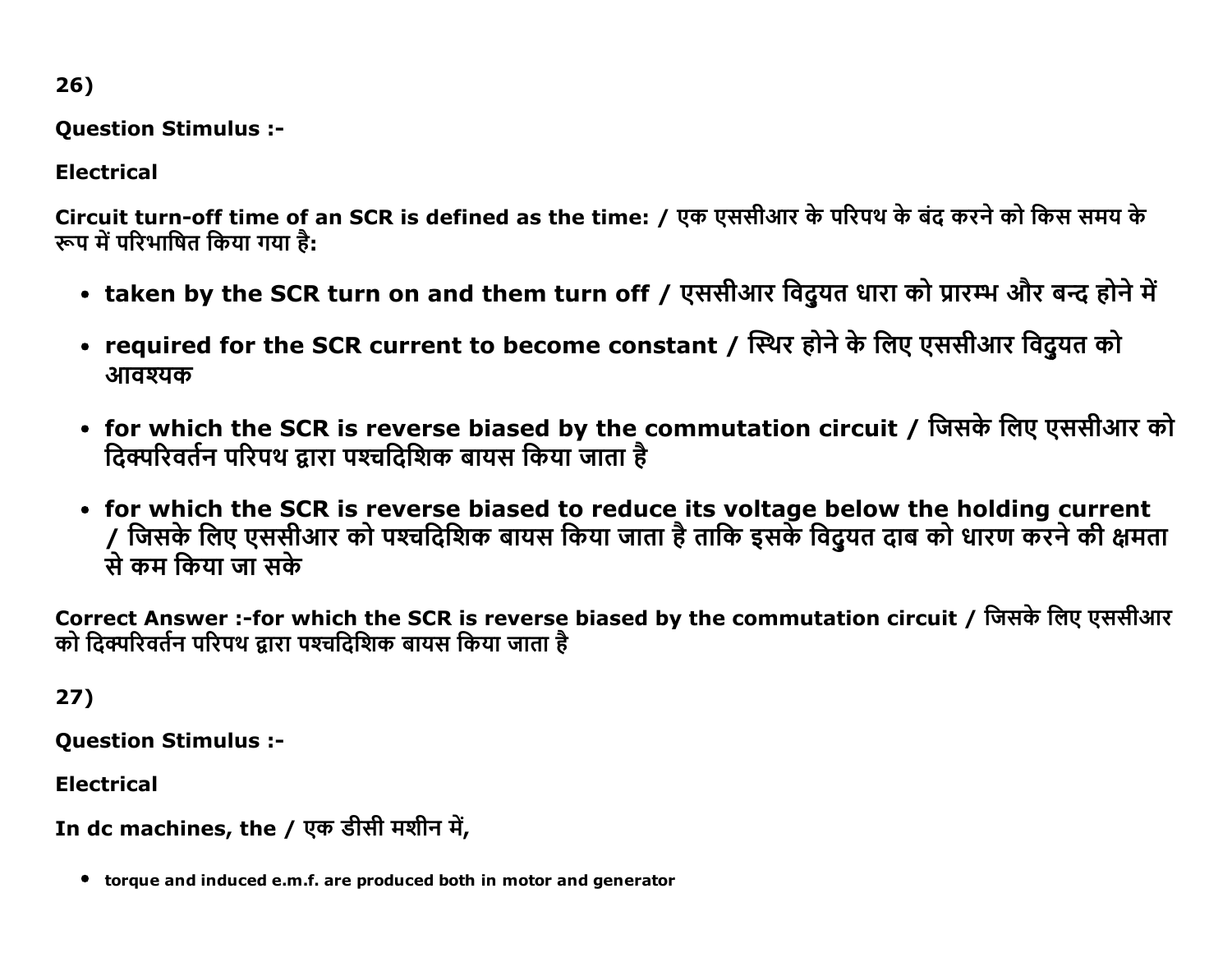/ बल आघूर्ण और प्रेरित ई.एम.एफ का उत्पादन मोटर और जेनरेटर दोनों में किया जाता है

- torque is produced in motor and e.m.f. is in generator / बल आघूर्ण का उत्पादन मोटर और प्रेरित ई.एम.एफ का उत्पादन जेनरेटर में किया जाता है
- torque is produced in generator and e.m.f. is in motor / बल आघूर्ण का उत्पादन जेनरेटर और प्रेरित ई.एम.एफ का उत्पादन मोटर में किया जाता है
- None of these / इनमें से कोई नहीं

Correct Answer :-torque and induced e.m.f. are produced both in motor and generator / बल आघूर्ण और प्रेरित ई.एम.एफ का उत्पादन मोटर और जेनरेटर दोनों में किया जाता है

28)

**Question Stimulus :-**

**Electrical** 

If speed of a d.c. shunt motor increases, the back emf: / यदि एक डी.सी पार्श्व कुंडलित मोटर की गति बढ़ जाती है, तब पिछला ईएमएफ हो जाएगा:

- increases / बढ जाएगा
- decreases / घट जाएगा
- remains fixed / नियत बना रहेगा
- decreases and then increases / पहले घटेगा फिर बढ़ेगा

Correct Answer :-increases / बढ जाएगा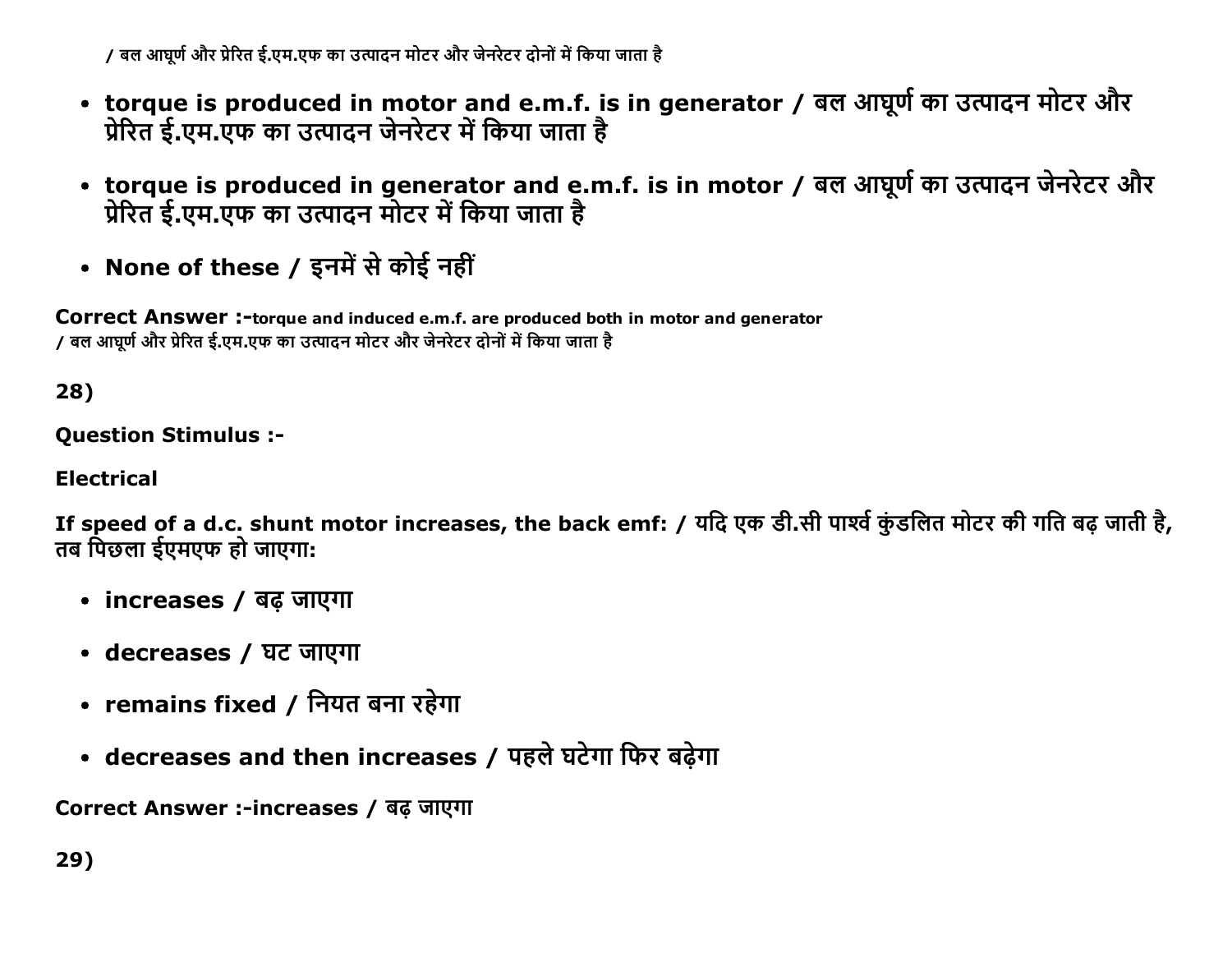### Question Stimulus :

# Electrical

In a synchronous motor, the minimum armature current occurs at:- / एक तुल्यकालिक मोटर में, न्यूनतम आर्मेचर विदयत धारा किस पर उत्पन्न होती है।

- zero power factor / शून्य शक्ति गुणक
- unity power factor / समान शक्ति गुणक
- lagging power factor / धीमी शक्ति गुणक
- leading power factor / मुख्य शक्ति गुणक

Correct Answer :-unity power factor / समान शक्ति गुणक

30)

Question Stimulus :

Electrical

As the voltage of transmission increases, the volume of conductor / पारेषण के वोल्टेज में वृद्धि होने पर, चालक का आयतन होगा

- increases / बढ़ेगा
- does not change / परिवर्तित नहीं होता है
- decreases / घटेगा
- increases proportionately / आनुपातिक रूप से बढ़ेगा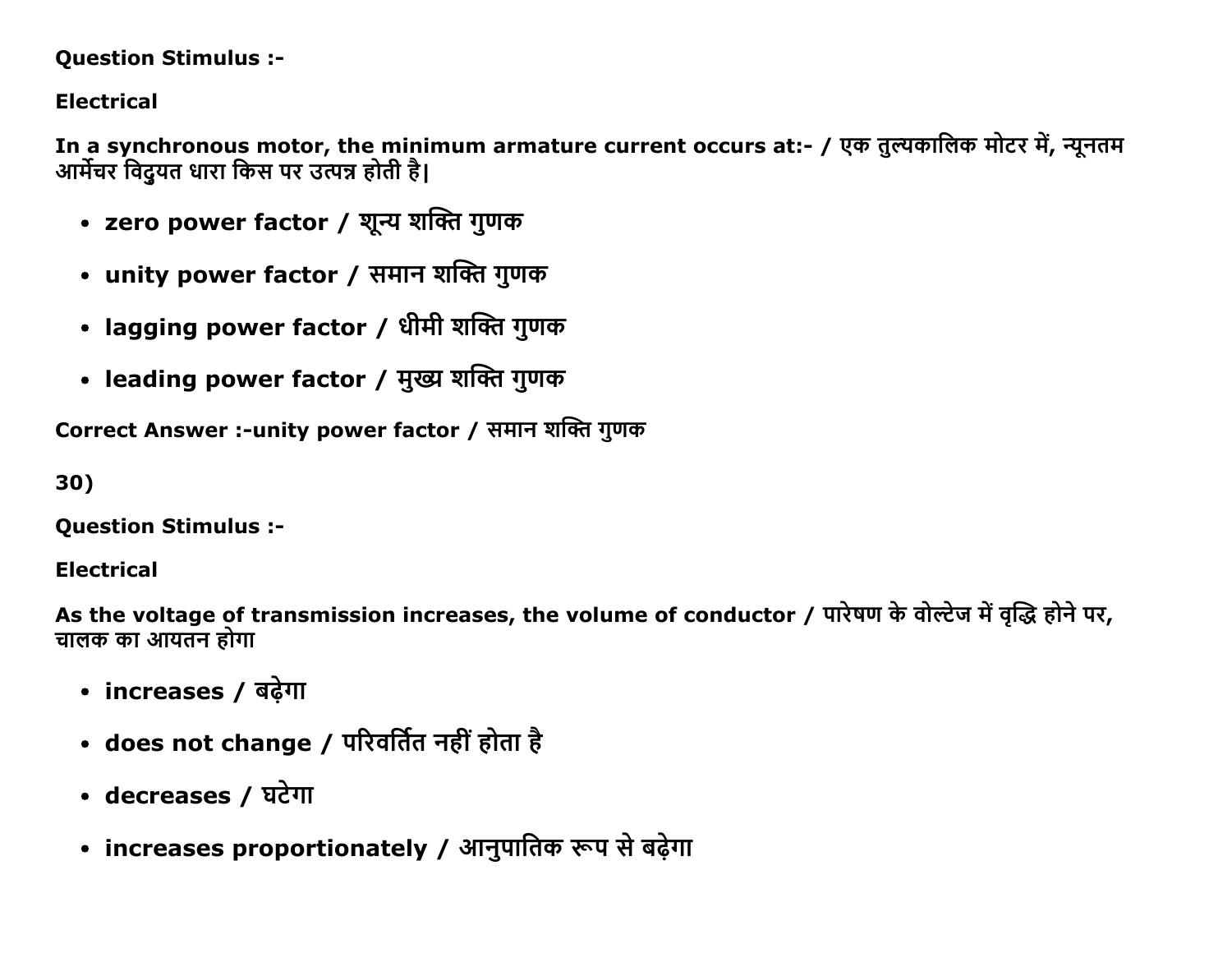Correct Answer :-decreases / घटेगा

31)

**Question Stimulus :-**

**Electrical** 

A bank of condenser across the load of the factor is used for \_\_\_\_\_\_\_\_\_\_\_\_\_\_\_. / संघनित्र के एक बैंक का उपयोग<br>संपूर्ण भार के गुणक में \_\_\_\_\_\_\_\_\_\_\_\_\_ किया जाता है।

- improving the power factor / शक्ति गुणक में सुधार करने के लिए
- decreasing the power factor / शक्ति गुणक को घटाने के लिए
- progress in the fluctuations / उतार-चढ़ाव में प्रगति करने के लिए
- quick start of the motors / मोटर को शीघ्र चालू करने के लिए

Correct Answer :-improving the power factor / शक्ति गुणक में सुधार करने के लिए

32)

**Ouestion Stimulus :-**

**Electrical** 

A network contains linear resistors and ideal voltage sources. If values of all the resistors are doubled, then the voltage across each resistor:- / एक संजाल में रैखिक प्रतिरोध और आदर्श वोल्टेज का स्रोत शामिल है। यदि सभी प्रतिरोधकों का मान दोगुना हो जाता है, तो प्रत्येक प्रतिरोधक से प्रवाहित होने वाले वोल्टेज का मान होगा?

- is reduced to half / आधे तक कम हो जाएगा
- is increased by two times / दोगुना तक बढ़ जाएगा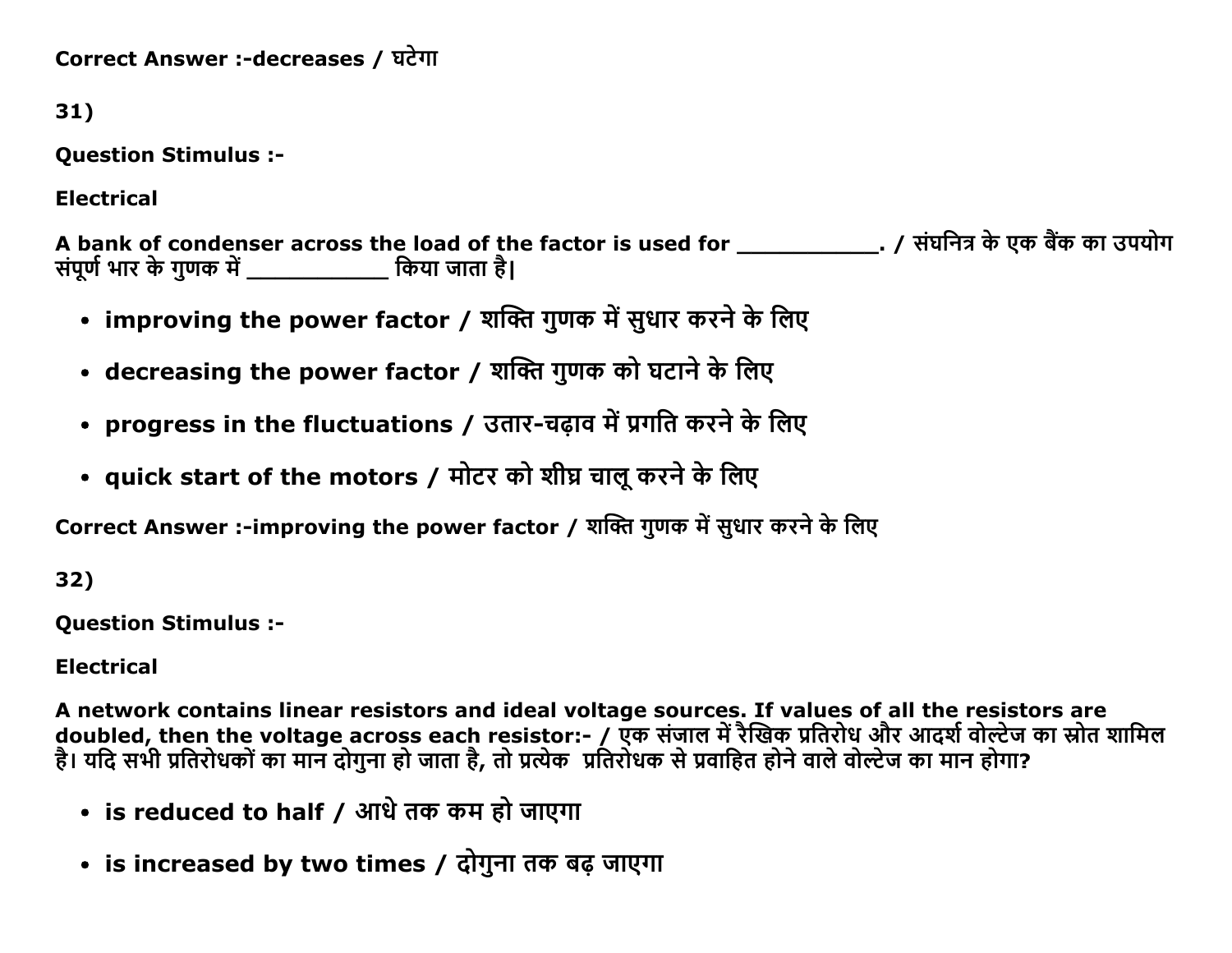- is increased by four times / चार गुना बढ़ जाएगा
- does not change / परिवर्तन नहीं होगा

Correct Answer :-does not change / परिवर्तन नहीं होगा

33)

Question Stimulus :

Electrical

In a single phase ac motor, the condenser is used to / एक एकल चरण वाले एसी मोटर में, संघनित्र का प्रयोग किया जाता है $\overline{\phantom{a}}$ 

- split the phase / चरण को विभाजित करने के लिए
- minimise the radio interference / रेडियो व्यतिकरण को कम करने के लिए
- minimise the losses / हानि को कम करने के लिए
- minimise the current / विदुयत धारा को कम करने के लिए

Correct Answer :-split the phase / चरण को विभाजित करने के लिए

34)

Question Stimulus :

Electrical

In a d.c. machine without inter-poles, to get commutation improved, the brush shift angle must be: / बिना इटर-पोल वाले डी.सी. मशीन में, दिक्परिवर्तन में सुधार करने के लिए, ब्रश के विस्थापन के कोण को अवश्य होना चाहिए:

• varied with change in load / लोड में परिवर्तन के साथ बदलता हुआ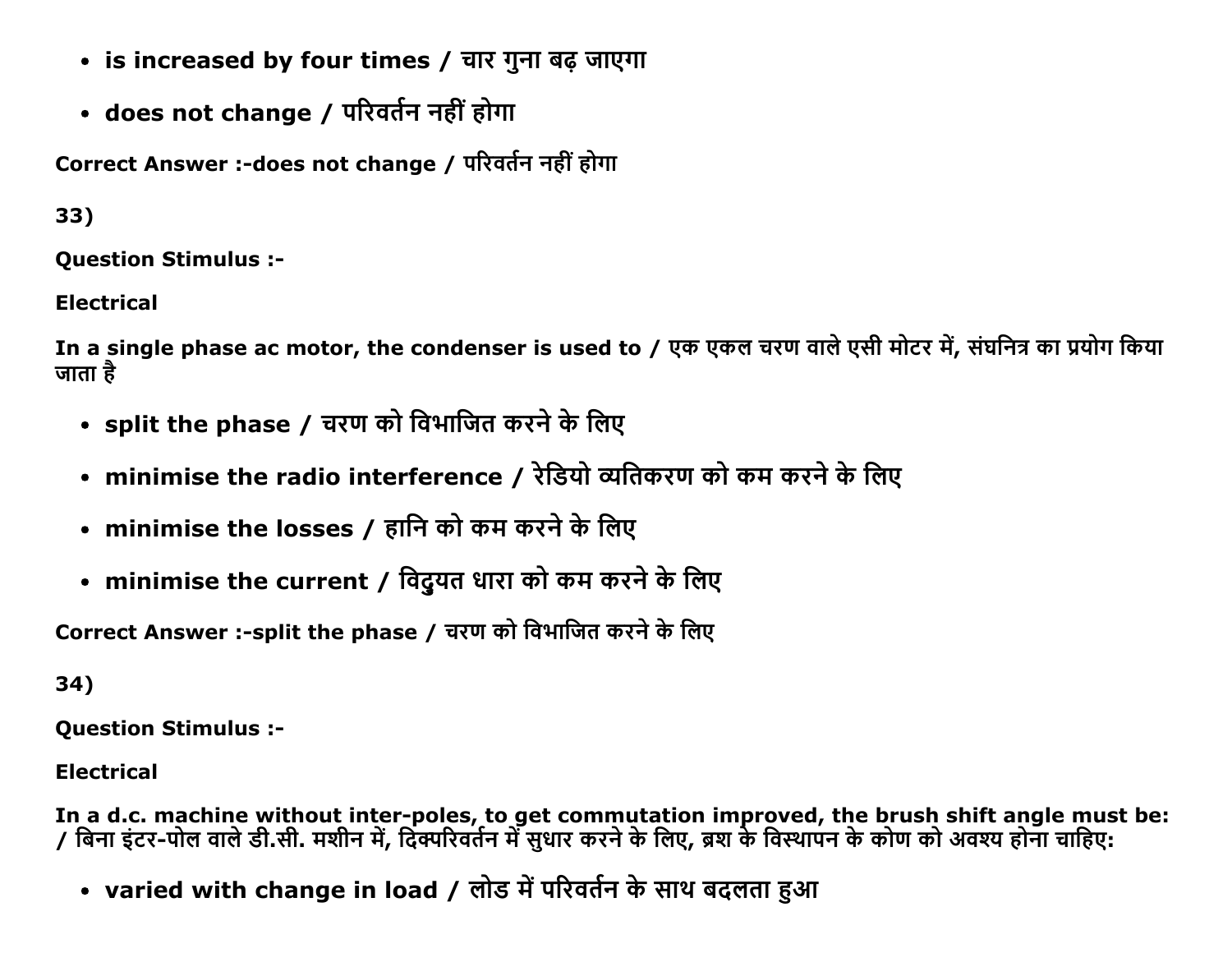- kept constant / नियतांक रहेगा
- Zero degree / शून्य डिग्री
- None of these / उपरोक्त में से कोई नहीं

Correct Answer :-varied with change in load / लोड में परिवर्तन के साथ बदलता हुआ

35)

**Question Stimulus :-**

**CANCELLED** 

**Electrical** 

Ferrite cores are used in high frequency transformer, because it has: / फेराइट कोर का उपयोग उच्च आवृत्ति ट्रांसफार्मर में किया जाता हैं क्योंकि इसके पास है:

- average permeability / औसत पारगम्यता
- low hysteresis / निम्न शैथिल्य
- low impedance / कम प्रतिबाधा
- high resistance / उच्च प्रतिरोध

Correct Answer :-high resistance / उच्च प्रतिरोध

36)

**Question Stimulus :-**

**Electrical**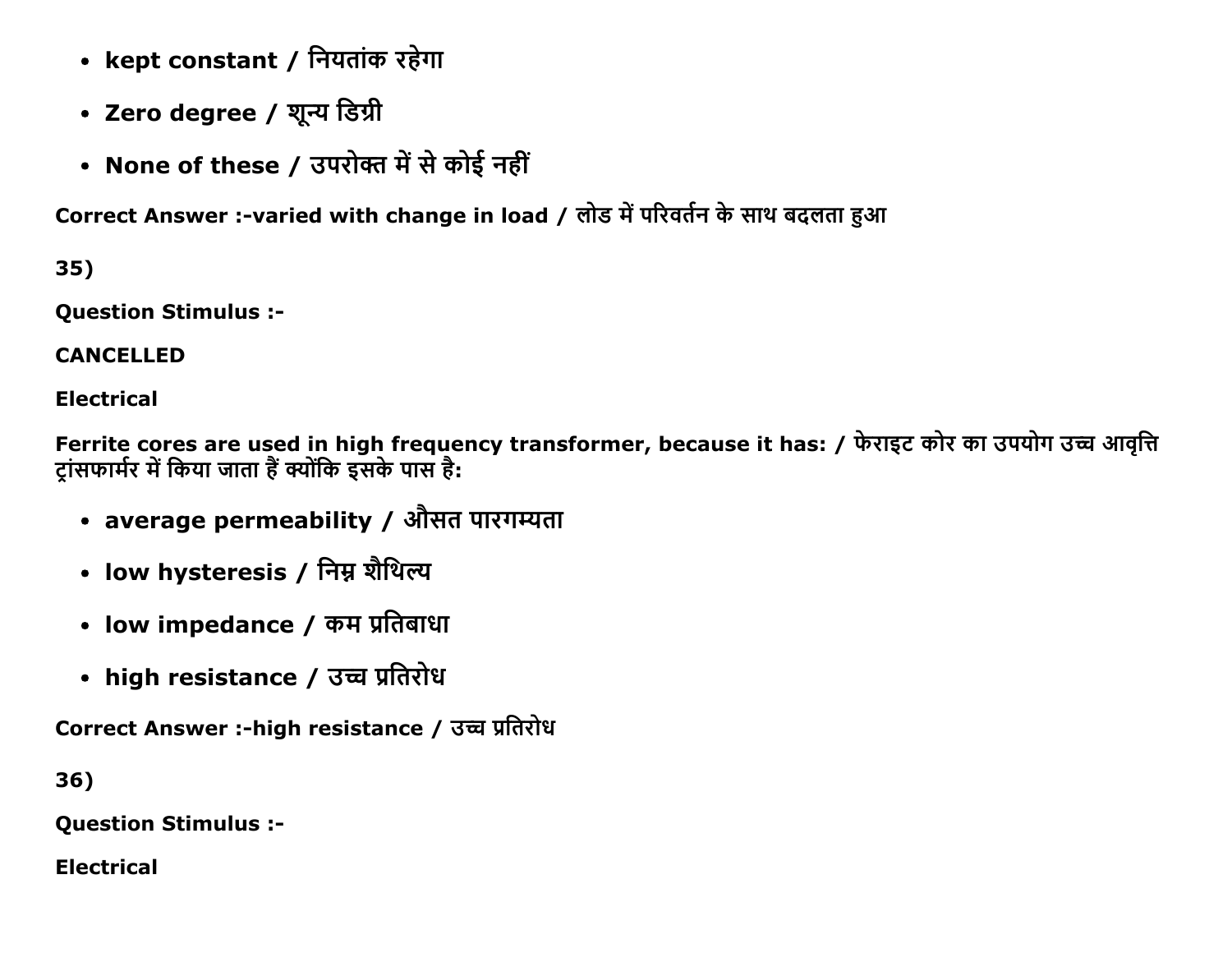A synchronous motor operated at no load with over excitation condition to draw large leading reactive current and power is called a:- / एक तुल्यकालिक मोटर बिना किसी भार के अत्यधिक उत्तेजन की स्थिति में विशाल परिमाण में प्रतिक्रियाशील विदुयत धारा और शक्ति खींचने के लिए परिचालित होता है, जिसे कहा जाता है :-

- Synchronous motor / त़ुल्यकालिक मोटर
- Capacitor start motor / संधारित्र को चालू करने वाला मोटर
- Synchronous condenser / तुल्यकालिक कंडेनसर
- None of the above / उपरोक्त में से कोई नहीं

Correct Answer :-Synchronous condenser / तुल्यकालिक कंडेनसर

37)

**Ouestion Stimulus :-**

**Electrical** 

What is temperature coefficient (per °C at 0°C) for German Silver conducting material? / जर्मन सिल्वर सचालक पदार्थ संचालन के लिए (0° डिग्री सेल्सियस प्रति डिग्री सेल्सियस) तापमान गणांक क्या होगा?

- $0.00044$
- $0.00428$
- $0.00027$
- $.0.0001$

**Correct Answer:-0.00044**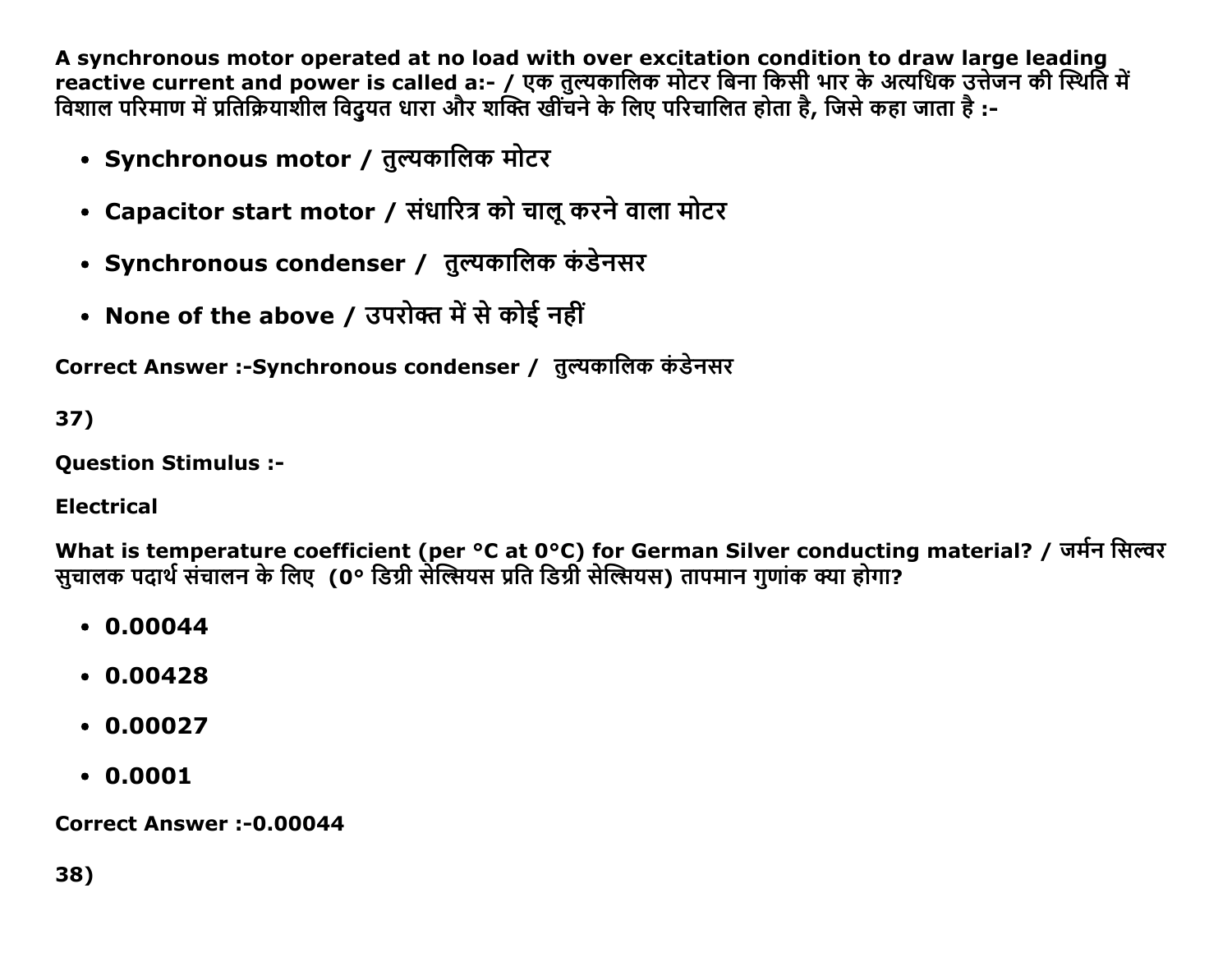### **Question Stimulus :-**

# **Electrical**

A 4 bit synchronous counter uses flip flops with propagation delay time of 15 ns each. The maximum possible time for change of state will be: / एक 4 बिट तुल्यकालिक फ्लिप का उपयोग कर काउंटर 15 नैनो सेकंड प्रत्येक के प्रचार में देरी समय के साथ फ्लॉप। अवस्था के परिवर्तन के लिए अधिकतम कम समय हो जाएगा:

- 15 ns / 15 नैनो सेकंड
- 30 ns / 30 नैनो सेकंड
- 45 ns / 45 नैनो सेकंड
- 60 ns / 60 नैनो सेकंड

Correct Answer :-60 ns / 60 नैनो सेकंड

```
39)
```
**Ouestion Stimulus :-**

**Electrical** 

braking of electric motors occurs when the energy stored in the rotating mass is ऊर्जा को एक विदुयत प्रतिरोध में अपव्यय किया जाता है।

- Dynamic / गतिशील
- Regenerative / पुनर्योजी
- Variable / चर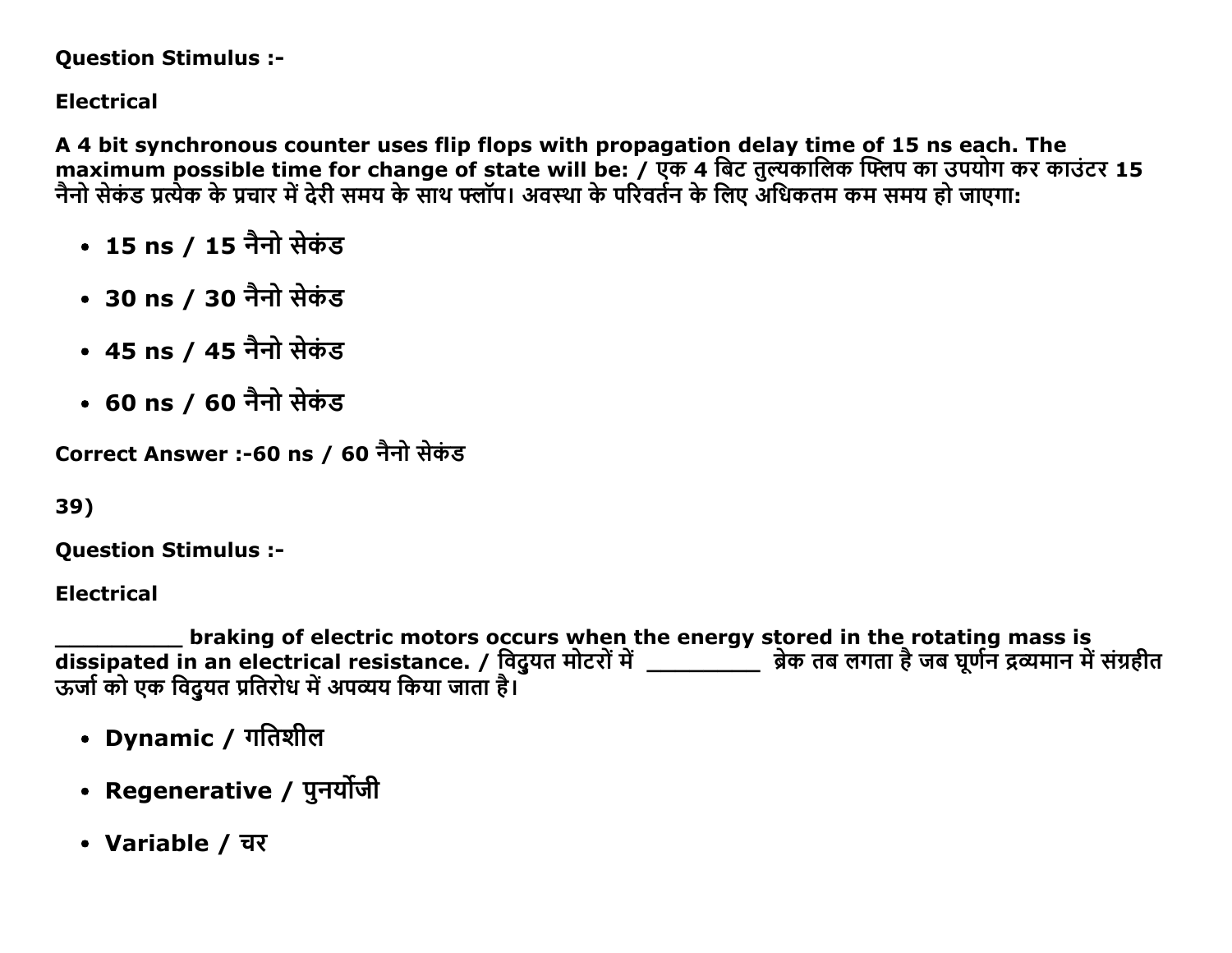• Constant / नियतांक

Correct Answer :-Dynamic / गतिशील

40)

**Ouestion Stimulus :-**

**Electrical** 

For linear electromagnetic circuit, which of the following statements holds good? / रैखिक विदयत परिपथ के लिए, निम्नलिखित कथनों में से कौन सर्वश्रेष्ठ है?

- Field energy is equal to the co-energy / क्षेत्र ऊर्जा सह-ऊर्जा के बराबर है
- Field energy is greater than the co-energy / क्षेत्र ऊर्जा सह-ऊर्जा की तुलना में अधिक है
- Field energy is lesser than the co-energy / क्षेत्र ऊर्जा सह-ऊर्जा की तुलना में कम है
- co-energy is zero / सह-ऊर्जा शून्य है

Correct Answer :-Field energy is equal to the co-energy / क्षेत्र ऊर्जा सह-ऊर्जा के बराबर है

41)

**Question Stimulus :-**

**Electrical** 

Find total ampere turns if in an iron ring of mean length 60 cm has an air gap of 2 mm and a windings of 100 turns and current of 2 A flowing through the coil. / कुल एम्पीयर के फेरों (चक्र) की संख्या ज्ञात करें यदि 60 सेमी माध्य लंबाई वाले लोहे के एक छल्ले में 2 मिमी हवा का अंतर है और कुंडली में 100 फेरा (चक्र) तथा उससे होकर 2 एम्पीयर की विद्रुयत धारा प्रवाहित होती है।

 $• 100$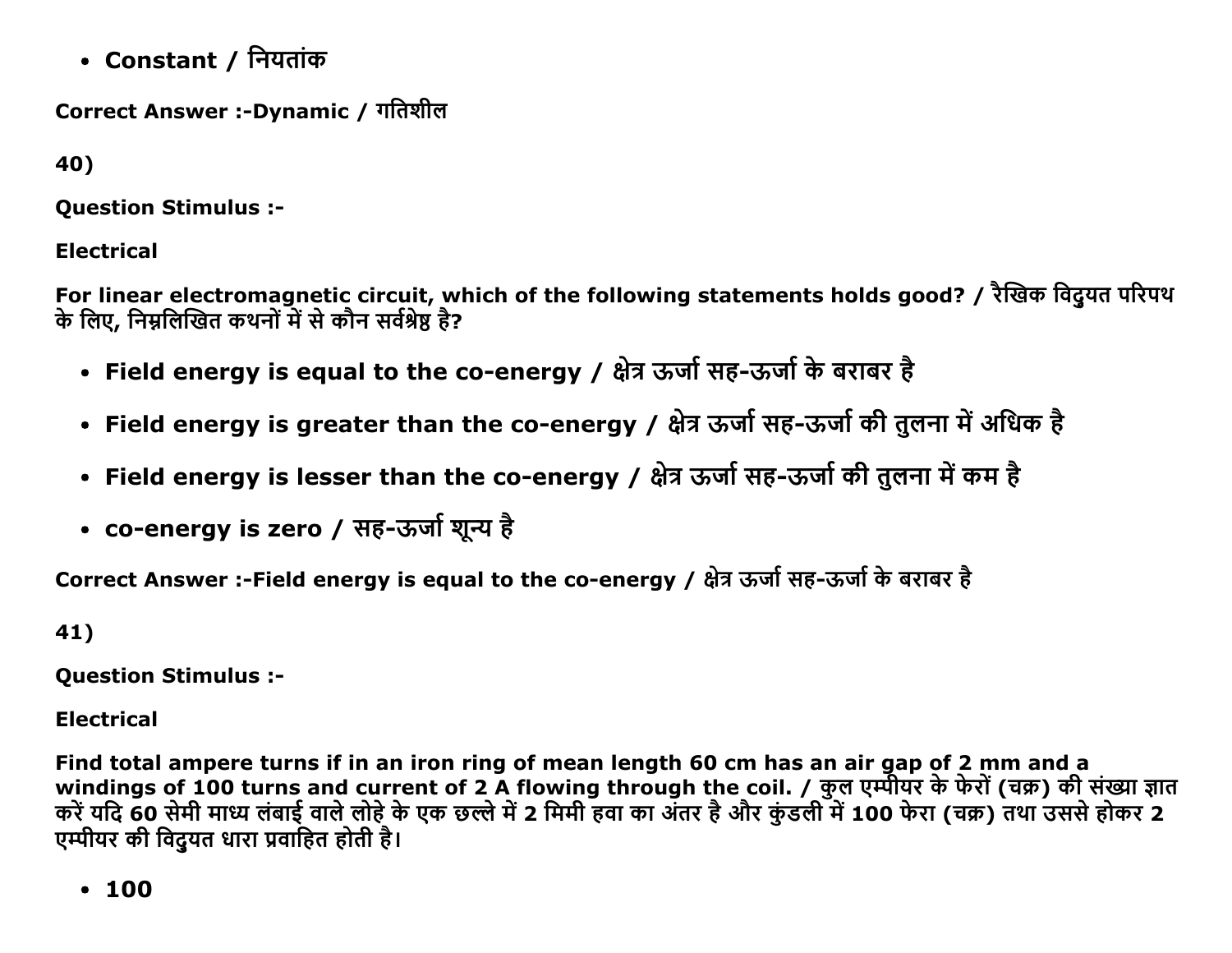- $200$
- $300$
- $-400$

**Correct Answer:-200** 

42)

**Question Stimulus :-**

**Electrical** 

In a synchronous machine, if the field flux is ahead of the armature field axis, in the direction of rotation, the machine works as:- / एक तुल्यकालिक मशीन में, यदि क्षेत्र प्रवाह घूर्णन की दिशा में आर्मेचर क्षेत्र के अक्ष से<br>आगे होता है, तो मशीन किस रूप में कार्य करता है

- asynchronous motor / अतुल्यकालिक मोटर
- asynchronous generator / अतुल्यकालिक जनरेटर
- synchronous motor / तुल्यकालिक मोटर
- synchronous generator / तुल्यकालिक जनरेटर

Correct Answer :-synchronous generator / त़्त्यकालिक जनरेटर

43)

**Question Stimulus :-**

**Electrical** 

If a synchronous motor is switched on to 3-phase supply with its rotor winding short circuited, it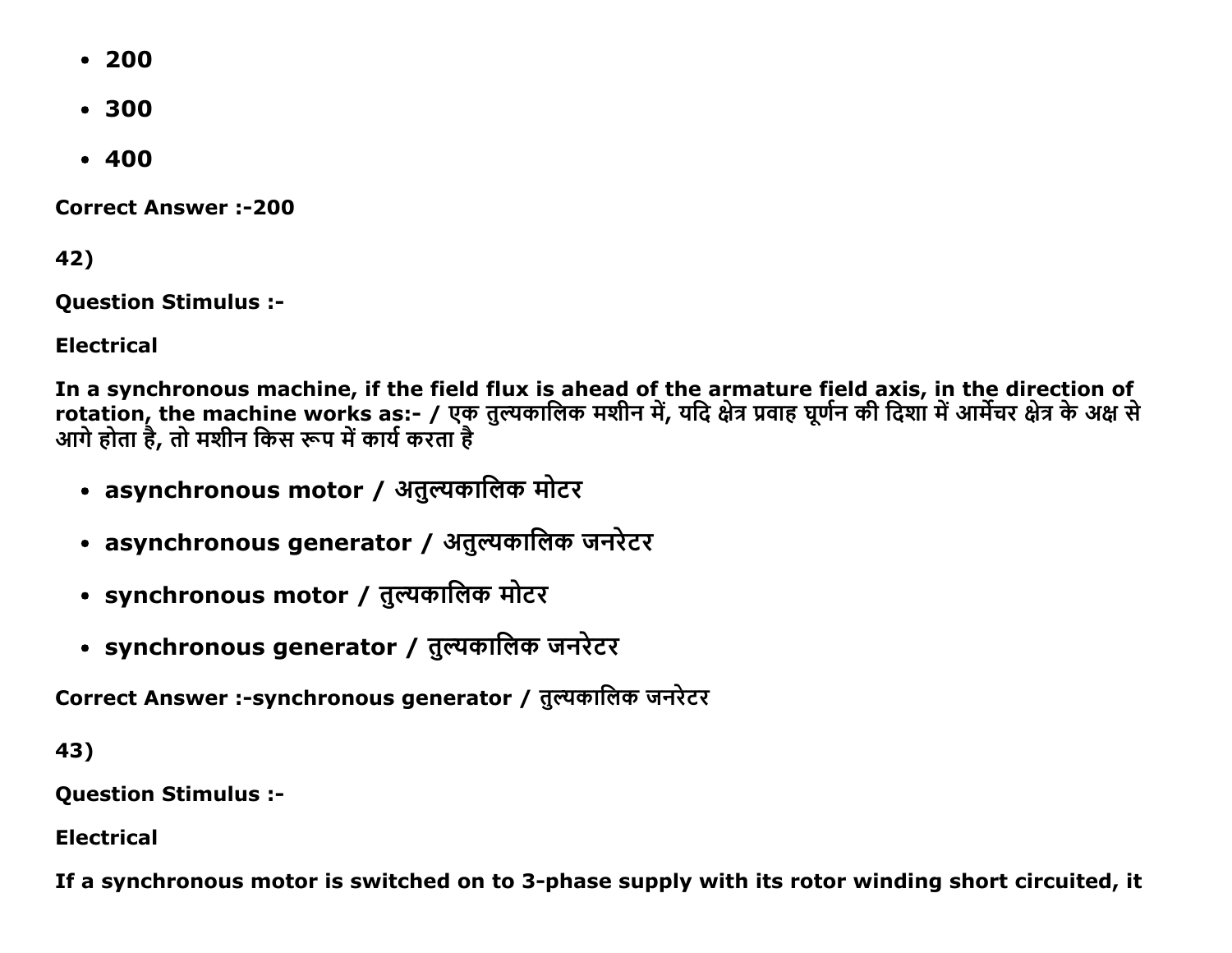will: / यदि एक तुल्यकालिक मोटर जिसके रोटर के कुंडली में लघु-परिपथन हो, उसे तीन – फेज वाले विदुयत आपूर्ति पर स्थानांतरित कर दिया जाता है, तब यह

- start / चालू होगी
- not start / चालू नहीं होगी
- start and continue to run as induction motor / चालू होगी और एक प्रेरण मोटर के रूप संचालित होती रहेगी
- start and continue to run as asynchronous motor / चालू होगी और एक अतुल्यकालिक मोटर के रूप संचालित होती रहेगी

Correct Answer :-start and continue to run as induction motor / चालू होगी और एक प्रेरण मोटर के रूप संचालित होती रहेगी

### 44)

**Question Stimulus :-**

**Electrical** 

If a flux of dc series motor reduces, its speed will be / यदि डीसी श्रृंखला मोटर का प्रवाह कम होता है, तो उसकी गति

- be infinity / अनंत होगी
- be zero / शून्य होगी
- be between zero and infinity / शून्य और अनंत के बीच होगी
- constant / अचर होगी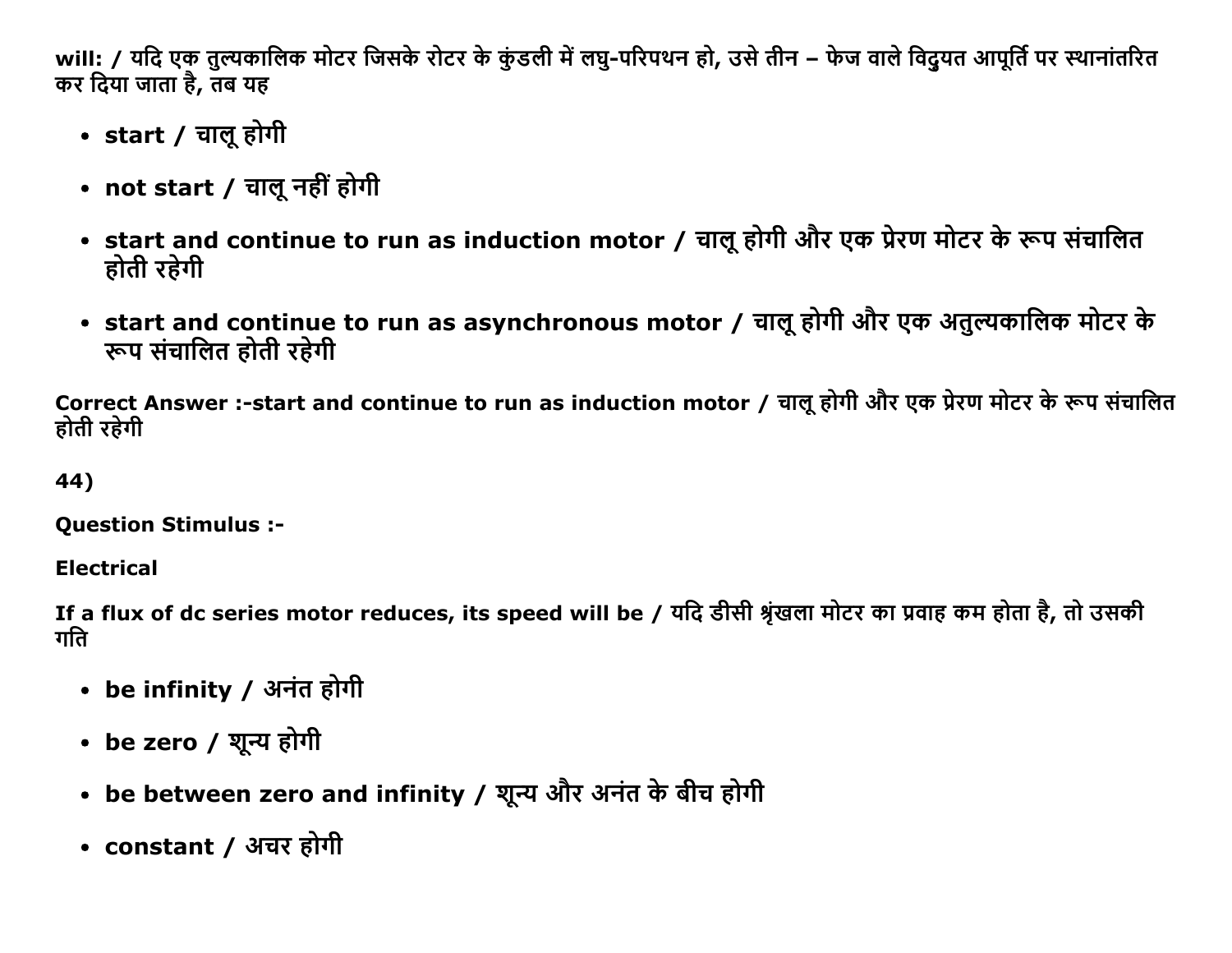Correct Answer :-be between zero and infinity / शून्य और अनंत के बीच होगी

45)

**Question Stimulus :-**

**Electrical** 

The function of equalising connections in a lap wound d.c. generator is: / वलित कुंडली (लैप वौंड) डी.सी जेनरेटर में समकारी संयोजन का कार्य होता है:

- to neutralise the armature reaction effect / आर्मेचर के प्रतिक्रिया के प्रभाव को विफल करना
- to avoid unequal distribution of currents at brushes / ब्रश पर विदुयत धारा के असमान वितरण को असफल करना
- to avoid short circuit current / लघु परिपथ वाले विदुयत धारा से बचाना
- None of these / उपरोक्त में से कोई नहीं

Correct Answer :-to avoid unequal distribution of currents at brushes / ब्रश पर विद्यत धारा के असमान वितरण को असफल करना

46)

**Ouestion Stimulus :-**

**Electrical** 

All transmission and distribution systems are \_\_\_\_\_\_\_\_\_\_\_\_\_\_phase systems. / सभी पारेषण और वितरण प्रणाली \_\_\_\_\_\_\_\_\_ चरण प्रणालियां हैं।

 $\bullet$  3

 $\cdot$  2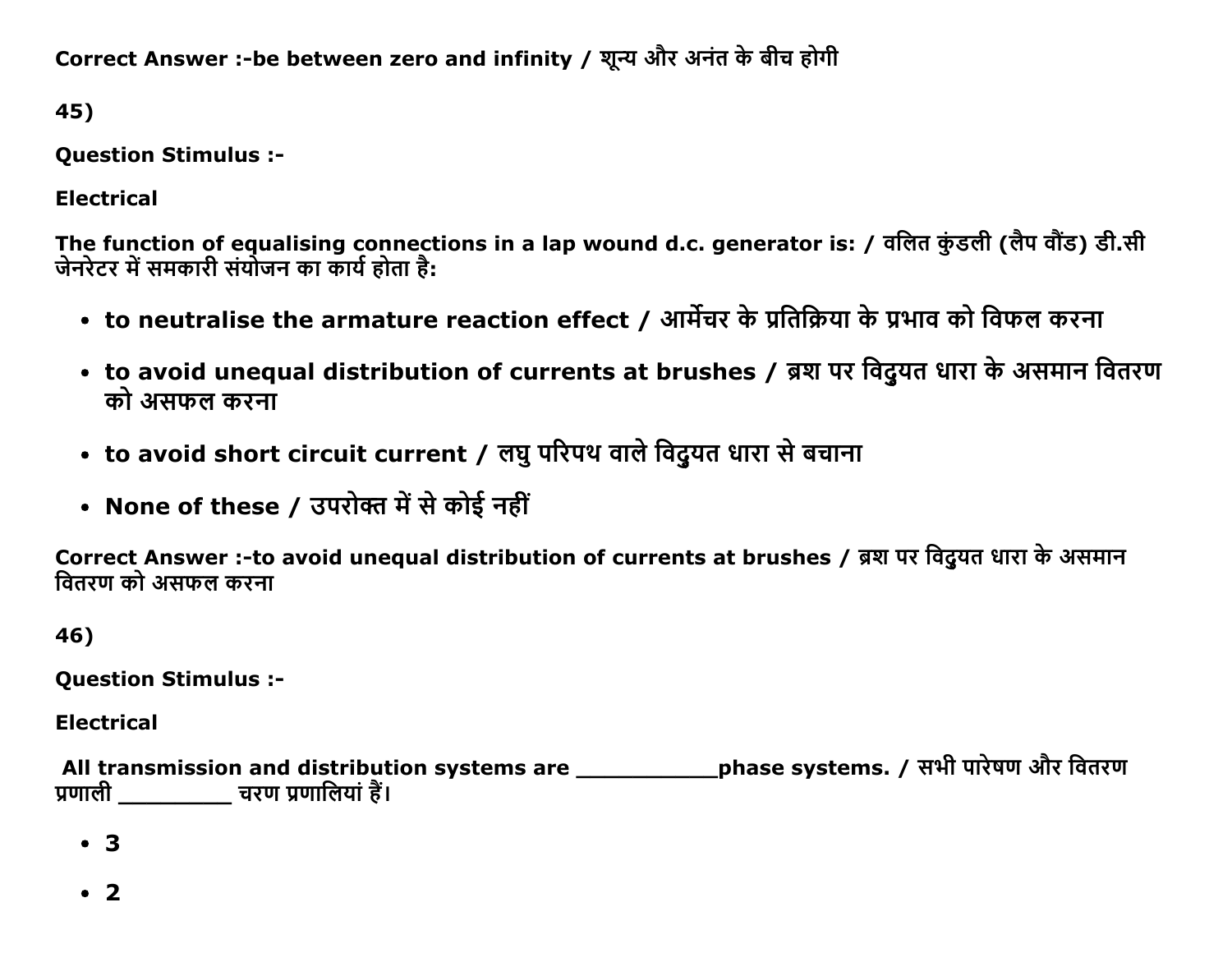- $\cdot$  1
- $4$

**Correct Answer :-3** 

47)

Question Stimulus :

Electrical

A transformer having 1000 primary turns is connected to a 250V ac supply. For a secondary voltage of 400V, the number of secondary turns should be / एक ट्रासफार्मर जिसमे 1000 प्राथमिक फेरा (कुडली) हे उसे 250 वोल्ट के एसी आपूर्ति से संयोजित किया जाता है। 400 वोल्ट वाले एक द्वितीयक वोल्टेज के लिए, द्वितीयक फेरो (कुडलियो) की संख्या क्या होगी।

- 1600
- 250
- $-400$
- $1250$

Correct Answer :1600

48)

Question Stimulus :

Electrical

Energy savings potential of variable torque applications compared to constant torque application is: / अचर टार्क अनुप्रयोग की तुलना में चर टार्क अनुप्रयोगों में ऊर्जा बचत की क्षमता होती है: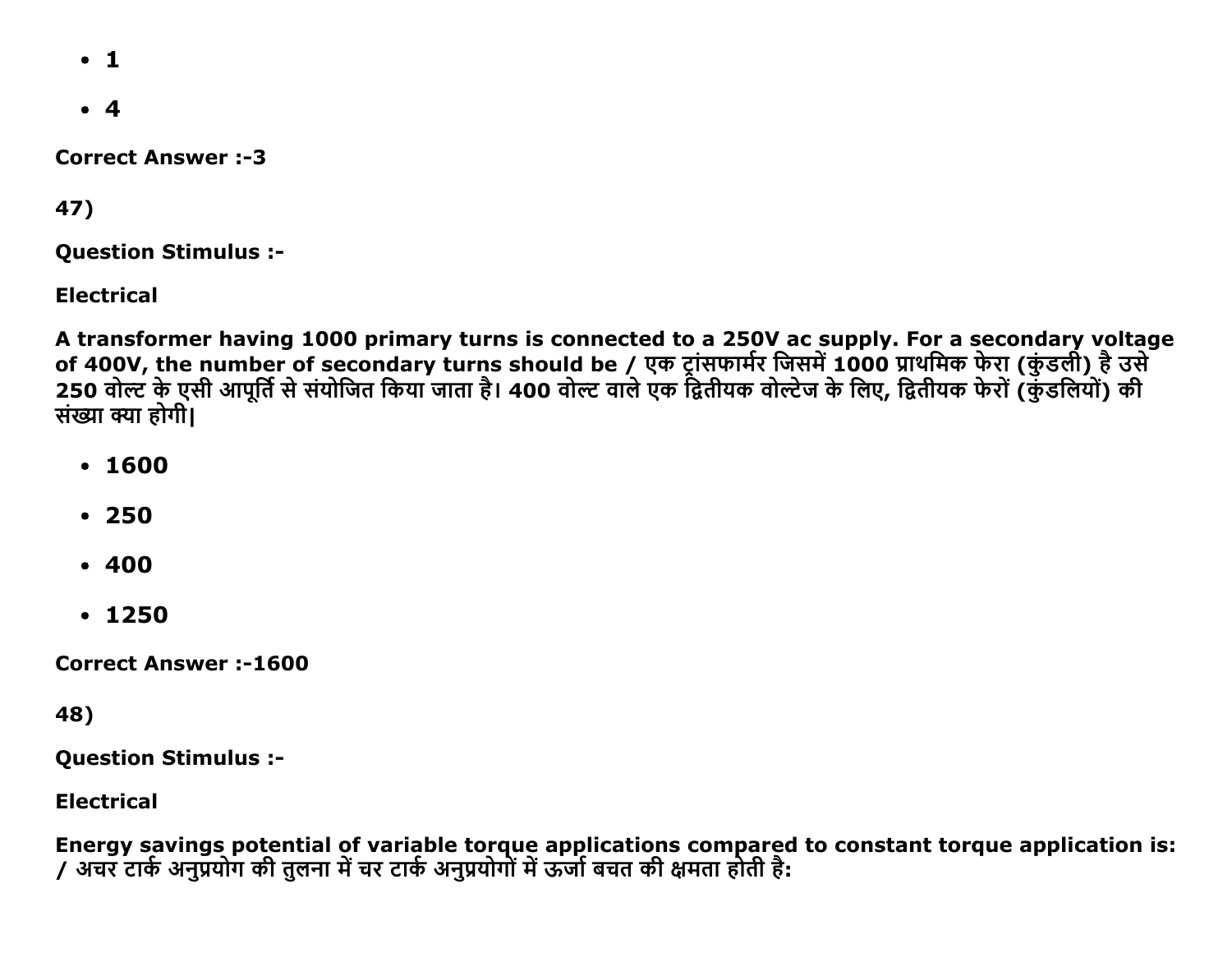- higher / उच्च
- minor / अल्प
- equivalent / समकक्ष
- None of the above / उपरोक्त में से कोई नहीं

Correct Answer :-higher / उच्च

49)

**Ouestion Stimulus :-**

**Electrical** 

When 3-phase supply is given to the stator of the motor, a / जब 3-चरणों वाला विद्युत आपूर्ति एक स्थैतिक मोटर को दी जाती है, एक

- rotating field is set up / घूमने वाला क्षेत्र स्थापित होता हैं
- pulsating field is set up / स्पंदित होने वाला क्षेत्र स्थापित होता हैं
- revolving field at synchronous speed is set up / तुल्यकालिक गति से घूमने वाला क्षेत्र स्थापित होता हैं
- rotating field at the rotor speed is set up / घूर्णक गति से घूमने वाला क्षेत्र स्थापित होता हैं

Correct Answer :-revolving field at synchronous speed is set up / तुल्यकालिक गति से घूमने वाला क्षेत्र स्थापित होता हैं

50)

**Question Stimulus :-**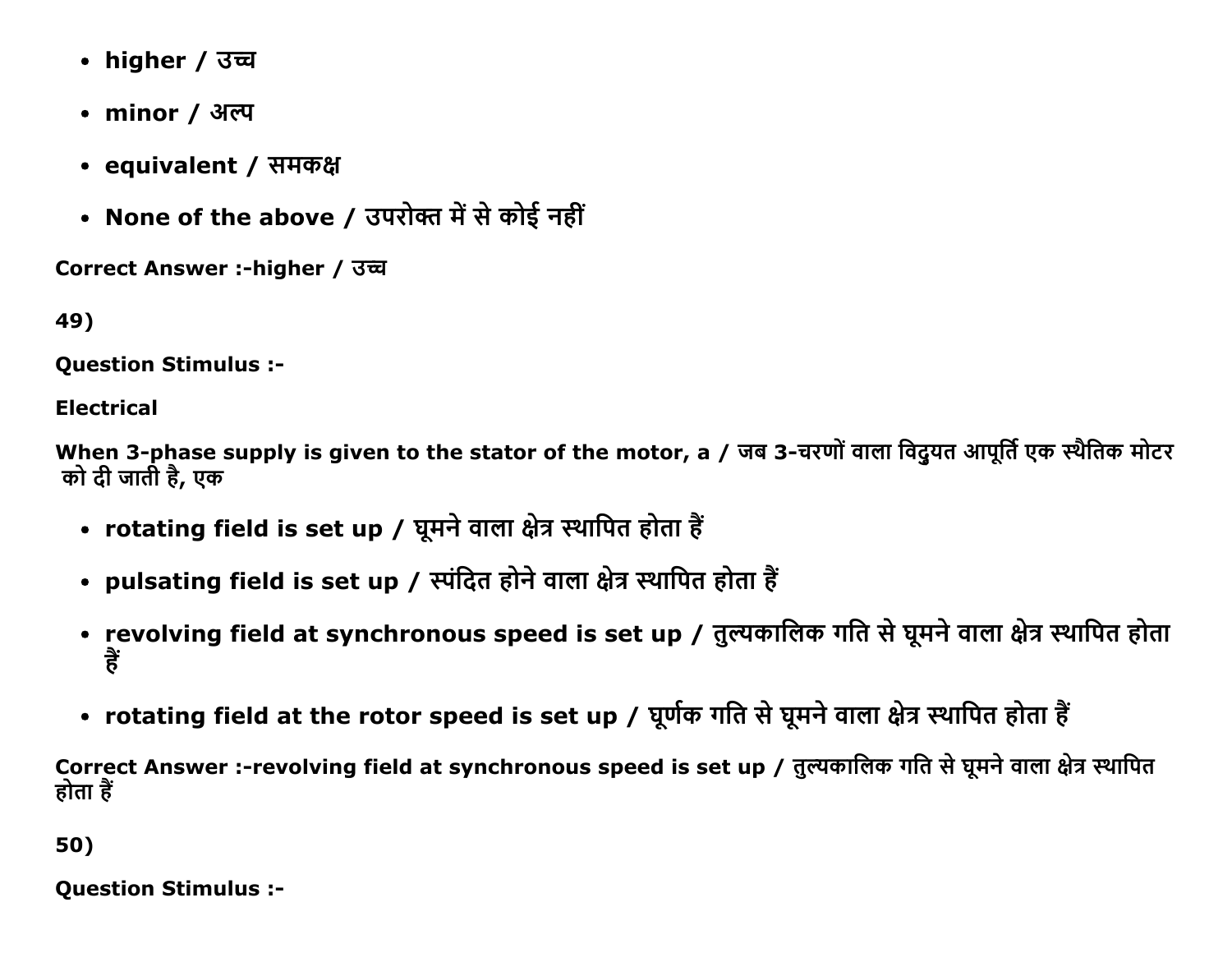### Electrical

By providing a variable resistance across the series field (diverter) in a dc series motor, speeds above normal can be obtained because / एक डीसी मोटर श्रृंखला में संपूर्ण श्रृंखला क्षेत्र (डाइवर्टर) में एक चर प्रतिरोध प्रदान करके, सामान्य <u>सी</u>से गति से अधिक प्राप्त किया जा सकता क्योंकि

- armature current decreases / आर्मेचर की विदुयत धारा कम हो जाती है
- flux is reduced / प्रवाह कम हो जाता है
- line current is decreased / लाइन धारा कम हो जाता है
- none of these / इनमें से कोई नहीं

Correct Answer :-flux is reduced / प्रवाह कम हो जाता है

51)

Question Stimulus :

Electrical

```
Interpoles are meant for / इंटरपोल का क्या कार्य है
```
- increase in the speed of the motor / मोटर की गति में वृद्धि
- increase in current e.m.f. / विदुयत धारा के ई.एम.एफ़ में वृद्धि
- increase in the strength of the main field / प्रमुख क्षेत्र की शक्ति में वृद्धि
- reducing sparking at the commutator / कम्यूटेटर में चिंगारी को कम करना

Correct Answer :-reducing sparking at the commutator / कम्यूटेटर में चिंगारी को कम करना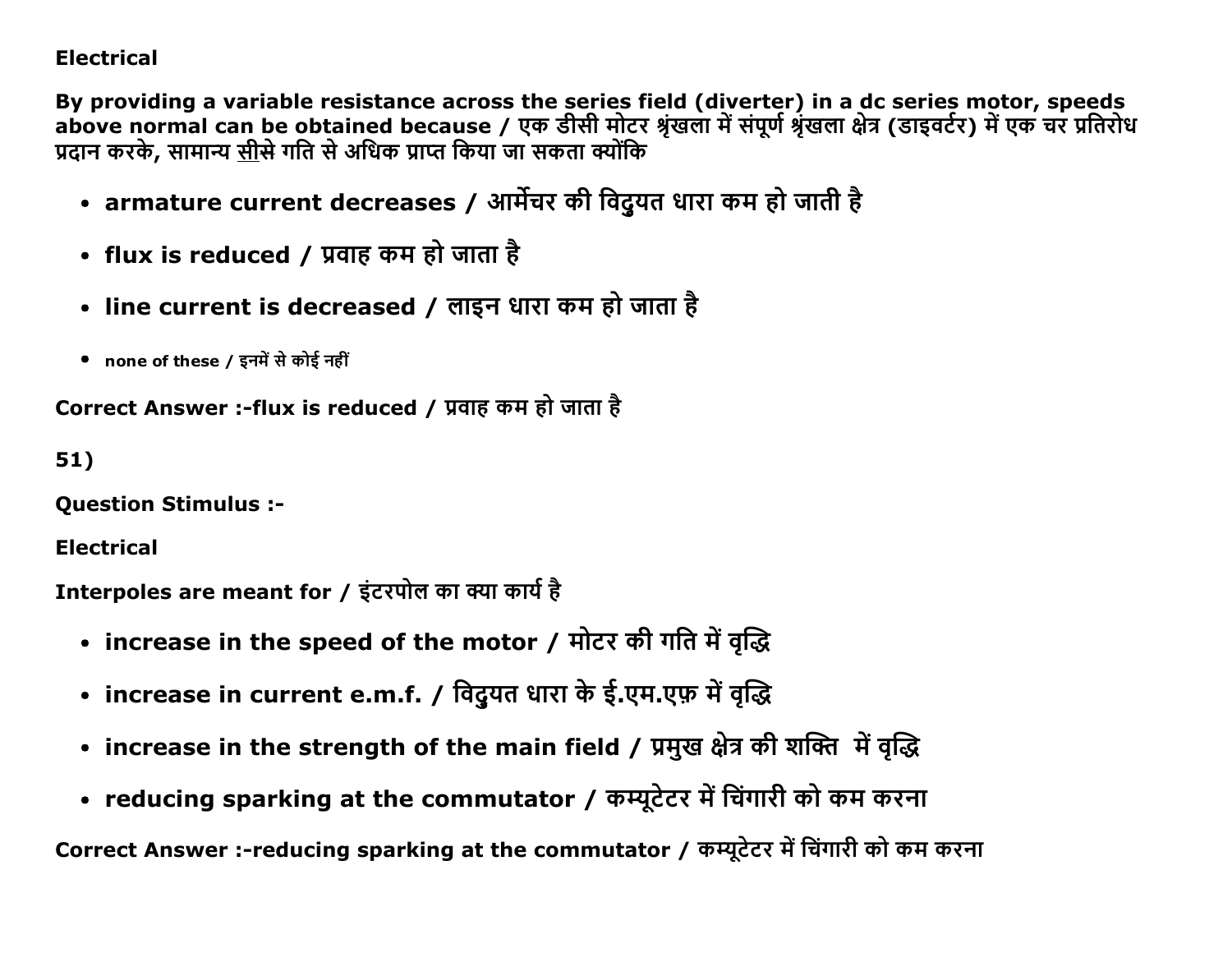52)

**Question Stimulus :-**

**Electrical** 

The torque of an induction motor in synchronous watt is equal to / तुल्यकालिक वाट में एक प्रेरण मोटर का टार्क किसके बराबर होता है

- rotor input / घूर्णक आदान
- stator output / स्थैतिक उत्पादन
- stator input / स्थैतिक आदान
- watts at rotor speeds / घूर्णक गति पर वाट

Correct Answer :-rotor input / घूर्णक आदान

53)

**Question Stimulus :-**

**Electrical** 

What are considered as a point of constant voltage in a system? / किसे एक प्रणाली में नियत वोल्टेज के एक बिंद के रूप में माना जाता है?

- Buses / बस
- Nodes / नोड्स (निस्पंद)
- Both of the above / उपरोक्त दोनों
- None of the above / उपरोक्त में से कोई नहीं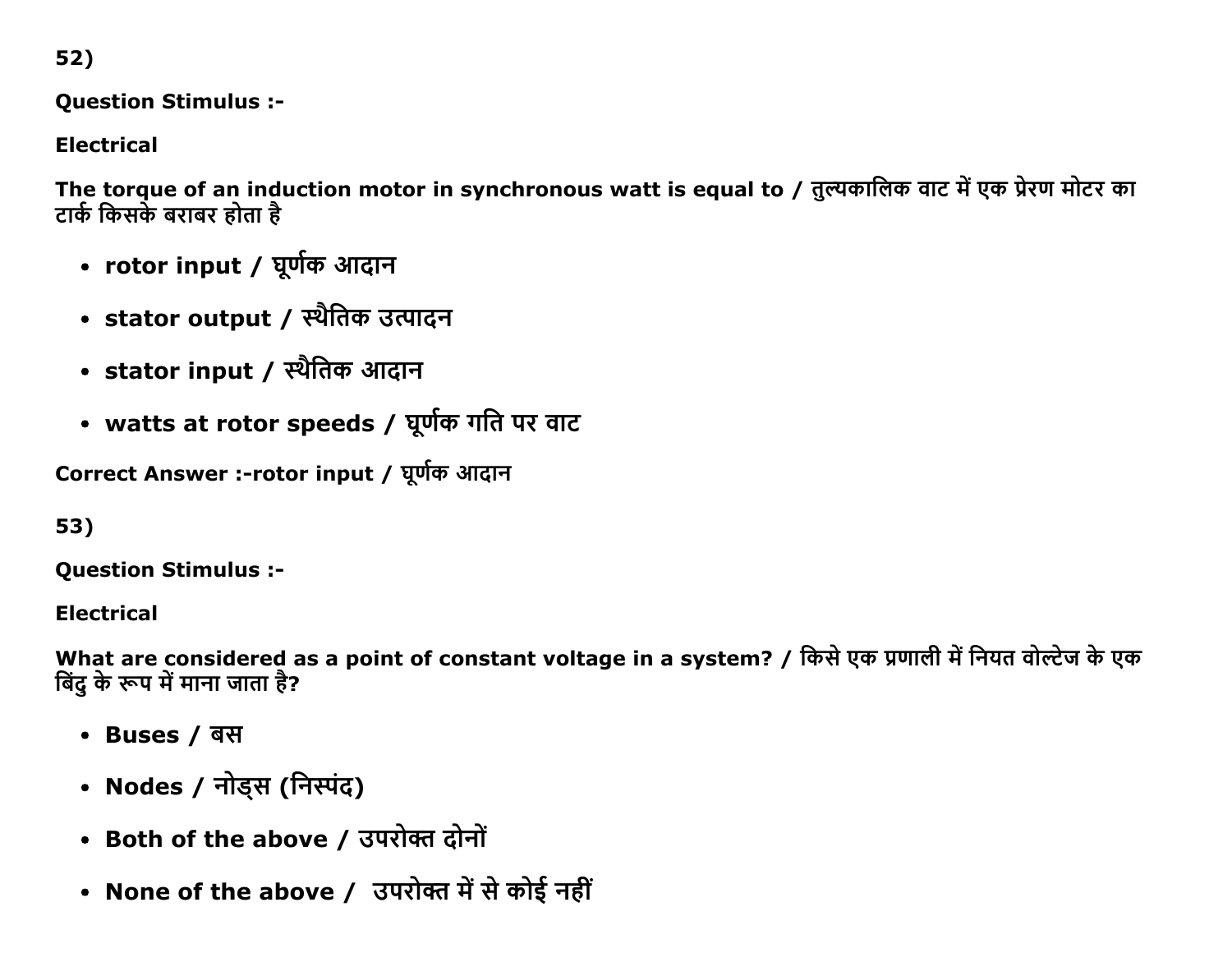Correct Answer :-Buses / बस

54)

**Question Stimulus :-**

**Electrical** 

Group drive has \_\_\_\_\_\_\_\_\_\_\_power factor. / समूह ड्राइव \_\_\_\_\_\_\_\_\_\_\_ शक्ति गुणक है।

- $\cdot$  Low / कम
- High / उच्च
- Medium / मध्यम
- Fixed / निश्चित

Correct Answer :-Low / कम

55)

**Question Stimulus :-**

**Electrical** 

The study of various methods of solution to power system network is referred to as \_\_\_\_\_\_\_\_\_\_\_\_\_\_\_\_\_\_\_\_\_\_\_\_\_\_<br>study. / ऊर्जा प्रणाली नेटवर्क के समाधान करने की विभिन्न विधियों के अध्ययन को \_\_\_\_\_\_\_\_\_\_\_प्रवाह अध्ययन के रूप म है।

- Load / भार
- Inductance / प्रेरण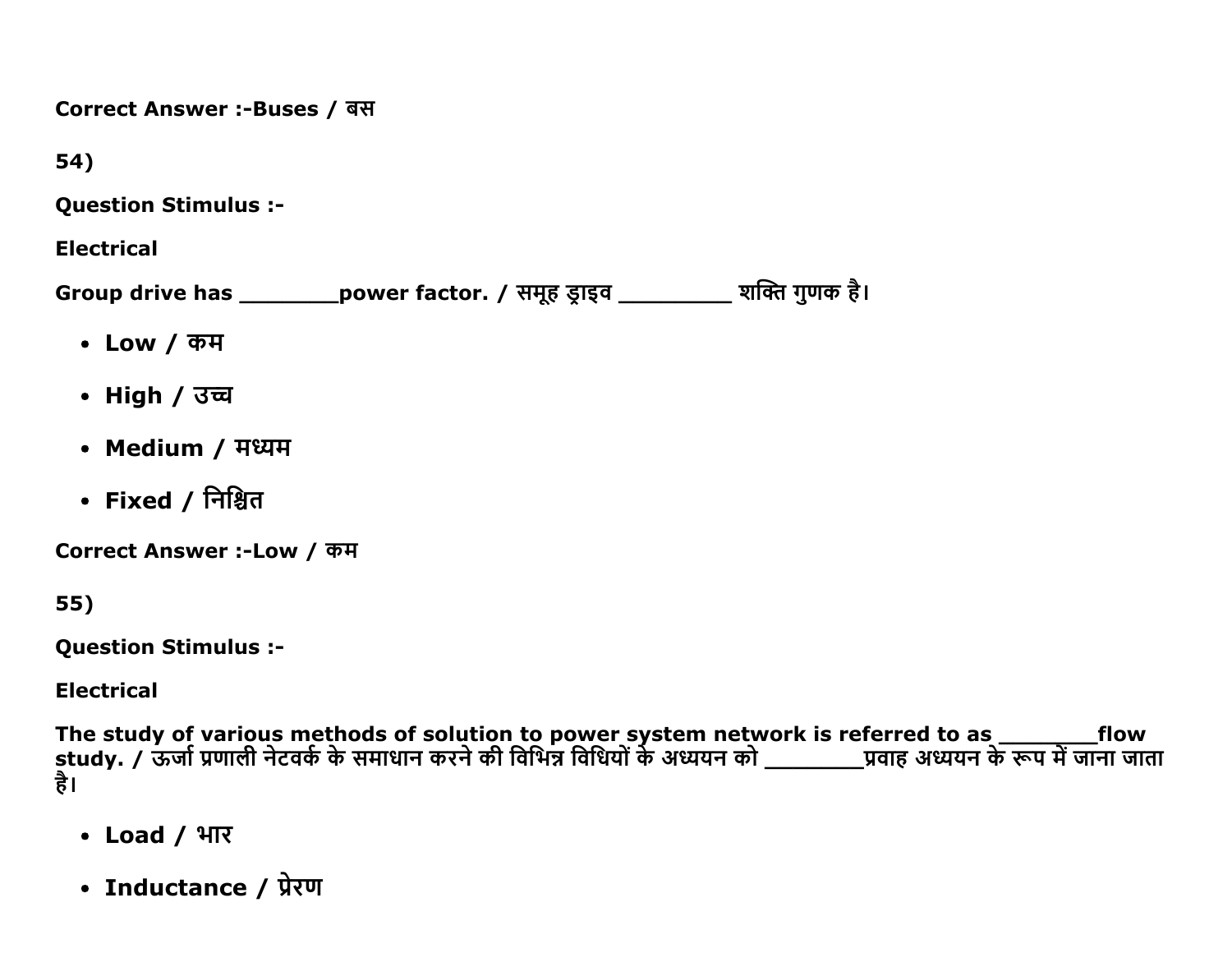- Capacitance / धारिता
- Resistance / प्रतिरोध

Correct Answer :-Load / भार

56)

**Question Stimulus :-**

**Electrical** 

The shape of torque/slip curve of an induction motor is: / एक प्रेरण मोटर में बल आघूर्ण/ सर्पी वक्र का आकार होता है

- hyperbola / अतिपरवलय
- ellipse / वृताकार
- straight line / सीधी रेखा
- rectangular parabola / आयताकार परवलय

Correct Answer :-rectangular parabola / आयताकार परवलय

57)

**Question Stimulus :-**

**Electrical** 

In the below given deflecting torque equation "B" indicates:

नीचे दिए गए विक्षेपण टार्क समीकरण में 'बी' किसको इंगित करता है: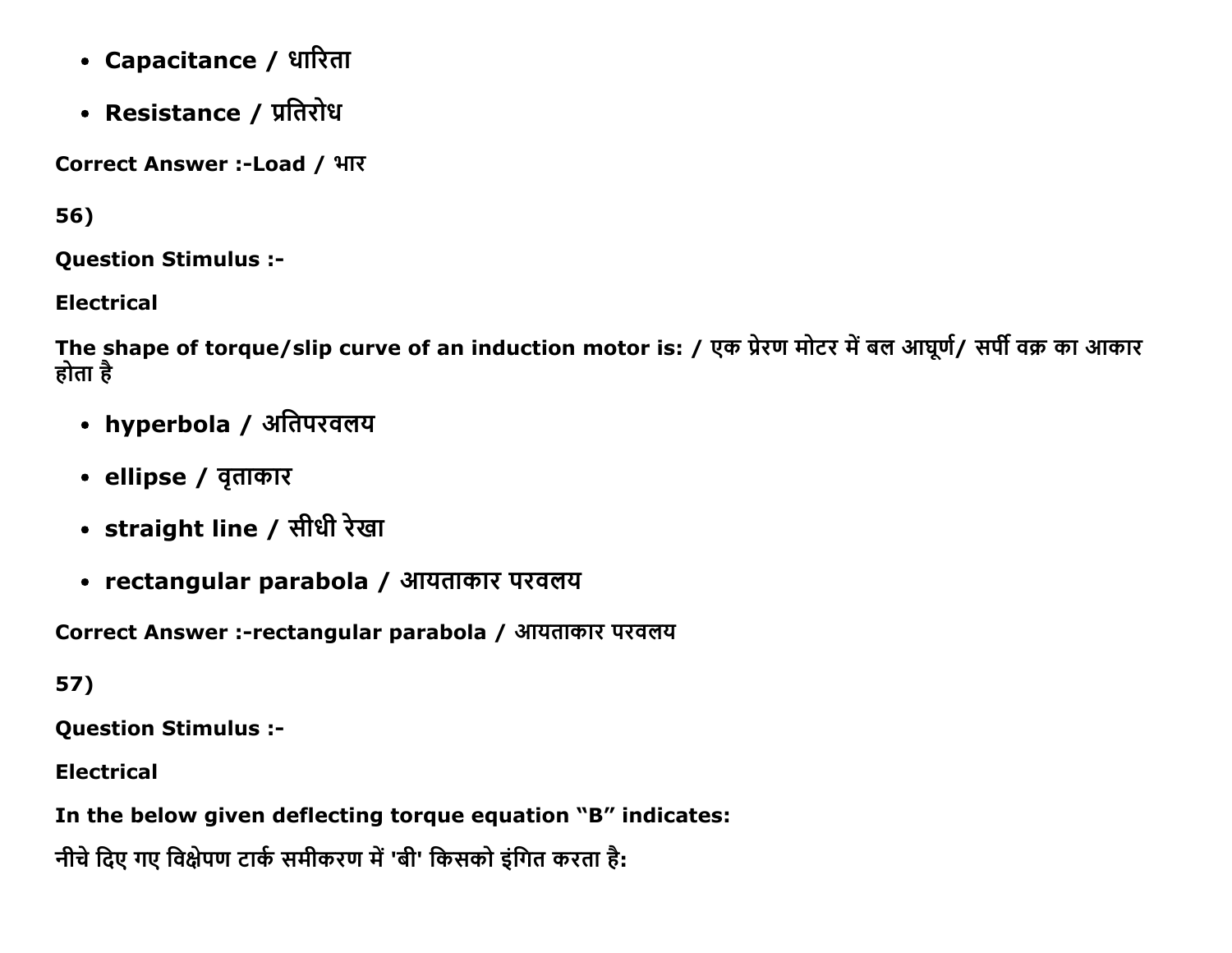Equation: Deflecting torque = N.B.A.I

समीकरण: विक्षेपण टार्क = एन.बी.ए.आई.

- Constant / नियतांक
- Flux Density / प्रवाह के घनत्व
- Current flowing throughout the meter / मीटर में प्रवाहित होने वाली विदुयत धारा
- Number of turns in the coil / कुंडली में फेरो की संख्या

Correct Answer :-Flux Density / प्रवाह के घनत्व

58)

**Question Stimulus :-**

**Electrical** 

The construction of dc motor is / डीसी मोटर का निर्माण होता है

- same as that of dc generator / डीसी जनरेटर के जैसा
- different than dc generator / डीसी जनरेटर से भिन्न
- similar but different in frame construction / समान, परंतु फ्रेम के निर्माण में भिन्न
- different in construction and similar in frame construction / निर्माण में भिन्न परंतु फ्रेम निर्माण में समान

Correct Answer :-similar but different in frame construction / समान, परंतु फ्रेम के निर्माण में भिन्न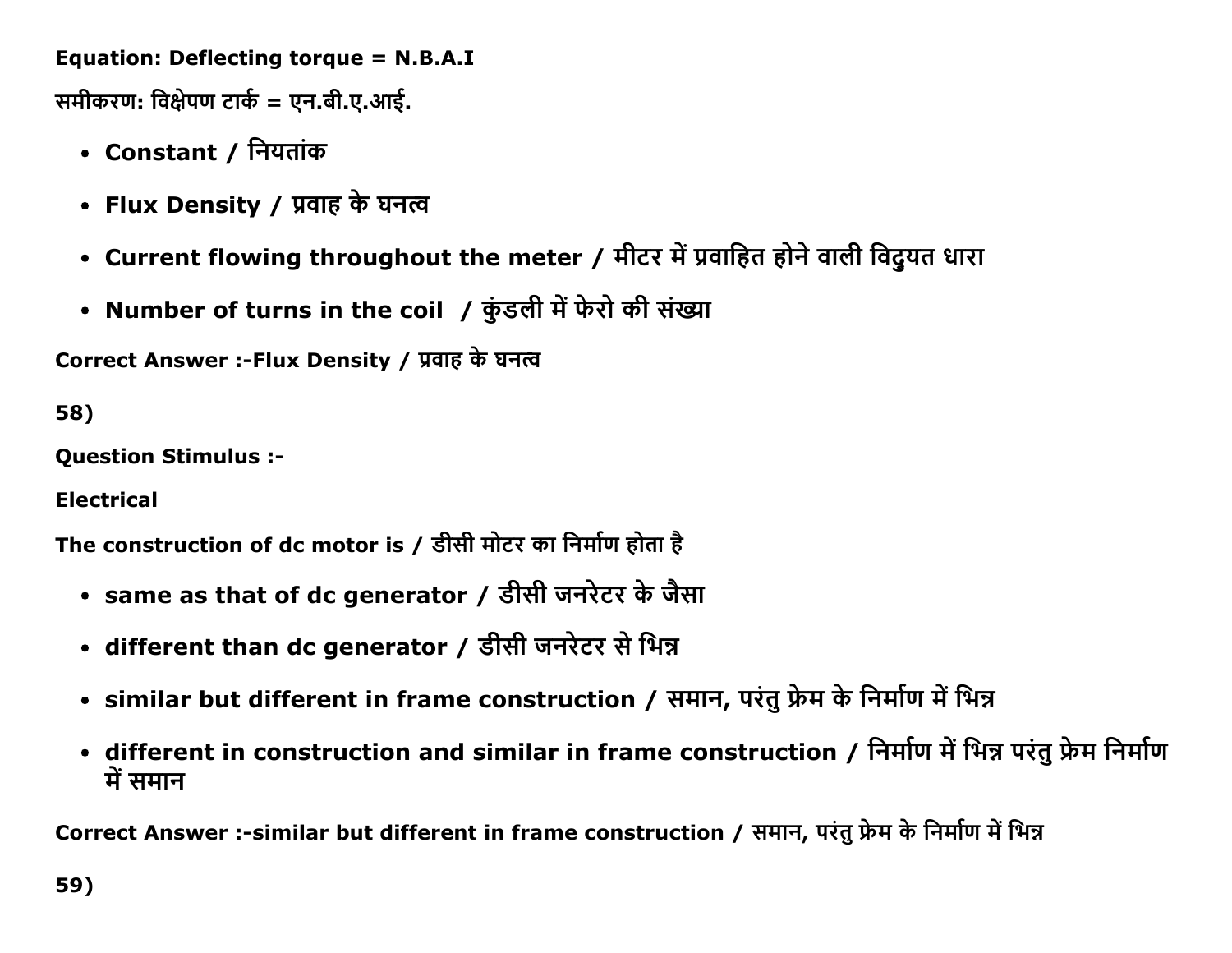### **Question Stimulus :-**

## **Electrical**

In a dc machine the maximum losses occur due to: / एक डीसी मशीन में अधिकतम हानि किसके कारण होती है?

- zinc losses / जस्ता की हानि
- electrical losses / विदुयतीय हानि
- copper losses / तांबा की हानि
- none of these / उपरोक्त में से कोई नहीं

Correct Answer :-copper losses / तांबा की हानि

60)

**Question Stimulus :-**

**Electrical** 

Phase modifiers in AC transmission line are: / एसी पारेषण लाइन में पहले चरण संशोधक हैं:

- synchronous machines / तुल्यकालिक मशीन
- Induction machines / प्रेरण मशीन
- DC machines / डीसी मशीन
- Transformers / ट्रांसफॉर्मर

Correct Answer :-synchronous machines / तुल्यकालिक मशीन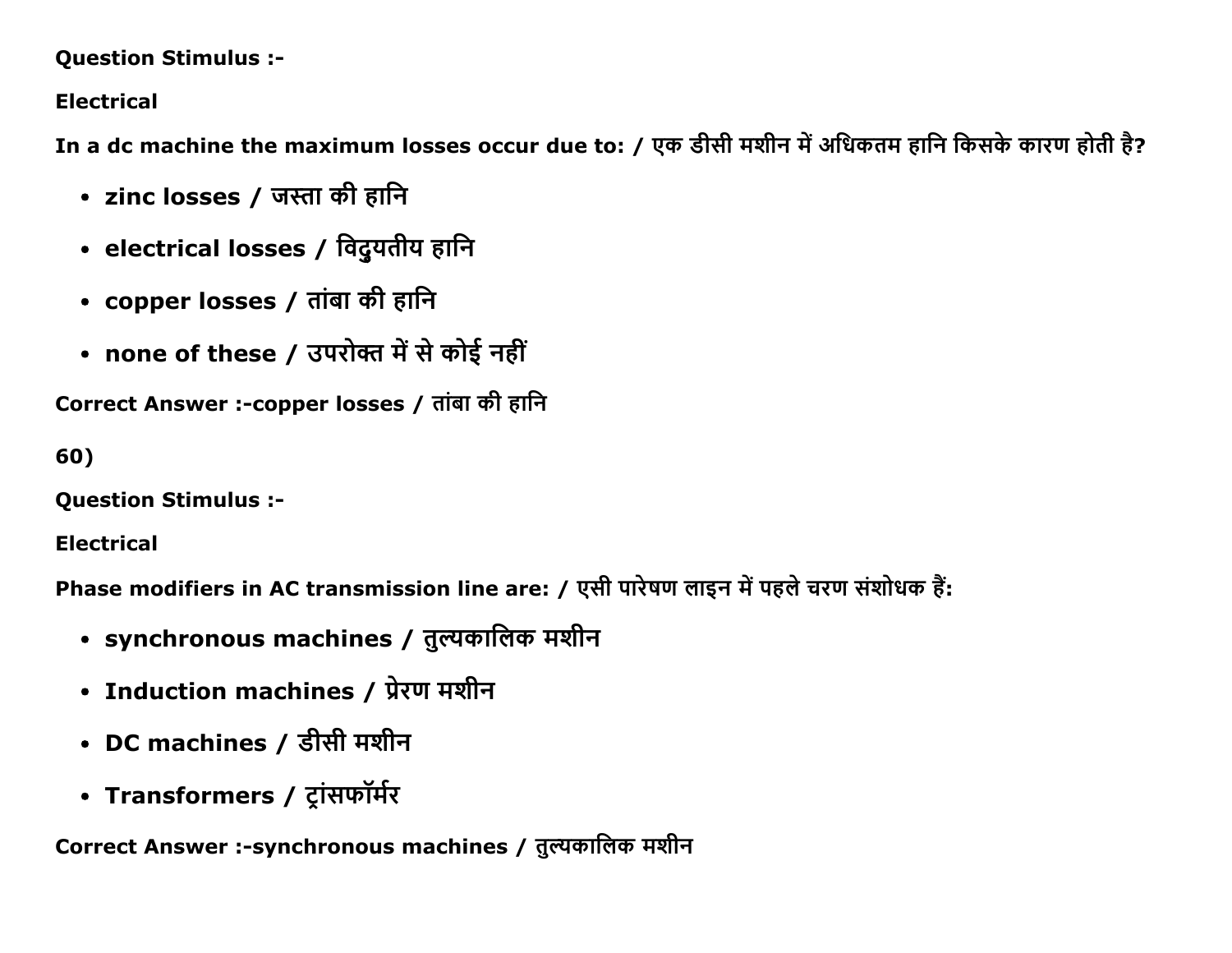61)

Question Stimulus :

Electrical

Application of occupancy sensors is well suited for / अधिकार संवेदक (ऑक्यूपेंसी सेंसर) का अनुप्रयोग अच्छी तरह से किसके अनुकूल होता है

- day light based controllers / दिन के उजाले पर आधारित नियंत्रक के लिए
- night based controllers / रात आधारित नियंत्रक के लिए
- integral controllers / अभिन्न नियंत्रक
- movement or noise detector in room space / कमरे में गति या शोर संसूचक के लिए

Correct Answer :-movement or noise detector in room space / कमरे में गति या शोर संसूचक के लिए

62)

Question Stimulus :

CANCELLED

Electrical

is the voltage that has been selected for HVDC transmission. / \_\_\_\_\_\_\_ वह वोल्टेज है जिसका चयन एचवीडीसी पारेषण के लिए किया गया है।

- $\cdot$   $\pm$  500 KV
- $\cdot$   $\pm$  550 KV
- ± 600 KV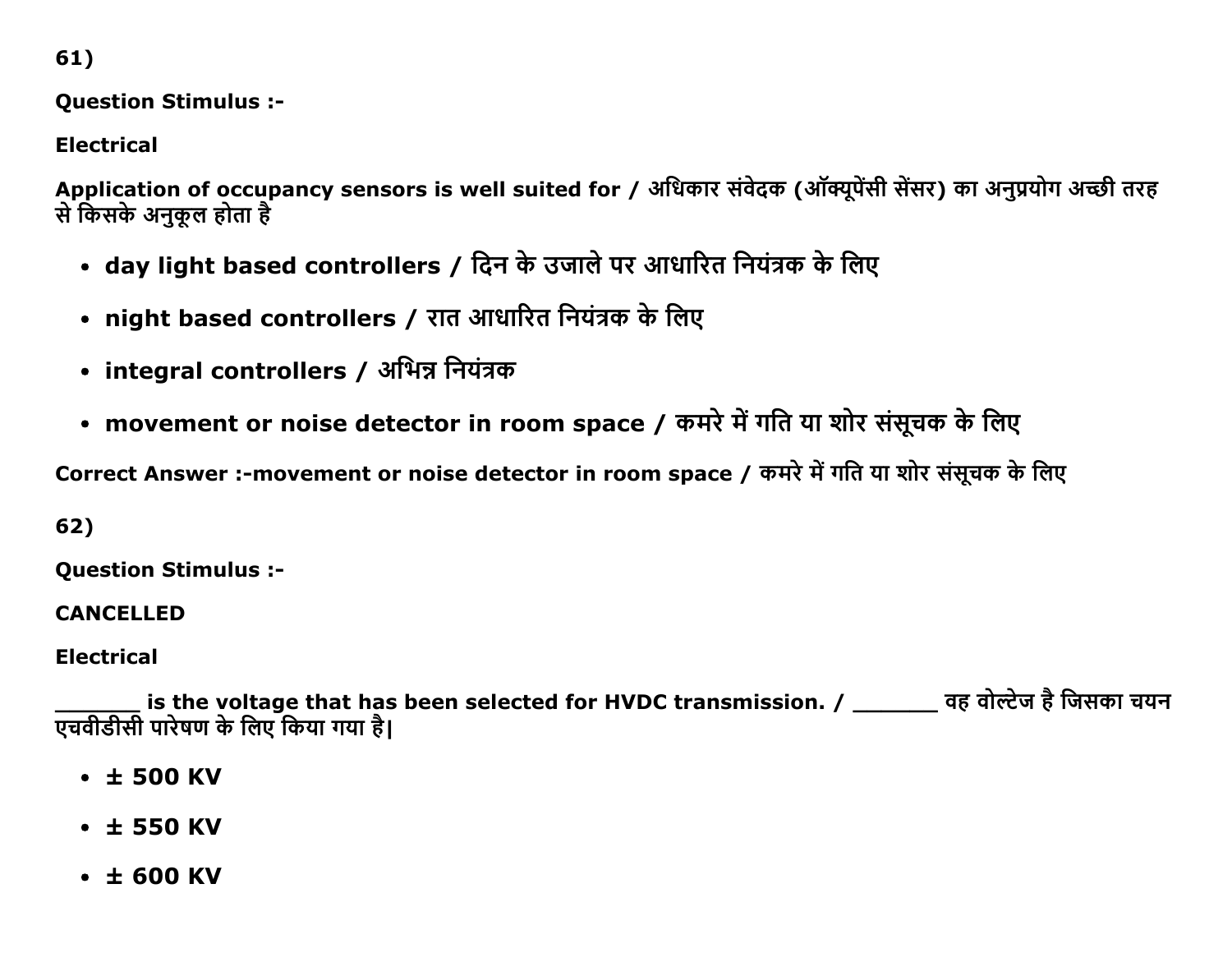$\cdot$   $\pm$  300 KV

**Correct Answer:-+ 500 KV** 

63)

**Ouestion Stimulus :-**

### **Electrical**

As compared to an amplifier, a transformer cannot:- / एक एम्पलीफायर की तुलना में, एक टांसफार्मर क्या नहीं कर सकता है?

- decrease the output voltage / वोल्टेज के उत्पादन में कमी
- increase the input current / विदुयत धारा के निवेश में वृद्धि
- increase the output power / उर्जा के उत्पादन में वृद्धि
- none of these / इनमें से कोई नहीं

Correct Answer :-increase the output power / उर्जा के उत्पादन में वृद्धि

64)

**Question Stimulus :-**

**Electrical** 

Which among the following has a frequency selective amplifier whose gain decreases from a finite value to zero as the frequency of the sinusoidal input increases from dc to infinity? / निम्नलिखित में से कौन सा एक आवृत्ति चयनात्मक एम्पलीफायर है जिसका लाभ एक निश्चित मान से घट कर शून्य हो जाता है जब ज्यावक्रीय आदान की आवत्ति डीसी से बढकर अनंत हो जाती है?

• low pass filter / निम्न आवृत्ति पारक फ़िल्टर निम्न दाब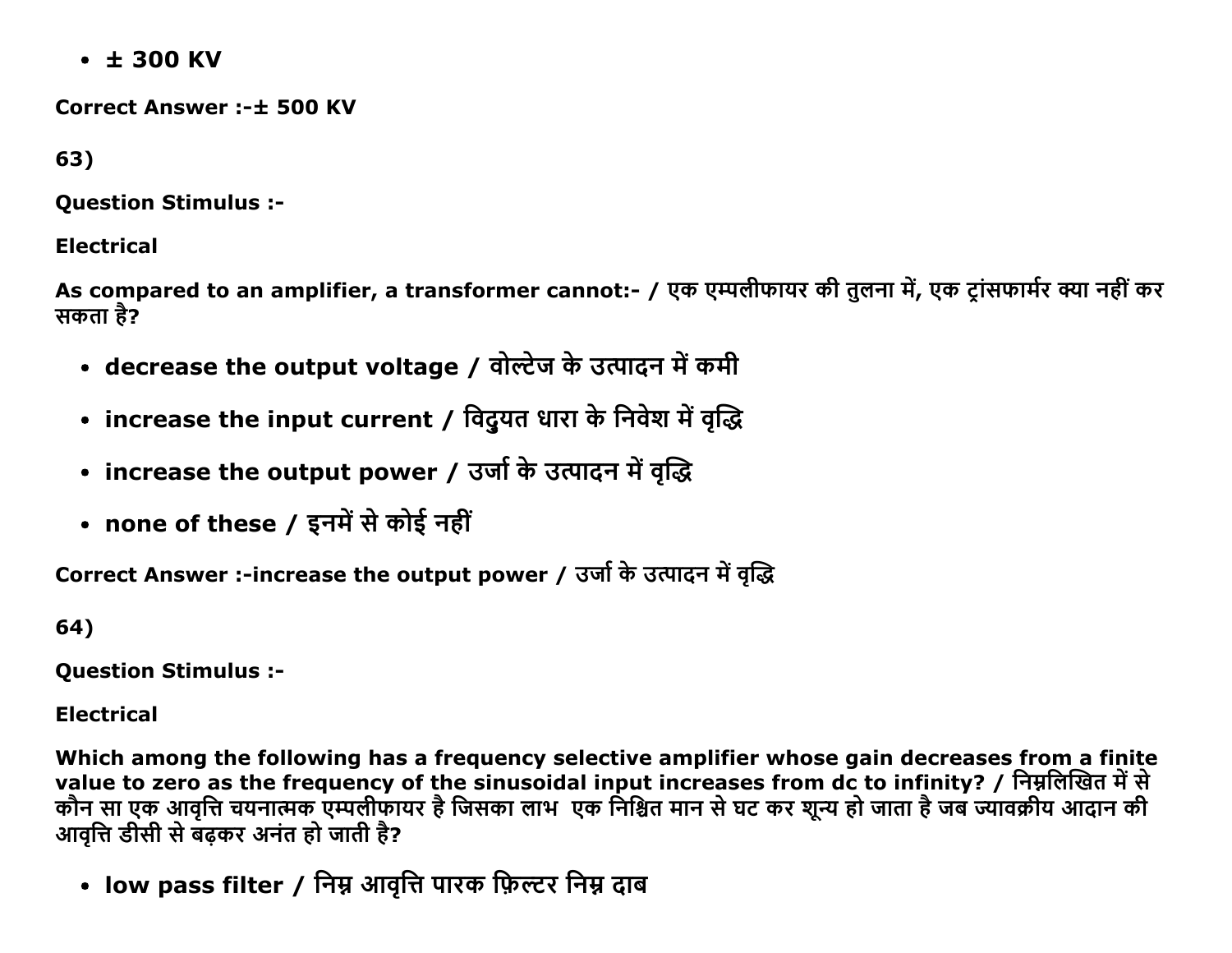- differentiator circuit / अवकलक परिपथ
- leaky integrator / क्षरण समाकलक
- voltage follower / वोल्टेज अनुगामी

Correct Answer :-low pass filter / निम्न आवृत्ति पारक फ़िल्टर निम्न दाब

65)

Question Stimulus :

Electrical

Find out the average monthly load factor / औसत मासिक भार क्षमता ज्ञात करें

Given / यदि दिया गया है

Reading obtained for 1 month = 30 days / 1  $\overline{H}$ हीने के लिए प्राप्त पाठ्यांक = 30 दिन

kWh drawn per month = 386,540 / प्रति माह खपत किलोवाट घंटा = 386,540

Maximum demand = 1500 kW / अधिकतम मांग =1500 किलोवाट घंटा

- 35%
- $-45%$
- $-55%$
- $.65%$

Correct Answer :-35%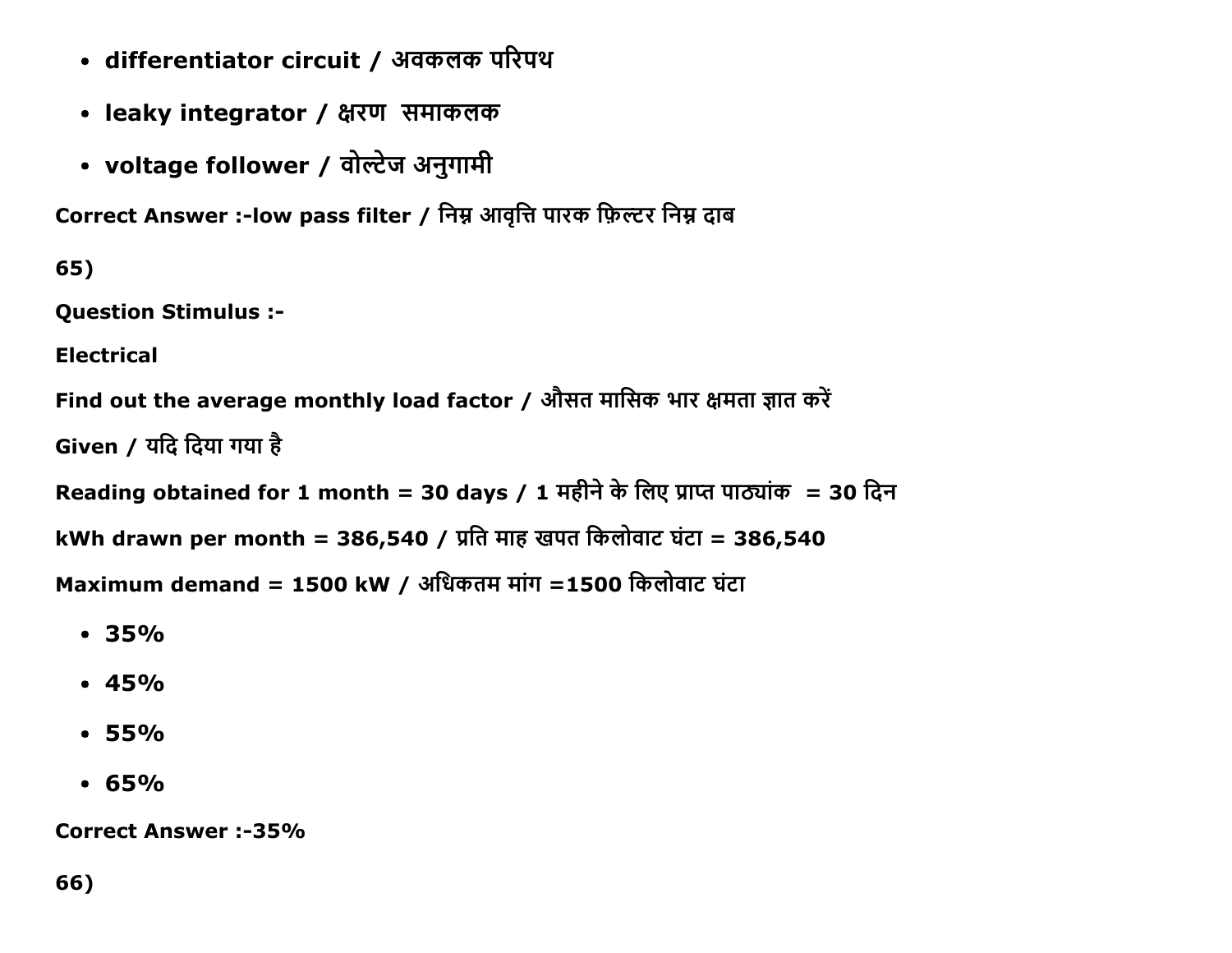#### **Question Stimulus :-**

## **Electrical**

Three resisters of 3 ohm, 10 ohm and 15 ohm are connected in parallel in a 30 V circuit. The current will that flow through the 3-ohm resistor is: / तीन प्रतिरोध क्रमश: 3 ओम, 10 ओम और 15 ओम एक 30 वोल्ट वाले परिपथ में समानांतर क्रम में जुड़े हैं। 3-ओम वाले प्रतिरोधक के माध्यम से कितनी विदुयत धारा प्रवाहित होगी:

- 30 A / 30 एम्पीयर
- 10 A / 10 एम्पीयर
- 6 A / 6 एम्पीयर
- 2 A / 2 एम्पीयर

Correct Answer :-10 A / 10 एम्पीयर

### 67)

**Ouestion Stimulus :-**

**Electrical** 

For given alternating voltage find the value of frequency  $V = 210$  sin 214t. / दिए गए प्रत्यावर्ती धारा (वोल्टेज) के लिए आवृत्ति वी का मान ज्ञात करें, जहाँ वी= 210 साइन 214टी है।

- 33 Hz / 33 हर्ट्ज
- 34 Hz / 34 हर्ट्ज
- 35 Hz / 35 हर्ट्ज
- 36 Hz / 36 हर्ट्ज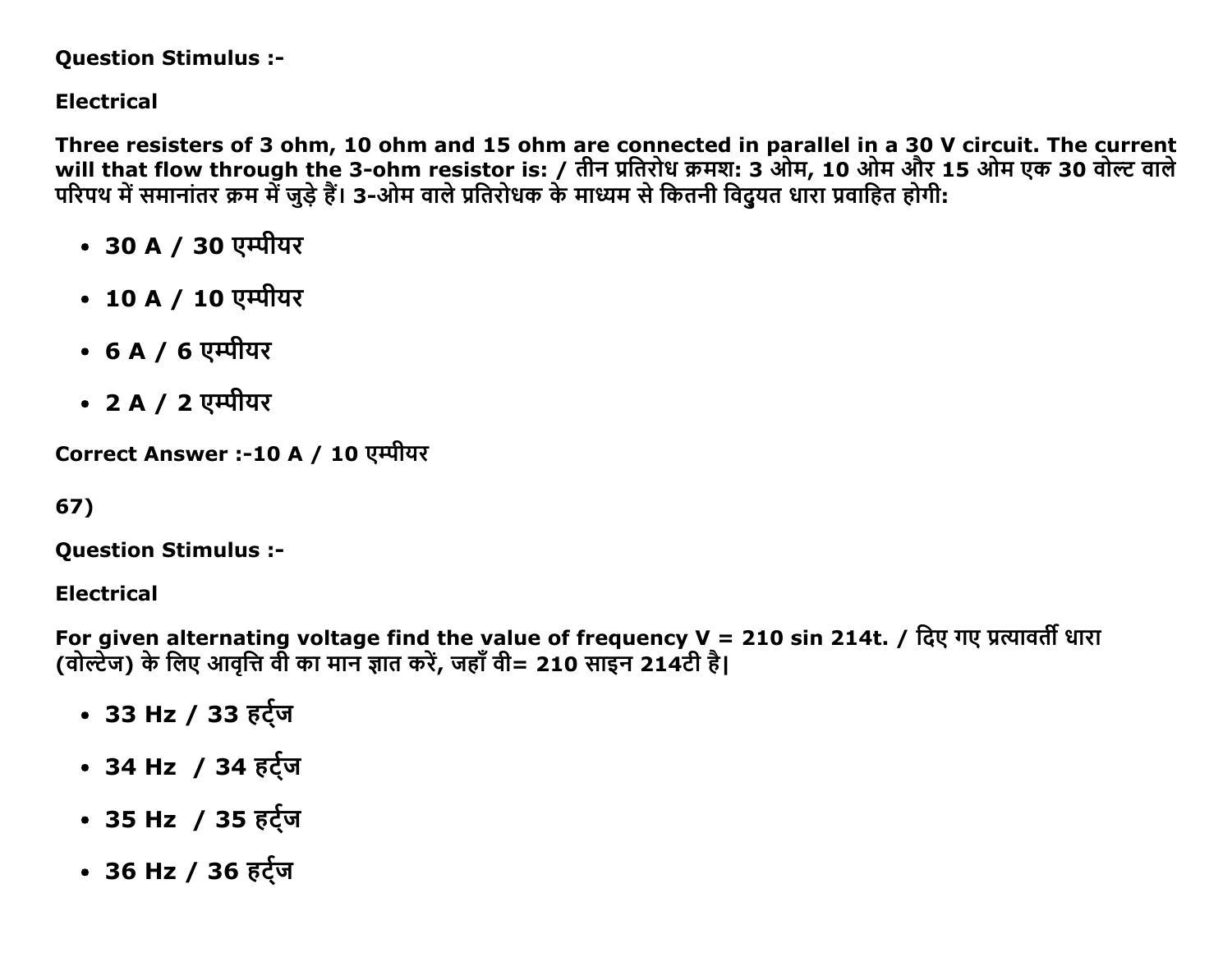Correct Answer :-34 Hz / 34 हर्ट्ज

68)

**Question Stimulus :-**

**Electrical** 

The direction of rotation in a conventional shaded-pole motor can be reversed by / एक पारंपरिक छायांकित ध्रुवीय मोटर में घूर्णन की दिशा को किसके द्वारा परावृत्त (उल्टा) किया जा सकता है

- reversing the line connections / लाइन संयोजन को परावृत्त करके
- use of a capacitor / एक संधारित्र का उपयोग
- reversing the rotor / रोटर (घूर्णक) को परावृत्त करके
- reversing the stator poles 180° / स्थैतिक ध्रुव को 180 ° पीछे करके

Correct Answer :-reversing the stator poles 180° / स्थैतिक ध्रुव को 180 ° पीछे करके

69)

**Question Stimulus :-**

**Electrical** 

Which function cannot be specified for all times by simply knowing a finite segment? / किस कार्य को एक मात्र परिमित खंड ज्ञात होने पर हर समय निर्दिष्ट नहीं किया जा सकता है?

- The unit step functions / इकाई चरण का कार्य
- The unit impulse functions / इकाई आवेग का कार्य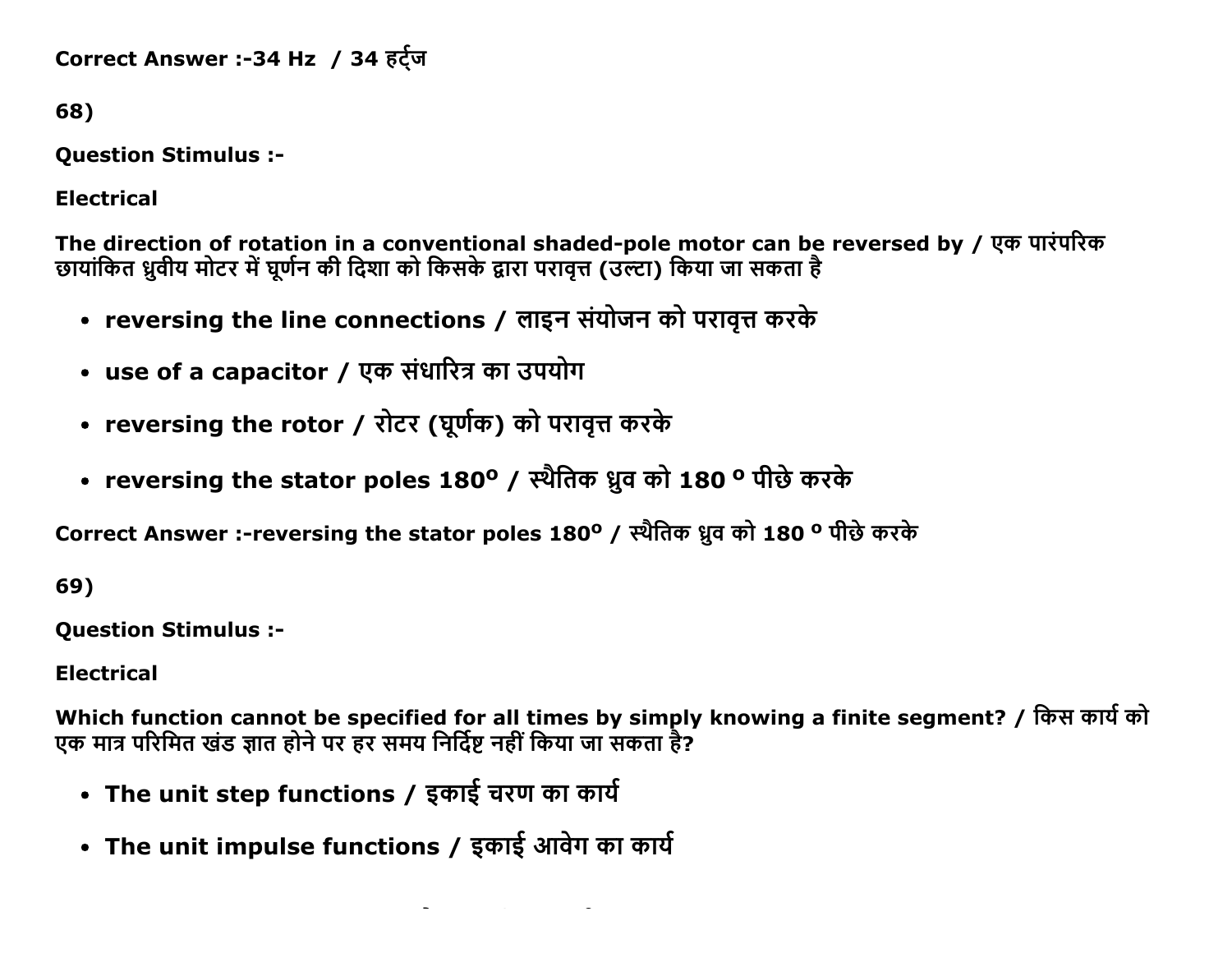- Non periodic functions / गैर-आवधिक कार्य
- The exponential function / घातांकीय कार्य

Correct Answer :-Non periodic functions / गैर-आवधिक कार्य

70)

**Ouestion Stimulus :-**

**Electrical** 

The effect of stray magnetic fields on the actuating torque of a portable instrument is the maximum when the operating field of the instrument and the stray fields are / एक पोर्टेबल उपकरण के सक्रिय बल-आघूर्ण पर बिखरे हुए चुंबकीय क्षेत्र का प्रभाव अधिकतम होता है जब यंत्र का कार्यकारी क्षेत्र और बिखरा क्षेत्र होता है

- perpendicular / लंबवत
- parallel / समानांतर
- inclined at 60° <sup>/</sup> 60° पर झुका हुआ
- inclined at 30<sup>0</sup> / 30<sup>0</sup> पर झुका हुआ

Correct Answer :-parallel / समानांतर

 $71)$ 

**Question Stimulus :-**

**Electrical** 

The control system in which the output quantity has no effect upon the input quantity are called control system. / नियंत्रण प्रणाली जिसमें उत्पादन की मात्रा का आदानों की मात्रा पर कोई प्रभाव नहीं पडता है उसे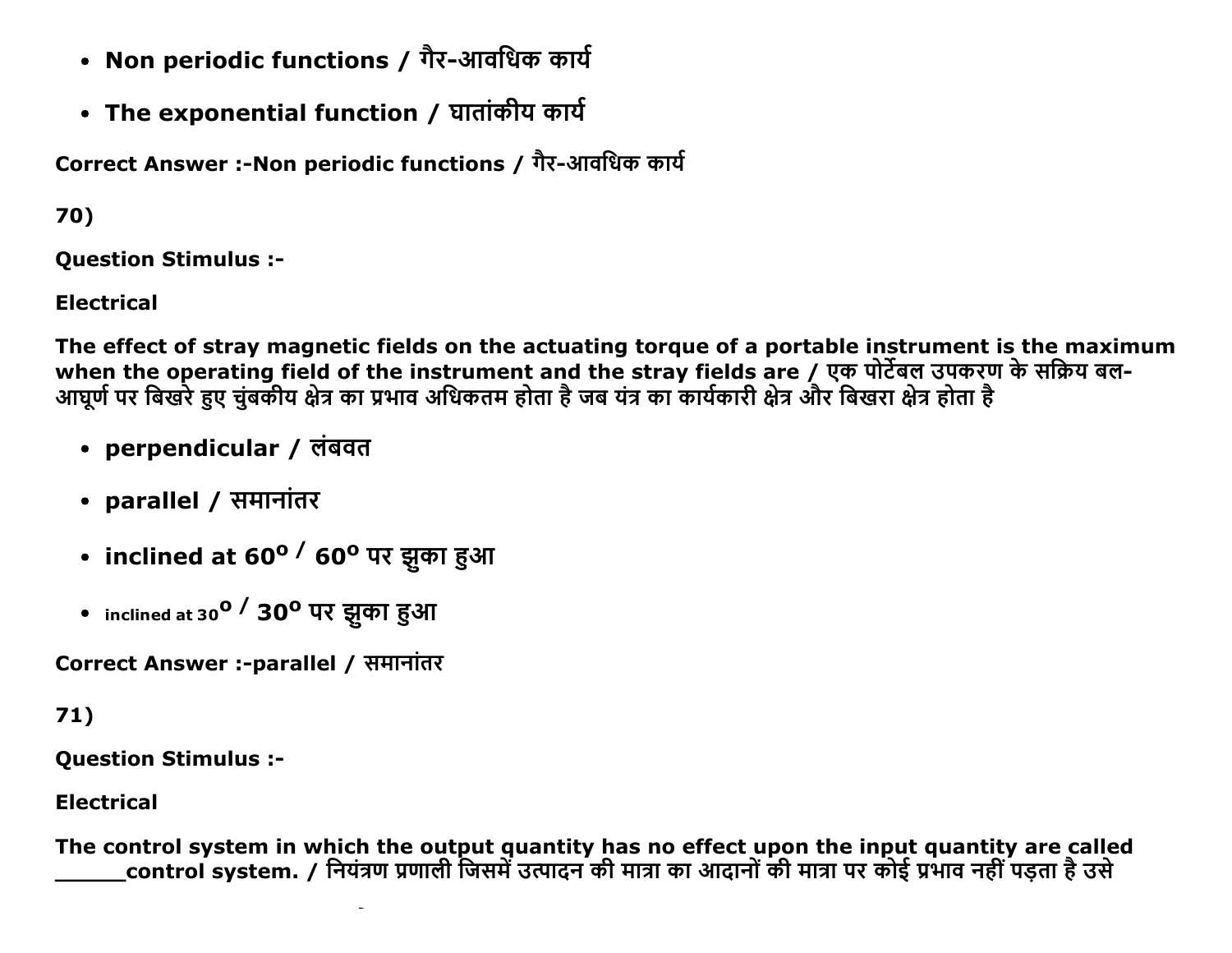नियंत्रण प्रणाली कहा जाता है।

- Open loop / खुला लूप
- Closed loop / बंद लूप
- Variable / चर
- Non variable / अचर

Correct Answer :-Open loop / खुला लूप

# 72)

**Question Stimulus :-**

**Electrical** 

Electrical machines are designed to have the maximum efficiency at / विदुयत मशीनों को किस स्थिति में<br>अधिकतम क्षमता पर कार्य करने के लिए तैयार किया जाता है

- full load / पूर्ण भार
- 50% of full load / पूर्ण भार का 50%
- near about full load / पूर्ण भार के निकट
- no load / कोई भार नहीं

Correct Answer :-near about full load / पूर्ण भार के निकट

# 73)

**Ouestion Stimulus :-**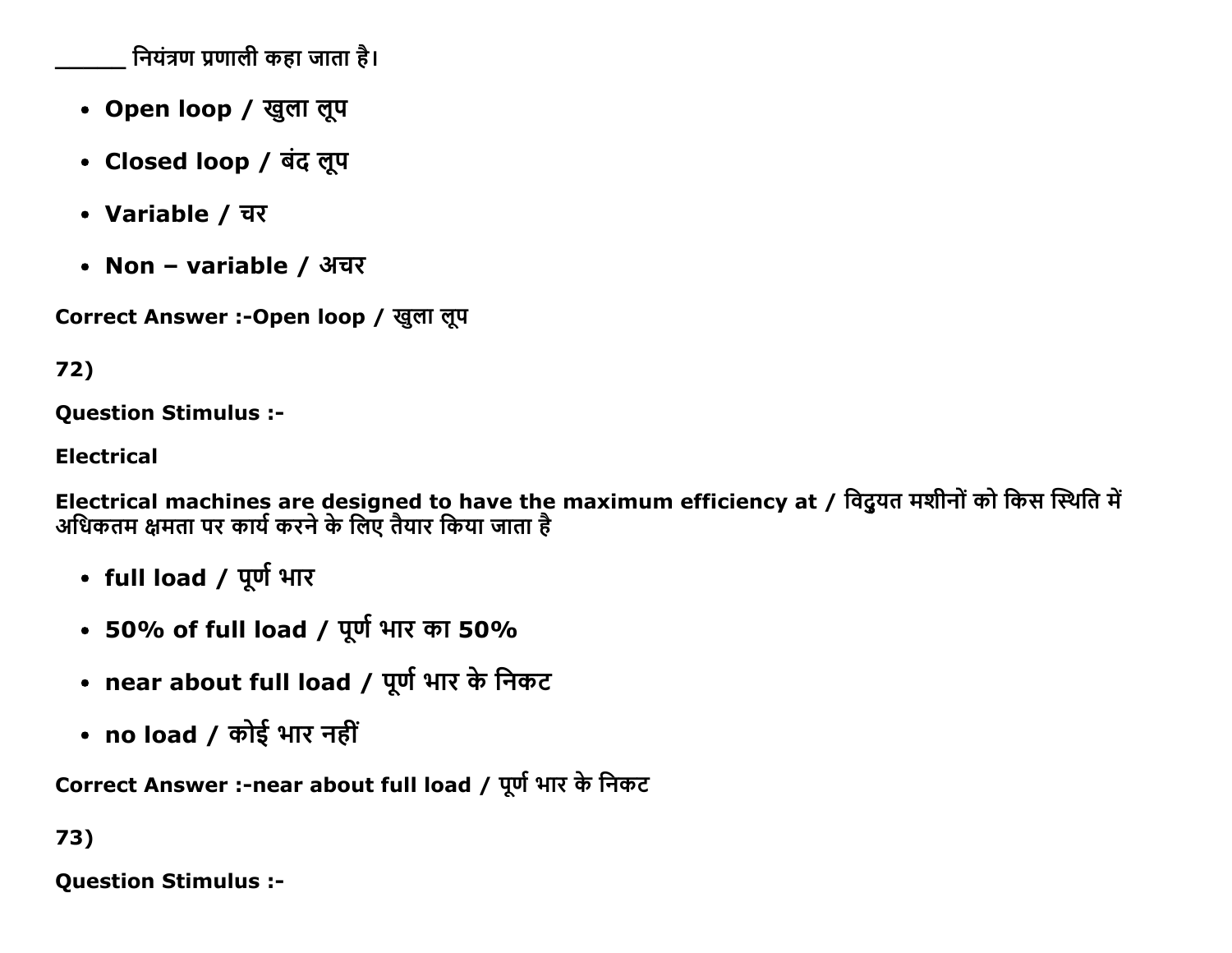### **Electrical**

The plot between the power angle and time is: / विदुयत कोण और समय के बीच आलेख को कहा जाता है:

- Swing curve / दोलन वक्र
- Power curve / शक्ति वक्र
- Critical clearing angle / क्रांतिक समाशोधन कोण
- None of the above / उपरोक्त में से कोई

Correct Answer :-Swing curve / दोलन वक्र

74)

**Ouestion Stimulus :-**

**CANCELLED** 

**Electrical** 

An electric cabin heater draws 15 A at 110 V. If the voltage is reduced to 95 V, the current will be: एक इलेक्ट्रिक केबिन हीटर 110 वोल्टेज पर 15 एम्पीयर वोल्टेज प्राप्त करता है। यदि वोल्टेज कम हो 95 वोल्टेज रह जाता है, तो कितनी विदयंत धारा प्रवाहित होगी:

- 13 A / 13 एम्पीयर
- 1.30 A / 1.30 एम्पीयर
- 7.3 A / 7.3 एम्पीयर
- None of these / उपरोक्त में से कोई नहीं

Correct Answer :-13 A / 13 एम्पीयर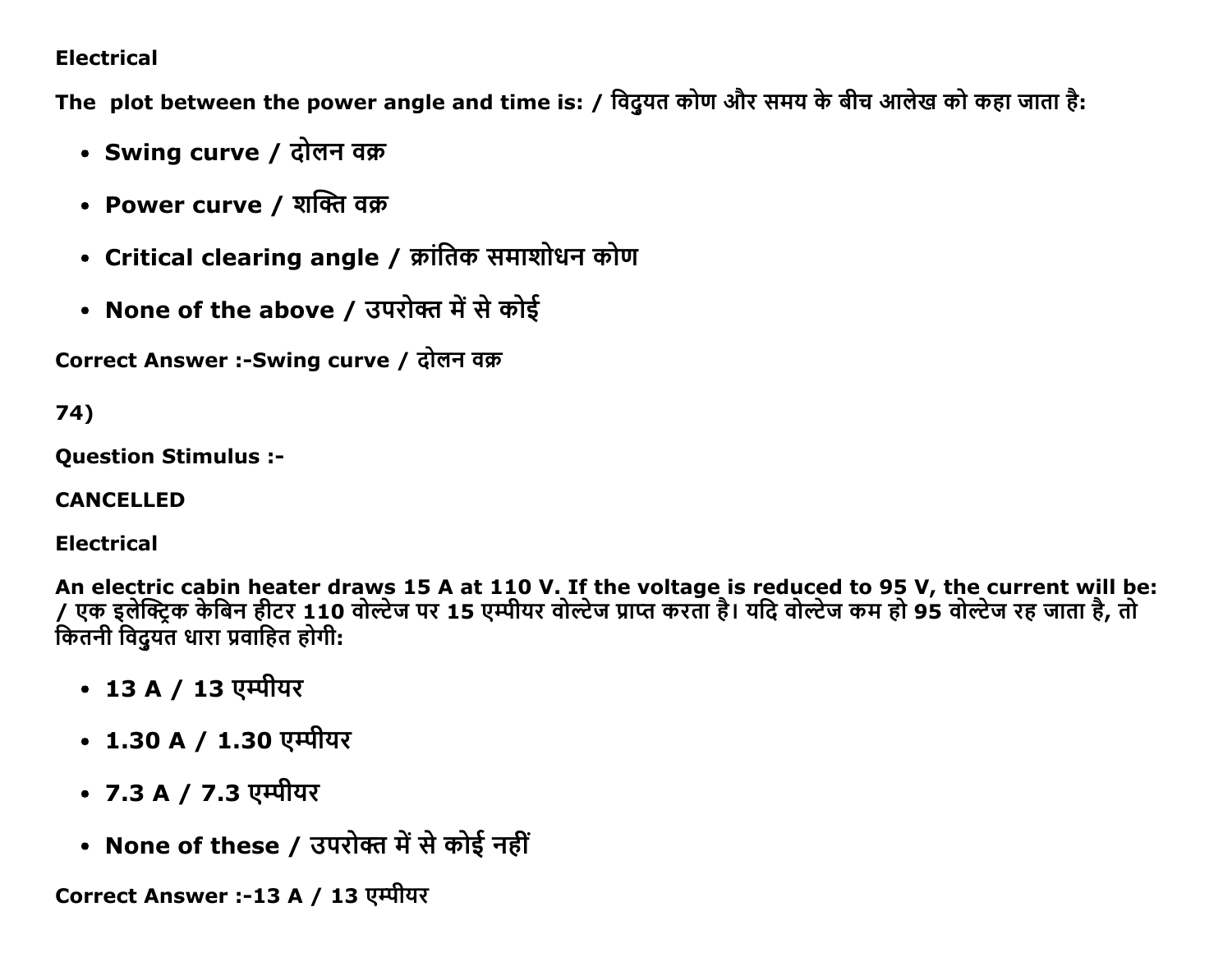75)

**Question Stimulus :-**

**Electrical** 

The steady current when flowing through the conductor, does not distribute uniformly, rather it has the tendency to concentrate near the surface of the conductor. This phenomenon is called:- / सुचालक से होकर प्रवाहित होने वाली अपरिवर्ती विदुयत धारा समान रूप से वितरित नहीं होती है, इसके बजाय इसकी प्रवृति सुचालक की सतह के<br>निकट संकेंद्रित होने की होती है। इस परिघटना को कहा जाता है : -

- Skin effect / उपरिस्तर प्रभाव
- Eddy current / भँवर धारा
- Hysteresis loss / शैथिल्य की हानि
- None of the above / उपरोक्त में से कोई नहीं

Correct Answer :- Skin effect / उपरिस्तर प्रभाव

76)

**Question Stimulus :-**

**Electrical** 

What is the type of bonding in SO<sub>2</sub>? / SO<sub>2</sub> में किस प्रकार का बंधन विद्यमान है?

- Ionic / आयनिक
- Metallic / धातुई
- Van der waals / वान डर वाल्स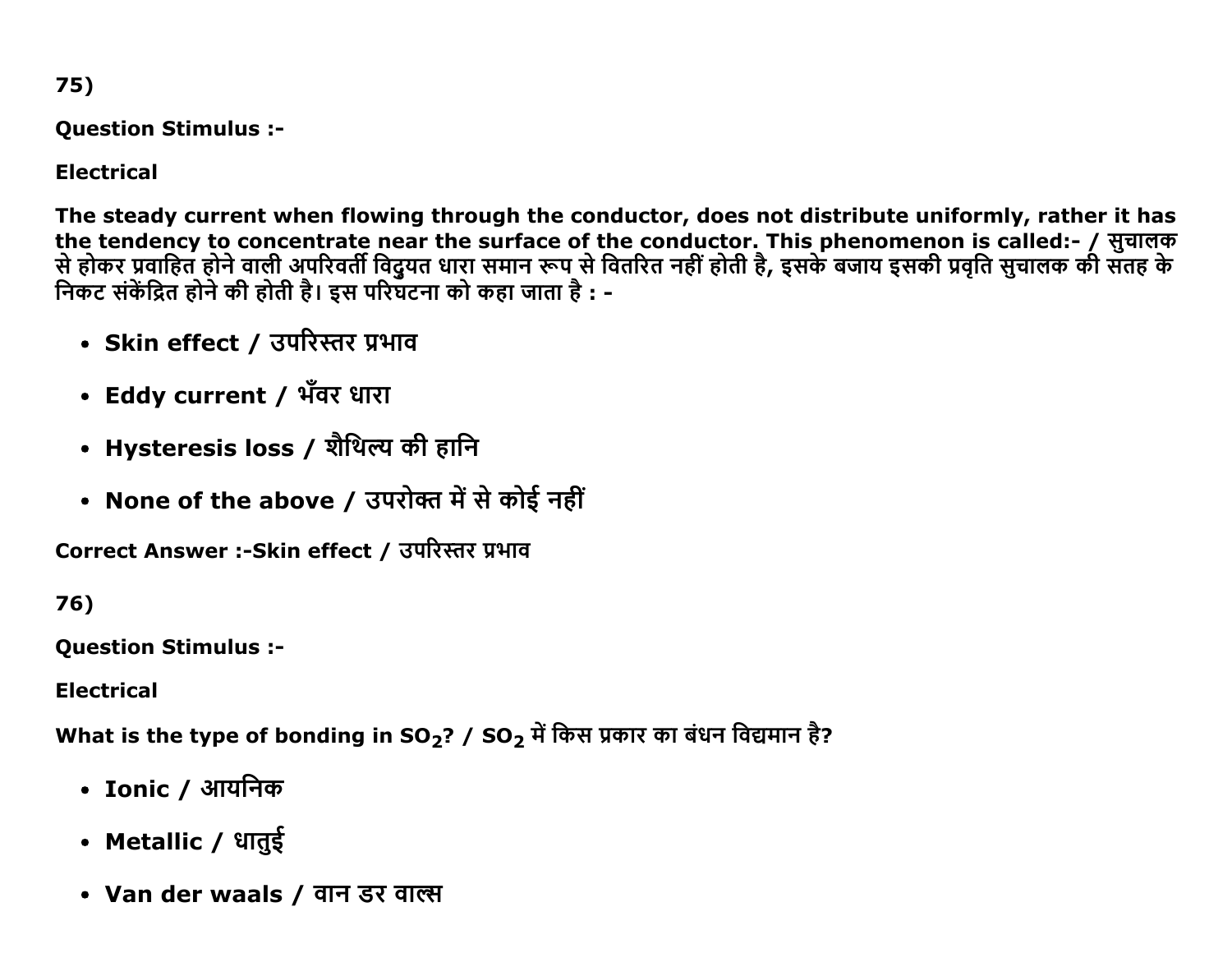• None of these / इनमें से कोई नहीं

Correct Answer :-Ionic / आयनिक

77)

**Question Stimulus :-**

**Electrical** 

The terminal board of a motor is as shown in the diagram. Which type of motor is this? / एक मोटर के टर्मिनल बोर्ड को आरेख में दिखाया गया है। यह मोटर किस प्रकार का है?

- A induction motor with commutating pole winding / दिक्परिवर्तक ध्रुव कुंडली के साथ एक प्रेरण मोटर
- A shunt motor with armature winding / कवचकुंडली के साथ एक पार्श्व कुंडलित मोटर
- A shunt motor without commutating pole winding / दिक्परिवर्तक ध्रुव कुंडली के बिना एक पार्श्व कुंडलित मोटर
- A series motor with spiral winding / कुंडली के साथ एक श्रृंखला मोटर

Correct Answer :-A shunt motor without commutating pole winding / दिक्परिवर्तक ध्रुव कुंडली के बिना एक पार्श्व कुंडलित मोटर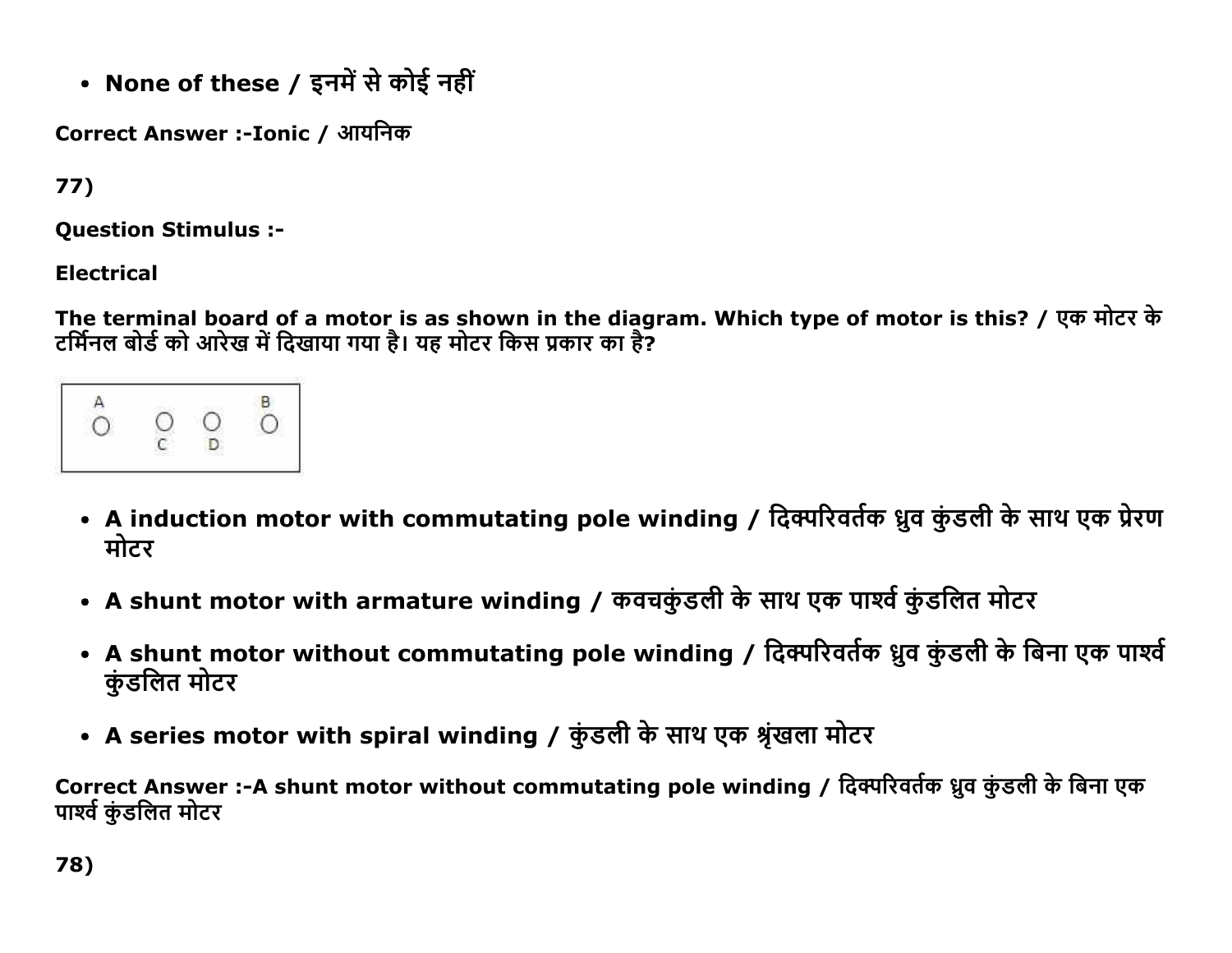### **Question Stimulus :-**

**Electrical** 

Variable speed cannot be obtained with / किसके साथ चर गति को प्राप्त नहीं किया जा सकता है

- DC motors controller / डीसी मोटर नियंत्रक
- derivative controller / यौगिक नियंत्रक
- soft starter controller / शिथिल स्टार्टर नियंत्रक
- AC & DC controllers / एसी और डीसी नियंत्रक

Correct Answer :- soft starter controller / शिथिल स्टार्टर नियंत्रक

79)

**Question Stimulus :-**

### **CANCELLED**

**Electrical** 

In which type of heating following factors need to be considered: / किस प्रकार के तापन में निम्नलिखित कारकों पर विचार करने की जरूररत होती है:

- a. Thickness of the surfaces to be heated / क) गर्म किए जाने वाले सतहों की मोटाई
	- b. Thickness of the surfaces to be heated / ख) गर्म किए जाने वाले सतहों की मोटाई
- Infrared frequency / अवरक्त आवृत्ति
- Radiant frequency / दीप्तिमान आवृत्ति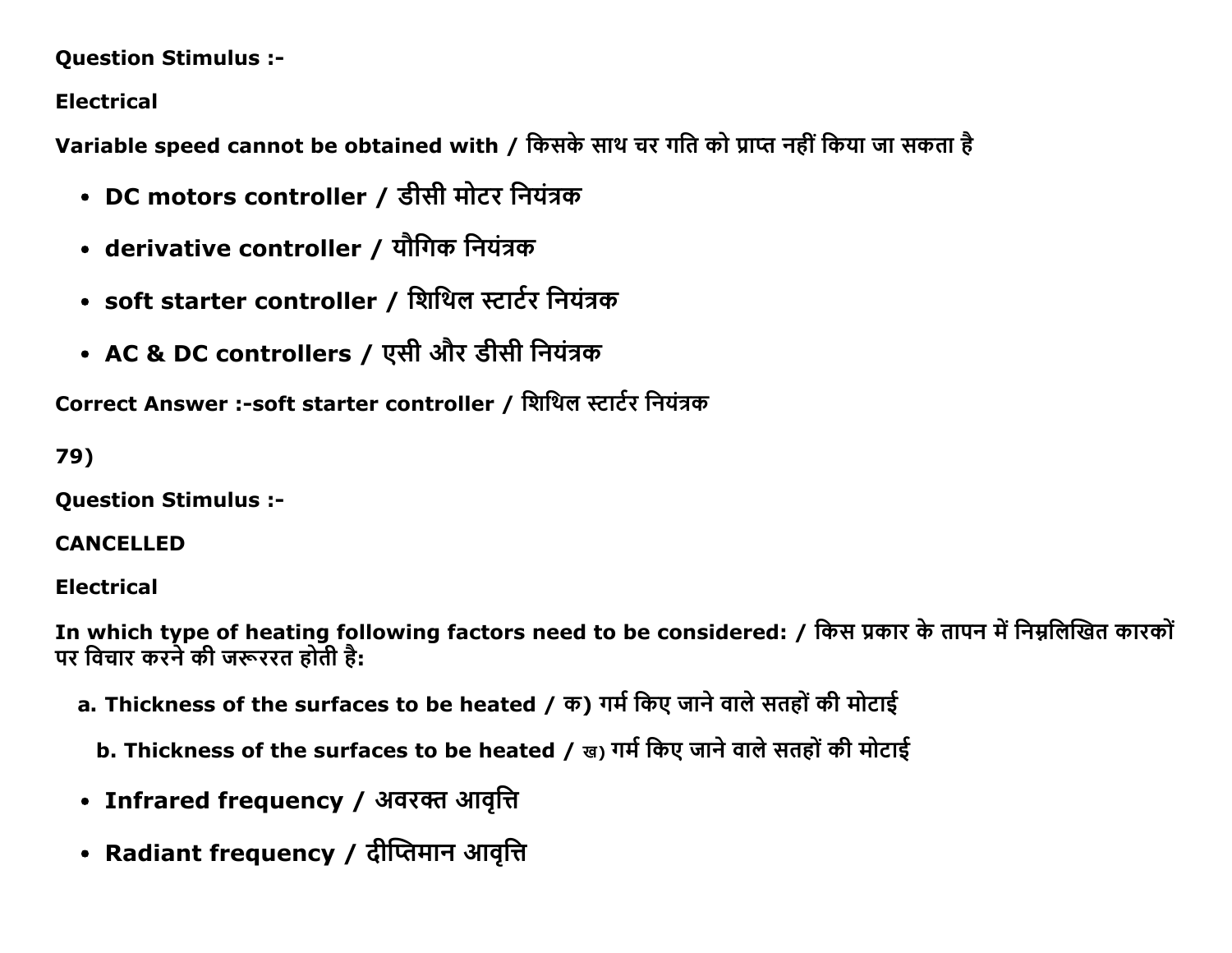- Dielectric frequency / अचालक आवृत्ति
- Induction frequency / प्रेरण आवृत्ति

Correct Answer :-Induction frequency / प्रेरण आवृत्ति

80)

**Ouestion Stimulus :-**

**Electrical** 

The design of insulation for systems above 400 kv, is based upon:- / 400 किलोवाट के अधिक वाले प्रणाली के रोधन (इन्सुलेशन) का डिजाइन किस पर आधारित होता है?

- lightning over voltage / वोल्टेज अधिक
- switching surges / स्विचिंग में वृद्धि
- system voltage level / प्रणाली के वोल्टेज का स्तर
- system load level / प्रणाली के भार का स्तर

Correct Answer :-switching surges / स्विचिंग में वृद्धि

81)

**Question Stimulus :-**

**Electrical** 

Determine the absolute error of measurement if measured value of a resistance =  $20.65\Omega$  and true value = 20.55Ω. / माप की निरपेक्ष त्रुटि का निर्धारण करें यदि मापे गए प्रतिरोध का मान = 20.65Ω और सत्य मान 20.55Ω है।

 $\cdot$  0.1  $\Omega$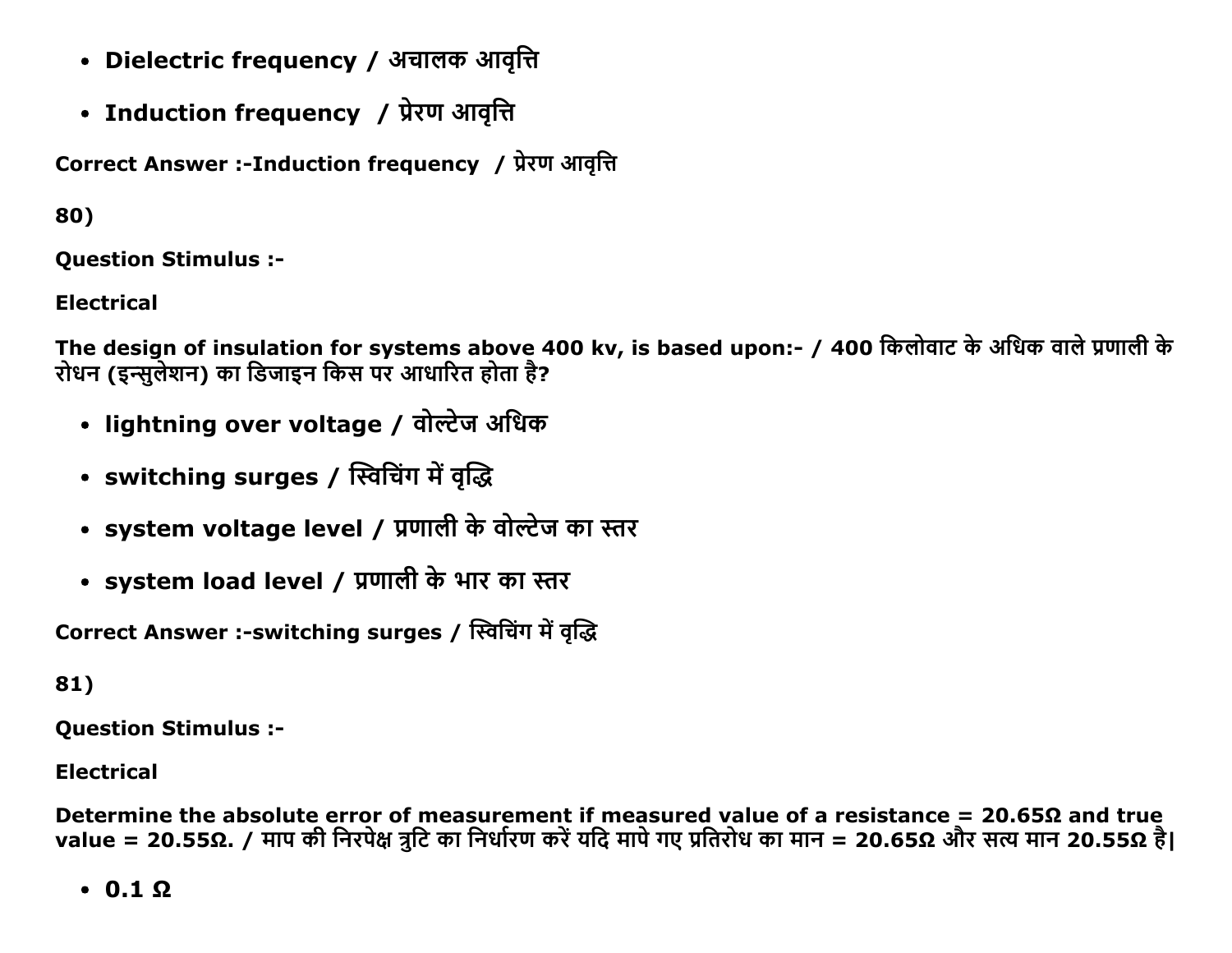- $0.2 \Omega$
- $0.3 \Omega$
- $0.4 \Omega$

Correct Answer :- 0.1 Ω

82)

Question Stimulus :

Electrical

What is the energy efficient transformer core made up of? / ऊर्जा कुशल ट्रांसफार्मर का मुख्य भाग (कोर) किस से बना होता है

- Silicon alloyed iron (grain oriented) / सिलिकॉन मिश्रित लोहे (अनाज उन्मुख)
- iron / लोहा
- amorphous core-metallic glass alloy / रवाहीन कोर-धातु के कांच मिश्र धातु
- None of these / इनमें से कोई नहीं

Correct Answer :-amorphous core-metallic glass alloy / रवाहीन कोर-धातु के कांच मिश्र धातु

83)

Question Stimulus :

Electrical

For high values of armature current, the speed of a dc series motor is: / आर्मेचर की विदुयत धारा के उच्च मानो के लिए, एक दिष्ट श्रृंखला मोटर की गति कैसी होती है?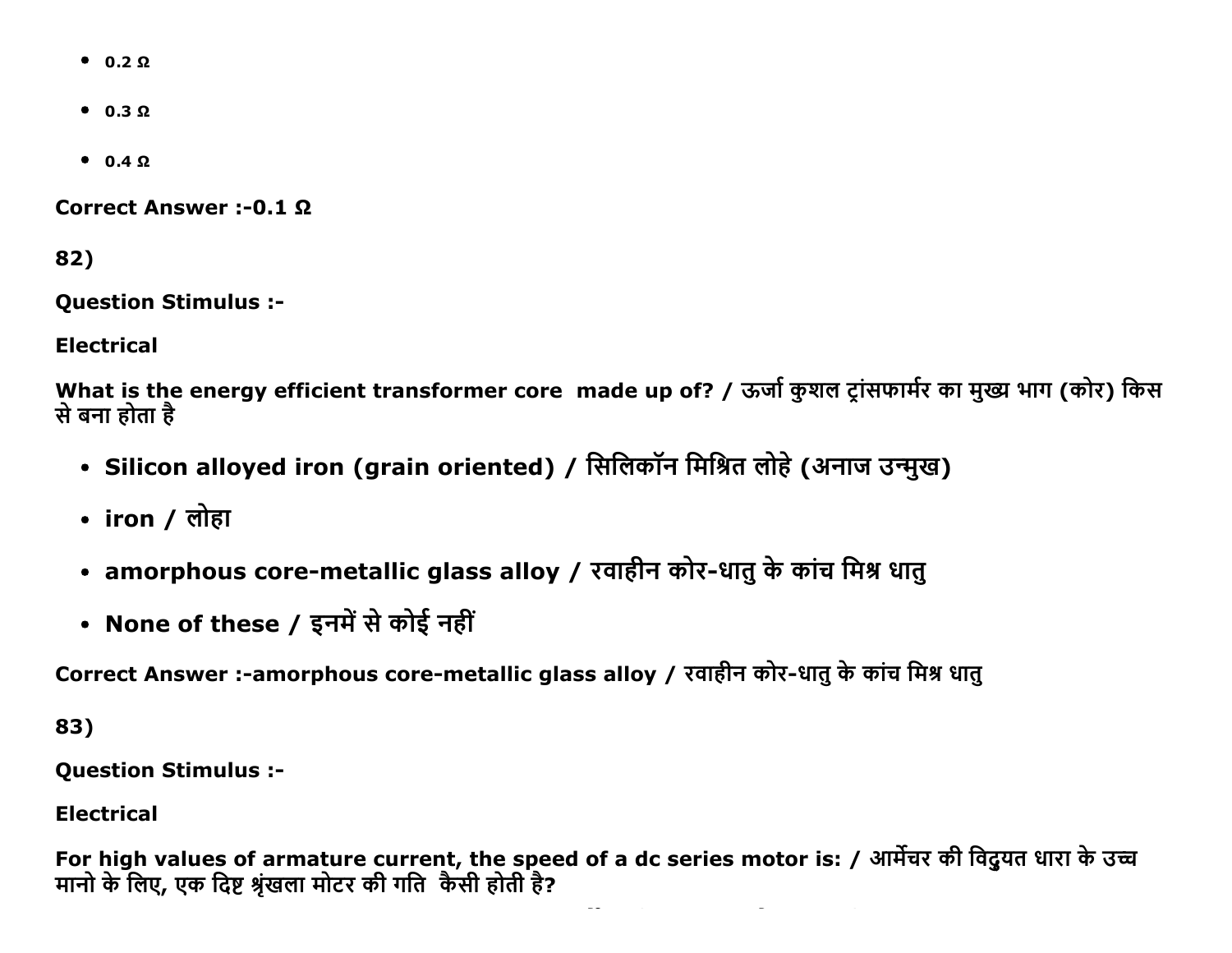- proportional to armature current / आर्मेचर विदुयत धारा के आनुपातिक
- inversely proportional to armature current / आर्मेचर विदुयत धारा के व्युत्क्रमानुपाती
- constant / अचर
- none of these / उपरोक्त में से कोई नहीं

| Correct Answer :-constant / अचर |  |  |
|---------------------------------|--|--|
|---------------------------------|--|--|

| ٠<br>v<br>٠ |  |
|-------------|--|
|-------------|--|

```
Ouestion Stimulus :-
```
**Electrical** 

The efficiency of \_\_\_\_\_\_\_\_\_\_\_\_\_\_\_ is more than 90%. / \_\_\_\_\_\_\_\_\_\_\_\_\_\_ की दक्षता 90% से अधिक है।

- motor / मोटर
- transformer / ट्रांसफार्मर
- generator / जनरेटर
- none of these / उपरोक्त में से कोई नहीं

Correct Answer :-transformer / ट्रांसफार्मर

85)

**Question Stimulus :-**

**Electrical** 

In a series RC circuit, the voltage across the capacitor and the resistor are 60V and 80V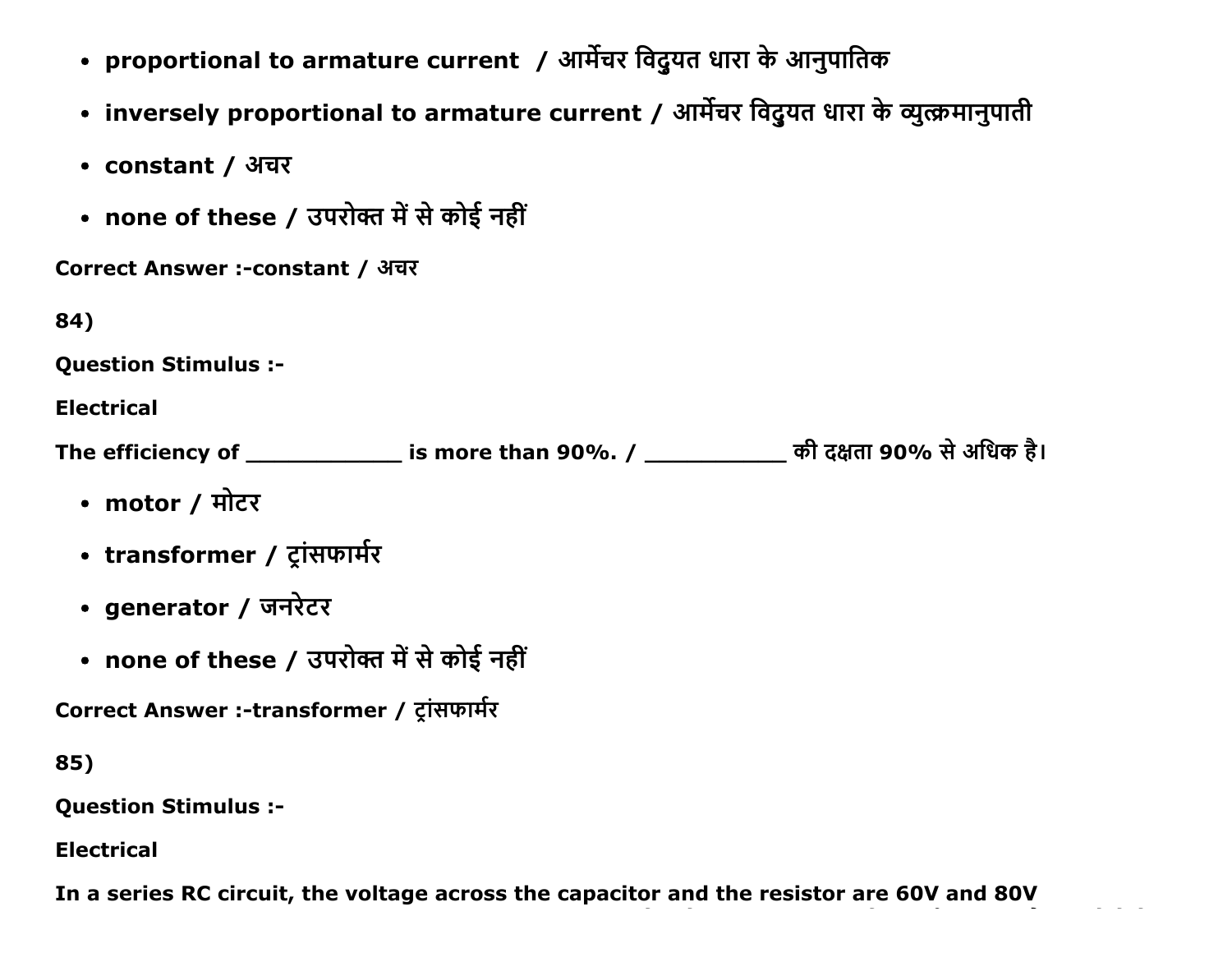respectively. The input voltage should be / एक श्रृंखला में संयोजित आरसी परिपथ में, संपूर्ण संधारित्र और प्रतिरोधों में<br>वोल्टेज क्रमशः 60 वोल्ट और 80 वोल्ट हैं। इनपुट (आदान) वोल्टेज होना चाहिए

- ∙ 70 ∠ 45º V / 70 ∠ 45º वोल्टेज
- 100 ∠ 37° V / 100 ∠ –37° वोल्टेज
- 105 / -42<sup>o</sup> V / 105 / -42<sup>o</sup> वोल्टेज
- 108 ∠ −60º V / 108 ∠ −60º वोल्टेज

Correct Answer :-100 ∠ - 37° V / 100 ∠ -37° वोल्टेज

86)

**Question Stimulus :-**

**Electrical** 

Coolng time constant is denoted as:- / शीतलन समय नियतांक को किस रूप में चिह्नित किया जाता है: -

- Tau / ताउ
- Lux / लक्स
- Farenhiet / फारेनहाइट
- Degree Celsius / डिग्री सेल्सियस

Correct Answer :-Tau / ताउ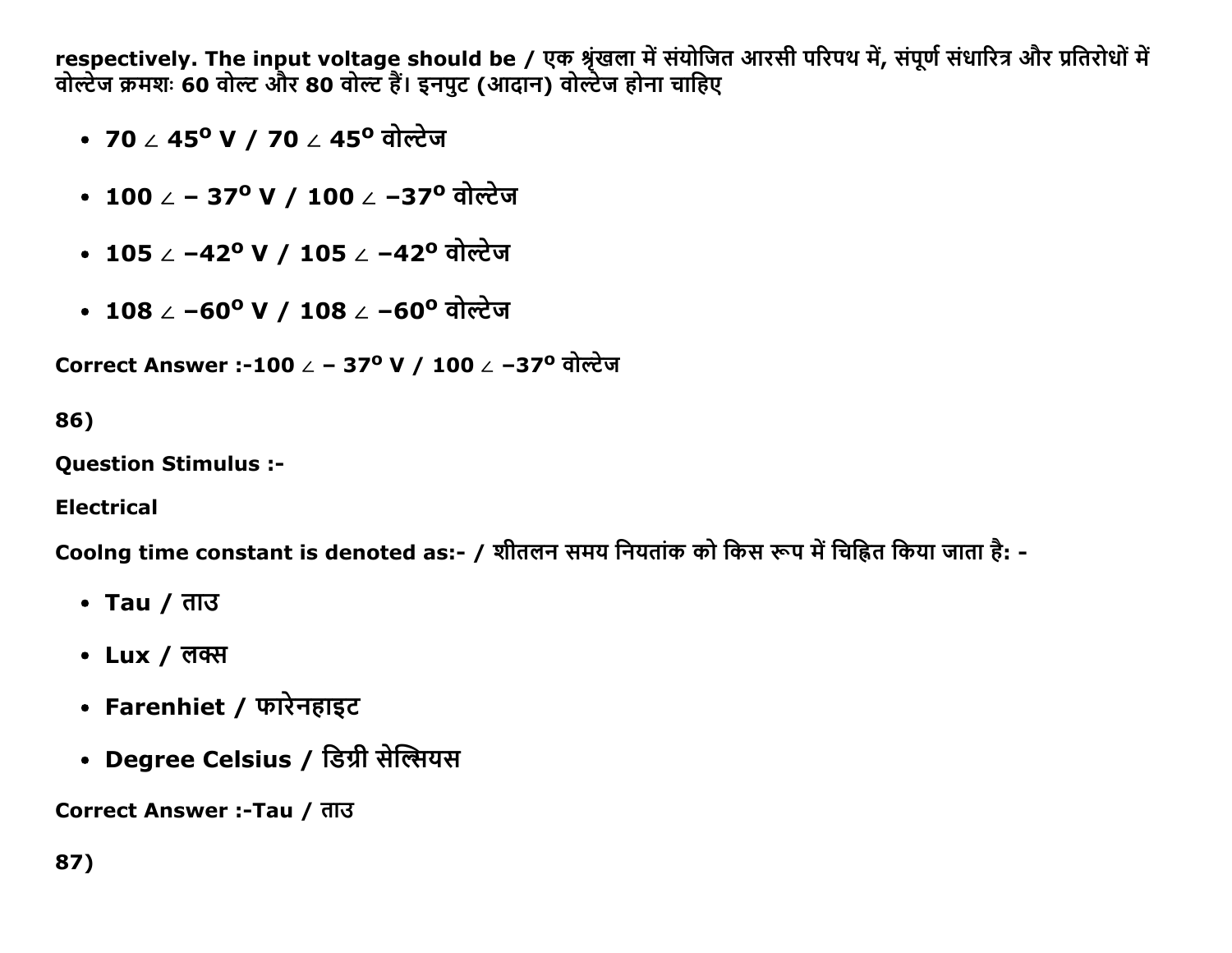#### Question Stimulus :

### CANCELLED

## Electrical

With core type transformers, the limbs are stepped to / कोर प्रकार के ट्रांसफार्मर के साथ, भागों को तेज कर दिया जाता है $\overline{\phantom{a}}$ 

- reduce the zinc material and, therefore, zinc loss / जस्ता की सामग्री को कम करना, और इस प्रकार, जस्ताकी हानि को घटाना
- reduce the conductor material and, therefore I<sup>2</sup>R loss / सुचालक सामग्री को कम करना, और इस प्रकार, आई<sup>2</sup> आर की हानि को घटाना
- provide better cooling / बेहतर शीतलन प्रदान करना
- supply more mechanical strength to the core / कोर को अधिक यांत्रिक शक्ति आपूर्ति करना

Correct Answer :-reduce the conductor material and, therefore I<sup>2</sup>R loss / सूचालक सामग्री को कम करना, और इस प्रकार, आई<sup>2</sup> आर की हानि को घटाना

88)

Question Stimulus :

Electrical

Resistivity of electrical conductors is affected by:

विदयत सचालकों की प्रतिरोधकता से प्रभावित होती है:

• temperature / तापमान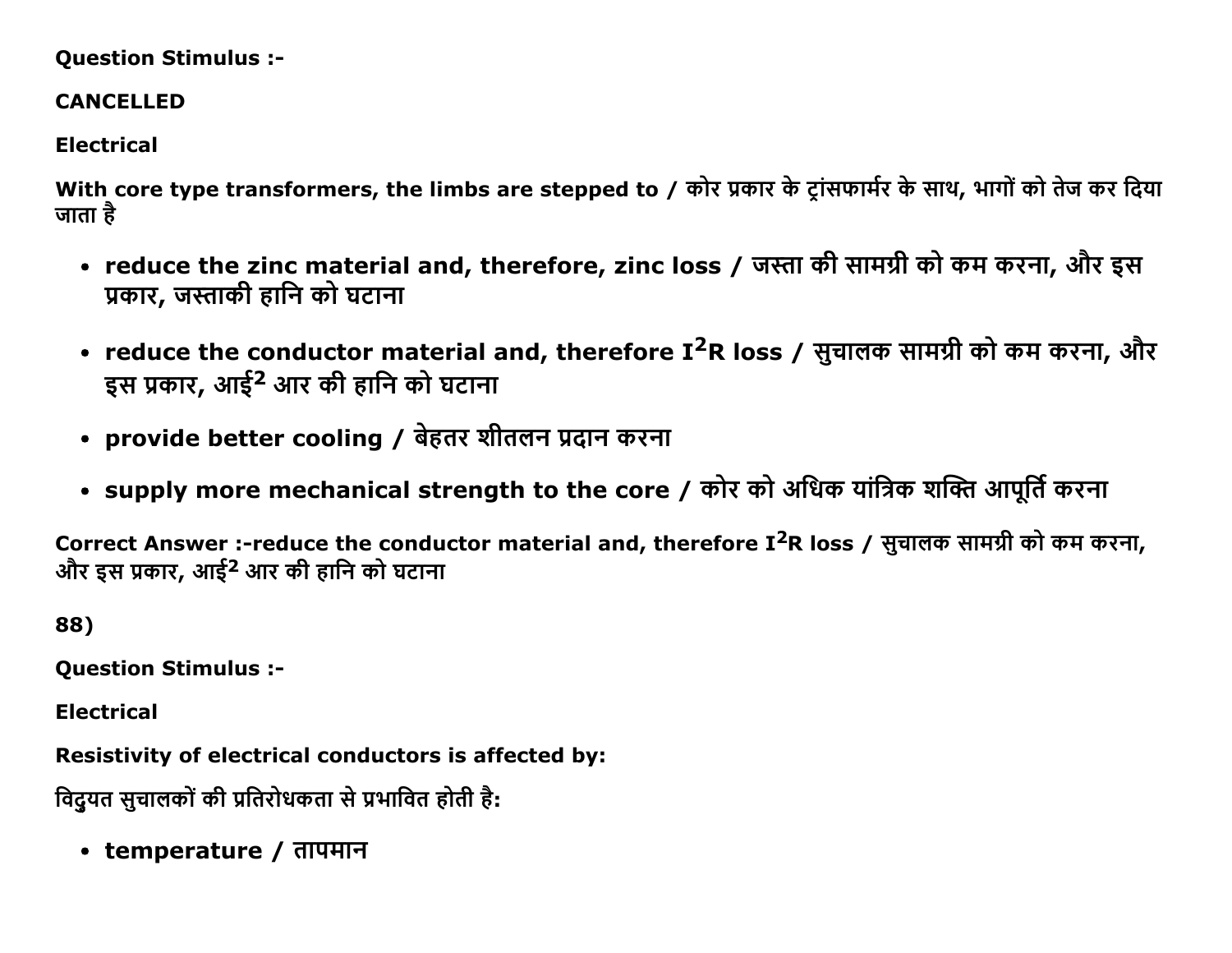- pressure / दबाव
- composition / संघटन
- all of the above / उपरोक्त सभी

Correct Answer :- all of the above / उपरोक्त सभी

89)

**Question Stimulus :-**

**Electrical** 

Which of the following industries will consume maximum power per tonne of product? / निम्नलिखित उद्योगों में से कौन-सा प्रति टन उत्पाद के लिए अधिकतम विदुयत की खपत करेगा?

- Zinc / जिंक
- Aluminium / एल्युमिनियम
- Alloy steel / मिश्र धातु इस्पात
- Cement / सीमेंट

Correct Answer :-Aluminium / एल्युमिनियम

90)

**Question Stimulus :-**

**Electrical** 

During no-load test, an induction motor draws power / कोई भार नहीं होने के जांच के दौरान, एक प्रेरण मोटर द्वारा विदुयत प्राप्त की जाती है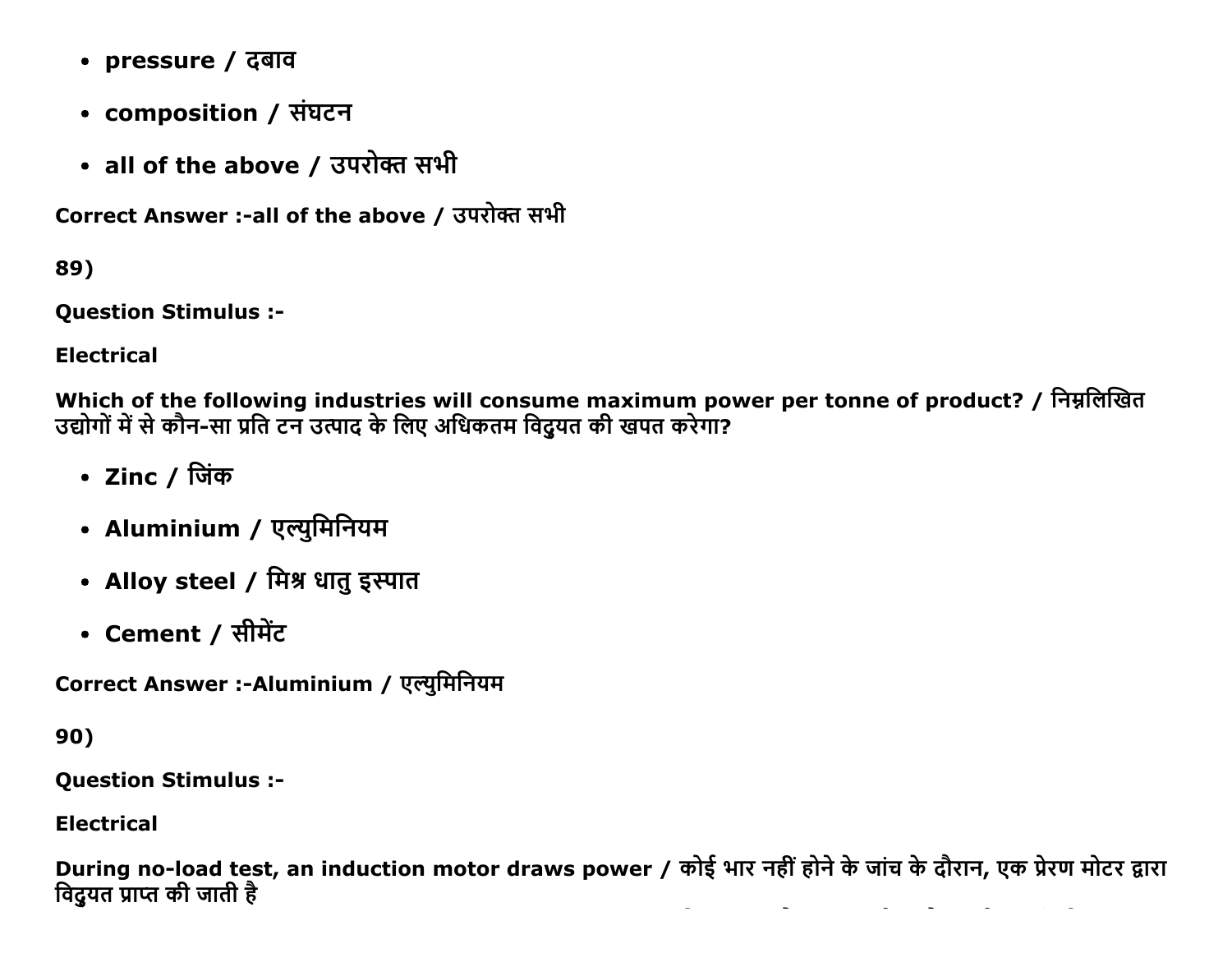- for core loss and windage and friction loss / क्रोड ह्रास और वायु घर्षण और घर्षण हानि के लिए
- for core loss and copper loss / क्रोड ह्रास और तांबे की हानि के लिए
- for copper loss and windage and friction loss / तांबे की हानि और वायु घर्षण और घर्षण हानि के तिए
- only for the very small copper loss / केवल अल्प परिमाण में तांबे की हानि के लिए

Correct Answer :-for core loss and windage and friction loss / क्रोड ह्रास और वायु घर्षण और घर्षण हानि के लिए

91)

Question Stimulus :

Electrical

In which type of bus the magnitude and the phase angle of the voltage are known? / किस प्रकार के बस में वोल्टेज के परिमाण और चरण कोण को जाना जाता है?

- Transmision bus / ट्रांसमिशन बस
- Load bus / भरे हुए बस
- Generator bus / संचालित बस
- Slack bus / धीरे चलने वाले बस

Correct Answer :-Slack bus / धीरे चलने वाले बस

92)

Question Stimulus :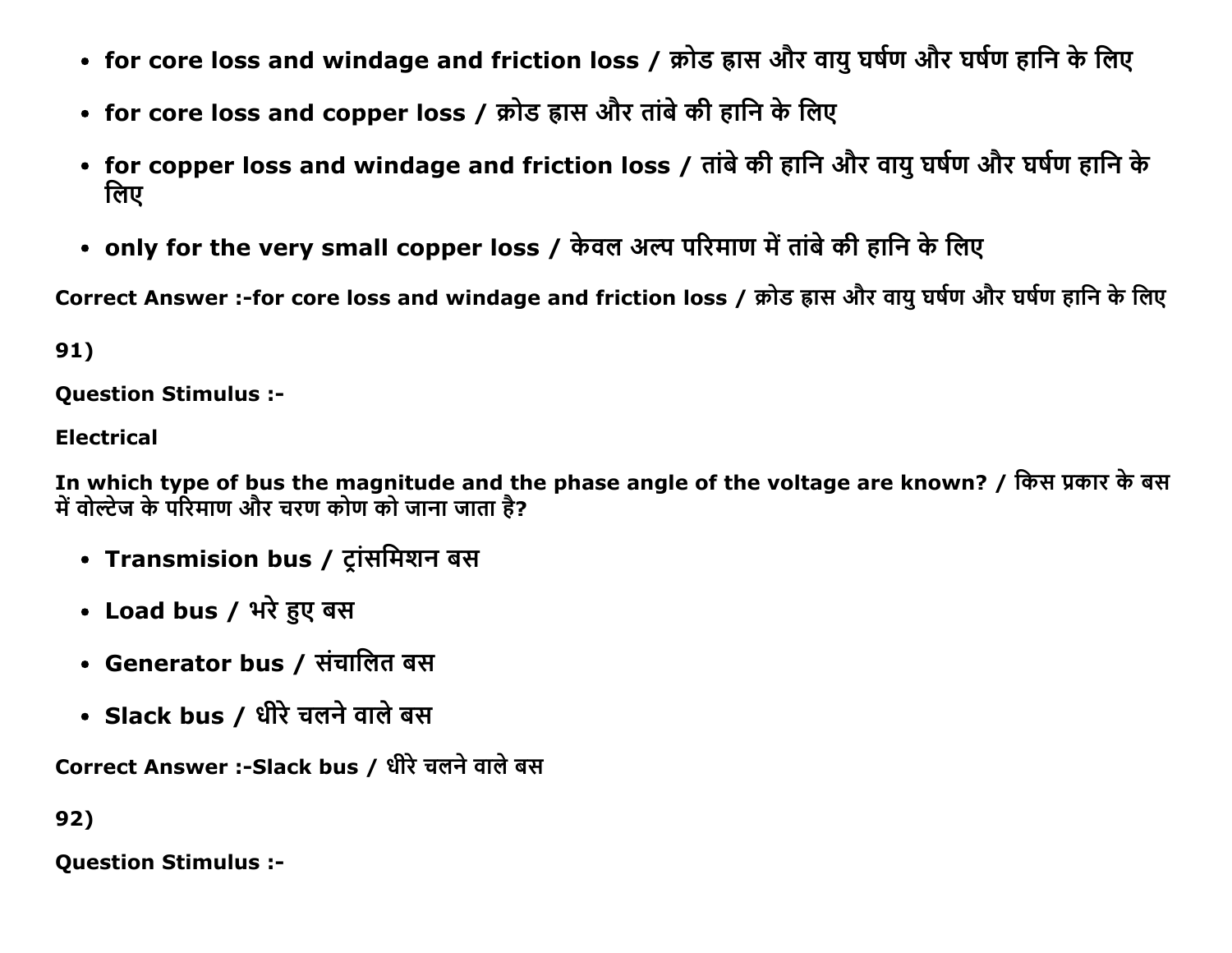## **Electrical**

A starter is necessary to start a dc motor, because / एक डीसी मोटर को चालू करने के लिए एक स्टार्टर आवश्यक है, क्योंकि:-

- it is used to start the motor / यह मोटर को चालू करने में प्रयोग होता है
- it restricts the speed of the motor / यह मोटर की गति को प्रतिबंधित करता है
- it limits the back e.m.f. to a safe value / यह वापस आने वाले ई.एम.एफ को एक सुरक्षित मान तक सीमित रखता है
- it limits the starting current to a safe value / यह चालू करने के लिए आवश्यक विदुयत धारा के परिमाण को एक सुरक्षित मान तक सीमित रखता है

Correct Answer :-it limits the starting current to a safe value / यह चालू करने के लिए आवश्यक विदुयत धारा के परिमाण को एक सुरक्षित मान तक सीमित रखता है

93)

**Ouestion Stimulus :-**

**Electrical** 

Application of DC motors is generally restricted to a few load speed applications. It is due to which of the following factors? / र्डीसी मोटर्स का अनुप्रयोग आम तौर पर कुछ भार के गति अनुप्रयोगों तक सीमित है। ऐसा निम्नलिखित कारकों में से किसके कारण से है?

- the cost of the motor is high / मोटर की लागत बहुत अधिक होती है
- the problems with mechanical commutation / यांत्रिक दिक्परिवर्तन के साथ समस्या
- the maintenance problems / रखरखाव की समस्या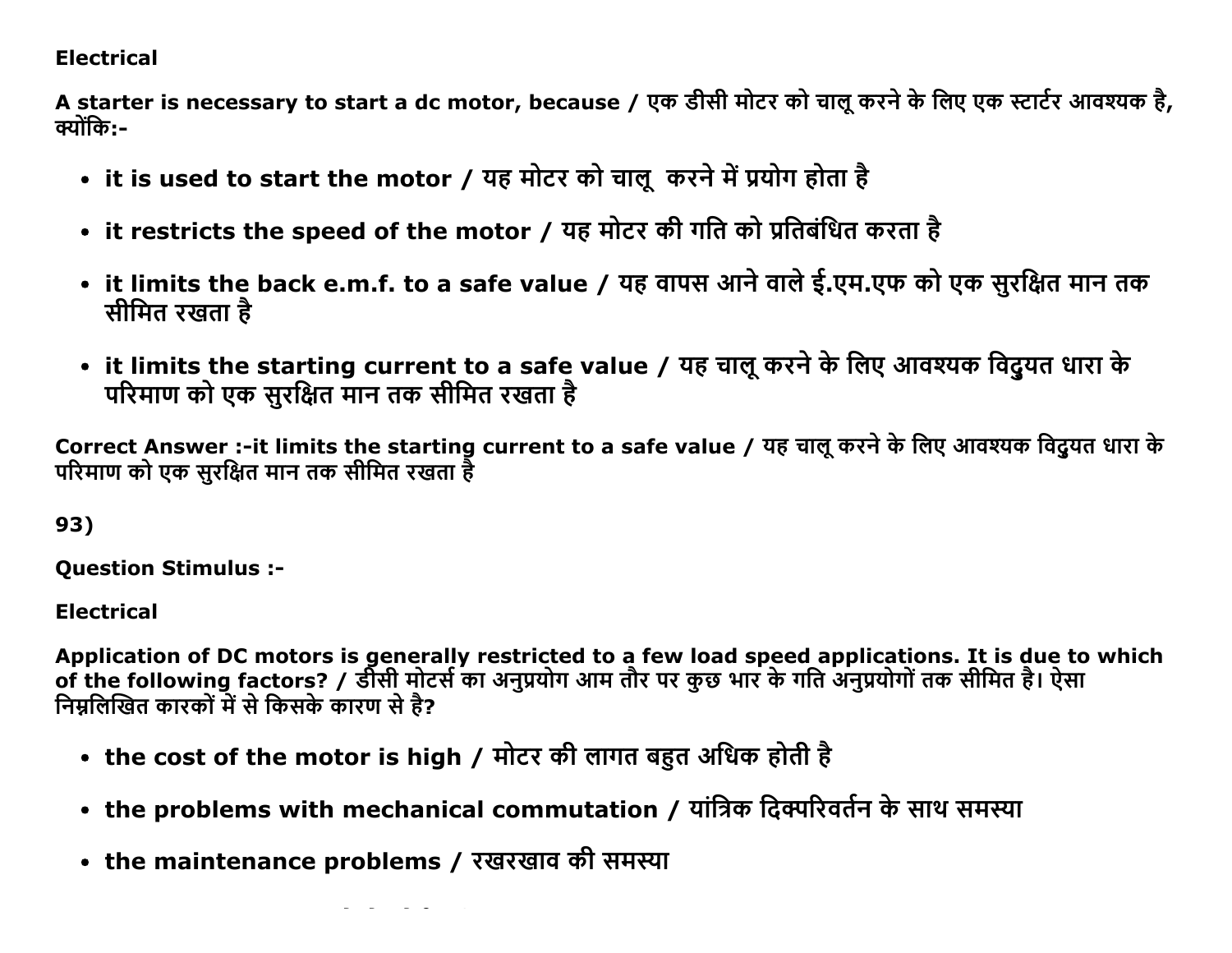• None of these / इनमें से कोई नहीं

Correct Answer :-the problems with mechanical commutation / यांत्रिक दिक्परिवर्तन के साथ समस्या

## 94)

**Question Stimulus :-**

## **Electrical**

The value of current at resonance in a series RLC circuit, is affected by the value of / एक श्रृंखला<br>आरएलसी परिपथ में प्रतिध्वनि में विदुयत का मान, किसके मान से प्रभावित होता है

- R / आर
- C / सी
- L / एल
- R, L and C / आर, एल और सी

Correct Answer :- R / आर

95)

**Ouestion Stimulus :-**

**Electrical** 

High starting torque can be obtained in: / प्रारंभिक उच्च टार्क में क्या प्राप्त किया जा सकता है?

- slip ring Induction motor / सर्पिल वलयाकार प्रेरण मोटर
- squirrel cage Induction motor / स्करल केज प्रेरण मोटर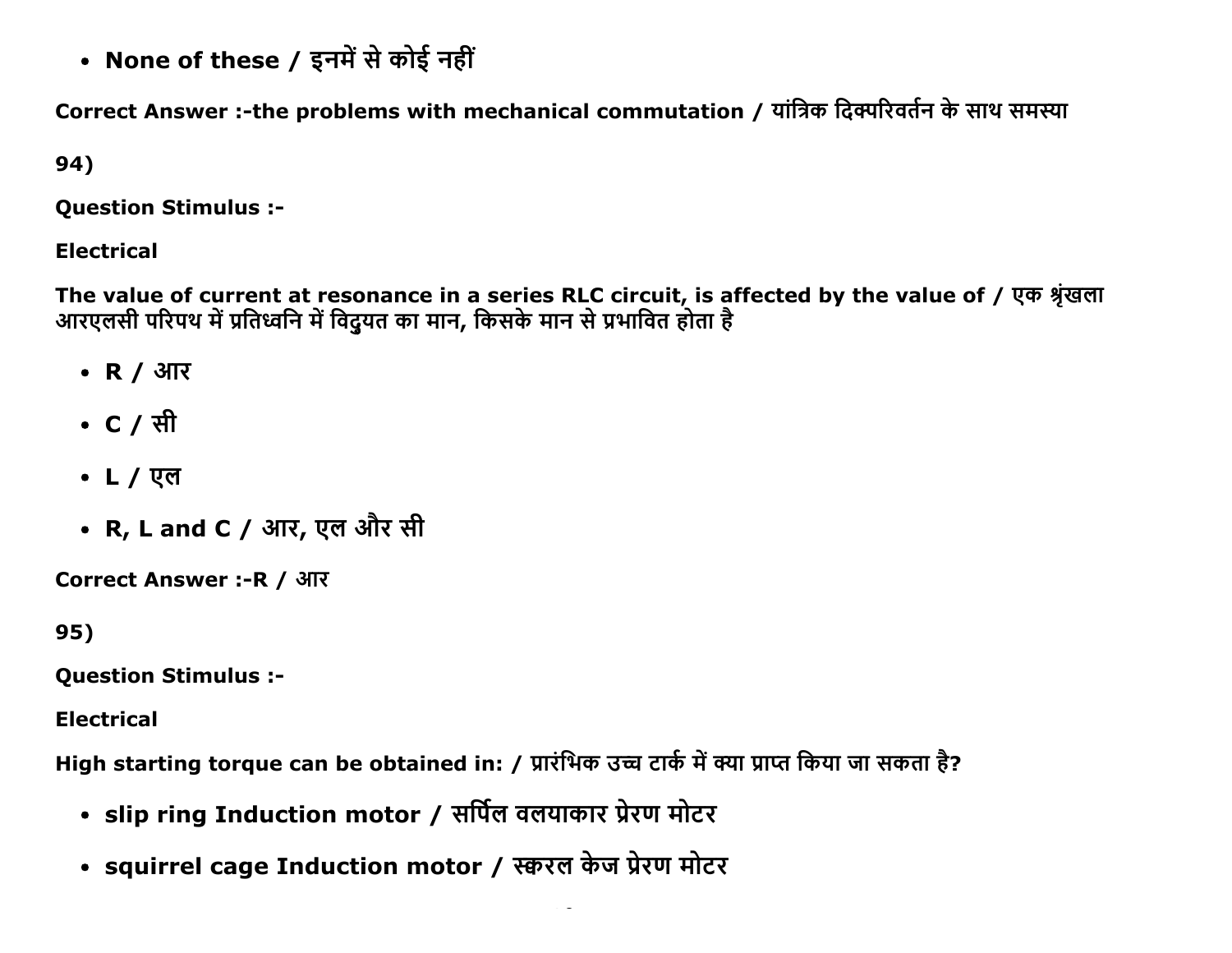- salient pole Alternator / मुख्य ध्रुव आवर्तित्र
- non Salient pole Alternator / गैर मुख्य ध्रुव आवर्तित्र

Correct Answer :-slip ring Induction motor / सर्पिल वलयाकार प्रेरण मोटर

96)

**Ouestion Stimulus :-**

**Electrical** 

As an energy efficient application, for what does the slip power recovery system fit well? / एक ऊर्जा कुशल अनुप्रयोग के रूप में, सर्पण शक्ति पुन:प्राप्ति व्यवस्था (स्लिप पावर रिकवरी सिस्टम) किसके लिए अच्छी तरह से फिट होता है

- Squirrel cage and slip ring motors / स्कुइरेल्ल केज और स्लिप रिंग मोटर
- AC induction motor / एसी प्रेरण मोटर
- Slip ring motors only / केवल सर्पी वलय मोटर
- None of these / इनमें से कोई नहीं

Correct Answer :- Slip ring motors only / केवल सर्पी वलय मोटर

97)

**Question Stimulus :-**

**Electrical** 

'Crawling' in an induction motor, is due to / एक प्रेरण मोटर में 'विसर्पण' किसके कारण होता है

• Voltage harmonics in supply / आपूर्ति में विदुयत दाब गुणावृत्ति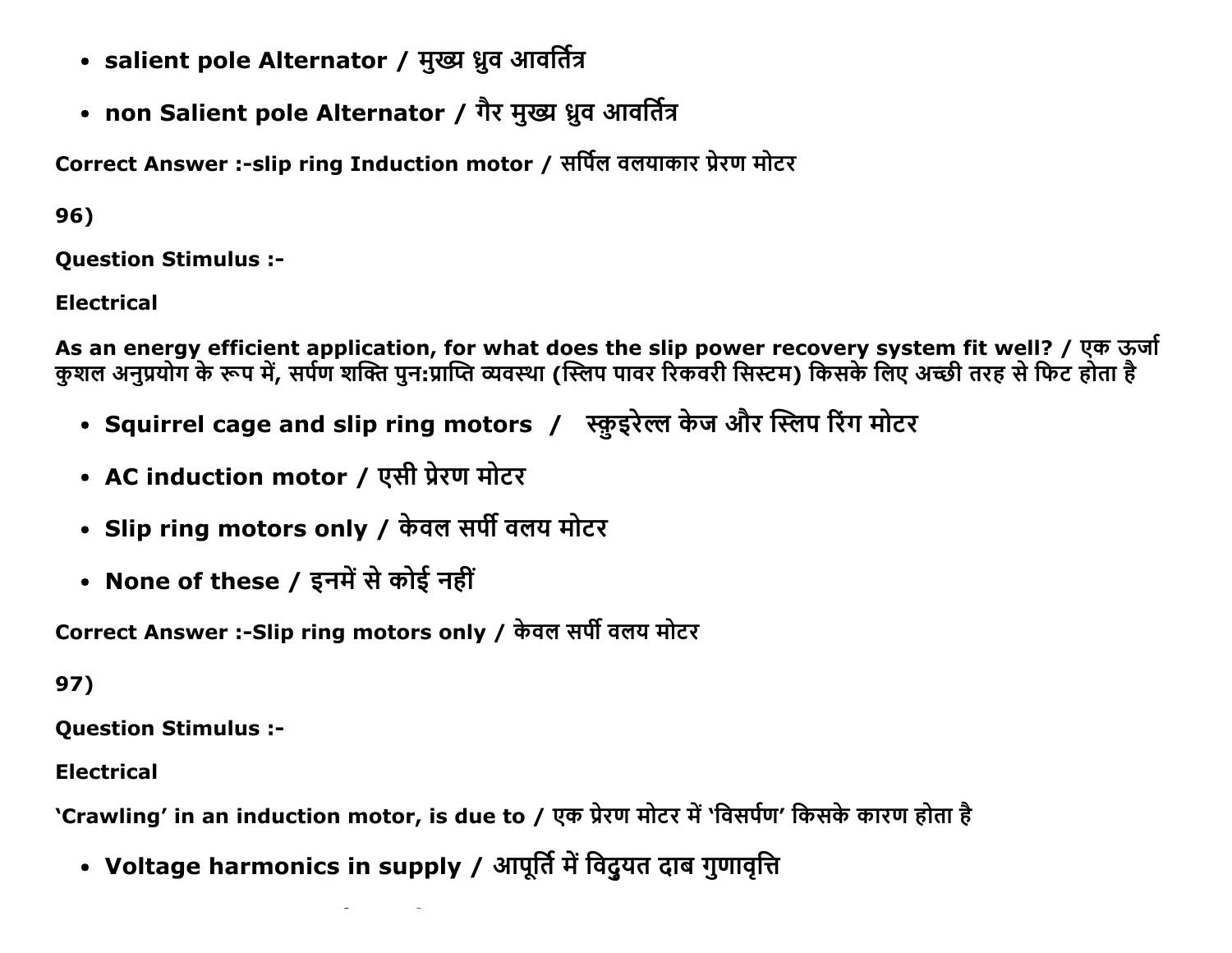- slip ring rotor / सर्पी वलय रोटर
- space harmonics produce by winding currents / कुंडलित धारा द्वारा उत्पादित स्थान गुणावृत्ति
- insufficient starting torque / चालू करने के लिए अपर्याप्त बल आघूर्ण

Correct Answer :-space harmonics produce by winding currents / कुंडलित धारा द्वारा उत्पादित स्थान गुणावृत्ति

98)

**Ouestion Stimulus :-**

**Electrical** 

Two transformers when operating in parallel will share the load depending upon their: / जब दो ट्रांसफार्मर समानांतर में परिचालन होते हैं, तब वे किसके आधार पर भार को साझा करेंगे:

- alternating current / प्रत्यावर्ती धारा
- inductive reactance / प्रेरण प्रतिघात
- per unit impedance / प्रति इकाई प्रतिबाधा
- efficiency / दक्षता

Correct Answer :-per unit impedance / प्रति इकाई प्रतिबाधा

99)

**Question Stimulus :-**

**Electrical** 

Which of the following method is used for the precise measurement of self and mutual inductance and capacitance of a bridge network with an alternating current supply?